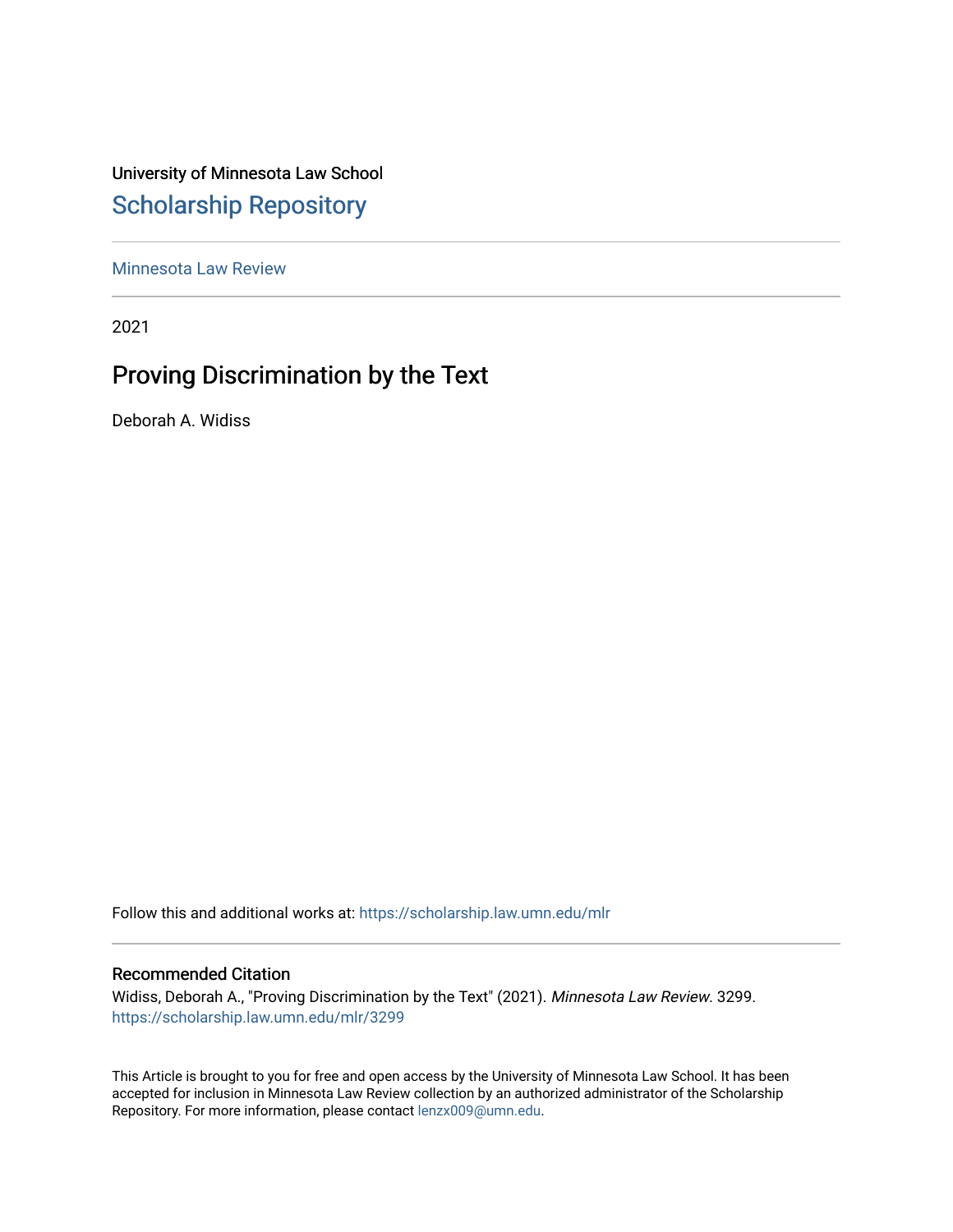## **Article**

# **Proving Discrimination by the Text**

# **Deborah A. Widiss†**

|                                                       |                                                          | .354 |
|-------------------------------------------------------|----------------------------------------------------------|------|
|                                                       |                                                          |      |
| А.                                                    |                                                          |      |
| В.                                                    |                                                          |      |
| C.                                                    |                                                          |      |
|                                                       |                                                          |      |
|                                                       |                                                          |      |
|                                                       |                                                          |      |
|                                                       |                                                          |      |
|                                                       |                                                          |      |
|                                                       |                                                          |      |
|                                                       | C. Legitimate Non-Discriminatory Rationale / Pretext 386 |      |
|                                                       |                                                          |      |
| III. Integrating Causation and McDonnell Douglas  396 |                                                          |      |
| А.                                                    |                                                          |      |
| В.                                                    |                                                          |      |
|                                                       |                                                          |      |

353

<sup>†</sup> Professor of Law, Associate Dean for Research and Faculty Affairs, Ira C. Batman Faculty Fellow, Indiana University Maurer School of Law. The genesis of this Article was an invitation from the Hon. Judge John Tinder of the Seventh Circuit, to present a keynote lecture at the Seventh Circuit Judicial Conference on simpler proof structures that could be used in employment discrimination litigation. In preparing that lecture, I benefited enormously from conversations with Judge Tinder and with his colleague, the Hon. Judge David Hamilton. I am also grateful for conversations about the ideas that became this Article and for detailed and insightful suggestions on earlier drafts from Rachel Arnow-Richman, Jessica Clarke, Katie Eyer, Tristin Green, Judge David Hamilton, Pauline Kim, Orly Lobel, Jamie Macleod, D'Andra Millsap Shu, Austen Parrish, Leticia Saucedo, Sandra Sperino, Charles Sullivan, and Michelle Travis, as well as participants in the 2020 Colloquium on Scholarship in Labor and Employment Law. I received excellent research assistance from Maurer students Corttany Brooks and Jordan Lee. My thanks as well to the editors of the *Minnesota Law Review*, particularly Samantha Marquardt and Keenan Roarty, for their extremely conscientious work finalizing this Article for publication. Copyright  $©$  2021 by Deborah A. Widiss.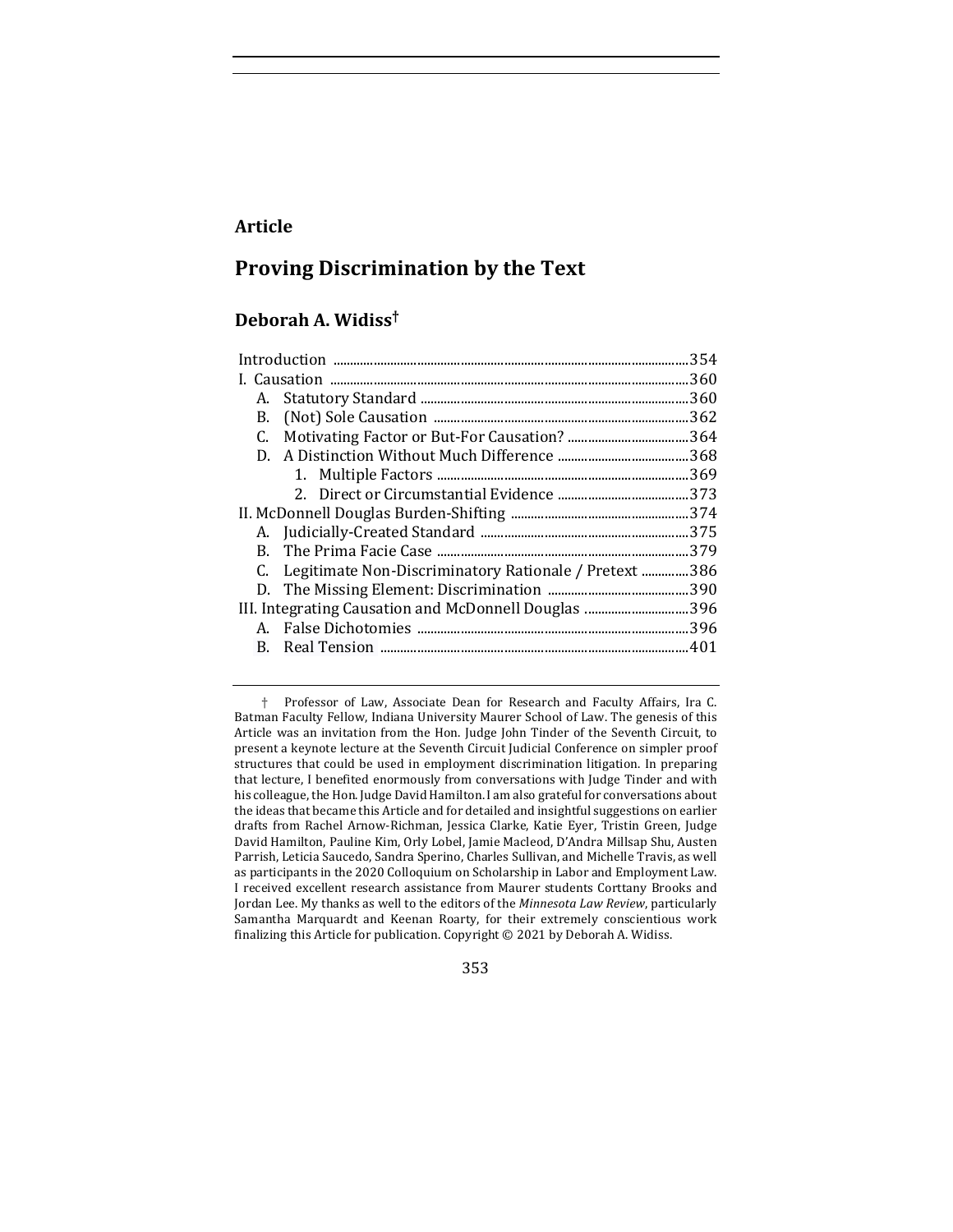354 *MINNESOTA LAW REVIEW* [106:353

#### INTRODUCTION

In the landmark Civil Rights Act of 1964, Congress made the "simple but momentous"<sup>1</sup> declaration that it is illegal to deny employment opportunities to individuals because of their race, color, religion, sex, or national origin.<sup>2</sup> Congress has likewise prohibited discrimination based on age, disability, and other factors, $3$  and it has made clear that individuals who complain about unequal treatment should be protected from retaliation.<sup>4</sup> However, academic studies,<sup>5</sup> case filings,<sup>6</sup> and the groundswell of support for advocacy movements

5. *See, e.g.*, Derek R. Avery & Enrica N. Ruggs, *Confronting the Uncomfortable Reality of Workplace Discrimination*, MASS. INST. TECH. SLOAN MGMT. REV. (July 14, 2020), https://sloanreview.mit.edu/article/confronting-the-uncomfortable-reality-of

-workplace-discrimination [https://perma.cc/ZU2B-6KTZ] (gathering research showing widespread racial discrimination in hiring, pay, and downsizing policies); Rhitu Chatterjee, A New Survey Finds 81 Percent of Women Have Experienced Sexual *Harassment*, NPR (Feb. 21, 2018), https://www.npr.org/sections/thetwo-way/ 2018/02/21/587671849/a-new-survey-finds-eighty-percent-of-women-have

-experienced-sexual-harassment [https://perma.cc/AG86-UGCH] (reporting 38% of women have experienced sexual harassment at work); Elaine H. Ecklund, Denis Daniels, Daniel Bolger & Laura Johnson, *A Nationally Representative Survey of Faith and Work: Demographic Subgroup Differences Around Calling and Conflict, RELIGIONS* (2020) (reporting 29% of workers, including 54% of Jews and 62% of Muslims, report experiencing religious discrimination at work); Joe Kita, *Workplace Age Discrimination Still Flourishes in America*, AARP (Dec. 30, 2019), https://www.aarp.org/work/ working-at-50-plus/info-2019/age-discrimination-in-america.html [https://perma .cc/WDP8-AHM7] (reporting 76% of workers over 45 years old perceive age discrimination as a hurdle to finding a new job).

6. *See U.S. Courts, Table C-2-U.S. District Courts-Civil Federal Judicial Caseload* Statistics (Mar. 31, 2020) available at https://www.uscourts.gov/statistics/table/ c-2/federal-judicial-caseload-statistics/2020/03/31 (reporting over 15,000 employment discrimination cases filed in 2019, accounting for more than 10% of all

<sup>1.</sup> Bostock v. Clayton Cnty., 140 S. Ct. 1731, 1741 (2020) (quoting Price Waterhouse v. Hopkins, 490 U.S. 228 (1989)).

<sup>2.</sup> *See* 42 U.S.C. § 2000e-2.

<sup>3.</sup> *See* 29 U.S.C. § 623 (prohibiting discrimination based on age); 42 U.S.C. § 12112 (prohibiting discrimination based on disability); see also 42 U.S.C. § 2000ff-1 (prohibiting discrimination based on genetic information);  $38\,$  U.S.C.  $\S$  4311 (prohibiting discrimination based on military service).

<sup>4.</sup> *See, e.g.*, 42 U.S.C. § 2000e-3(a).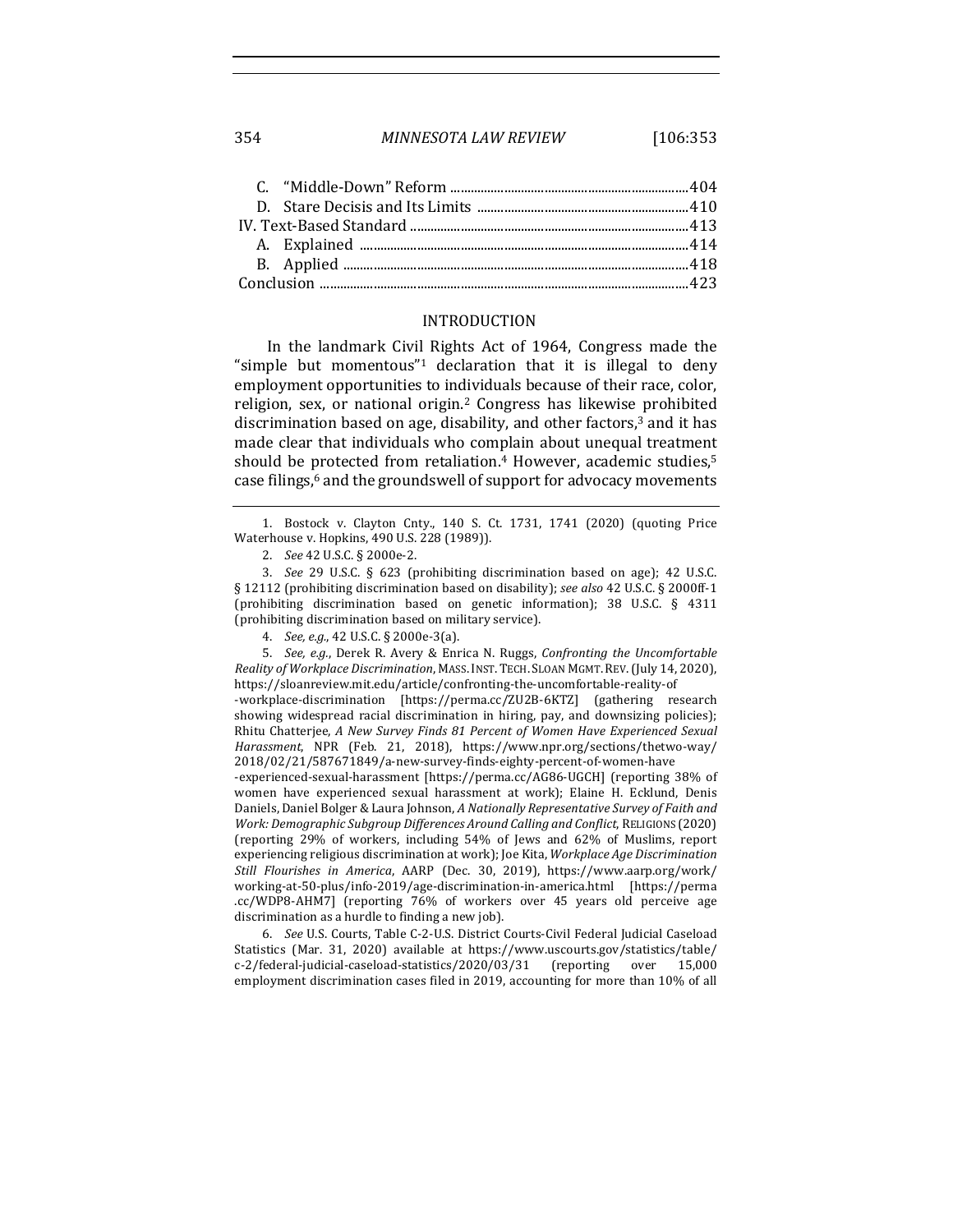such as Black Lives Matter and #MeToo make clear that workplace discrimination and harassment remain distressingly common. As a lived experience, individuals often face discrimination on the basis of multiple facets of identity, frequently compounding disadvantage for the most vulnerable.<sup>7</sup>

But when employees who have been treated unfairly at work turn to the legal system for relief, courts rarely assess whether their claims meet the statutory standard. Instead, they typically funnel the evidence through a convoluted body of judge-made law known as *McDonnell Douglas*<sup>8</sup> burden-shifting.<sup>9</sup> Earlier commentators have observed that the *McDonnell Douglas* test lacks a basis in the operative language of the statutes.<sup>10</sup> This Article shows the disconnect is more fundamental, and more harmful, than previously recognized. *McDonnell Douglas* is not only unanchored to the statutory language; it is deeply in tension with it. *McDonnell Douglas* effectively holds plaintiffs to a heightened causation standard—sole causation—that Congress unequivocally rejected.<sup>11</sup> Other aspects of the test also function as judicially-created hurdles that may be irrelevant to the ultimate question a jury would decide.

This has long been a problem in employment discrimination doctrine, but several recent Supreme Court cases analyzing the causal language in employment discrimination statutes make the discrepancies more evident. These cases clarify that the statutory language requires, at most, that an employee prove that a protected trait or activity made a difference in an employer's action.<sup>12</sup> Under this standard, known as but-for causation, it is irrelevant whether other factors also play a role. The Court's decision in the landmark case of *Bostock v. Clayton County* is particularly salient.<sup>13</sup> In holding that

federal question non-prisoner cases).

<sup>7.</sup> *See, e.g.*, Ayden I. Scheim & Greta R. Bauer, *The Intersectional Discrimination* Index: Development and Validation of Measures of Self-Reported Enacted and *Anticipated Discrimination for Intercategorical Analysis*, 226 SOC. SCI.& MED. 225 (2019) (quantitatively measuring compound effects of multiple identities, including race, age, gender identity, sexuality, and education).

<sup>8.</sup> McDonnell Douglas v. Green, 411 U.S. 792 (1973).

<sup>9.</sup> *See infra* Part II.

<sup>10.</sup> *See, e.g.*, Sandra F. Sperino, *Flying Without a Statutory Basis: Why McDonnell* Douglas Is Not Justified by Any Statutory Construction Methodology, 43 HOUS. L. REV. 743 (2006).

<sup>11.</sup> *See infra* Part I.B.

<sup>12.</sup> Liability under Title VII may also be established by proving a protected trait was a "motivating factor" in the decision. *See infra* Parts I.C, I.D.

<sup>13. 140</sup> S. Ct. 1731 (2020).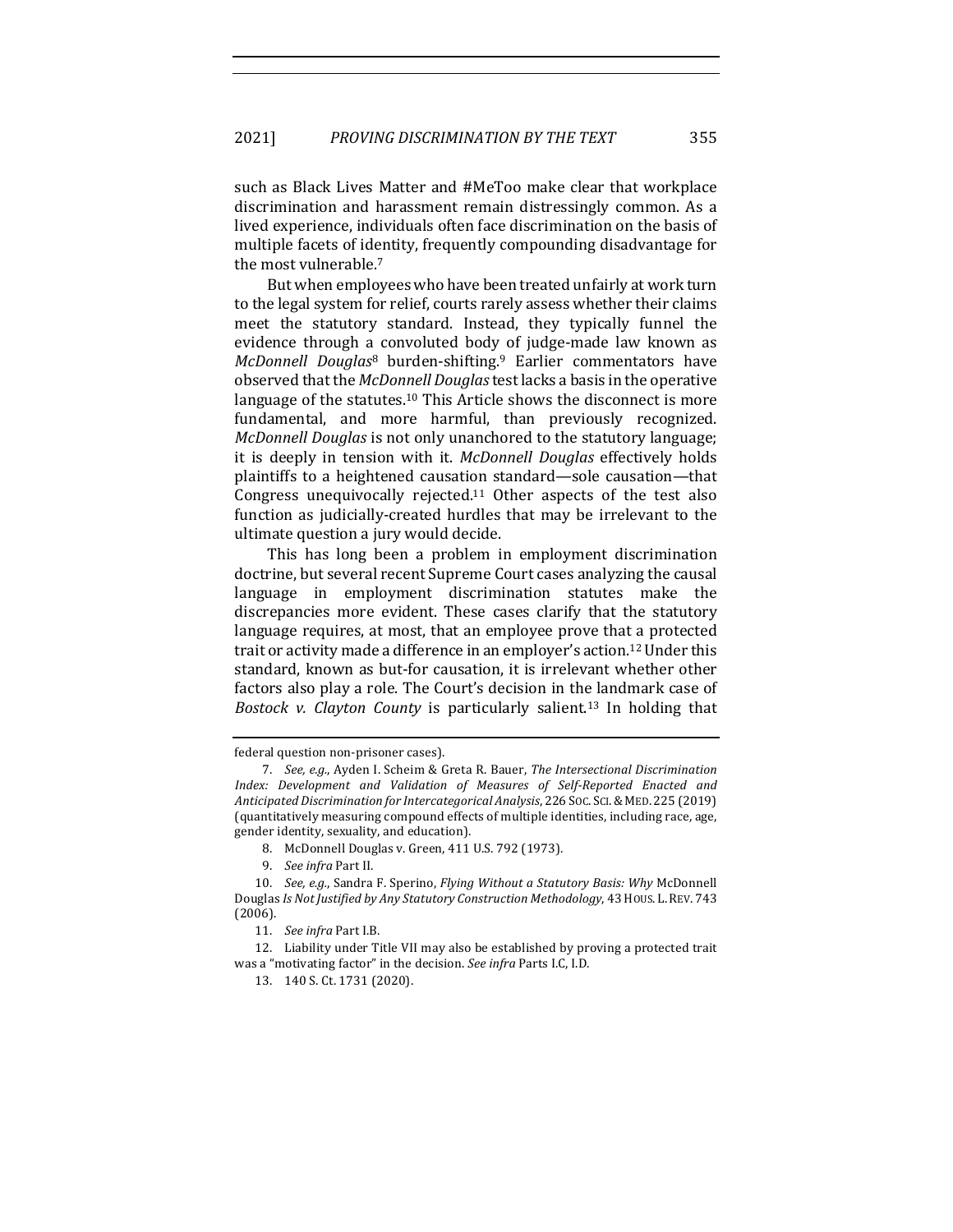356 *MINNESOTA LAW REVIEW* [106:353

discrimination on the basis of sexual orientation and gender identity is also discrimination on the basis of sex, the Court affirmed that butfor causation can be a "sweeping standard" and that there can be, and often are, several distinct but-for causes of an action.<sup>14</sup>

*McDonnell Douglas*, by contrast, rests on the false assumption that in cases based on circumstantial evidence, there will only be a *single* cause of a challenged action: either discriminatory bias *or* a legitimate justification.<sup>15</sup> An employee trying to prove discrimination is expected to show that an employer's claimed rationale for the action is "pretextual."<sup>16</sup> The difference between these standards is considerable. Under but-for causation, an employee alleging pregnancy discrimination simply needs to prove that if she had not been pregnant, she would not have been fired. If she can meet this standard, it is not supposed to matter whether legitimate factors also contributed to the decision. In practice, however, courts will typically assess the claim under *McDonnell Douglas*, and the employee will often lose if she cannot prove that the employer's claimed rationale was false.

The first step of *McDonnell Douglas* burden-shifting is similarly flawed. Plaintiffs are required to establish what is known as the prima facie case, which is commonly phrased as requiring that the plaintiff be a member of a "protected class," "qualified," that she suffered an "adverse action," and that a "similarly-situated employee outside her protected class" was treated differently, or, in some circuits, simply that there are "circumstances giving rise to an inference of discrimination."<sup>17</sup> Although countless judicial decisions and reams of academic commentary dissect the meaning of these elements, their connection to the statutory language is tenuous at best.<sup>18</sup> Moreover, the *McDonnell Douglas* test functionally discounts the significance of statements of discriminatory bias by relevant decision makers.<sup>19</sup>

It is easy to get lost in the technical details of the *McDonnell Douglas* burden-shifting regime—there is a reason the various tests it has spawned have been described as a "rat's nest"<sup>20</sup>—but the practical

<sup>14.</sup> *Id.* at 1739-40. This clarification is important because imprecise language in some earlier employment discrimination decisions had fueled the misconception that but-for cause is functionally akin to sole cause. See infra Parts I.D.1, III.A.

<sup>15.</sup> *See infra Part III.A.* 

<sup>16.</sup> *See infra Part II.C.* 

<sup>17.</sup> *See infra* Part II.B.

<sup>18.</sup> *See infra* Part II.B.

<sup>19.</sup> *See infra* Part II.D.

<sup>20.</sup> *See* Ortiz v. Werner Enters., Inc., 834 F.3d 760, 766 (7th Cir. 2016).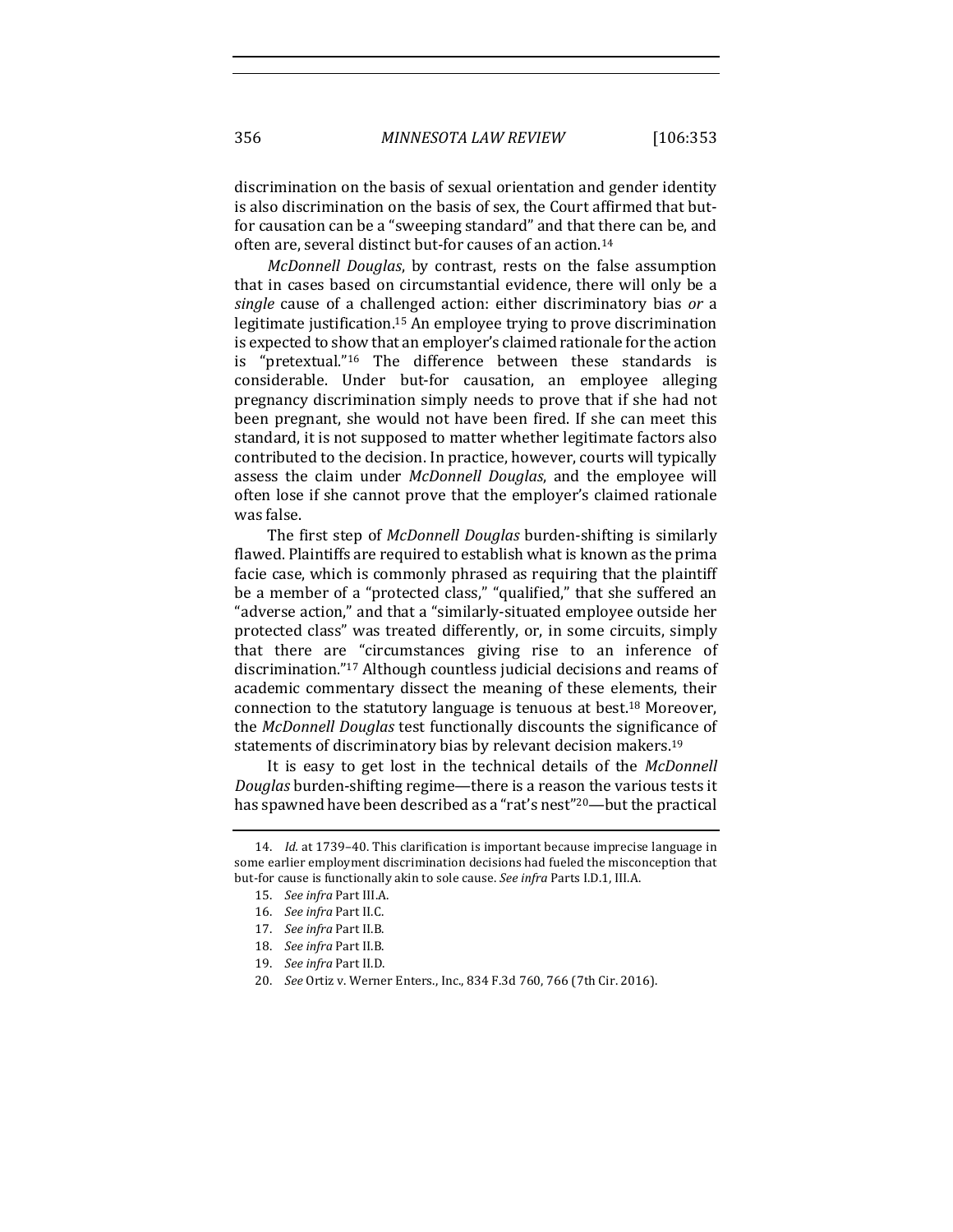effects are very real. Workplace discrimination remains acutely apparent, but plaintiffs lose on summary judgment in employment cases at a higher rate than typical in other civil litigation.<sup>21</sup> Often this is because they cannot satisfy the *McDonnell Douglas* test, even when there is ample evidence suggesting unlawful discrimination.<sup>22</sup>

In the wake of the Supreme Court's causation decisions, there has been a flourishing of academic scholarship exploring the promises and limits of but-for causation.<sup>23</sup> And lower court judges<sup>24</sup> as well as academic commentators<sup>25</sup> have long argued *McDonnell Douglas* is confusing, unnecessary, and inefficient. But the existing literature does not engage substantively with the tensions between these two bodies of doctrine.<sup>26</sup> This Article builds on earlier critiques to make important contributions to both doctrine and theory.

22. *See Katie Eyer, The Return of the Technical McDonnell Douglas Paradigm, 94* WASH. L. REV. 967, 977 n.55 (2019) (reporting that 88% of all appellate decisions invoking *McDonnell Douglas* over a three-month period resulted in a total loss for plaintiffs).

23. *See, e.g.*, Hillel J. Bavli, *Counterfactual Causation*, 51 ARIZ. ST. L.J. 879 (2019); Jessica Clarke, Formal Causation (Feb. 13, 2021) (unpublished paper) (on file with author); Katie Eyer, *The But-For Theory of Anti-Discrimination Law*, 107 VA. L. REV. (forthcoming 2021), https://papers.ssrn.com/abstract=3801699 [https://perma.cc/ R5XH-68N8]; James A. MacLeod, *Ordinary Causation: A Study in Experimental Statutory* Interpretation, 94 IND. L.J. 957 (2019); Andrew Verstein, *The Failure of Mixed-Motive Jurisprudence*, 86 U. CHI. L. REV. 725 (2019) [hereinafter Verstein, *Failure*]; Andrew Verstein, *The Jurisprudence of Mixed Motives*, 127 YALE L.J. 1106 (2018) [hereinafter Verstein, *Jurisprudence*].

24. *See infra Part III.C.* 

25. *See, e.g.*, SANDRA F. SPERINO, *MCDONNELL DOUGLAS*: THE MOST IMPORTANT CASE IN EMPLOYMENT DISCRIMINATION LAW (2020) (providing meticulous explanation of the doctrine and highlighting areas of inconsistency and confusion); *id.* at 321-22 (collecting critiques); Kenneth R. Davis, *The Stumbling Three-Step, Burden-Shifting Approach in Employment Discrimination Cases*, 61 BROOK. L. REV. 703 (1995); Eyer, *supra* note 22; Deborah C. Malamud, *The Last Minuet: Disparate Treatment After Hicks*, 93 MICH. L. REV. 2229 (1995) (arguing that the *McDonnell Douglas* proof structure ought to be abandoned).

26. As this Article was being finalized for publication, I located a relatively short essay that identifies the same disconnect and likewise contends *McDonnell Douglas* should be abandoned or substantially revised. See Noelle N. Wyman, Because of Bostock, 119 MICH. L. REV. ONLINE 61 (2021).

<sup>21.</sup> *See, e.g.*, Joe S. Cecil, Rebecca N. Eyre, Dean Miletich & David Rindskopf, A *Quarter-Century of Summary Judgment Practice in Six Federal District Courts,* J. EMP. LEGAL STUD. 861, 887 (2007). My research did not identify a comparably rigorous empirical study based on more recent data, but it is fair to say that summary judgment remains extremely prevalent in employment discrimination cases. *Cf.* Nancy Gertner, Losers' Rules, 122 YALE L.J. FORUM 109 (2012) (article written by a longstanding federal judge suggesting these statistics conformed with her experience in seventeen years on the federal bench and identifying "losers' rules" that help explain the skew).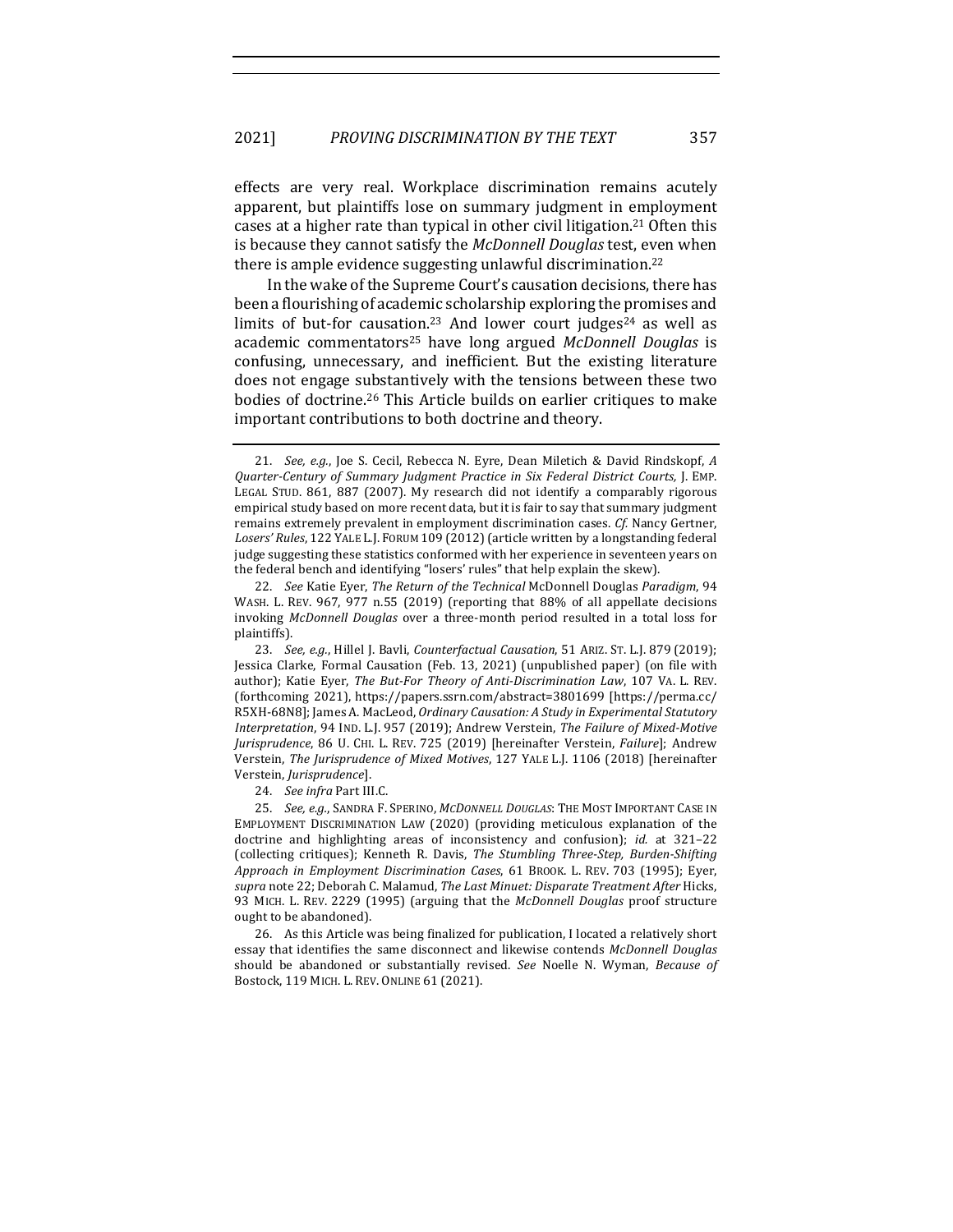358 *MINNESOTA LAW REVIEW* [106:353

First, it lays bare the fundamental disconnect between the statutes' causal language—as explained in *Bostock* and other Supreme Court decisions—and *McDonnell Douglas* burden-shifting. As Justice Gorsuch's majority opinion in *Bostock* emphasized, "You can call the statute's but-for causation test what you will—expansive, legalistic, the dissents even dismiss it as wooden or literal. But it is the law." $27$ Where there is a discrepancy between statutory language and a judgemade standard ostensibly aiding in the implementation of that statute, it is clear Congress's directive should control.

Second, the Article provides a straightforward and practical solution: When ruling on a motion for summary judgment, courts should assess the evidence based on the operative language in the statute. Existing Supreme Court precedent offers lower courts sufficient discretion to employ this approach. The Seventh Circuit has taken an important step in this direction by authorizing the use of a text-based standard.<sup>28</sup> However, because the circuit did not simultaneously disclaim *McDonnell Douglas*, courts are currently operating under a confusing hybrid. The D.C. Circuit has likewise indicated that the prima facie case is usually unnecessary, but other circuits have declined to follow this approach.<sup>29</sup> These examples suggest both the possibilities and limitations of what I call "middledown" reform. Circuit courts can modify their own practice and instruct district courts to do so, but they are themselves unsure how much flexibility the doctrine affords.

To effectively address this problem, the Supreme Court will need to give explicit directions to lower courts. The Court should either substantially modify the burden-shifting process to comply with the statutory language, or it should recognize the inherent tension and simply instruct lower courts to no longer employ the burden-shifting process.<sup>30</sup> It should also clearly and completely reject the putative distinction between so-called "single-motive" cases and so-called "mixed-motive" cases and the erroneous, but oft-stated, assumption that "mixed-motive" claims are not cognizable under a but-for causal standard. 

Finally, this Article contributes to a nascent but growing literature that highlights the progressive possibilities of textualism. $31$ 

<sup>27.</sup> Bostock v. Clayton Cnty., 140 S. Ct. 1731, 1745 (2020).

<sup>28.</sup> *See infra* text accompanying notes 340-350.

<sup>29.</sup> *See infra* text accompanying notes 215-219.

<sup>30.</sup> *See infra Part III.D.* 

<sup>31.</sup> *See, e.g.*, Katie Eyer, *Symposium: Progressive Textualism and LGBTQ Rights*,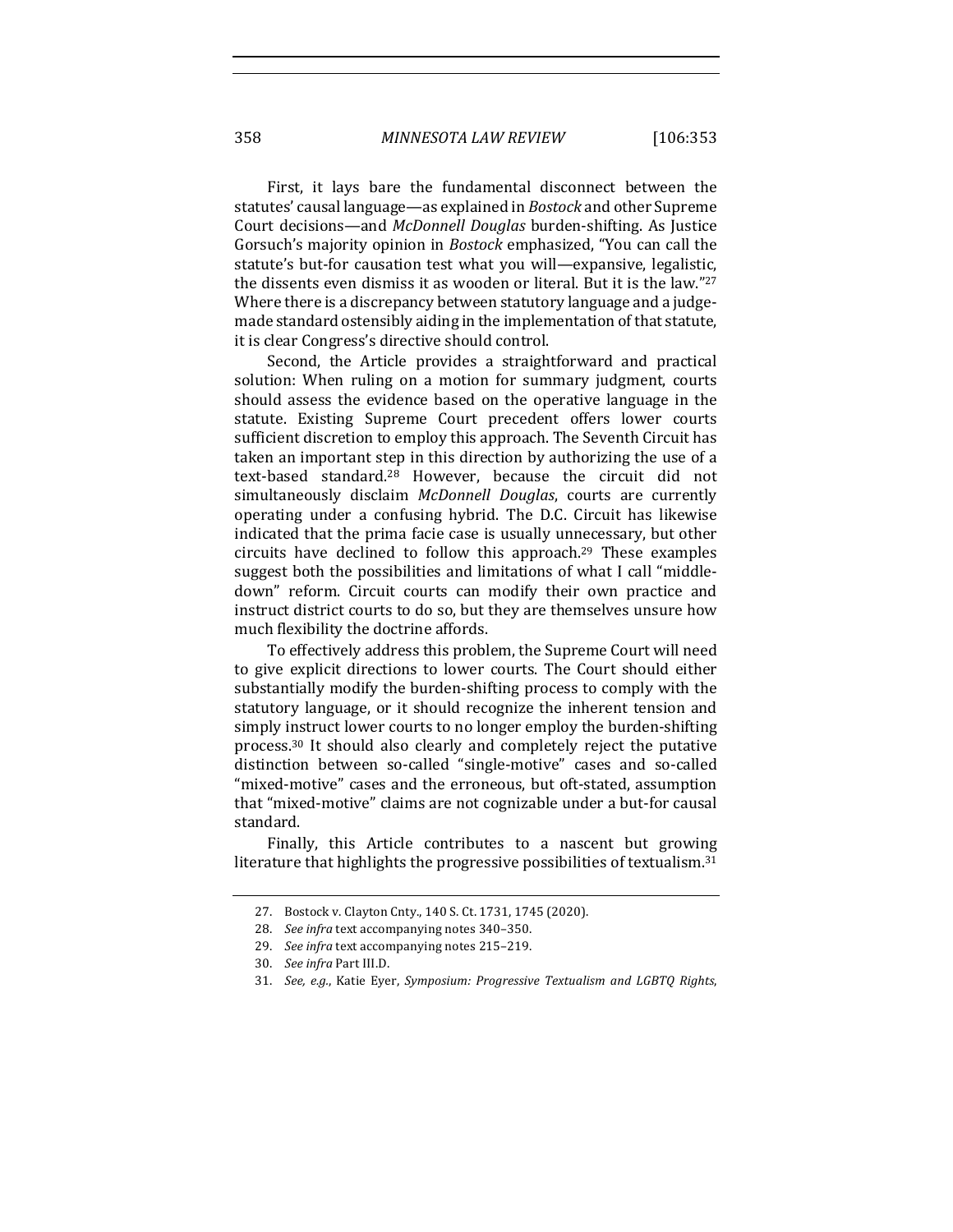Textualism has long been associated with right-leaning judges; however, there is nothing inherently conservative about prioritizing fidelity to statutory language. *Bostock* stands as a prime example of this principle, but it is not an anomaly; there are other prominent employment discrimination cases in which conservative Justices, employing textualist tools, have interpreted statutes in ways that are protective of employees.<sup>32</sup> While academic and popular commentators often describe such decisions as surprising, $33$  they should not be. A fair reading of a progressive statute will often—and should often—advance progressive objectives.

This Article proceeds as follows. Part I discusses the relevant statutory language and the key Supreme Court decisions interpreting the causation standard in that statutory language. Part II explains *McDonnell Douglas* and its progeny, highlighting disconnects between the burden-shifting test and the statutes. Part III provides historical context to expose the false dichotomies that underlie *McDonnell Douglas*, and it discusses reforms that have been implemented by some circuits to address these issues. It argues the Court should either substantially clarify *McDonnell Douglas* burden-shifting to address these tensions, or simply instruct lower courts to no longer employ the doctrine. Part IV shows how a simpler standard based on the statute's operative language would better assess discriminatory treatment and more fully realize Congress's promise of equality.

33. *See, e.g.*, Robert Barnes, *Neil Gorsuch? The Surprise Behind the Supreme Court's Surprising LGBTQ Decision*, WASH. POST (June 16, 2020), https://www .washingtonpost.com/politics/courts\_law/neil-gorsuch-gay-transgender-rights -supreme-court/2020/06/16/112f903c-afe3-11ea-8f56-63f38c990077\_story.html [https://perma.cc/MZD7-JTGX].

SCOTUSBLOG (June 16, 2020), https://www.scotusblog.com/2020/06/symposium -progressive-textualism-and-lgbtq-rights [https://perma.cc/RQQ2-8MKF]; Katie R. Eyer, *Statutory Originalism and LGBT Rights*, 54 WAKE FOREST L. REV. 63, 85 (2019); Tara Leigh Grove, Which Textualism?, 134 HARV. L. REV. 265 (2020); Kathryn E. Kovacs, *Progressive Textualism in Administrative Law,* 118 MICH. L. REV. ONLINE 134 (2019).

<sup>32.</sup> *See, e.g.*, Burlington N. & Santa Fe Ry. Co. v. White, 548 U.S. 53 (2006) (majority opinion by Justice Breyer on behalf of eight Justices and concurrence by Justice Alito concluding non-employment related actions can constitute unlawful retaliation); Desert Palace, Inc. v. Costa, 539 U.S. 90, 101 (2003) (unanimous opinion by Justice Thomas concluding "motivating factor" claims can be based on circumstantial as well as direct evidence); Oncale v. Sundowner Offshore Servs. Inc., 523 U.S. 75 (1998) (unanimous opinion by Justice Scalia concluding same-sex sexual harassment actionable). To be sure, there are also textualist decisions that are somewhat less plaintiff friendly, such as the causation decisions discussed *infra* Part I.C. However, the relevant language—"because of"—was ambiguous in those cases. Moreover, but-for cause, properly interpreted, is a relatively capacious standard. See infra Part I.D.1.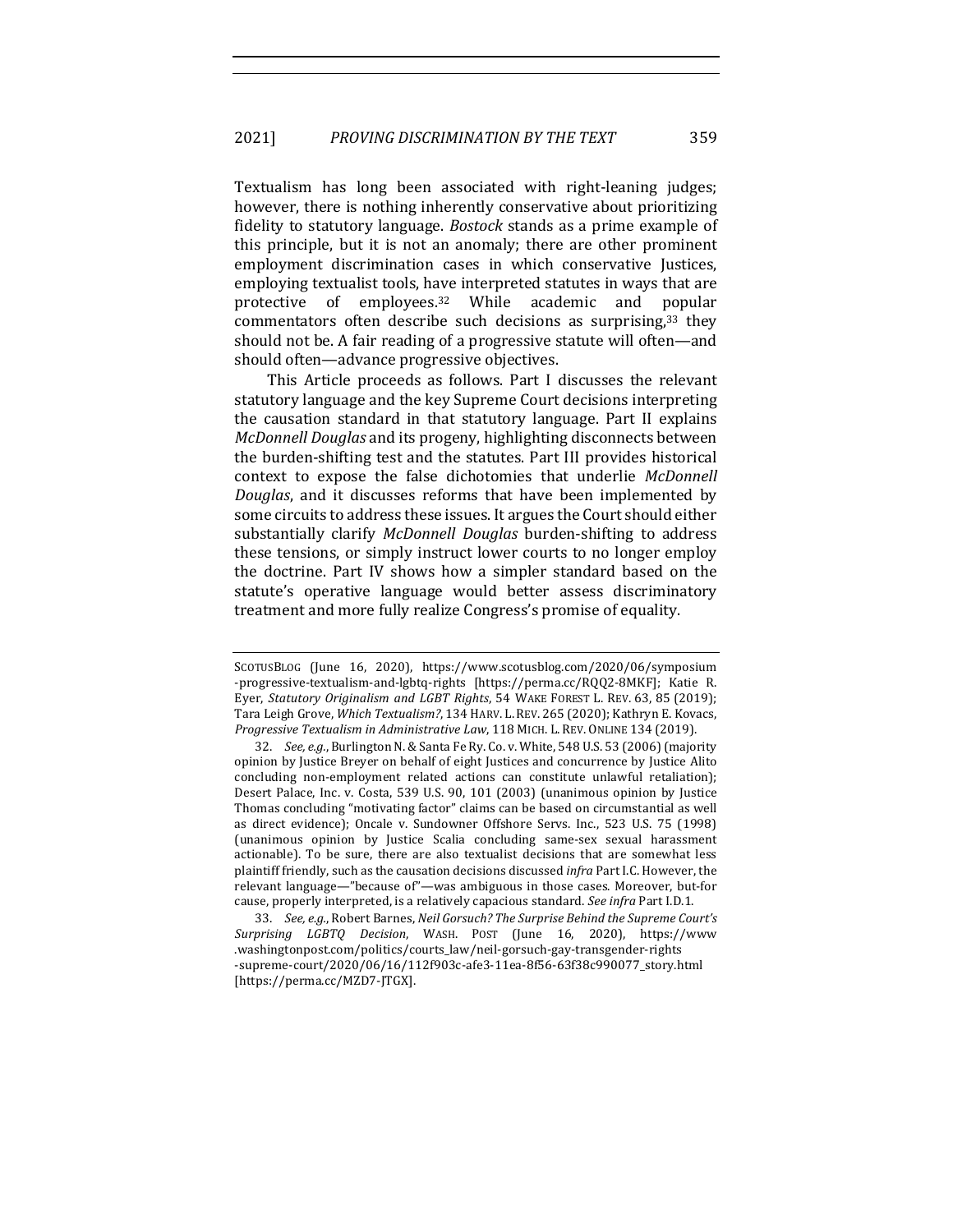#### **I. CAUSATION**

Employment discrimination laws prohibit employers from taking adverse actions against employees because of their race, sex, or other protected traits. $34$  Generally, the key factual dispute in a case will be whether a plaintiff can prove this causal connection. But before a judge or jury can answer that factual question, there is a separate *legal* question of how close the nexus needs to be. The causal standard is particularly likely to be contested when the evidence suggests the relevant action was based on a combination of lawful and unlawful considerations.

For example, imagine a pregnant employee is fired shortly after she makes a significant mistake at work. Her boss claims he was simply responding to poor performance, but the evidence also suggests he was unhappy about her pregnancy and may not have believed she would come back from maternity leave. If the employee wants to challenge the termination as illegal sex discrimination, does she need to prove that the mistake was entirely irrelevant, and she was fired solely because of her pregnancy? That the mistake may have played a role in the decision to fire her, but if she hadn't been pregnant, she wouldn't have been fired? That the mistake may have been a primary cause, but her pregnancy was also at least a substantial factor? Or simply that the pregnancy played some role in the decision?

This range of potential causal standards—sole cause, but-for cause, substantial factor, or contributing factor—arises in constitutional, statutory, and common law claims ranging from tax law to torts.<sup>35</sup> When faced with the question in a statutory claim, courts are of course bound by the operative language in the law. This Part introduces the relevant statutory standards that apply in employment discrimination statutes and then judicial interpretations of that language.

#### A. STATUTORY STANDARD

The scope of unlawful discrimination is—or, more accurately, *should* be—defined by statutory law. At common law, employers enjoy

<sup>34.</sup> *See, e.g.*, 42 U.S.C. § 2000e-2(a)(1) (prohibiting discrimination based on race, color, religion, sex, and national origin).

<sup>35.</sup> *See* Macleod, *supra* note 23, at 974–77 (identifying these four distinct causal standards as arising in tort and criminal law, as well as antidiscrimination statutes); *see also*  Verstein, *Jurisprudence*, *supra*  note 23, at 1134–43 (articulating and graphically illustrating a range of standards expressed in law as including sole, but-for, primary, and any motive).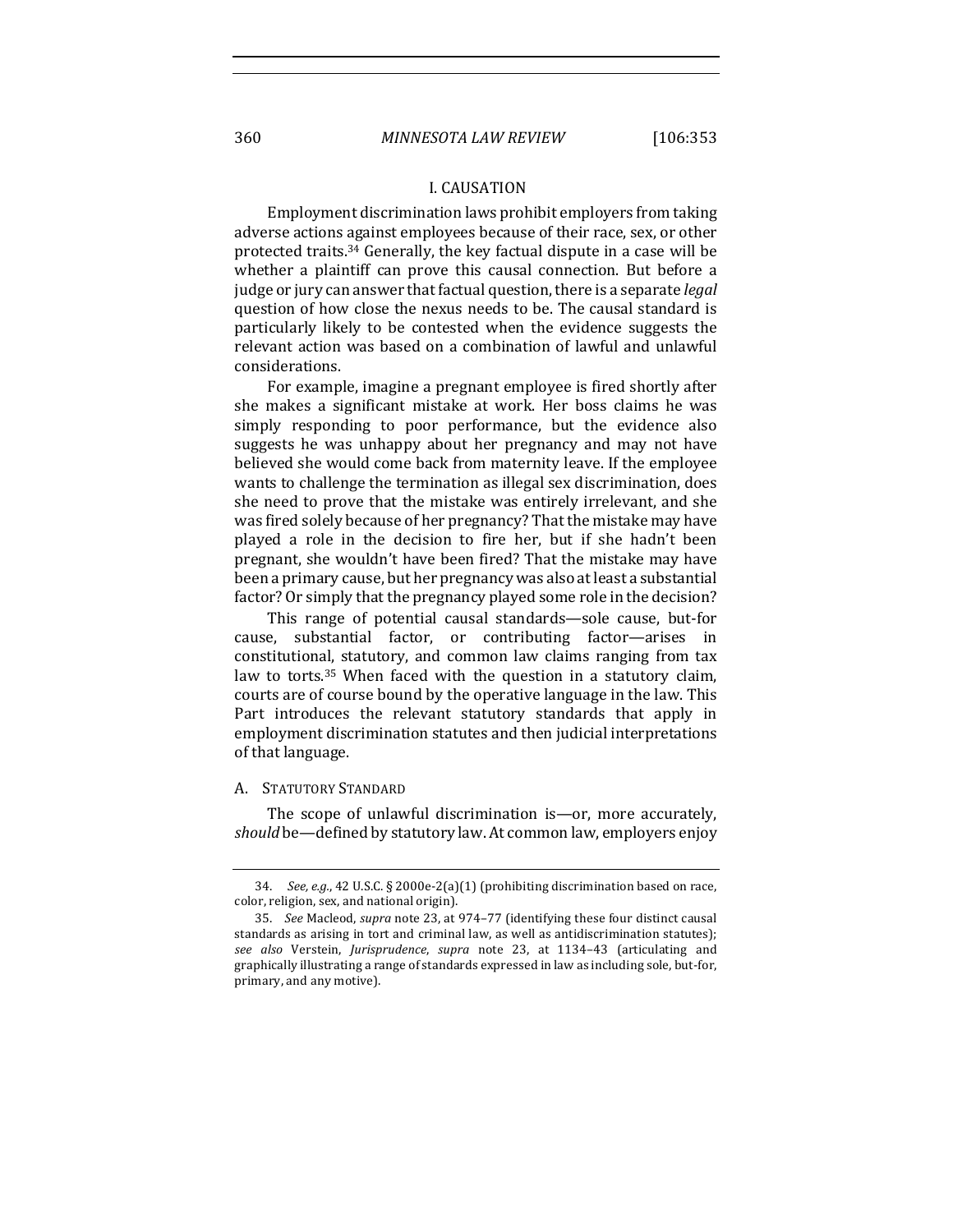wide discretion to make personnel decisions. Under the "at will" rule, an employee can generally be fired or refused employment for any reason or no reason, as long as it is not for a reason that has been specifically prohibited.<sup>36</sup> Title VII of the Civil Rights Act of 1964, and subsequent civil rights statutes, change this baseline by mandating that certain personal traits may not be used by employers to deny employment opportunities.

Most individuals bringing a case under Title VII allege a violation of section  $703(a)(1)$  of the statute, which provides:

It shall be an unlawful employment practice for an employer to fail or refuse to hire or to discharge any individual, or otherwise to discriminate against any individual with respect to his compensation, terms, conditions, or privileges of employment, *because of* such individual's race, color, religion, sex, or national origin.<sup>37</sup>

The statutory language thus requires a plaintiff to prove that an employer engaged in a requisite adverse action (i.e., "refusal to hire," "discharge," or other discrimination in the "compensation, terms, conditions, or privileges of employment") "because of" an individual's protected trait (e.g., race, color, religion, etc.). Section  $703(a)(2)$ proscribes additional unlawful actions that deprive or would tend to deprive an individual of opportunities "because of" a protected trait.<sup>38</sup> A separate section of the statute, section  $704(a)$ , prohibits employers from discriminating against an employee "because" he filed a charge alleging discrimination, participated in an investigation or hearing, or opposed unlawful practices under the law. $39$  These claims are generally known as retaliation claims.

Title VII was the model for many other federal employment discrimination statutes. For example, the Age Discrimination in Employment Act (ADEA) prohibits discrimination by private employers "because of" age,<sup>40</sup> and the Americans with Disabilities Act prohibits discrimination "on the basis of disability" (while also

<sup>36.</sup> See, e.g., Rachel Arnow Richman, Just Notice: Re-Reforming Employment At-*Will*, 58 UCLA L. REV. 1, 4 (2010). There are a few common law exceptions to the rule, such as terminations in violation of public policy. *Id.* at 10.

<sup>37. 42</sup> U.S.C. § 2000e-2(a)(1) (emphasis added).

<sup>38. 42</sup> U.S.C. § 2000e-2(a)(2) (providing that employers cannot "limit, segregate, or classify [their] employees" in a way that deprives or would tend to deprive an individual of opportunities or otherwise adversely affect an employee because of protected traits). For a persuasive argument that this clause prohibits a much broader range of employer actions than is typically assumed, see Sandra F. Sperino, Justice Kennedy's Big New Idea, 96 B.U. L. REV. 1789 (2016).

<sup>39.</sup> 42 U.S.C. § 2000e-3(a).

<sup>40.</sup> 29 U.S.C. § 623(a).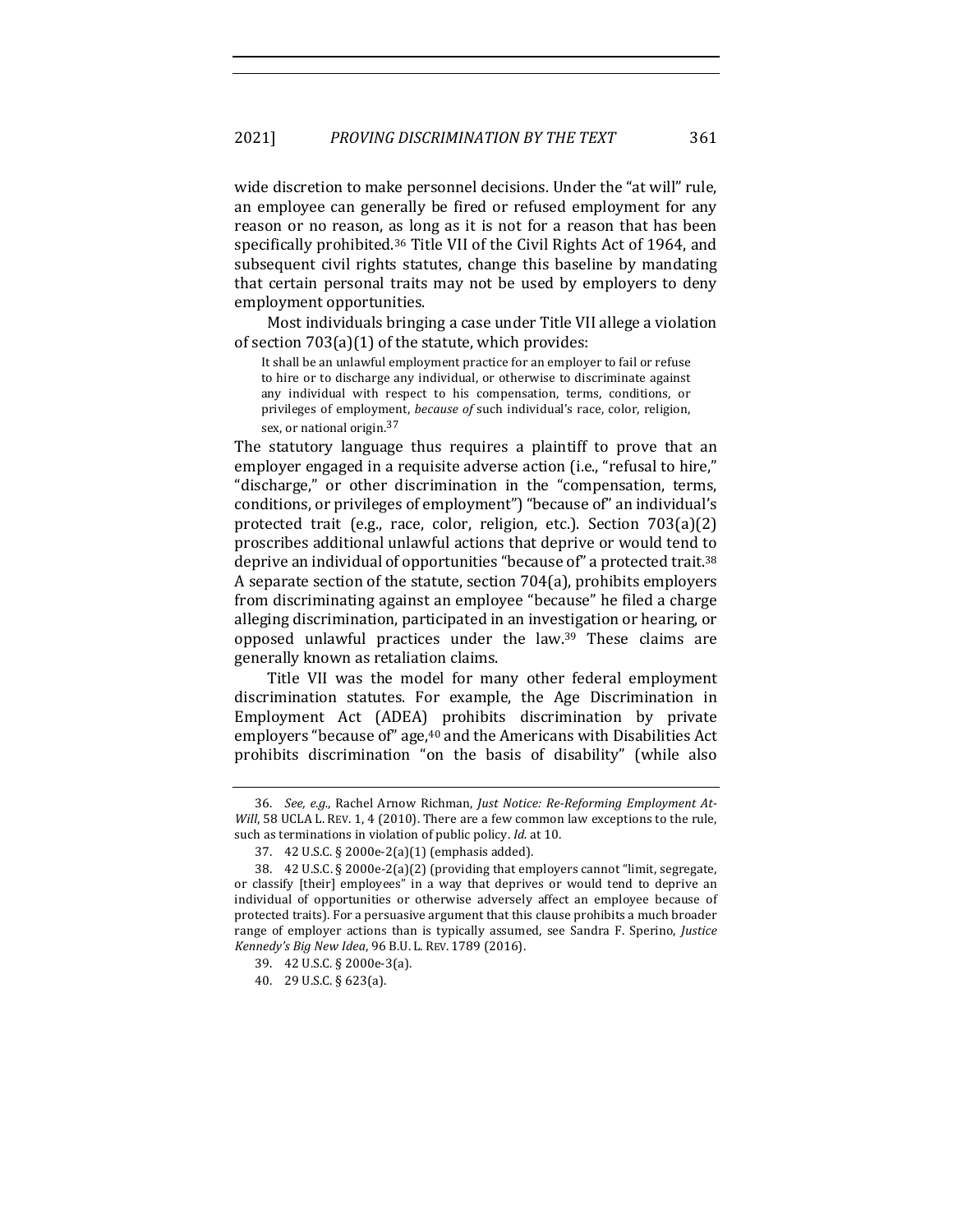providing a more extensive definition of what constitutes discrimination).<sup>41</sup> Many state employment discrimination statutes include similar language, $42$  as do state and federal statutes addressing discrimination in other contexts, such as housing and education. $43$ 

The statutory language—"because of"—does not clearly resolve what causal standard applies when there are multiple motivations for a given action. In ordinary speech, those words can encompass, at least, "but-for" causation and a "substantial" or "contributing factor" standard.<sup>44</sup> As in any instance where statutory language is ambiguous, courts interpret the relevant language as necessary to decide specific cases, using a range of tools of statutory interpretation. Once the Supreme Court issues a definitive interpretation, that interpretation binds lower courts. However, Congress has ultimate authority in that it may amend the statute to supersede a judicial interpretation with which it disagrees. $45$  This interplay has been significant in the development of causation standards under antidiscrimination laws.

#### B. (NOT) SOLE CAUSATION

The next Section discusses a several decades-long, and still ongoing, dialogue between the Supreme Court and Congress as to whether Title VII and other anti-discrimination statutes adopt a butfor standard or a motivating factor standard. It is abundantly clear, however, that these statutes do not adopt a sole-cause standard.

The Supreme Court has consistently held that Title VII does not require a plaintiff to prove a protected trait was the only cause of an adverse employment action. It first disavowed a sole-causation standard almost fifty years ago,<sup>46</sup> and it reaffirmed this conclusion in

<sup>41.</sup> 42 U.S.C. § 12112(a).

<sup>42.</sup> *See generally* Kevin J. Koai, Note, *Judicial Federalism and Causation in State Employment Discrimination Statutes*, 119 COLUM. L. REV. 763 (2019) (discussing state employment laws with language similar to Title VII).

<sup>43.</sup> *See, e.g.*, 42 U.S.C. § 3604 (prohibiting discrimination in housing); 20 U.S.C. § 1681 (prohibiting discrimination on the basis of sex in federally funded education programs).

<sup>44.</sup> *See, e.g.*, Macleod, *supra* note 23, at 998-1002.

<sup>45.</sup> *See generally* Deborah A. Widiss, *Undermining Congressional Overrides: The Hydra Problem in Statutory Interpretation,* 90 TEX. L. REV. 859 (2012) (describing the role of overrides in causation cases).

<sup>46.</sup> *See* McDonald v. Santa Fe Trail Transp. Co., 427 U.S. 273, 283 n.10 (1976) (holding that a plaintiff is not required to "show that he would have in any event been rejected or discharged solely on the basis of his race, without regard to the alleged deficiencies").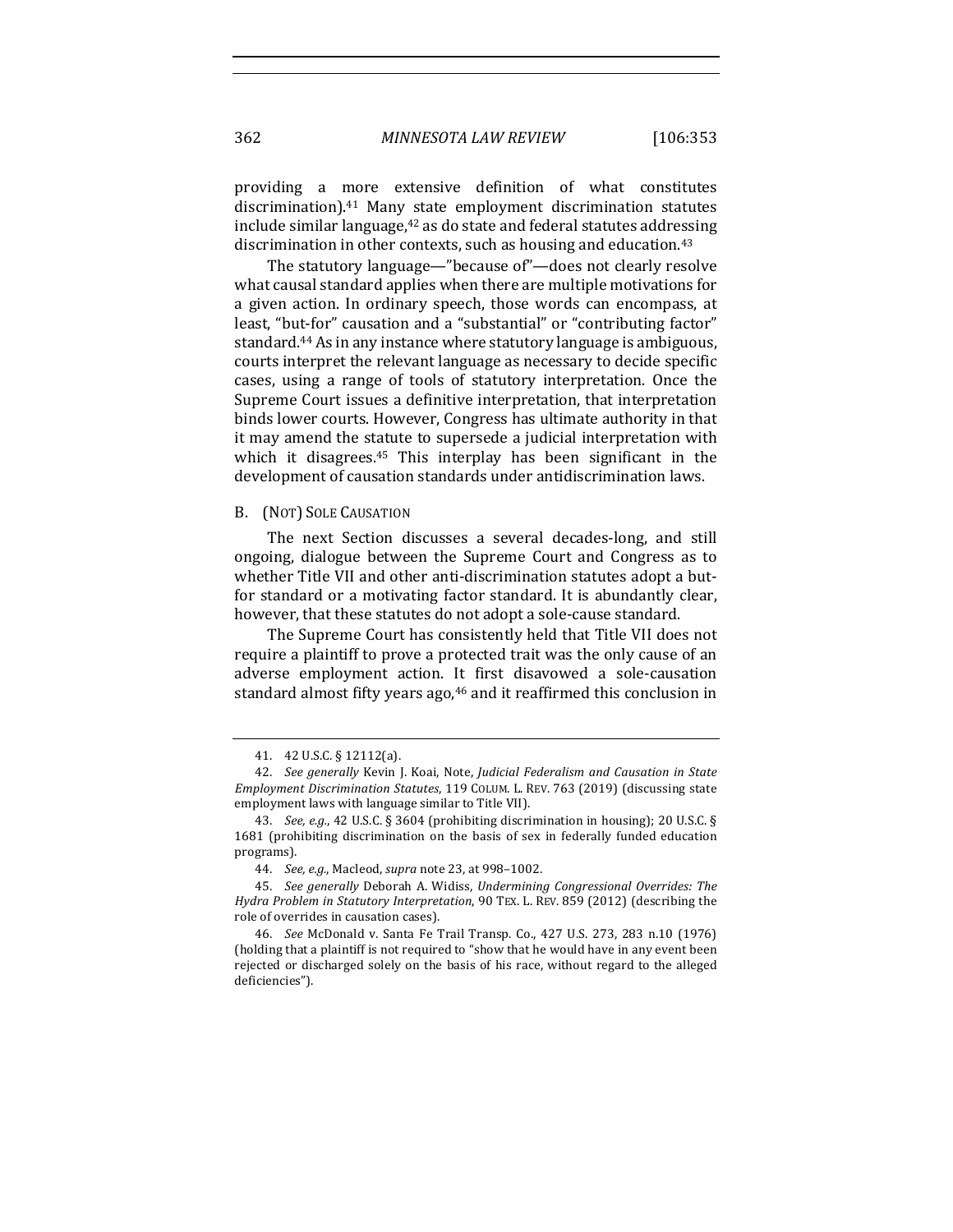Bostock.<sup>47</sup> The Court's interpretation reflects the ordinary meaning of the relevant language; research shows that most people do not interpret the phrase "because of" to mean a sole causation standard.<sup>48</sup> The Court has also bolstered this interpretation by referencing Congress's explicit rejection of a proposed amendment that would have added "solely" before the words "because of,"<sup>49</sup> and distinguishing Title VII's language from other statutes that *do* explicitly adopt a sole-causation standard.<sup>50</sup>

Congress's debate regarding the proposed amendment highlights the problems with a sole cause standard. Notably, the amendment was authored by Senator John McClellan, a Southerner who was a leading opponent of the Civil Rights Act generally.<sup>51</sup> Senator Clifford Case, a floor manager spearheading support for the bill, argued vehemently against the change:

[T]his amendment ... would render title VII totally nugatory. If anyone has ever had an action that was motivated by a single cause, he is a different kind of animal from any I know of .... [T]his amendment would place on persons attempting to prove a violation of this section, no matter how clear the violation was, an obstacle so great as to make the title completely worthless.52

After further substantive debate on the merits of the proposal, the amendment was defeated on the floor of the Senate; a comparable amendment in the House was also defeated.<sup>53</sup>

48. Macleod, *supra* note 23, at 998-1002.

49. Price Waterhouse, 490 U.S. at 241 n.7 (plurality) (citing the failed amendment).

50. *See Bostock*, 140 S. Ct. at 1739 (contrasting Title VII's language with 11 U.S.C. § 525, which prohibits employment discrimination against an individual "solely because" the individual has been a debtor in bankruptcy law, and 16 U.S.C. § 511, which prohibits cancelation of homestead entries "solely because" of the erroneous allowance of such entries).

51. *See, e.g., M'Clellan, Attacking Rights Bill, Quotes Johnson Speech of '49, N.Y.* TIMES (Apr. 15, 1964), https://www.nytimes.com/1964/04/15/mclellan-attacking -rights-bill-quotes-johnson-speech-of-49.html [https://perma.cc/V3UK-487D] (describing Senator McClellan's opposition).

52. 110 CONG. REC. 13,837–38 (1964).

53. *Id.* at 2728, 13,838. For a more detailed discussion of this legislative history, see Mark S. Brodin, *The Standard in Causation in the Mixed-Motive Title VII Action: A Social Policy Perspective*, 82 COLUM. L. REV. 292 (1982).

<sup>47.</sup> *See* Bostock v. Clayton Cnty., 140 S. Ct. 1731, 1744 (2020) (asserting that the plaintiff's "sex need not be the sole or primary cause of the employer's adverse action"); see also Price Waterhouse v. Hopkins, 490 U.S. 228, 241 (1989) (plurality) ("[W]e know the words 'because of' do not mean 'solely because of' . . . ."); see also id. at 284 (Kennedy, J., dissenting) ("No one contends, however, that sex must be the sole cause of a decision before there is a Title VII violation.").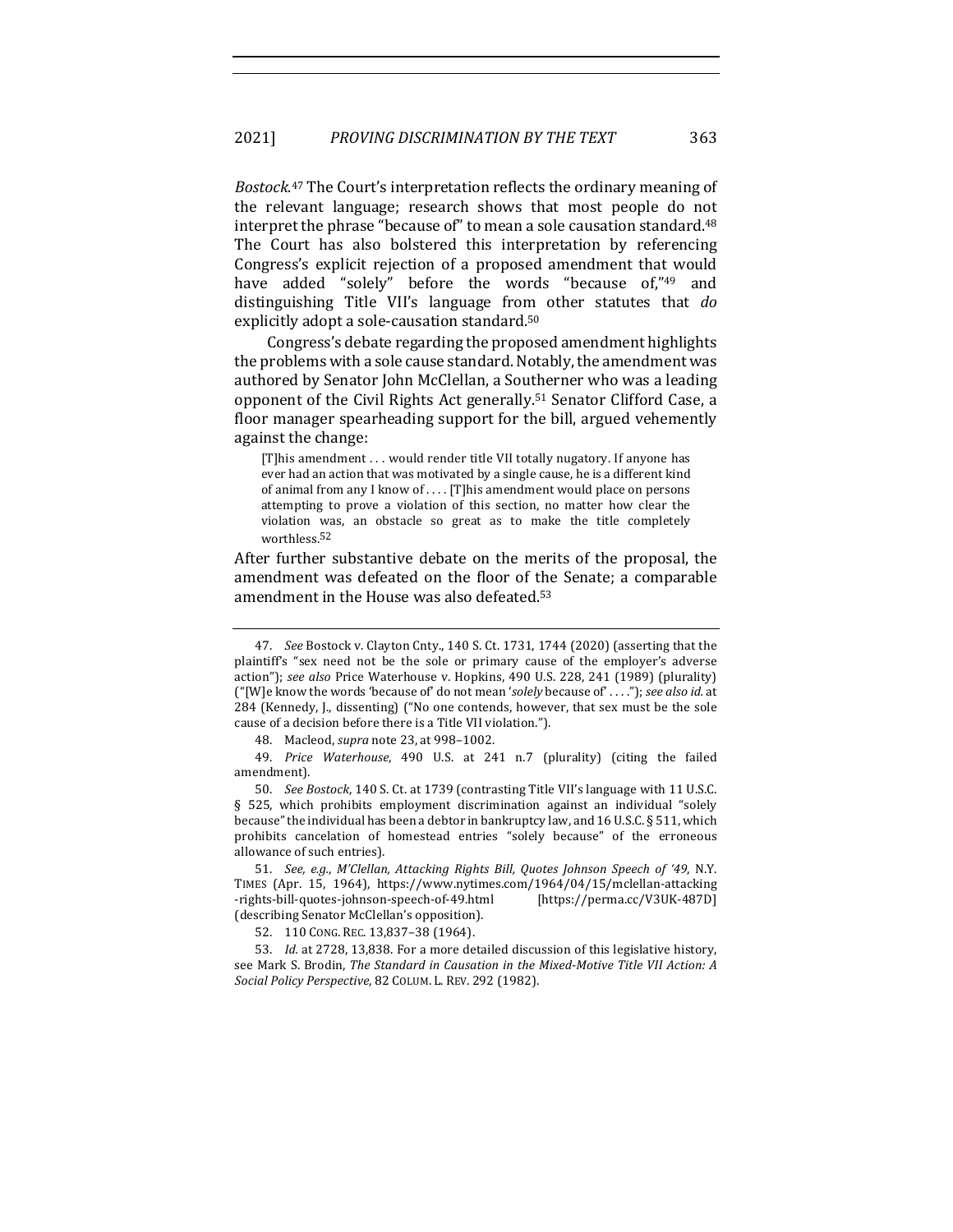364 *MINNESOTA LAW REVIEW* [106:353

Lower courts likewise consistently opine that antidiscrimination statutes that use the same or similar causal language to Title VII—that is, that prohibit adverse actions "because of" or "on the basis of" protected traits or activities—also do not require a plaintiff to prove sole causation.<sup>54</sup> To be sure, there are a few antidiscrimination statutes that explicitly adopt a sole cause standard,<sup>55</sup> but the inclusion of the word in some statutes generally strengthens the argument that the requirement should not be read into statutes that lack the language. 

In other words, to satisfy the relevant statutory standards in virtually all employment discrimination cases, a plaintiff should not need to show that a protected trait or protected activity is the *only* cause of a challenged decision. This statement, however, comes with two major caveats. First, as developed in Parts II and III, common articulations of the *McDonnell Douglas* burden-shifting process functionally adopt a sole causation standard. Second, and relatedly, courts often suggest (incorrectly) there can be only *one* but-for cause of a decision.<sup>56</sup>

Thus, in practice, plaintiffs are being held to a standard that both Congress and the Court have unequivocally and repeatedly rejected. It is precisely this tension with the statutory language that highlights the need for the Court to clarify, or simply overrule, *McDonnell Douglas* and to reaffirm the important differences between but-for cause and sole cause.

### C. MOTIVATING FACTOR OR BUT-FOR CAUSATION?

The harder question, as a matter of statutory interpretation, has been whether a plaintiff alleging employment discrimination must prove simply that a protected trait or activity was a factor in the

<sup>54.</sup> *See, e.g.*, Lewis v. Humboldt Acquisition Corp., Inc., 681 F.3d 312, 315-16 (6th Cir. 2012) (holding that the ADA does not require a plaintiff to prove sole causation); Jones v. Oklahoma City Pub. Schs., 617 F.3d 1273, 1278 (10th Cir. 2010) (holding that the ADEA does not require a plaintiff to prove sole causation); Papelino v. Albany College of Pharmacy of Union Univ.,  $633$  F.3d  $81$ ,  $92$  (2d Cir. 2011) (holding that Title IX does not require a plaintiff to prove sole causation).

<sup>55.</sup> The prime example is the Rehabilitation Act, a predecessor to the Americans with Disabilities Act. See 29 U.S.C. § 794(a) (prohibiting discrimination "solely by reason ... of a disability"). Even here, it is not clear whether this standard is still applicable to employment discrimination claims under the Rehabilitation Act, as a separate provision of the Rehabilitation Act incorporates the ADA's causation standard. See Natofsky v. City of New York, 921 F.3d 337 (2d Cir. 2019) (discussing this issue).

<sup>56.</sup> *See infra* Parts I.D.1, III.B.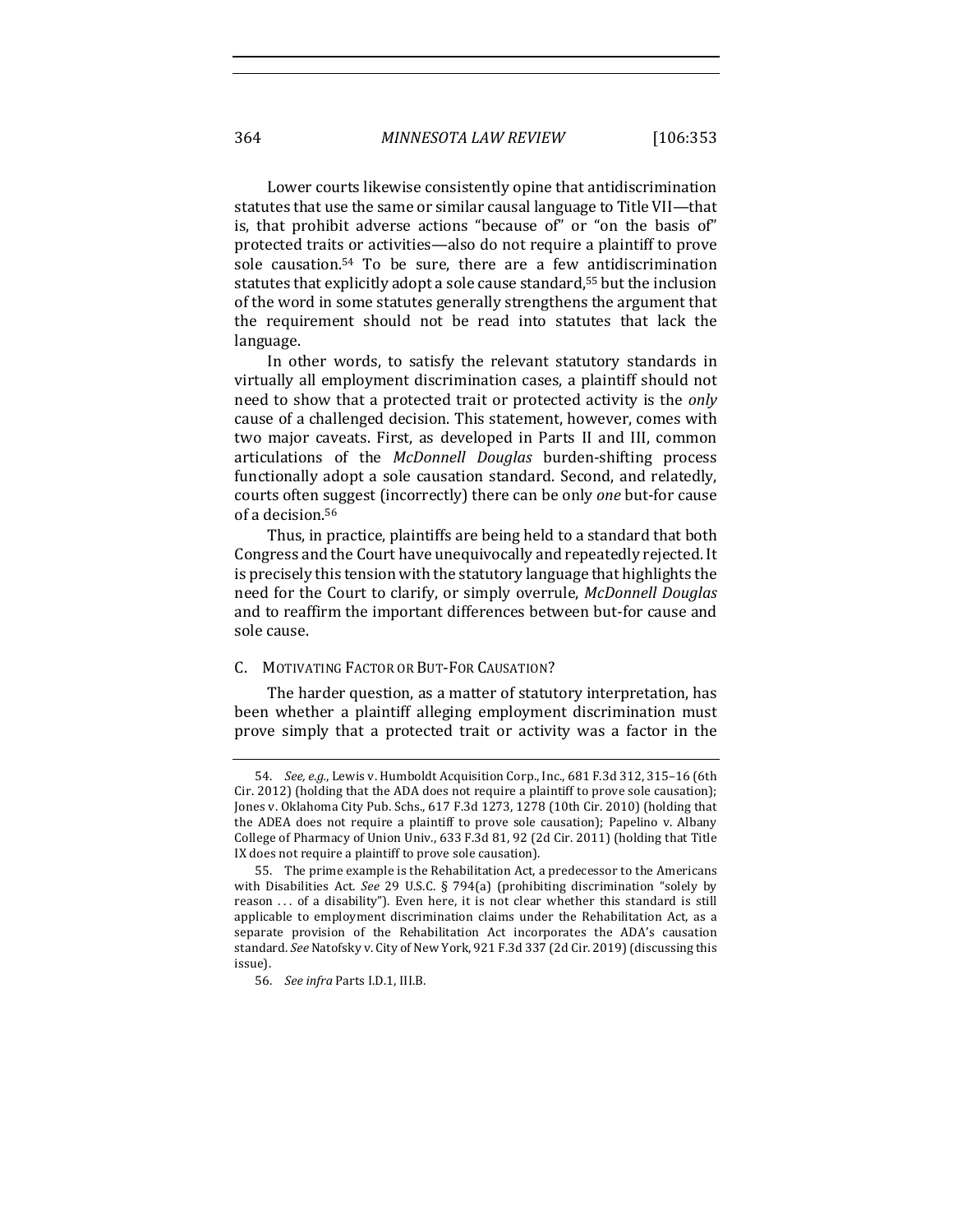challenged action, or whether a plaintiff must prove that if the employer had not considered the protected trait or activity, the outcome would have been different (i.e., but-for causation).

The Court's first extended discussion of this question came in the 1989 case Price Waterhouse v. Hopkins.<sup>57</sup> The case was brought by Ann Hopkins, who challenged Price Waterhouse's refusal to make her a partner.<sup>58</sup> The evidence considered by the trial court established that Hopkins did very good work, but that she was often abrasive in her personal interactions.<sup>59</sup> Several partners also made clear they deemed her to be insufficiently feminine.<sup>60</sup> Accordingly, the trial court concluded that, as a factual matter, she was denied partnership in part based on legitimate, non-discriminatory concerns about her interpersonal skills, and in part based on her failure to conform to sexbased stereotypes about the proper behavior of women.<sup>61</sup>

The Supreme Court granted certiorari to resolve a circuit split regarding the legal standard that applied when the evidence established multiple reasons for an employer's action, some of which were permissible and some of which were not.<sup>62</sup> Price Waterhouse failed to fully resolve this confusion, as no single opinion garnered five votes. A plurality opinion, authored by Justice Brennan on behalf of four Justices, interpreted "because of" to mean that showing that gender was a factor in a decision was enough to create liability under the statute, unless the employer could prove—as an affirmative defense—that it would have made the "same decision even if it had not allowed gender [or another protected trait] to play  $\dots$  a role."63 Concurrences by Justice White and Justice O'Connor suggested a plaintiff would need to prove the protected trait was a "substantial" factor, and Justice O'Connor interpreted the statute to require a plaintiff to provide "direct evidence" that a protected trait played a role in the decision before shifting the burden to the defendant to

63. *Id.* at 244-45. The plurality also stated that "because of" did not mean but-for causation, but later suggested that it understood that the defense was substantively equivalent to but-for causation, albeit with the burden on the defendant to prove its absence. *Id.* at 240, 249.

<sup>57. 490</sup> U.S. 228 (1989).

<sup>58.</sup> *Id.* at 231–32.

<sup>59.</sup> *Id.* at 234–35.

<sup>60.</sup> *Id.* at 235–36.

<sup>61.</sup> *Id.* at 236–37.

<sup>62.</sup> *See* Hopkins v. Price Waterhouse, 825 F.2d 458, 470-71 (D.C. Cir. 1987) (discussing circuit split).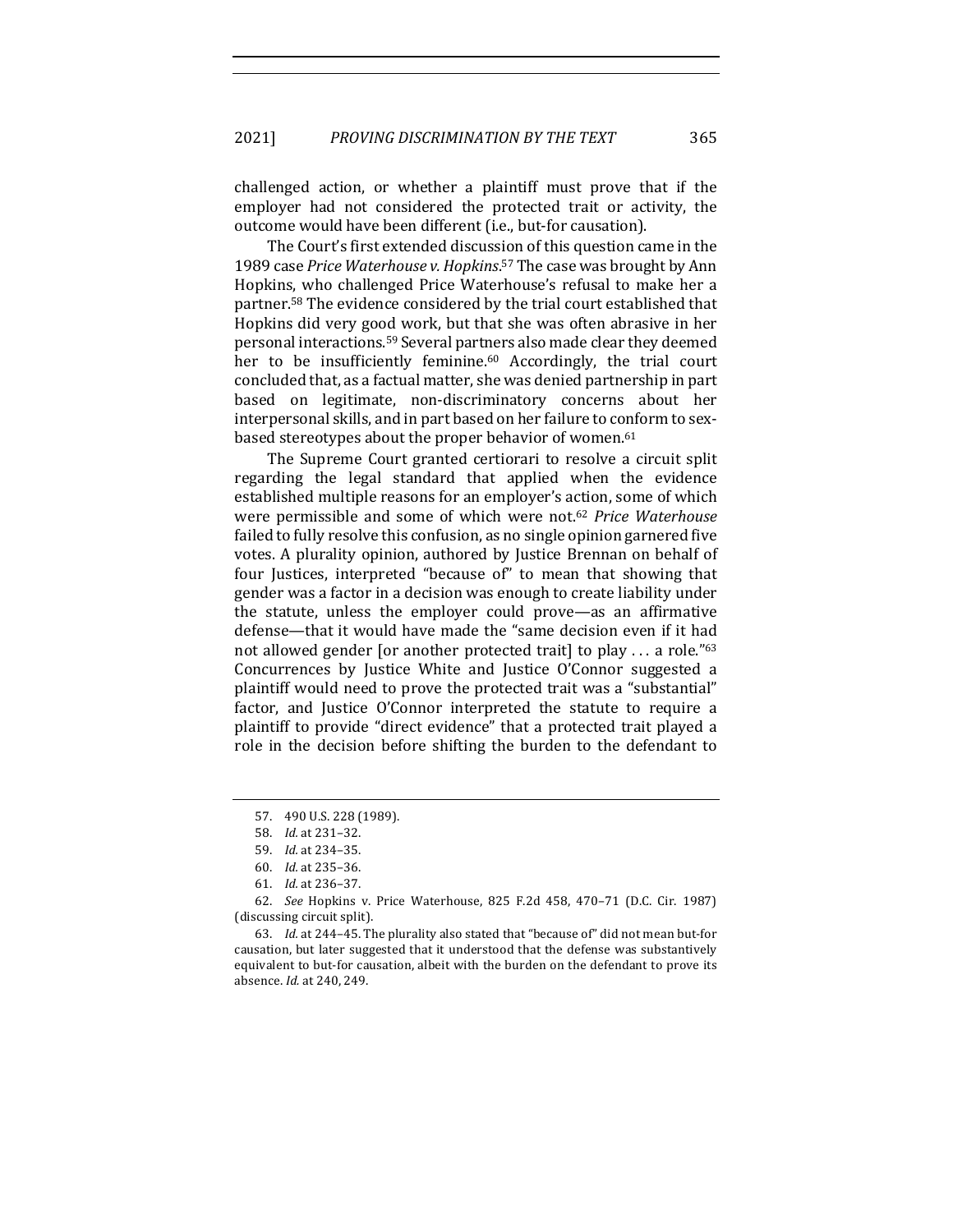justify its actions.<sup>64</sup> Justice Kennedy, writing for three Justices in dissent, did not believe that it was appropriate to shift the burden to the defendant at any point.<sup>65</sup> Rather, under the interpretation he proposed, a plaintiff would bear the burden of proving that but-for the employer's consideration of a protected trait, the outcome would have been different.<sup>66</sup>

In the 1991 Civil Rights Act, Congress responded to *Price Waterhouse*, partially codifying and partially overriding the standard announced by the plurality opinion. The Act added a new subsection that explicitly stated that liability could be established if a plaintiff demonstrated a protected trait was a "motivating factor" in a relevant adverse action.<sup>67</sup> It also provided that if liability was established under this subsection, a defendant could limit remedies to injunctive and declaratory relief, plus attorney's fees, by proving it would have made the same decision without considering the prohibited factor.<sup>68</sup> Prior to the 1991 Act, many lower courts had interpreted Title VII's original language to authorize a comparable limitation on remedies.<sup>69</sup> This is not surprising, as it merely makes explicit the result that basic remedial principles would often yield. That is, it recognizes that it is improper to allow discriminatory bias to infect an employment decision, but it avoids putting the plaintiff in a better position than she would have been absent the discrimination.

As I have discussed in detail elsewhere, Congressional overrides, such as this one, can give rise to difficult questions of statutory interpretation.<sup>70</sup> Both federal and state courts have grappled with how Congress's response to *Price Waterhouse* should affect the interpretation of other statutes modeled on Title VII.<sup>71</sup>

The Supreme Court first addressed the question in *Gross v. FBL* Financial Services, which concerned the standard of causation under the ADEA.<sup>72</sup> In *Gross*, the majority opinion interpreted the ADEA's prohibition on adverse actions "because of" age to require a plaintiff to prove age was "the" but-for cause of the employer's action.<sup>73</sup> It

<sup>64.</sup> *Id.* at 259 (White, J., concurring); *id.* at 275 (O'Connor, J., concurring).

<sup>65.</sup> *Id.* at 284 (Kennedy, J., dissenting).

<sup>66.</sup> *Id.*

<sup>67.</sup> 42 U.S.C. § 2000e-2(m).

<sup>68.</sup> 42 U.S.C. § 2000e-5(g)(2)(B).

<sup>69.</sup> *See* Widiss, *supra* note 45, at 903 (collecting cases).

<sup>70.</sup> *See* Widiss, *supra* note 45, at 866–80.

<sup>71.</sup> *See* Widiss, *supra* note 45, at 884–88.

<sup>72. 557</sup> U.S. 167 (2009).

<sup>73.</sup> *Id.* at 177. The Court's use of a definite article—"the"—rather than an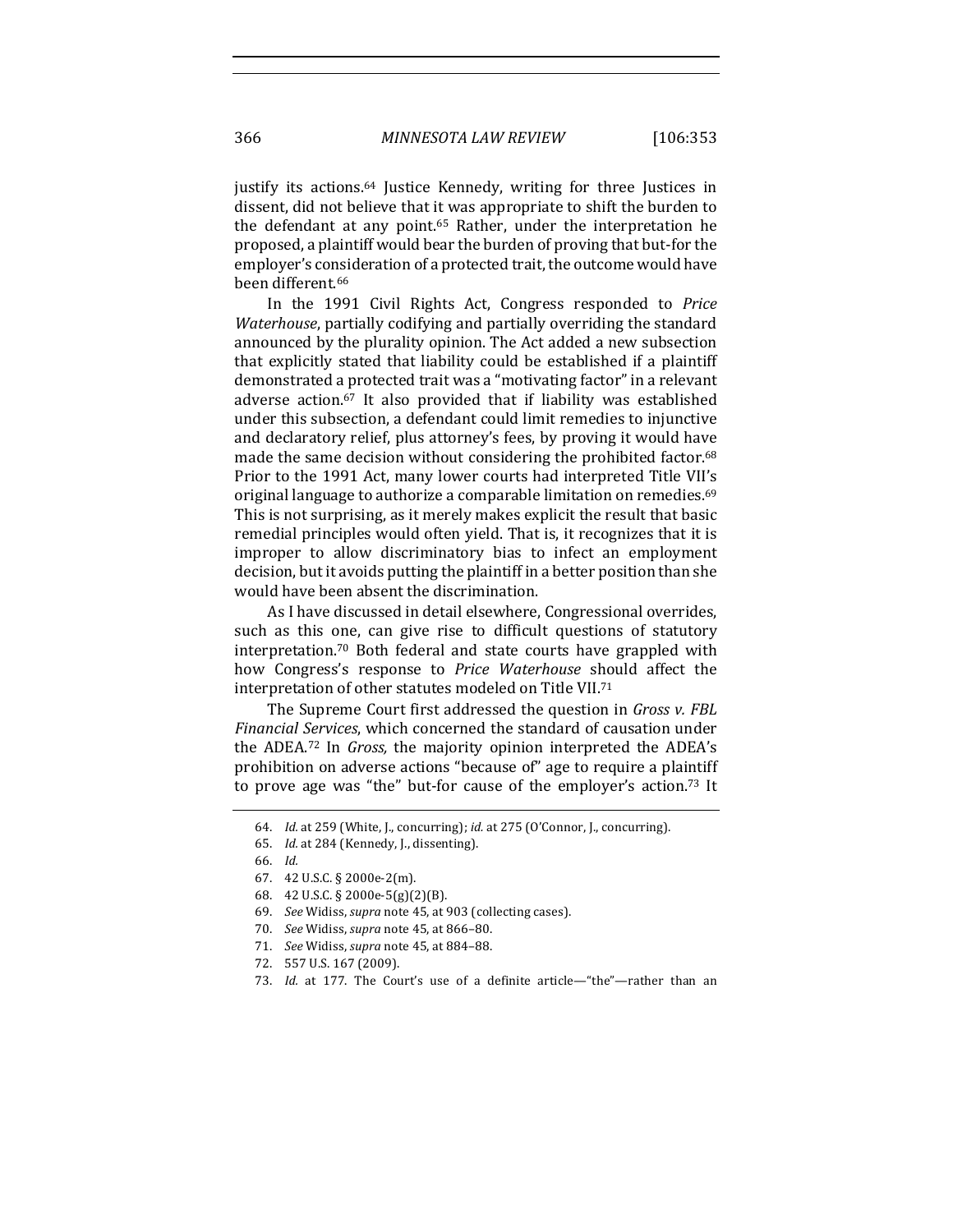based this interpretation on dictionary definitions of "because" and judicial interpretations in other contexts,<sup>74</sup> while holding *Price Waterhouse* and Congress's response in the 1991 Act inapplicable on the ground that Congress did not make comparable changes to the language to the ADEA.<sup>75</sup> A few years later, the Court reasoned that the retaliation provisions of Title VII likewise require a showing of but-for causation,<sup>76</sup> and, just this past year, that section 1981 does as well.<sup>77</sup> By contrast, the Court held that the federal sector provisions of the ADEA—which require personnel decisions be made "free from" any consideration of age—simply require a plaintiff to prove that age played a "part" in the decision, but a plaintiff can only recover full remedies if she proves age was a but-for cause of the differential treatment.78

Lower courts have followed the Court's reasoning in *Gross* when interpreting other statutes, like the ADA, that prohibit discrimination "because of" or "on the basis of" traits or actions.<sup>79</sup> In short, based on this series of cases, it is increasingly clear that most—but not all $80$ federal employment discrimination statutes other than Title VII will be interpreted to require a plaintiff to prove but-for causation. The causal standard under state anti-discrimination statutes is likely to be more mixed because state courts can choose to interpret state statutes differently from their federal analogs. $81$ 

In previous work, I have been critical of the Supreme Court's reasoning in *Gross* and the cases that followed *Gross*.<sup>82</sup> But while reasonable minds can disagree as to the proper inferences to draw

77. Comcast Corp. v. Nat'l Assoc. of Afr. Am.-Owned Media, 140 S. Ct. 1009, 1017-18 (2020).

80. Even after *Gross* and *Nassar*, at least some courts have deferred to regulations that apply a motivating factor standard to Family and Medical Leave Act retaliation claims. See, e.g., Woods v. Start Treatment and Recovery Ctrs., Inc., 864 F.3d 158, 169 (2d Cir. 2017). There are also a few statutes that explicitly adopt a motivating factor standard. See, e.g., 38 U.S.C. § 4311(c) (prohibiting adverse employment actions if an employee's military service was a "motivating factor" in the action).

81. *See generally* Koai, *supra* note 42 (surveying state court decisions on point).

82. *See* Widiss, *supra* note 45, at 926-41.

indefinite article—"a"—has contributed to lower courts' improper conflation of butfor cause and sole cause. See infra text accompanying notes 116-18.

<sup>74.</sup> *See* 557 U.S. at 177.

<sup>75.</sup> *Id.* at 174–75.

<sup>76.</sup> *See Univ. of Tex. Sw. Med. Ctr. v. Nassar,* 570 U.S. 338, 362 (2013).

<sup>78.</sup> Babb v. Wilkie, 140 S. Ct. 1168, 1174 (2020).

<sup>79.</sup> *See, e.g.*, Murray v. Mayo Clinic, 934 F.3d 1101, 1107 (9th Cir. 2019) (holding that the ADA requires but-for causation); Gentry v. E. W. Partners Club Mgmt. Co., 816 F.3d 228, 235 (4th Cir. 2016) (holding that the ADA requires but-for causation).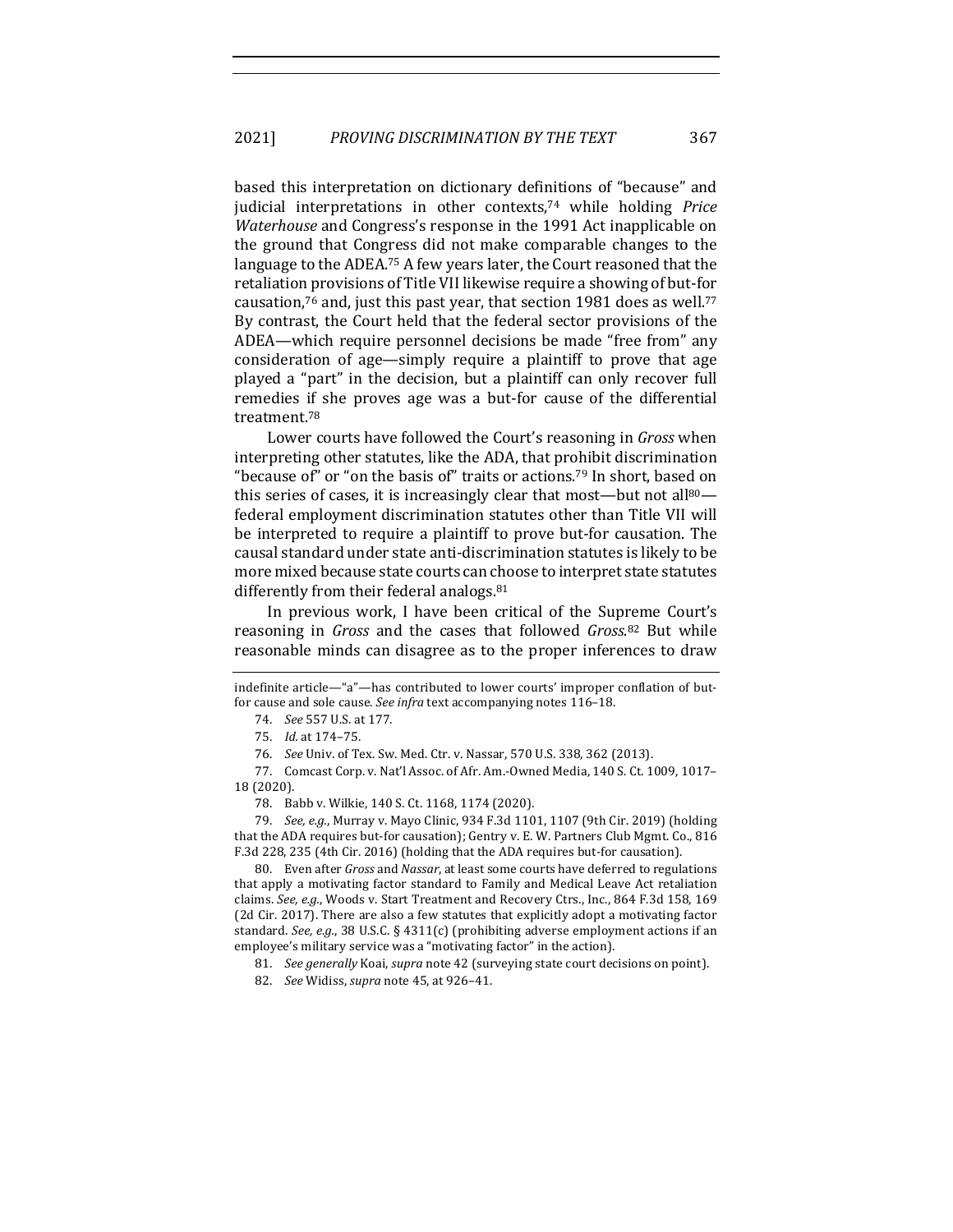from Congress's response to *Price Waterhouse*, it is clear that throughout these cases, the Court is engaged in a process of statutory interpretation. That is, the Court is interpreting statutory language that is ambiguous, and it is using standard tools of statutory interpretation to do so. $83$  This includes considering the ordinary meaning of the relevant words, $84$  the verb tense of the operative language in which the phrase appears, $85$  legislative history, $86$  the way in which similar causation questions had been resolved under other statutes and in constitutional and common law,<sup>87</sup> relevant differences among otherwise similar statutes, $88$  and statutory purpose $89$  to resolve the question. As Part III shows, *McDonnell Douglas* is quite different, as it has virtually no statutory basis at all.

#### D. A DISTINCTION WITHOUT MUCH DIFFERENCE

During the decades-long fight over causation standards, many progressive advocates have vigorously argued that a "motivating factor" standard is essential to realize the transformative promise of antidiscrimination statutes.<sup>90</sup> In so doing, they have sometimes suggested that "but for" causation is extremely difficult to satisfy, or even that it is equivalent to a "sole cause" standard.<sup>91</sup> Courts sometimes make the same mistake.<sup>92</sup> Likewise, courts sometimes incorrectly suggest that the kind of evidence put forward in a casedirect or circumstantial—has relevance for determining the relevant causal standard. These premises are erroneous. In both theory and practice, but-for causation and motivating factor causation are quite

85. *See Price Waterhouse*, 490 U.S. at 240–41.

<sup>83.</sup> See, e.g., CONG. RSCH. SERV., RL45153, STATUTORY INTERPRETATION: THEORIES, TOOLS, AND TRENDS (Apr. 5, 2018) (cataloging common tools of statutory interpretation).

<sup>84.</sup> *See, e.g.*, Babb v. Wilkie, 140 S. Ct. 1168, 1173-74 (2020); Gross v. FBL Fin. Servs., Inc., 557 U.S. 167, 176 (2009); Price Waterhouse v. Hopkins, 490 U.S. 228, 240 (1989).

<sup>86.</sup> *See Gross*, 557 U.S. at 174–75; *Price Waterhouse*, 490 U.S. at 241 n.7, 243–45.

<sup>87.</sup> *See* Univ. of Tex. Sw. Med. Ctr. v. Nassar, 570 U.S. 338, 348–49 (2013); *Gross*, 557 U.S. at 176; *Price Waterhouse*, 490 U.S. at 258-60 (White, J., concurring); *Price Waterhouse,* 490 U.S. at 262-66 (O'Connor, J., concurring).

<sup>88.</sup> *See Babb,* 140 S. Ct. at 1175-76; *Nassar*, 570 U.S. at 35-52; *Gross*, 557 U.S. at 176–77.

<sup>89.</sup> *See Babb*, 140 S. Ct. at 1177; *Nassar*, 570 U.S. at 358–60; *Price Waterhouse*, 490 U.S. at 239; Price Waterhouse, 490 U.S. at 262-65 (O'Connor, J., concurring).

<sup>90.</sup> *See Eyer, supra* note 23 (collecting examples).

<sup>91.</sup> *See* Eyer, *supra* note 23, at 53.

<sup>92.</sup> See infra text accompanying notes 116-18.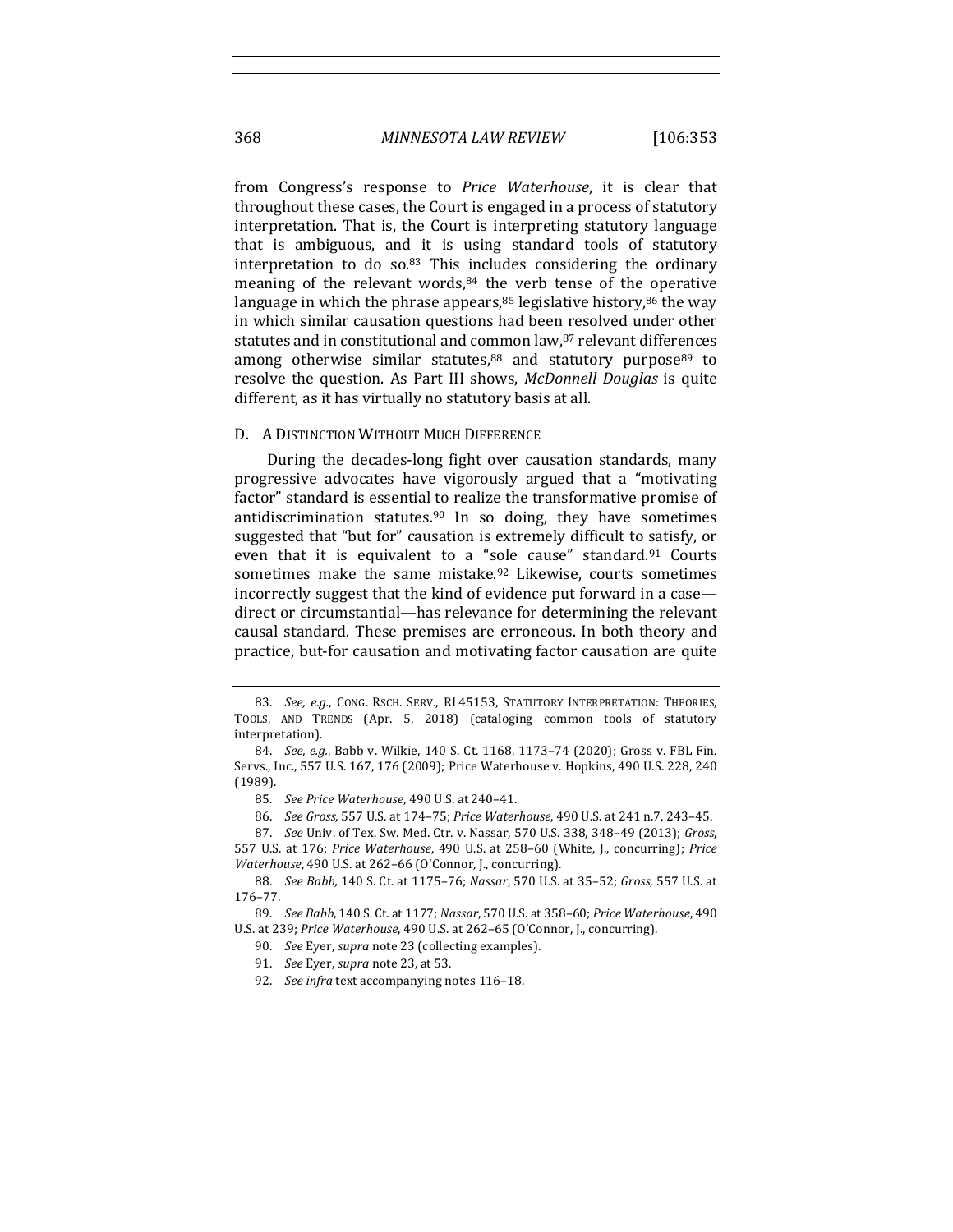similar, particularly since full remedies are only available if but-for cause is shown. In short, as Professor Charles Sullivan has aptly observed in a recent article, "one wonders what all the fuss is about."<sup>93</sup>

#### 1. Multiple Factors

In *Bostock*, the employers claimed that their actions were based on the plaintiffs' sexual orientation or gender identity, rather than the plaintiffs' sex.<sup>94</sup> In addressing and rejecting this argument, the Court provided important clarification about the meaning and operation of but-for causation in employment discrimination doctrine generally. It explained that but-for causation simply requires a plaintiff to convince a fact finder that it is more likely than not that if the plaintiff's sex, race, or other relevant protected trait had been different, or she had not engaged in protected conduct, the challenged action would not have occurred.95

As the *Bostock* Court emphasized, but-for causation can "be a sweeping standard," and "[o]ften, events have multiple but-for causes."<sup>96</sup> It illustrated this point by describing a car accident that occurred "*both* because the defendant ran a red light *and* because the plaintiff failed to signal his turn at the intersection," and concluded that each factor could be a but-for cause.<sup>97</sup> Accordingly, under a butfor causation standard, a "defendant cannot avoid liability just by citing some *other* factor that contributed to its challenged decision."98 Moreover, the *Bostock* Court explained that the proscribed trait does not need to be the "primary cause" of the employer's adverse action; so long as the evidence shows that the trait made a difference, the standard is satisfied, "even if 'some other, nonprotected trait ... was the more important factor' in the decision."99

This is not a new or novel interpretation of Title VII. To the contrary, the *Bostock* Court supported its discussion of but-for causation by referencing *Phillips v. Martin Marietta Corp.*, a 1971 decision that was one of the very first Title VII cases decided by the Supreme Court.<sup>100</sup> That case was brought by a woman named Ida

<sup>93.</sup> *See* Charles A. Sullivan, *Making Too Much of Too Little? Why "Motivating* Factor" Liability Did Not Revolutionize Title VII, 62 ARIZ. L. REV. 357, 359 (2019).

<sup>94.</sup> Bostock v. Clayton Cnty., 140 S. Ct. 1731 (2020).

<sup>95.</sup> *Id.* at 1739.

<sup>96.</sup> *Id.*

<sup>97.</sup> *Id.*

<sup>98.</sup> *Id.*

<sup>99.</sup> *Id.* at 1744.

<sup>100.</sup> *Id.* at 1743-44 (citing Phillips v. Martin Marietta Corp., 400 U.S. 542 (1971)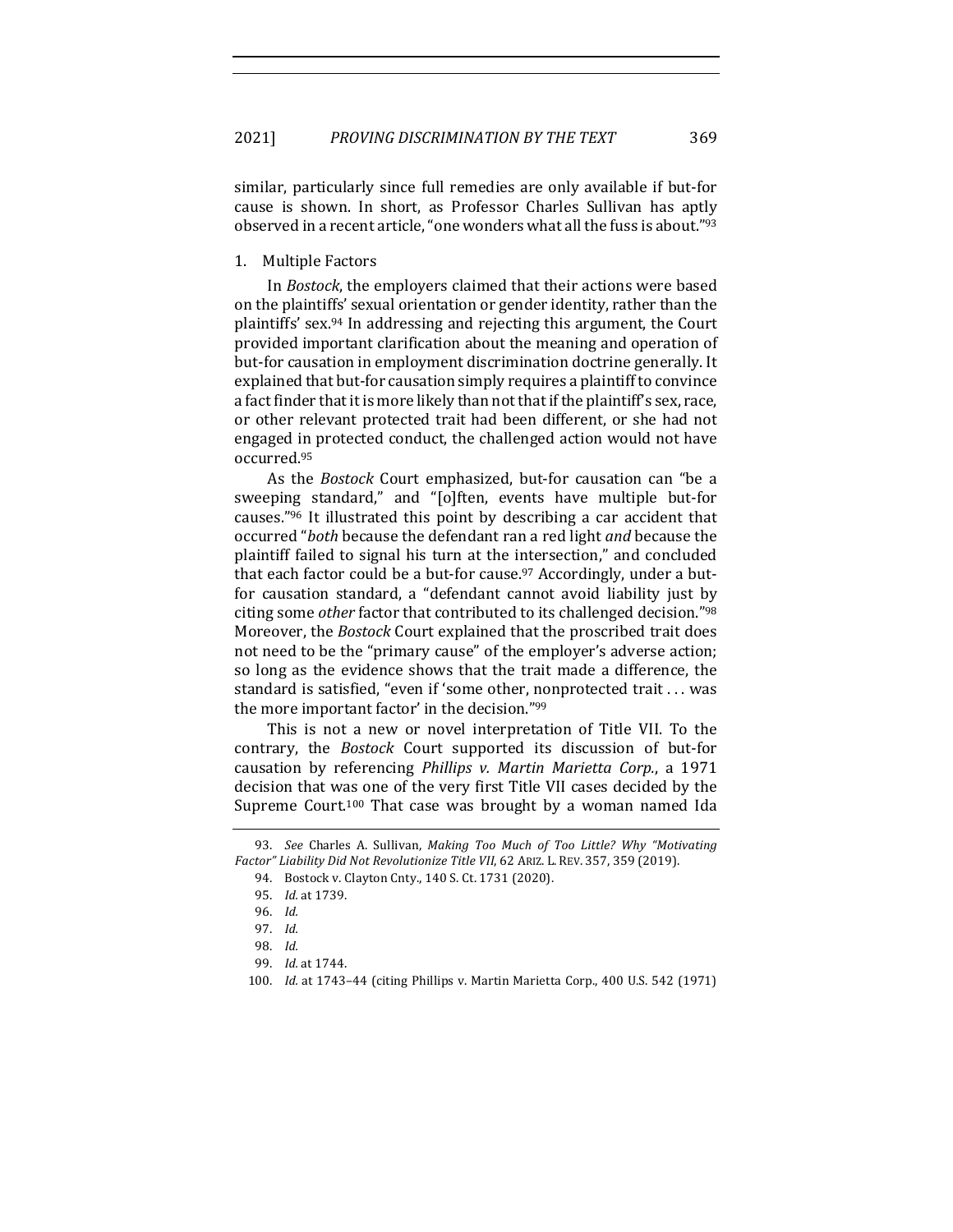Phillips.<sup>101</sup> When she applied for a job, she was told the company would not hire women with young children; it did, however, routinely employ men with young children.<sup>102</sup> The company's refusal to hire Phillips was clearly based on *two* distinct factors: her sex, and the fact that she had young children.<sup>103</sup> If either factor had been different, the outcome would have been different. In other words, each was a butfor cause of the decision. The circuit court had held the policy was permissible,<sup>104</sup> but in a brief, per curium decision, the Court reversed,<sup>105</sup> giving rise to a doctrine that came to be known as "sexplus."<sup>106</sup> So long as sex or another protected trait is *one* of the but-for causes of an adverse employment action, a violation can be established.107

Likewise, in *Price Waterhouse*, all of the Justices agreed that butfor causation—or, its corollary, the same decision defense—could be used to resolve a case in which the evidence had established multiple factors were at play.<sup>108</sup> This was also true in an earlier case, *McDonald* v. Santa Fe Trail Transportation Co., where the evidence suggested an employee was discharged both because he had misappropriated cargo and because of his race.<sup>109</sup> In that case as well, the Court made clear that as long as race was *a* cause of the adverse action, liability could be established.<sup>110</sup> In fact, as developed further below, since *McDonnell Douglas*  burden-shifting requires the employer to provide a justification for its actions, virtually *every* disparate treatment case

105. *Phillips*, 400 U.S. at 544.

106. Kathryn Abrams, Title VII and the Complex Female Subject, 92 MICH. L. REV. 2479–95 (1994).

107. *See, e.g., id.* (discussing sex-plus doctrine). Prior to *Bostock*, these cases typically were not framed in reference to "but-for" cause, but the doctrine clearly establishes that where sex (or other protected trait) and some other factor are each a cause of a challenged act, liability can be established. *Cf.* Frappied v. Affinity Gaming Black Hawk, LLC, 966 F.3d 1038, 1045–49 (10th Cir. 2020) (explaining how *Bostock*'s explication of but-for cause supports the conclusion that sex-plus-age claims are cognizable under Title VII).

110. *Id.* at 282-83; see also id. at n.10 (distinguishing but-for cause from sole cause).

<sup>(</sup>per curiam)).

<sup>101.</sup> *Phillips*, 400 U.S. at 543.

<sup>102.</sup> *Id.* at 542.

<sup>103.</sup> *Id.*

<sup>104.</sup> Phillips v. Martin Marietta Corp., 411 F.2d 1, 4 (5th Cir. 1969), *vacated*, 400 U.S. 542 (1971).

<sup>108.</sup> See supra text accompanying notes 63-66.

<sup>109. 427</sup> U.S. 273, 276 (1976).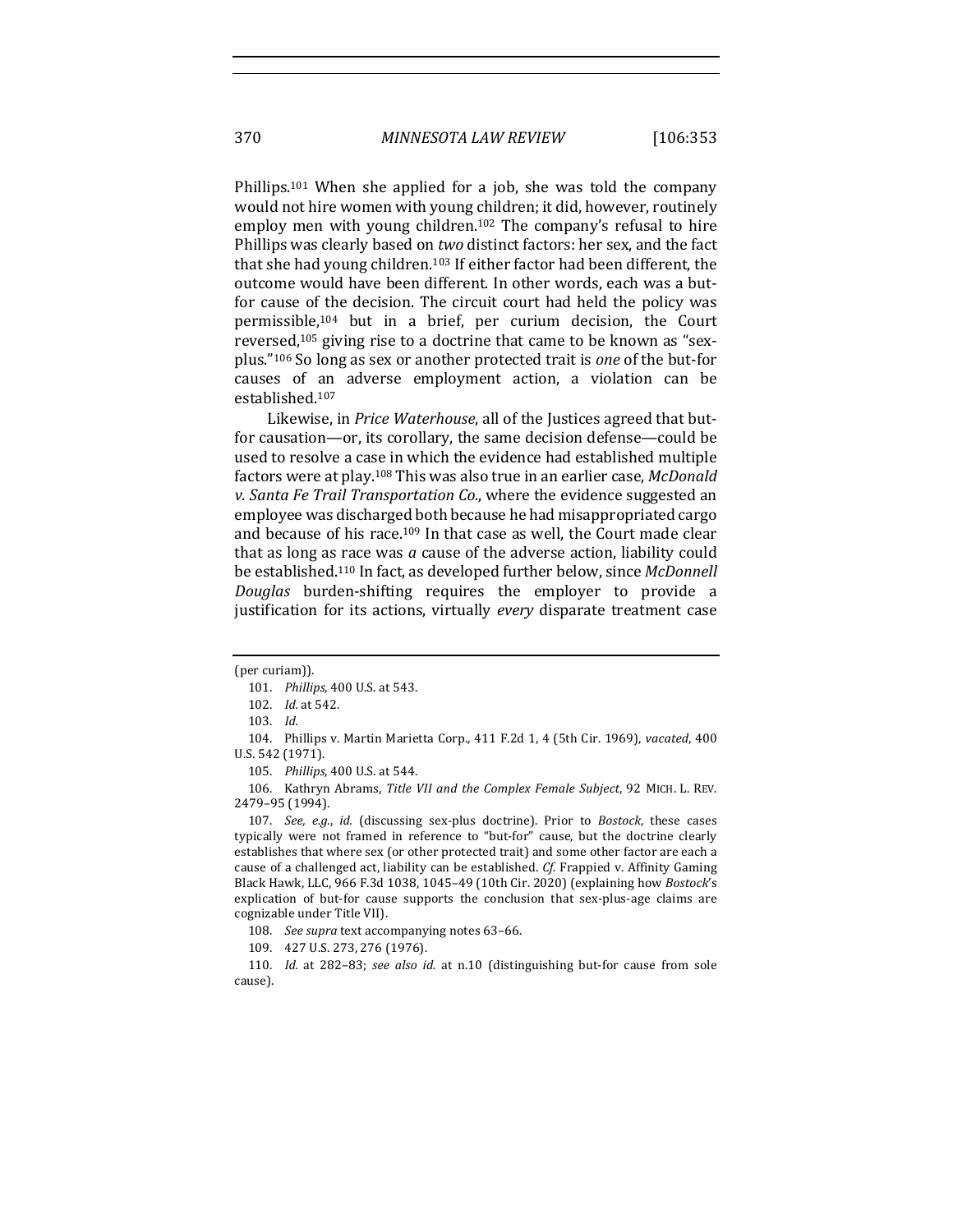includes at least some evidence suggesting both legitimate and nonlegitimate factors played a role in a challenged decision.<sup>111</sup>

The recognition that but-for causation can exist even when other factors also contribute to an action, and that there can be multiple butfor causes of an action, is also well established in other areas of law. The most recent Restatement of Torts, which the Court often deems to be an important touchpoint for statutory discrimination law, devotes an entire section to describing the possibility of multiple sufficient causes for an action.<sup>112</sup> *Bostock* also relied in part on an interpretation of "because of" in a criminal statute, in which the Court explained but-for cause can be established if the act "combines with "some other factors" to produce the result."<sup>113</sup> In that case, the Court opined that relevant conduct simply can be the "straw that broke the camel's back."<sup>114</sup> In fact, in a comprehensive review (and critique) of mixed motive jurisprudence across constitutional, tort, and statutory laws, Professor Andrew Verstein describes "but-for" causation as the most common standard used to assess mixed motives.<sup>115</sup>

Thus, the difference between but-for causation and motivating factor is *not* whether the evidence suggests multiple causes of an adverse action; it is simply a question of how big a role the protected trait or activity needs to play in the decision to establish liability. Again, however, this basic principle comes with caveats. In *Gross* and *Nassar*, the Court stated the plaintiff would need to prove the protected trait or conduct was "the" but-for cause of the action.<sup>116</sup> Its

116. Univ. of Tex. Sw. Med. Ctr. v. Nassar, 570 U.S. 338, 352 (2013) ("Title VII retaliation claims require [plaintiff prove that] the desire to retaliate was the but-for cause of the challenged action."); Gross v. FBL Fin. Servs., Inc., 557 U.S. 167, 177 (2009) ("Plaintiff retains the burden ... to establish that age was the 'but-for' cause of the challenged employment action."). In *Nassar*, the dissenting Justices also seem to incorrectly equate but-for cause with sole cause. See Nassar, 570 U.S. at 384 (Ginsburg, J., dissenting) (asserting that under the but-for standard adopted by the Court, a plaintiff alleging retaliation could not establish liability if her firing was "prompted by both legitimate and illegitimate factors"). By contrast, in Price Waterhouse, the dissenting Justices arguing that the but-for standard should apply properly characterized it as requiring that a plaintiff show a protected trait was "*a* cause of the

<sup>111.</sup> *See infra Part III.A.* 

<sup>112.</sup> *See* RESTATEMENT (THIRD) OF TORTS § 27 (AM. L. INST. 2010). That said, tort principles also suggest that alternatives to traditional but-for cause may be better suited to apportioning responsibility when there are multiple but-for causes of a decision. See id. cmt. a.

<sup>113.</sup> Bostock v. Clayton Cnty., 140 S. Ct. 1731, 1739 (2020) (citing Burrage v. United States, 571 U.S. 204 (2014)).

<sup>114.</sup> *Burrage*, 571 U.S. at 211.

<sup>115.</sup> Verstein, *Failure*, *supra* note 23 at 727.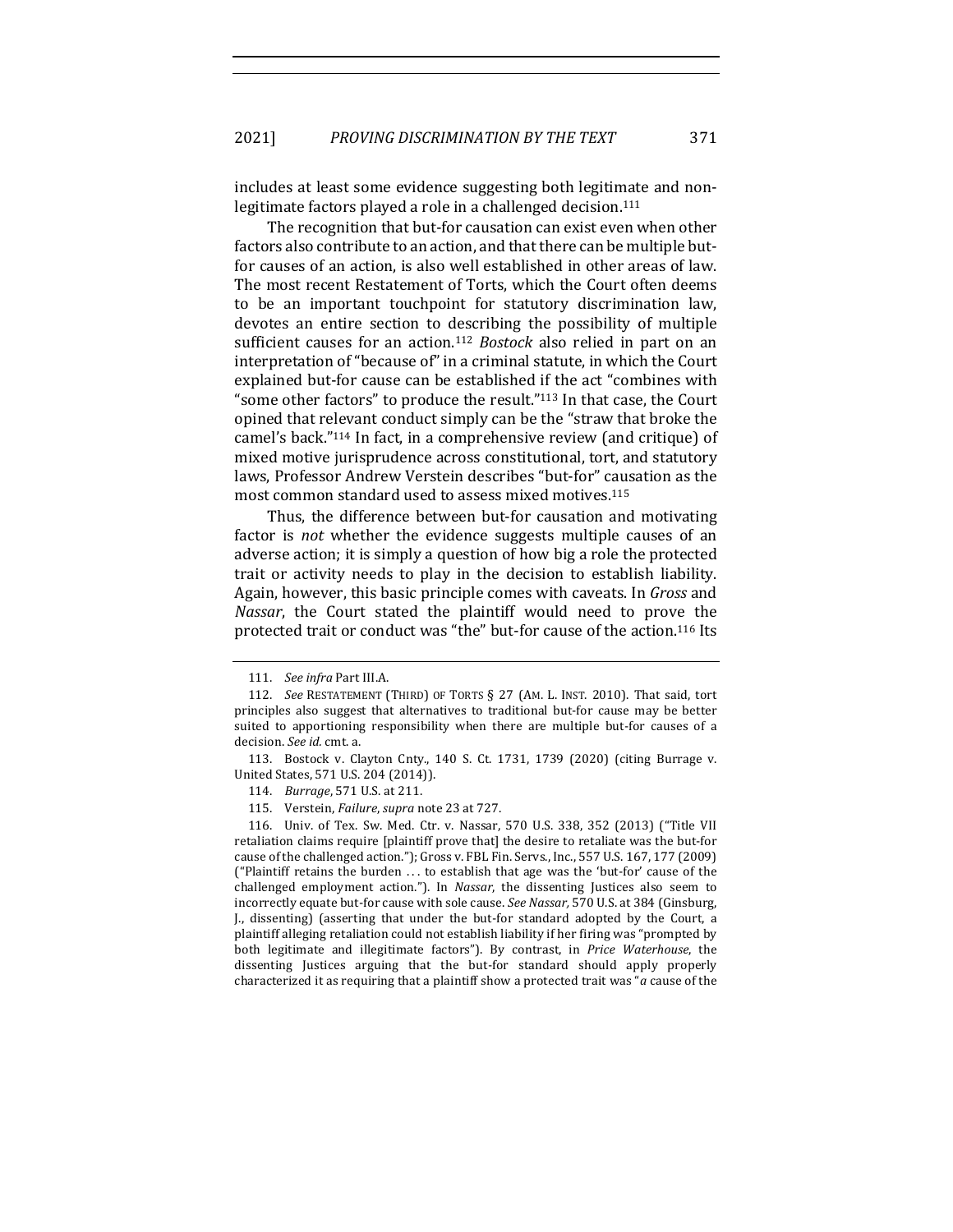use of a definite article, rather than an indefinite article, helped fuel the misimpression that there can only be one but-for cause, $117$  and that but-for cause is functionally equivalent to sole cause.<sup>118</sup>

Additionally, courts persist in erroneously suggesting that socalled "mixed motive" claims are not cognizable under a "but-for" causation standard.<sup>119</sup> Part III explains how the development of the doctrine led to an association between the "motivating factor" standard and the idea of "mixed motives," but this presumed dichotomy reflects a misunderstanding of relevant causal standards. By stating explicitly that there can be multiple distinct but-for causes of an action and providing examples of this principle, *Bostock* provides much-needed clarification. However, *Bostock* does not announce a "new" standard; rather, *Bostock* conforms to long-established understandings of but-for causation and the differences between butfor causation and sole causation. Reaffirming these distinctions is particularly essential given Congress's clear repudiation of a sole causation standard in Title VII.<sup>120</sup>

Finally, it is worth noting that the distinction between but-for causation and motivating factor has not had much effect on Title VII practice. In a recent article, Professor Charles Sullivan suggests this is in part because courts have been confused by the motivating factor standard, or simply unwilling to apply it literally.<sup>121</sup> But he also notes

decision," while distinguishing the standard from sole causation. Hopkins v. Price Waterhouse, 490 U.S. 241, 284 (1989) (Kennedy, J., dissenting).

<sup>117.</sup> *See, e.g.*, Pelcha v. MW Bancorp, Inc., 988 F.3d 318, 323-24 (6th Cir. 2021) (relying on this language from *Gross* to suggest that under the ADEA, as compared to Title VII, there could only be a single but-for cause); Mollet v. City of Greenfield, 926 F.3d 894, 897 (7th Cir. 2019) ("[T]he question is not . . . [whether plaintiff's complaint] was *a* but-for cause of the adverse action, rather whether the protected activity was *the* but-for cause of the adverse action."); see also D'Andra Millsap Shu, The Coming *Causation Revolution in Employment Discrimination Litigation*, CARDOZO L. REV. (forthcoming 2022) (manuscript at \*19–20 nn.123–24), https://papers.ssrn.com/ abstract=3915252 (critiquing the Court's use of "the but-for cause" and collecting additional lower court cases that conclude there can only be a single but-for cause); Brian S. Clarke, *The Gross Confusion Deep in the Heart of* University of Texas Southwest Medical Center v. Nassar, 4 CALIF. L. REV. CIR. 75 (critiquing use of "the" in *Gross* as inconsistent with *Price Waterhouse's* conception of but-for cause).

<sup>118.</sup> *See, e.g.*, Hendon v. Kamtex, Inc., 117 F. Supp. 3d 1325, 1330 (N.D. Ala. 2015) ("'But-for' causation *is* sole causation."); Gard v. U.S. Dep't of Edu., 752 F. Supp. 2d 30, 35 (D.D.C. 2010) ("[S]olely by reason of' is the equivalent to the 'but-for' analysis adopted in *Gross."*).

<sup>119.</sup> *See infra* text accompanying note 306; see also Shu, supra note 117, at \*17-26 (discussing such misconceptions in detail).

<sup>120.</sup> *See supra Part I.B.* 

<sup>121.</sup> *See* Sullivan, *supra* note 93, at 383–95.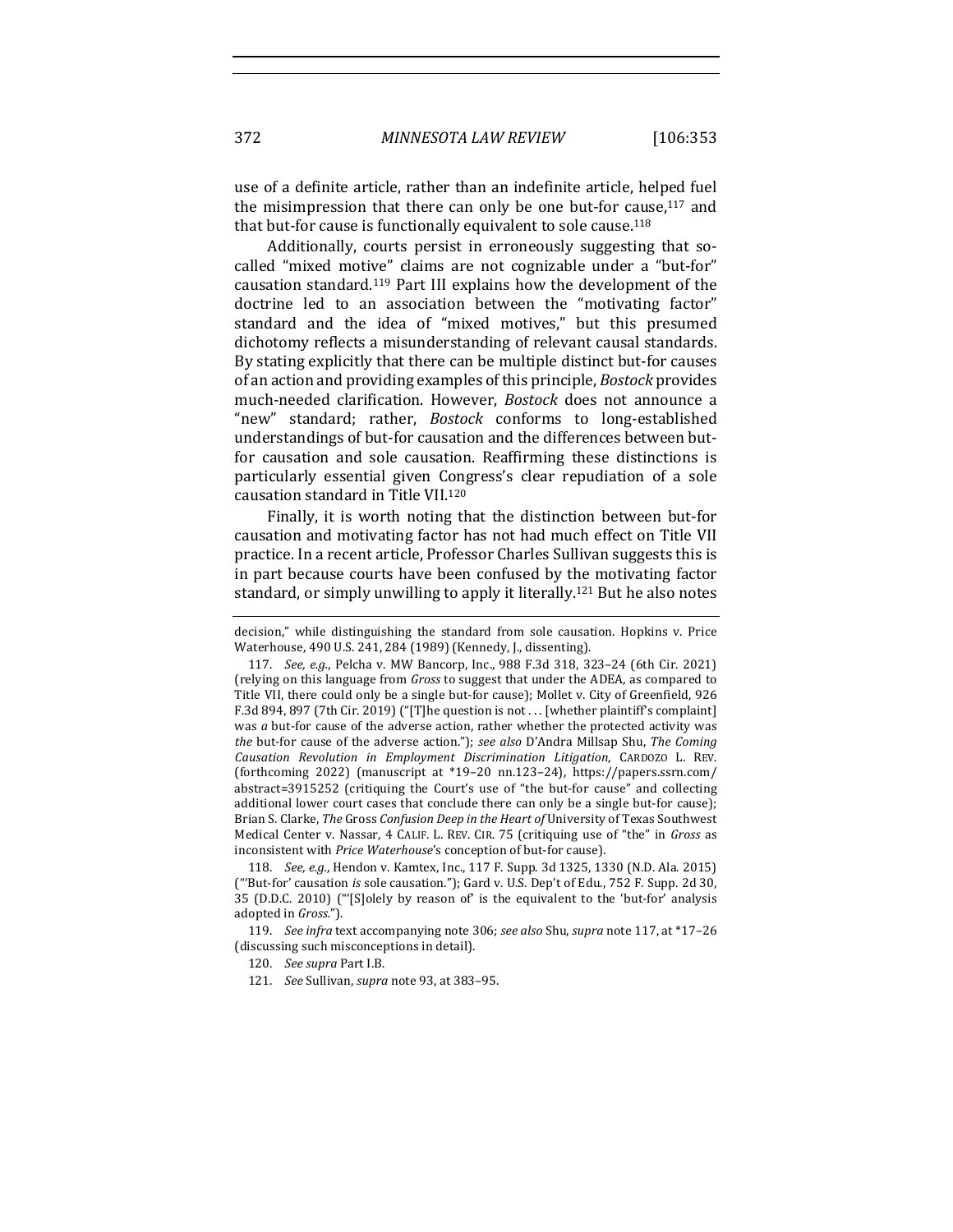that many plaintiffs' lawyers eschew the framework because they fear it invites juries to split the difference between parties, providing a technical win on liability while precluding most monetary damages.<sup>122</sup> As this suggests, plaintiffs' lawyers recognize that they can and do win jury trials under a but-for standard.<sup>123</sup> Indeed, Professor Katie Eyer argues that the but-for standard may actually be helpful for plaintiffs, as it focuses judicial attention on differential treatment, rather than intent or motivation.<sup>124</sup> Professor Jessica Clarke makes a similar point, suggesting that it offers less space for conservative judges or juries to excuse discriminatory motives as benign.<sup>125</sup>

#### 2. Direct or Circumstantial Evidence

Before turning to *McDonnell Douglas* and its progeny, it is important to highlight one other important point of commonality between "motivating factor" and "but-for" causation standards: The Supreme Court has interpreted the relevant statutory language to allow either to be established with direct evidence, circumstantial evidence, or a combination of the two.

This is not surprising, as it is the standard rule for all civil litigation.<sup>126</sup> However, recall that in *Price Waterhouse*, Justice O'Connor interpreted Title VII to require "direct" evidence that a prohibited trait played a role in a decision to shift the burden to the defendant to justify its action.<sup>127</sup> After Congress responded to Price *Waterhouse* by adding the "motivating factor" subsection, lower courts were split as to whether the "direct" evidence requirement

<sup>122.</sup> Sullivan, *supra* note 93, at 396-98; *see also* David Sherwyn, Steven A. Carvell & Joseph Baumgarten, *The Mixed Motive Instruction Employment Discrimination Cases: What Employers Need to Know,* 2007-08 UNIV. RISK MGMT. & INS. ASS'N 75-80 (providing empirical support for this concern).

<sup>123.</sup> Most circuits apply but-for causation as their default jury instruction. *See, e.g.*, COMM. ON PATTERN CIV. JURY INSTRUCTIONS OF THE SEVENTH CIR., FED. CIV. JURY INSTRUCTIONS OF THE SEVENTH CIR. § 3.01 (2017), http://www.ca7.uscourts.gov/ pattern-jury-instructions/7th\_cir\_civil\_instructions.pdf [https://perma.cc/KV8G -XN2Z]. While only a tiny sliver of all cases filed are resolved at a jury trial, plaintiffs win about 40% of those that do go to trial. See Laura Beth Nielsen & Aaron Beim, *Media Misrepresentation: Title VII, Print Media, and Public Perceptions of Discrimination* Litigation, 15 STAN. L. & POL'Y REV. 237, 252 (2004). This study does not specify whether a motivating factor instruction was given; however, these are so rare that it is reasonable to assume that most were decided under a standard but-for charge.

<sup>124.</sup> *See Eyer, supra note* 23, at 19-21.

<sup>125.</sup> *See* Clarke, *supra* note 23, at 6.

<sup>126.</sup> *See* Desert Palace, Inc. v. Costa, 539 U.S. 90, 99 (2003).

<sup>127.</sup> Hopkins v. Price Waterhouse, 490 U.S. 228, 276 (1989) (O'Connor, J., concurring).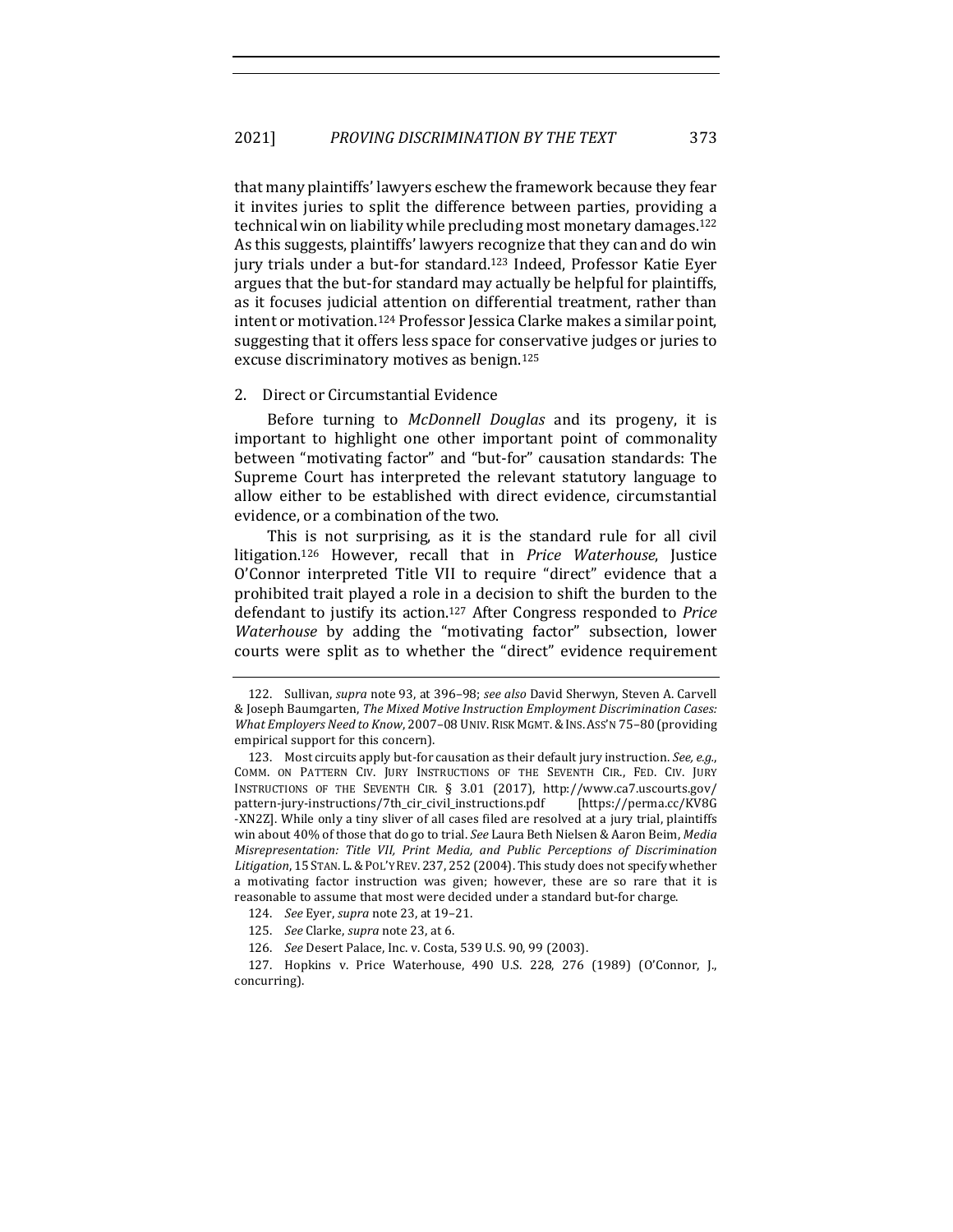374 *MINNESOTA LAW REVIEW* [106:353

applied to that provision.<sup>128</sup> The Court addressed and resolved the question in *Desert Palace, Inc. v. Costa.*<sup>129</sup> The unanimous decision, authored by Justice Thomas, focused narrowly on the text of the statute.<sup>130</sup> Noting that the relevant provision simply required a plaintiff "demonstrate" the employer considered a prohibited trait, and contrasting it with provisions in the same title of the U.S. Code that apply heightened proof structures, the Court concluded that either circumstantial or direct evidence could be used to make the relevant showing.<sup>131</sup> The Court also supported this interpretation by citing an earlier Title VII case, brought under section  $703(a)(1)$ , which had also concluded that "as in any lawsuit, the plaintiff may prove his case by 'direct or circumstantial evidence.""132

Accordingly, the Court has definitively held that a plaintiff can use both circumstantial and direct evidence to satisfy the requisite causal standards set forth in section  $703(a)(1)$  (prohibiting discrimination "because of" of a protected trait) and section  $703(m)$  (providing liability can also be established by showing a protected trait was a "motivating factor" in an adverse action). In other words, under both of these provisions, courts should treat "circumstantial and direct evidence alike."<sup>133</sup> However, as was true above in the discussion of the Court's clear rejection of a "sole" causation standard, and the discussion of the meaning of but-for cause, this statement comes with a caveat. As Parts II and III discuss, common articulations of the *McDonnell Douglas* burden-shifting process, and its relationship to socalled "mixed motive" cases, continue to suggest that there is a relevant distinction between "direct" and "circumstantial" evidence. This again highlights the need for the Court to clarify, or simply reject, *McDonnell Douglas*. 

#### II. MCDONNELL DOUGLAS BURDEN-SHIFTING

Part I discusses the Supreme Court's repeated and detailed consideration of the causal burden on a plaintiff under various employment discrimination statutes. In practice, however, the causation standard employed is less important than whether a

<sup>128.</sup> *See Desert Palace, Inc.*, 539 U.S. at 95 (cataloguing circuit split).

<sup>129.</sup> *Id*.

<sup>130.</sup> *Id.* at 98 (emphasizing that the "starting point" for the analysis is the "statutory text").

<sup>131.</sup> *Id.* at 99-100.

<sup>132.</sup> *Id.* (quoting Postal Serv. of Governors v. Aikens, 460 U.S. 711, 714 n.3 (1983)).

<sup>133.</sup> *Id.* at 100.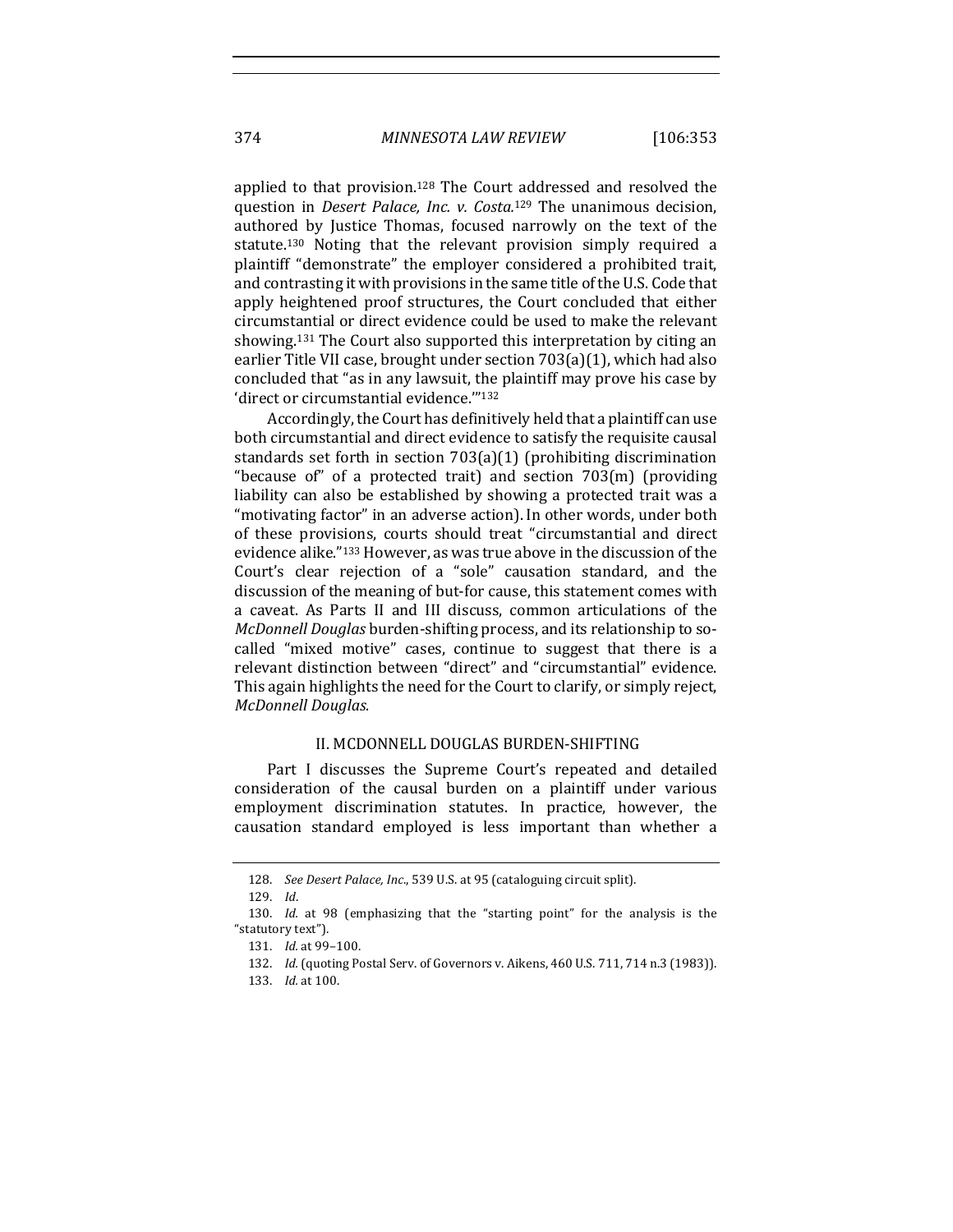plaintiff can successfully squeeze the evidence into an arcane and complicated body of judge-made law known as *McDonnell Douglas* burden-shifting.

It is difficult to overstate the influence of *McDonnell Douglas*. Professor Sandra Sperino accurately describes it as "the most important case" in employment discrimination law, and she has written an entire book on its application.<sup>134</sup> A judge recently put it more colorfully, noting that in the half century since the opinion was issued, "[m]ore than 57,000 court opinions have cited it," amounting to a rate of "[m]ore than 3 cases a day (including weekends and holidays!)."<sup>135</sup> This Part explains the doctrine. The next Part shows how it relates to the causation standard, arguing that it is difficult—if not impossible—to reconcile them.

#### A. JUDICIALLY-CREATED STANDARD

*McDonnell Douglas* burden-shifting is named in reference to the case where it was first articulated.<sup>136</sup> Percy Green, a black man and civil rights activist, was a mechanic at McDonnell Douglas.<sup>137</sup> In 1964, he was laid off as part of a reduction in force.<sup>138</sup> He protested this decision, and other allegedly discriminatory policies, by disrupting access to the plant.<sup>139</sup> The company subsequently advertised for new mechanics.<sup>140</sup> Mr. Green applied, but the company refused to rehire him.<sup>141</sup> The company claimed its decision was based on his participation in unlawful conduct connected with the protests; Mr. Green alleged it was based on his race.<sup>142</sup>

Faced with what it characterized as "opposing factual contentions," and no direct evidence of discrimination, $143$  the Court announced a three-step process that courts could use to resolve such disputes under Title VII.<sup>144</sup> First, the plaintiff must establish a "prima" facie case of racial discrimination."<sup>145</sup> In *McDonnell Douglas*, this was

<sup>134.</sup> SPERINO, *supra* note 25.

<sup>135.</sup> Nall v. BNSF Ry. Co., 917 F.3d 335, 351 (5th Cir. 2019) (Costa, J., concurring).

<sup>136.</sup> McDonnell Douglas Corp. v. Green, 411 U.S. 792 (1973).

<sup>137.</sup> *Id.* at 794.

<sup>138.</sup> *Id.*

<sup>139.</sup> *Id.* at 794-95.

<sup>140.</sup> *Id.* at 796.

<sup>141.</sup> *Id.*

<sup>142.</sup> *Id.*

<sup>143.</sup> *Id.* at 801.

<sup>144.</sup> *Id.* at 802.

<sup>145.</sup> *Id.*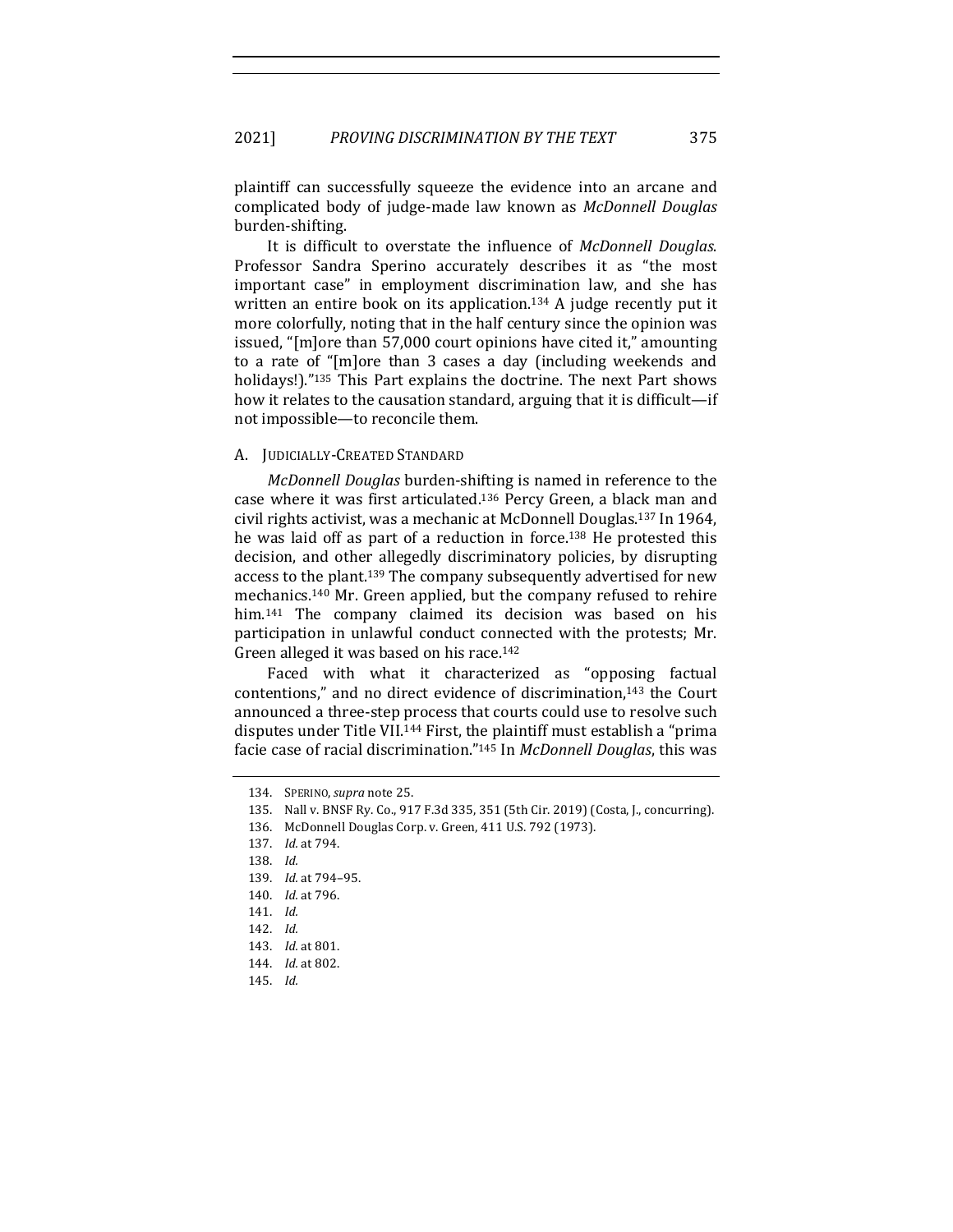articulated as requiring the plaintiff to prove he belonged to a "racial minority," was qualified and applied for an open job, was rejected, and that the employer continued to seek applicants for the position.<sup>146</sup> Upon this showing, the employer is required to articulate a legitimate nondiscriminatory rationale for its action.<sup>147</sup> The plaintiff then has an opportunity to show that the employer's claimed justification was "in fact pretext."148

This three-part structure became the default framework to assess any case based on circumstantial evidence, at least at the summary judgment phase. In *McDonnell Douglas* and later cases, the Court has described the process as a mechanism for organizing the evidence rather than a formal legal test.<sup>149</sup> The Supreme Court has repeatedly suggested that it is meant to be a flexible standard. In *McDonnell Douglas* itself, the Court recognized that the prima facie case would "not necessarily [be] applicable in every respect to differing factual situations." $150$  In later cases, it has affirmed that it "was never intended to be rigid, mechanized, or ritualistic,"<sup>151</sup> and that the burden of establishing the prima facie case is "not onerous."<sup>152</sup>

However, lower courts, bound to apply Supreme Court precedent, often demonstrate a slavish adherence to the structure. It has spawned fifty years of litigation and confusion, and significant inter- and intra-circuit splits have developed on many of the factors.<sup>153</sup> To resolve these questions, courts at all levels typically parse the language of prior judicial decisions, including portions that are arguably dicta, as if they were governing law. Shortly after joining the Supreme Court, Justice Scalia, already a firmly committed textualist, took issue with this practice.<sup>154</sup> But, despite the ascendance of textualist approaches to statutory interpretation in most areas of law, and the recognition that *McDonnell Douglas* itself is unanchored to the statute, the Supreme Court continues to treat *McDonnell Douglas* 

<sup>146.</sup> *Id.*

<sup>147.</sup> *Id.*

<sup>148.</sup> *Id.* at 804.

<sup>149.</sup> *See* Swierkiewicz v. Sorema, 534 U.S. 506, 510 (2002).

<sup>150.</sup> *McDonnell Douglas*, 411 U.S. at 802 n.13.

<sup>151.</sup> Furnco Constr. Corp. v. Waters, 438 U.S. 567, 577 (1978).

<sup>152.</sup> Tex. Dep't of Cmty. Affs. v. Burdine, 450 U.S. 248, 253 (1981).

<sup>153.</sup> *See infra Parts II.B, II.C.* 

<sup>154.</sup> *See St. Mary's Honor Ctr. v. Hicks, 509 U.S. 502, 515 (1993) (criticizing the* dissent's argument as having support "only in the dicta of this Court's opinions" and then turning "begrudgingly" to "dissect the sentences of the United States Reports as though they were United States Code").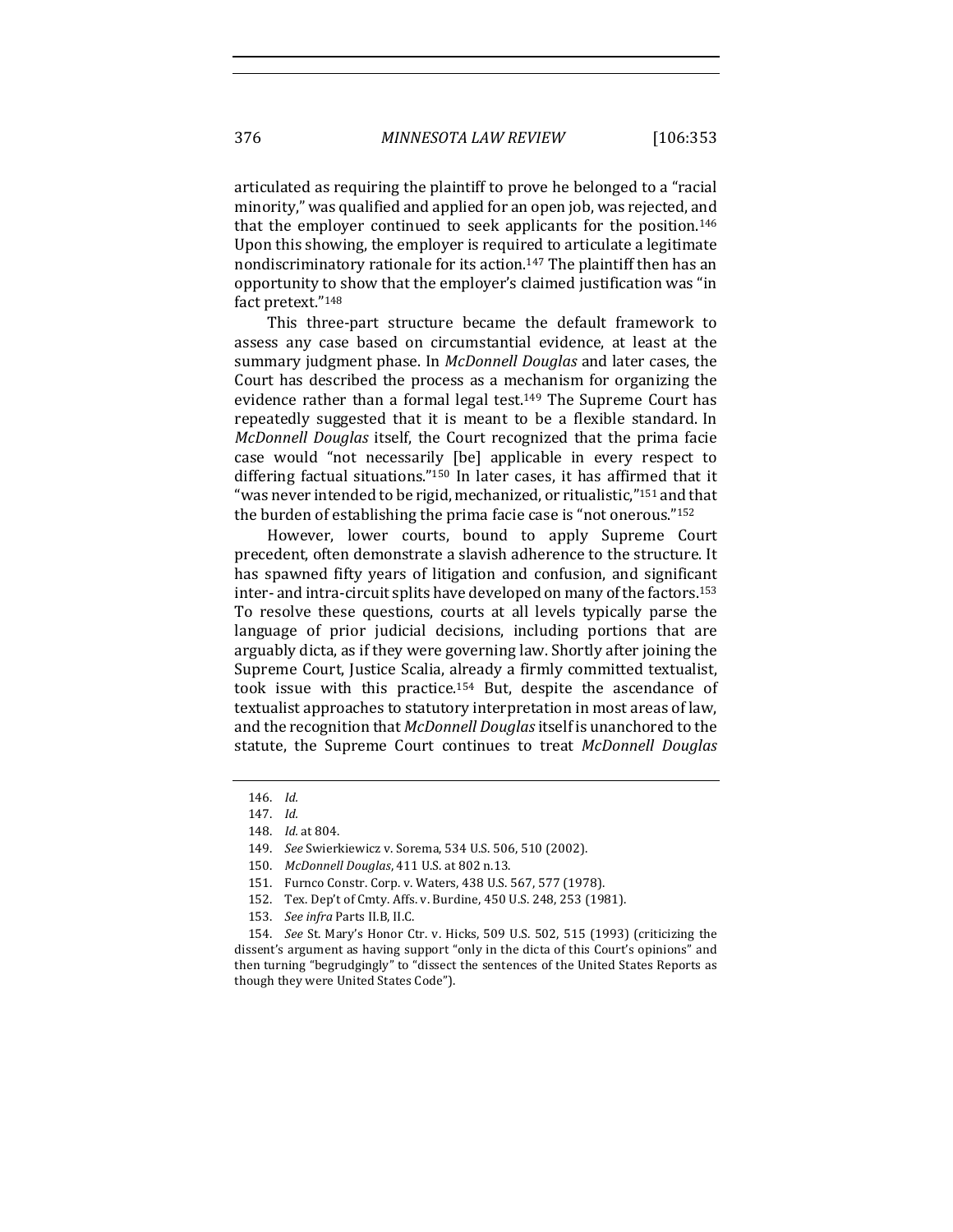burden-shifting as the default framework by which most individual disparate treatment cases should be resolved.

*Young v. United Parcel Service, Inc.* is the most striking recent example of the ongoing centrality of *McDonnell Douglas*.<sup>155</sup> That case concerned the denial of a pregnancy accommodation, $156$  and it turned on the Court's interpretation of an amendment to Title VII that added a specific mandate that employers treat pregnant employees the same as other employees with similar ability or inability to work.<sup>157</sup> Lower courts had struggled with how to adapt *McDonnell Douglas* to this context; by rigidly applying the standard prima facie case, they clearly imposed requirements in terms of comparators beyond what the law itself required.<sup>158</sup>

When arguing the case at the Supreme Court, the Petitioner, as well as the United States and the EEOC participating in the case as amici, took the position that *McDonnell Douglas* was unnecessary and unhelpful; they contended that the analysis should focus simply on the statutory language.<sup>159</sup> The Court, however, did not take this approach.<sup>160</sup> Instead, while it recognized that the standard articulation of the test did not work in this context, it implied that some version of *McDonnell Douglas* was *required* for disparate treatment cases involving only circumstantial evidence.<sup>161</sup> It then announced a modified test that changes each step so as to be almost unrecognizable and that blurs the putative distinction between disparate impact and disparate treatment.<sup>162</sup> My point here is not to

159. *See id.*; Petitioner's Brief at 47, Young v. United Parcel Serv., Inc., 135 S. Ct. 1338 (No. 12-1226); Brief for the United States as Amicus Cur. at \*16-17, Young v. United Parcel Serv., Inc., 135 S. Ct. 1338 (No. 12-1226).

160. *See Young*, 135 S. Ct. at 1345.

161. *See id.* ("We have also made clear that a plaintiff can prove disparate treatment either  $(1)$  by direct evidence that a workplace policy ... expressly relies on a protected characteristic, or (2) by using the burden-shifting framework set forth in *McDonnell Douglas*.").

162. At step one, the Court reformulates the prima facie case to focus specifically on whether other employees denied accommodations were "similar in their ability or inability to work"; at step two, the Court categorically prohibits certain nondiscriminatory rationales that are normally acceptable; and at step three, it states that the "pretext" analysis should consider factors that are typically relevant to disparate impact claims rather than disparate treatment claims. *Id.* at 1354; *cf. id.* at 1364 (Scalia, J., dissenting) (critiquing the majority's approach as entirely ungrounded in the relevant statutory text).

<sup>155. 135</sup> S. Ct. 1338 (2015).

<sup>156.</sup> *Id.* at 1344.

<sup>157.</sup> *See* 42 U.S.C. § 2000e(k).

<sup>158.</sup> *See Young*, 135 S. Ct. at 1348, 1355.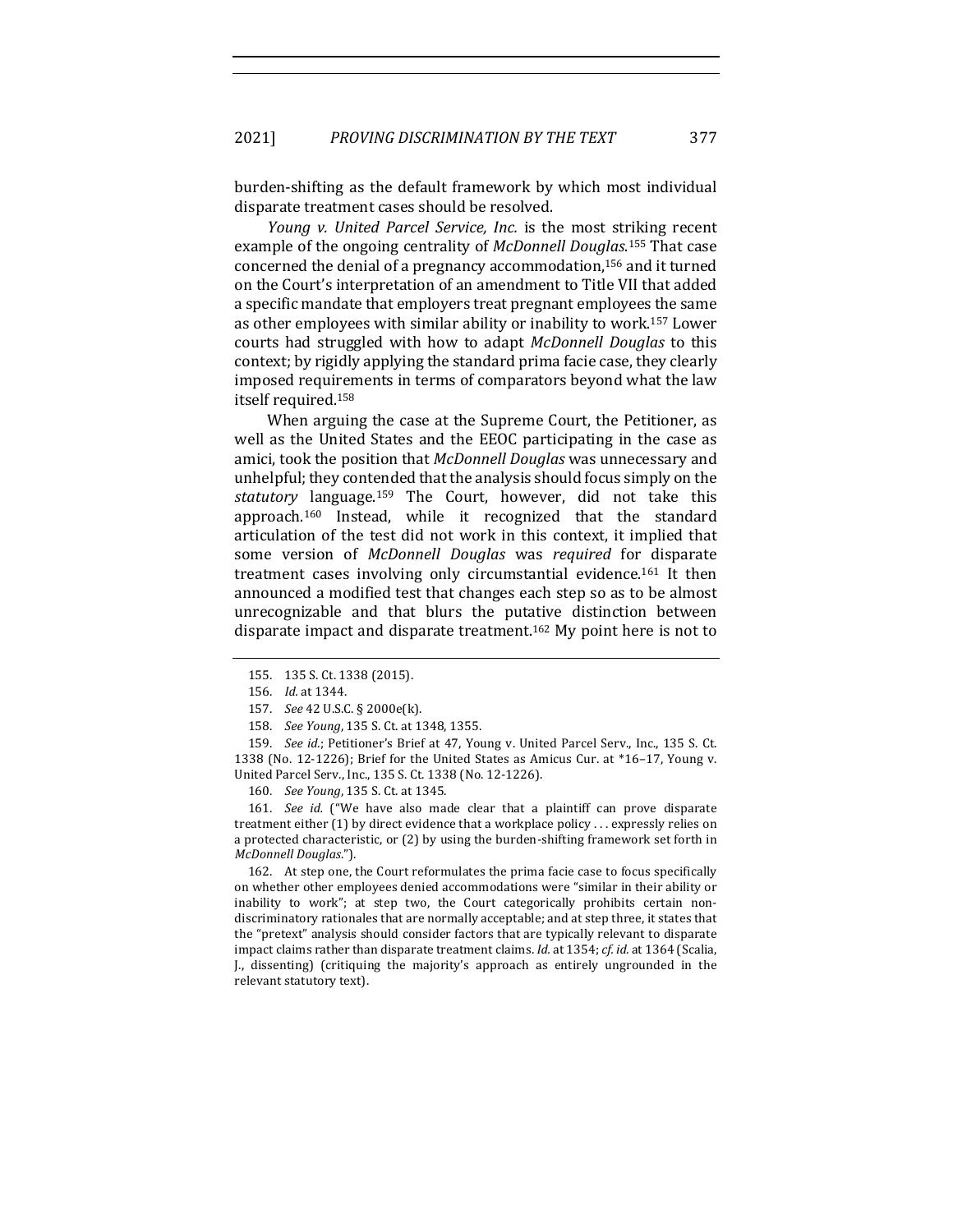critique the end result.<sup>163</sup> Rather, my point is simply that *Young* and decisions like it perpetuate the idea that lower courts *must* continue to use *McDonnell Douglas*, even when it adds little to, or actually conflicts with, the analysis that the relevant statutory language suggests.

*McDonnell Douglas* is used primarily to assess cases based on circumstantial evidence at the summary judgment stage.<sup>164</sup> This is more central than it may seem. Only about six percent of employment discrimination cases advance to a trial; the vast majority are resolved at summary judgment, or settled in the shadow of summary judgment.<sup>165</sup> Likewise, as discussed more fully below, courts have adopted very narrow conceptions of what constitutes "direct" evidence of discrimination.<sup>166</sup> In general, it must be a statement made by the decisionmaker that explicitly links the adverse action to a protected trait-something akin to "I am firing you because you are pregnant." Such statements are, unsurprisingly, rare. And while plaintiffs asserting status-based claims under Title VII are entitled to proceed under the motivating factor standard, most decline to do so.<sup>167</sup> Thus, most employment discrimination cases are funneled through *McDonnell Douglas*.

Outside the summary judgment context, *McDonnell Douglas* is generally not used, or at least it is not dispositive.<sup>168</sup> The Supreme Court has held that a complaint can survive a motion to dismiss even if it does not plead facts supporting each element of the prima facie

<sup>163.</sup> If properly applied, the *Young* Court's version of *McDonnell Douglas* would often lead to the same result as the more straightforward textual approach advocated by the Petitioner. See Deborah A. Widiss, The Interaction of the Pregnancy *Discrimination Act and the Americans with Disabilities Act After Young v. UPS, 50 U.C.* DAVIS L. REV.  $1423$ ,  $1441-49$  (2017). Lower courts, however, are struggling to apply the new standard, importing rigid "comparator" requirements derived from other applications of *McDonnell Douglas* that go beyond what the statute itself requires. See Joanna L. Grossman & Gillian Thomas, *Making Sure Pregnancy Works: Accommodation* Claims After Young v. United Parcel Service, Inc., 14 HARV. L. & POL'Y REV. 319, 339-42 (2020).

<sup>164.</sup> *See, e.g.*, SPERINO, *supra* note 25, at 68.

<sup>165.</sup> *See* ELLEN BERREY, ROBERT L. NELSON & LAURA BETH NIELSEN, RIGHTS ON TRIAL 61 (2017) (showing that 76% of filed employment discrimination cases are resolved on summary judgment, or settlement during the discovery or pre-trial phases, while just 6% go to trial, with the remainder being resolved on a motion to dismiss).

<sup>166.</sup> *See infra Part II.D; see also SPERINO, supra note* 25, at 69-74.

<sup>167.</sup> *See* sources cited *supra* note 122.

<sup>168.</sup> For an excellent discussion of these nuances, see SPERINO, *supra* note 25, at 293–97, 302–10.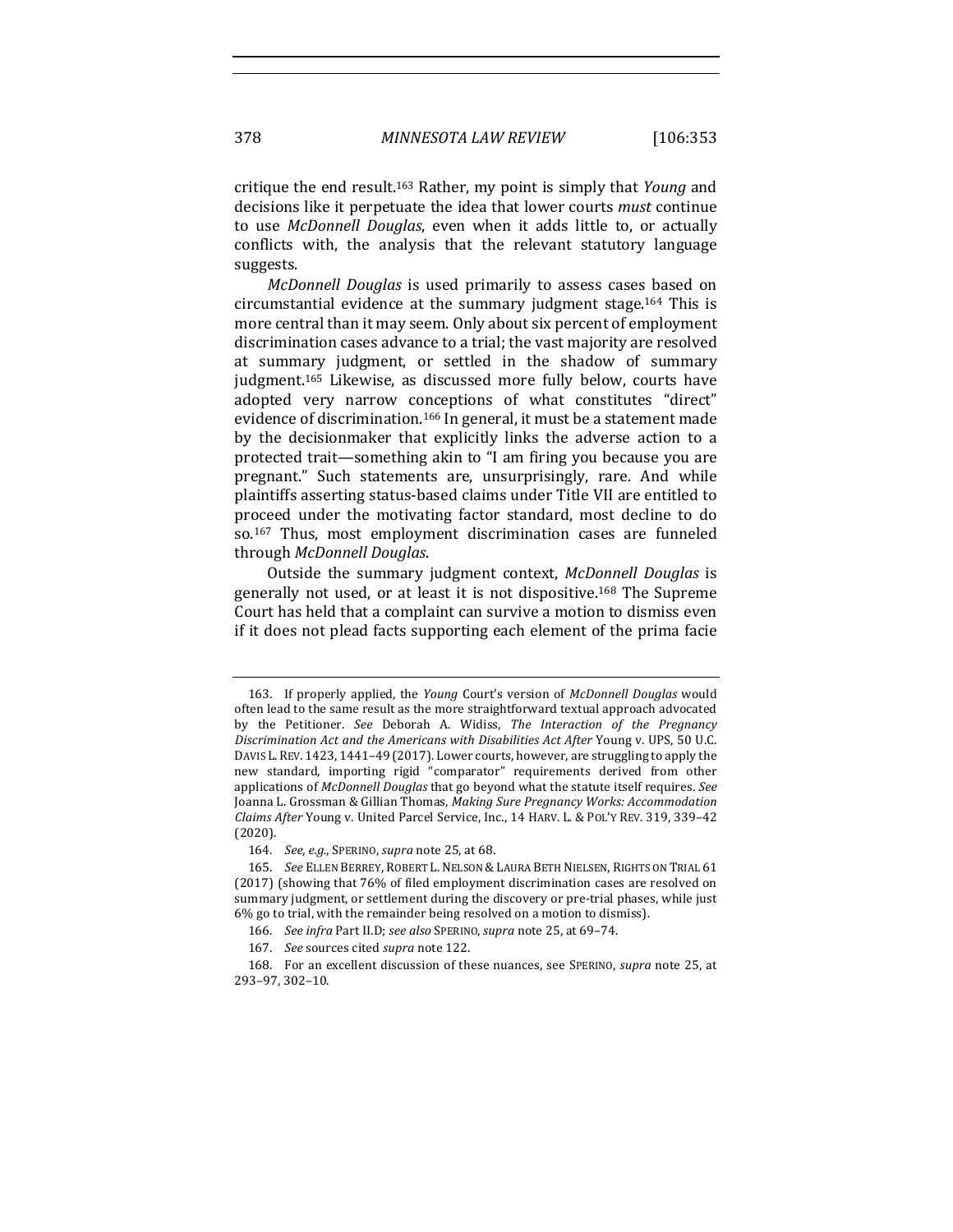case or the burden-shifting process.<sup>169</sup> And most circuits discourage charging juries on the entire test, reasoning that it is too confusing and that the burden-shifting process is irrelevant once all of the evidence has been presented.<sup>170</sup> That said, discrete elements of the doctrinee.g., that a jury may infer discrimination from a showing of pretextare often charged.<sup>171</sup> Courts are inconsistent about whether the test should be used in post-trial motions or appeals; again, however, even if they do not use the full test, individual elements and subsidiary doctrines often play a key role in the analysis.<sup>172</sup>

The applicability of the test to statutes other than Title VII is also somewhat unclear. Lower courts and administrative agencies routinely apply the test in discrimination cases of all kinds.<sup>173</sup> Nonetheless, the Supreme Court has repeatedly refused to formally confirm that it governs other statutes; rather, it tends to indicate that since the parties have not challenged its applicability, it will assume it applies.<sup>174</sup> This coyness is somewhat confusing. If, as the Court asserts, *McDonnell Douglas* is simply a helpful mechanism for organizing evidence and clarifying reasonable inferences that flow from such evidence, it is hard to see why it wouldn't be applicable in other discrimination contexts. That said, since lower courts tend to treat the process as both compulsory and rigid, transposing the test to other statutes often causes confusion, because courts are unsure how to modify the structure to make it "fit" distinct statutory contexts.

#### B. THE PRIMA FACIE CASE

The initial articulation of the prima facie case in *McDonnell Douglas* was particularized to a race-based claim for failure to hire.<sup>175</sup> Later cases have generalized the test, but without uniformity. It is now typically phrased as requiring a plaintiff to prove she is a "member of a protected class," that she was "qualified" for the position or that she met the employer's "legitimate expectations," that she suffered an

<sup>169.</sup> Swierkiewicz v. Sorema N.A., 534 U.S. 506, 510 (2002).

<sup>170.</sup> *See* SPERINO, *supra* note 25, at 302–04.

<sup>171.</sup> *Id.* at 302.

<sup>172.</sup> *See id.* at 306–10*.*

<sup>173.</sup> *See, e.g., id.* at 251-65 (discussing its application in ADEA, ADA, and section 1981 cases); *id.* at 311-15 (discussing its application under state discrimination laws); Eyer, *supra* note 22, at 975 n.42 (discussing application by administrative agencies in other discrimination contexts).

<sup>174.</sup> *See, e.g.*, Reeves v. Sanderson Plumbing Prods., Inc., 530 U.S. 133, 151 (2000); O'Connor v. Consol. Coin Caterers Corp., 517 U.S. 308, 309 (1996).

<sup>175.</sup> McDonnell Douglas Corp. v. Green, 411 U.S. 792, 794 (1973).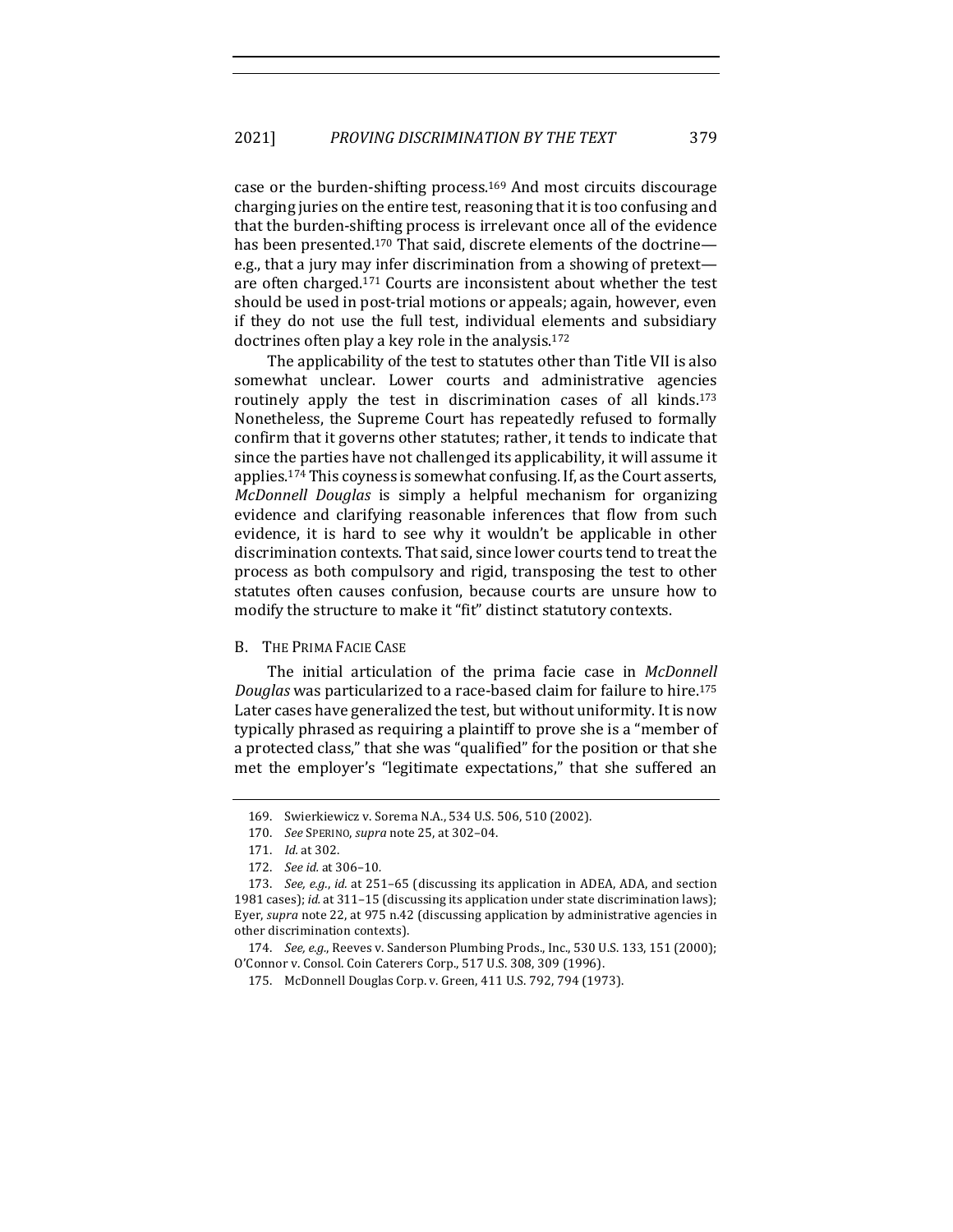"adverse action," and either that she was treated differently than a "similarly-situated" individual who was not in the protected class, or (in some circuits) that she can identify evidence that supports "an inference of discrimination." $176$  A modified version applies in retaliation cases, $177$  and it has been adapted further in its application to other statutes.<sup>178</sup>

Scholars and courts have extensively critiqued the prima facie case, and Professor Sandra Sperino's treatise in particular offers detailed and perceptive commentary on many of the tensions I discuss. My objective in this Section is simply to highlight the disconnect between the underlying statutory language and each of the elements. In doing so, I use the word "element" consciously. The Court has stated that the test does not identify formal legal elements.<sup>179</sup> Lower courts, however, routinely dismiss cases that fail to satisfy one or more of its requirements, suggesting they *do* function as elements.180

The first element—membership in a "protected class"—suggests a particular concern with groups who have been historically subject to discrimination. The statute, by contrast, focuses on personal traits—race, sex, etc.—that all individuals possess. More than forty years ago, the Court interpreted the statutory language to hold a white employee who asserted he was treated less well than similarlysituated Black employees had a viable claim.<sup>181</sup> This would have been an opportune point for the Court to have clearly rejected the "protected class" language. It did not. Instead, there is now a subdoctrine of lower court decisions straining to apply the "protected

<sup>176.</sup> *Compare, e.g.*, Lewis v. City of Union City, Ga., 918 F.3d 1213, 1221 (11th Cir. 2019) (en banc) (articulating fourth element as requiring a comparator and asserting Supreme Court "has repeatedly  $[and$  consistently $]$  included a comparator-evidence assessment ... as an element of a plaintiff's prima facie case"), with Bucalo v. Shelter Island Union Free Sch. Dist., 691 F.3d 119, 129 (2d Cir. 2012) (articulating fourth element as circumstances giving rise to an inference of discrimination). See also SPERINO, *supra* note 25, at 102-50 (discussing circuit-based variation in all of the elements in detail).

<sup>177.</sup> *See* SPERINO, *supra* note 25, at 237–51 (collecting case law on the retaliation prima facie case).

<sup>178.</sup> *See id.* at 251-65, 311-15 (discussing modifications under other statutes).

<sup>179.</sup> Swierkiewicz v. Sorema N.A., 534 U.S. 506, 510 (2002).

<sup>180.</sup> *See* SPERINO, *supra* note 25, at 108-46 (providing examples of courts dismissing cases that fail to satisfy the requirements); see also Suzanne B. Goldberg, *Discrimination by Comparison*, 120 YALE L.J. 728 (2011) (discussing and critiquing cases dismissed because plaintiff could not identify a comparator).

<sup>181.</sup> McDonald v. Santa Fe Trail Transp. Co., 427 U.S. 273, 283 (1976).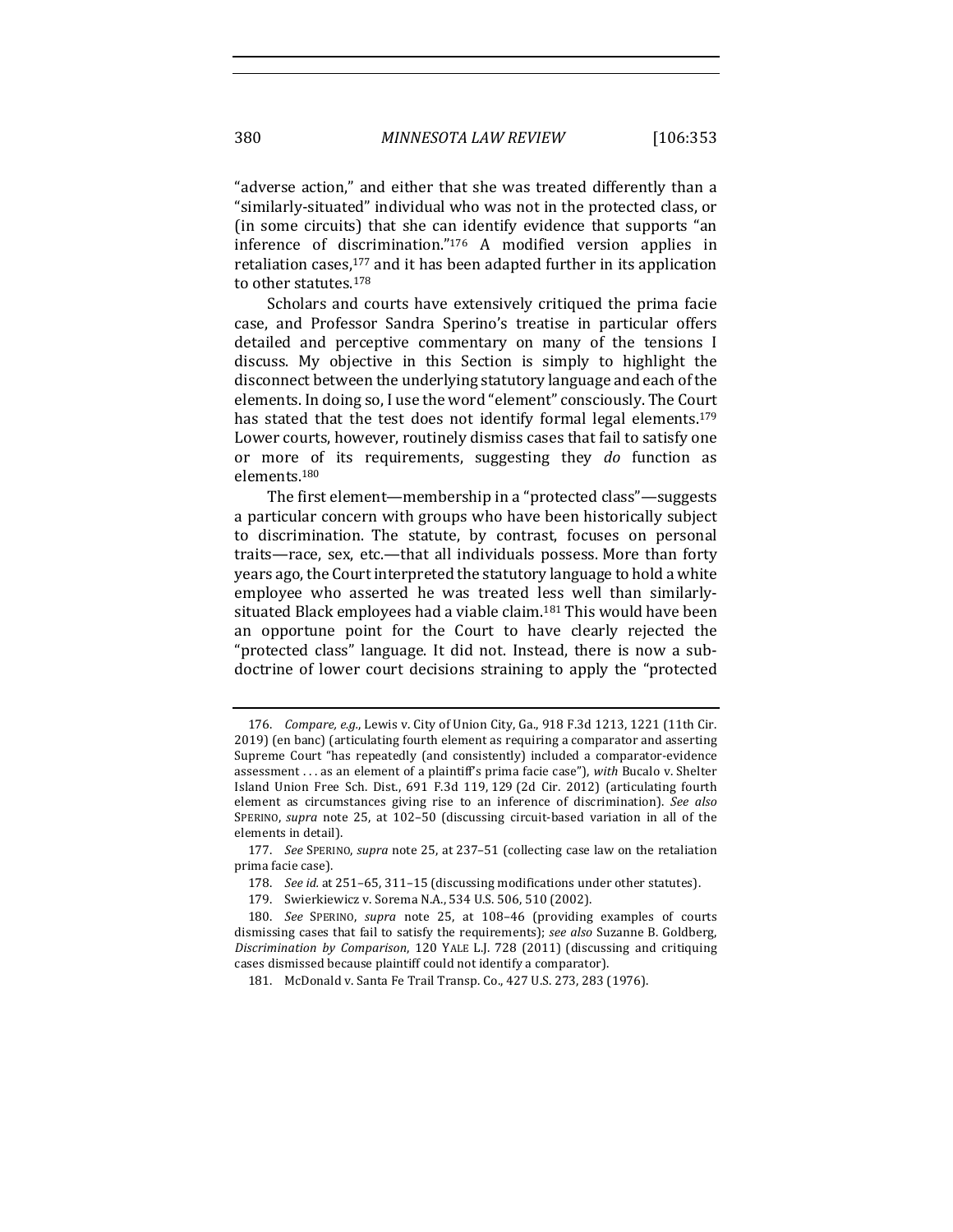class" language to so-called "reverse discrimination" claims,<sup>182</sup> as well as to claims based on an individual's "association" with someone of a different race, religion, or other protected trait.<sup>183</sup> There is also an ongoing circuit split as to how the "protected class" element applies when a plaintiff alleges the employer has misperceived her identity, for example a Latino man alleging he is subject to discrimination because his supervisor incorrectly thinks he is of Middle Eastern origin.184

The second element—"qualified" for the relevant position—has no anchoring in the primary operative clauses of Title VII. This absence is particularly significant, given that a more specific provision included in the statute permits use of professionally-developed ability tests so long as they are not "designed, intended or used to discriminate" because of the protected traits.<sup>185</sup> The existence of language specifically addressing how qualification tests may be used suggests it is inappropriate to read a qualification requirement into the general prohibition on discrimination.<sup>186</sup> Nor is the meaning of this judicially-created requirement clear. It has most salience in cases challenging a failure to hire, where it is used to assess whether a plaintiff meets objective requirements, such as licensure.<sup>187</sup> By contrast, in cases challenging a termination, demotion, or failure to promote, the employer's legitimate nondiscriminatory rationale is generally that an employee has engaged in workplace misconduct or is less qualified than other employees or applicants.<sup>188</sup> Employers

187. *Cf.* Narin v. Lower Merion Sch. Dist., 206 F.3d 323, 332 (3d Cir. 2000) (concluding that plaintiff failed to produce any evidence showing she had teaching certifications in both mathematics and science).

188. *See, e.g.*, Waters v. Logistics Mgmt. Inst., 716 F. App'x 194, 197 (4th Cir. 2018) (recounting employer's argument that it had failed to retain plaintiff in a restructuring

<sup>182.</sup> *See, e.g.*, SPERINO, *supra* note 25, at 146-50, 230-34.

<sup>183.</sup> *See id.* at 104-06.

<sup>184.</sup> *See id.* at 106-08; see also Jessica A. Clarke, Protected Class Gatekeeping, 92 N.Y.U. L. REV. 101 (2017).

<sup>185. 42</sup> U.S.C. § 2000e-2(h); see also id. § 2000e-2(l) (prohibiting adjusting scores based on protected traits).

<sup>186.</sup> *See, e.g.*, Green v. Bock Laundry Mach. Co., 490 U.S. 504, 524 (1989) ("A general statutory rule usually does not govern unless there is no more specific rule."). Furthermore, Congress has included more general qualification language in other statutes that are generally similar. For example, the Americans with Disabilities Act prohibits discrimination against "a qualified individual."  $42$  U.S.C. § 12112(a). Title VII simply prohibits discrimination against "any individual." 42 U.S.C. § 2000e-2(a). Courts often interpret such differences to be significant. *Cf.* Lorillard v. Pons, 434 U.S. 575, 581-82 (1978) (discussing the significance of Congress's incorporating and modifying language from earlier statutes).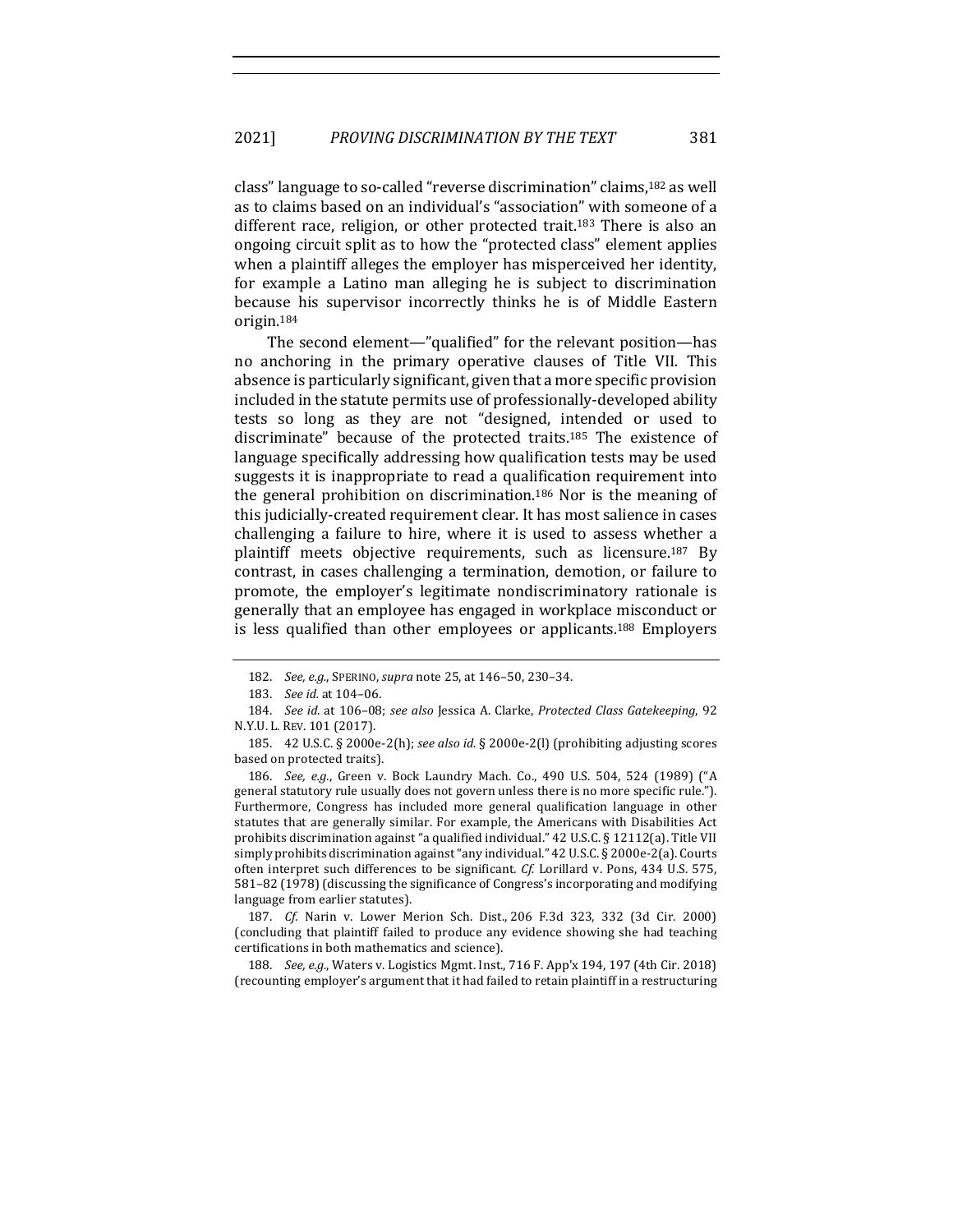382 *MINNESOTA LAW REVIEW* [106:353

sometimes point to such evidence to suggest that the employee cannot meet the "qualification" prong.<sup>189</sup> This requires courts to either grapple prematurely with the ultimate question in the case, or to make the standard almost meaningless by interpreting it to simply require meeting the bare minimum of expectations for a position.

The third element—often phrased as being "subject to an adverse action"—is the element that has the most grounding in the statute. To proceed under section  $703(a)(1)$ , an employee must be able to show that an employer has "fail[ed] or refuse[d] to hire or ... discharge[d], or otherwise discriminated against any individual with respect to the compensation, terms, conditions, or privileges of employment."190  $703(a)(2)$  proscribes actions related to the classification of  $employees<sup>191</sup>$  and  $704(a)$  proscribes discriminatory actions in responses to complaints.<sup>192</sup> These provisions are wordy, and "adverse" action" could be a helpful shorthand to reference the full range of prohibited actions. However, in practice, courts often treat the phrase as an independent element that is unanchored from the relevant statutory language, meaning they rely on a common-law like body of doctrine about what suffices, while ignoring the interpretation of similar language in other statutes governing the workplace.<sup>193</sup>

Courts also frequently use "adverse action" as a generic term when articulating the prima facie case for retaliation claims.<sup>194</sup> The statutory provision relating to retaliation, however, encompasses a broader range of actions than those listed in section 703, as the retaliation provision simply prohibits "discrimination" without the reference to hiring, firing, or the privileges, terms, or conditions of employment.<sup>195</sup> Focusing on this statutory difference, the Court has concluded that a retaliation claim may be brought to challenge any action that would tend to deter a reasonable person in a similar

194. *See, e.g., A.C. ex rel.* J.C. v. Shelby Cnty. Bd. of Educ., 711 F.3d 687, 697 (6th Cir. 2013) (noting that the prima facie case in retaliation claim includes the defendants "took adverse action" against plaintiffs); SPERINO,*supra* note 25, at 239–44 (discussing confusion caused by use of the same phrase in both contexts).

195. 42 U.S.C. § 2000e-3(a).

because plaintiff had not been performing his job well).

<sup>189.</sup> *See id.* (referencing alleged performance difficulties in managing employees as failure to meet this prong).

<sup>190. 42</sup> U.S.C. § 2000e-2(a)(1).

<sup>191.</sup> *Id.* § 2000e-2(a)(2).

<sup>192.</sup> *Id.* § 2000e-3(a).

<sup>193.</sup> *See* SPERINO, *supra* note 25, at 111-26 (collecting caselaw and suggesting it could be appropriate for courts to consider how the statutory language has been interpreted in other contexts).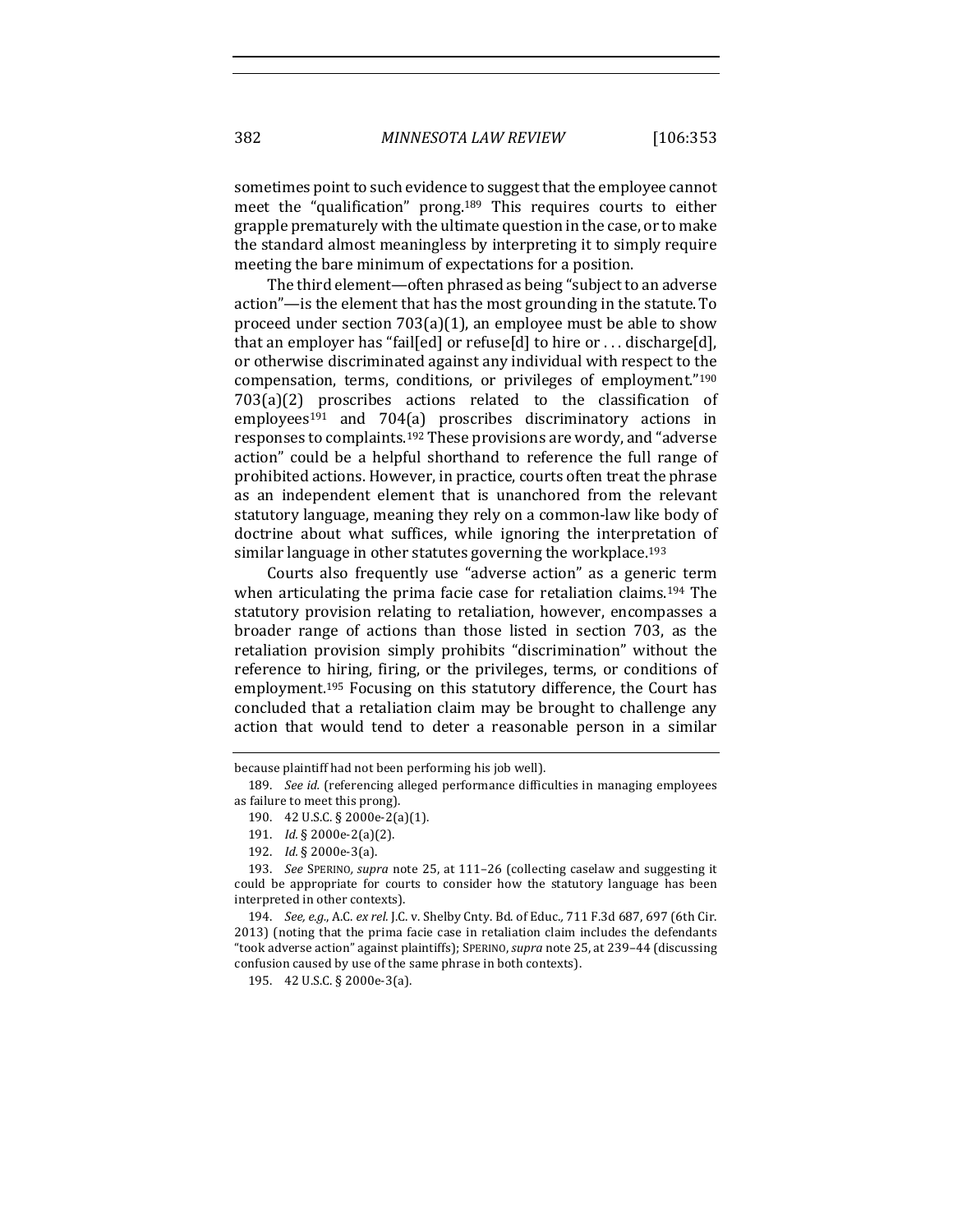position from complaining about alleged discrimination, and that this may encompass non-work-related actions.<sup>196</sup> Harassment cases have spawned yet another, confusingly similar judge-created term: "tangible employment action," which has relevance in assessing vicarious liability.<sup>197</sup> Refocusing attention on the relevant statutory text in all of these contexts would alleviate significant confusion.

The fourth element—most frequently articulated as requiring identification of "a similarly-situated comparator outside the protected class who is treated differently"—includes multiple subelements, none of which is based in the statute, and the meaning of which is often deeply contested. This requirement imports all of the problems with the concept of "protected class" articulated above. It then compounds those problems by requiring courts to determine who is within or outside such class; this is particularly challenging if a plaintiff brings an intersectional claim, alleging discrimination on the basis of multiple traits, such as her race and her sex.<sup>198</sup> It then requires courts to parse—ostensibly as a precursor to the employer's articulation of a legitimate non-discriminatory rationale—whether an employee is "similarly situated" to the proposed comparator, an analysis that typically turns on the employer's claimed rationale.<sup>199</sup> And, most obviously, it categorically denies claims where an employee cannot identify a sufficiently similar comparator, even if there may be ample evidence suggesting discriminatory intent.<sup>200</sup>

Some circuits have taken steps to ameliorate these problems. For example, circuit court decisions have specified that if a plaintiff can provide specific other forms of circumstantial evidence—most

199. *See, e.g.*, Lewis v. City of Union City, Ga., 918 F.3d 1213, 1224-29 (11th Cir. 2019) (en banc) (discussing range of standards used to determine sufficient similarity).

200. *See, e.g., id.* at 1230-31 (affirming summary judgment on grounds plaintiff had failed to identify comparators who were similar "in all material respects"). But see id. at 1257-60 (Rosenbaum, J., dissenting in part) (cataloguing evidence suggesting discrimination). See generally Goldberg, supra note 180 (discussing and critiquing the comparator requirement)*.*

<sup>196.</sup> Burlington N. & Santa Fe Ry. Co. v. White, 548 U.S. 53, 68-69 (2006).

<sup>197.</sup> *See* Burlington Indus., Inc. v. Ellerth, 524 U.S. 742, 761 (1998).

<sup>198.</sup> Kimberlé Crenshaw first developed her theory of intersectionality in an article arguing Black women should be considered a separate protected class under Title VII. See Kimberlé Crenshaw, *Demarginalizing* the Intersection of Race and Sex: A *Black Feminist Critique of Antidiscrimination Doctrine, Feminist Theory and Antiracist Policies*, 1 U. CHI. LEGIS. F. 139 (1989). Courts have signaled some openness this approach. *See* Jeffries v. Harris Cnty. Cmty. Action Ass'n, 615 F.2d 1025, 1032 (5th Cir. 1980). But it remains somewhat unclear how relevant comparators "outside" the protected class are identified.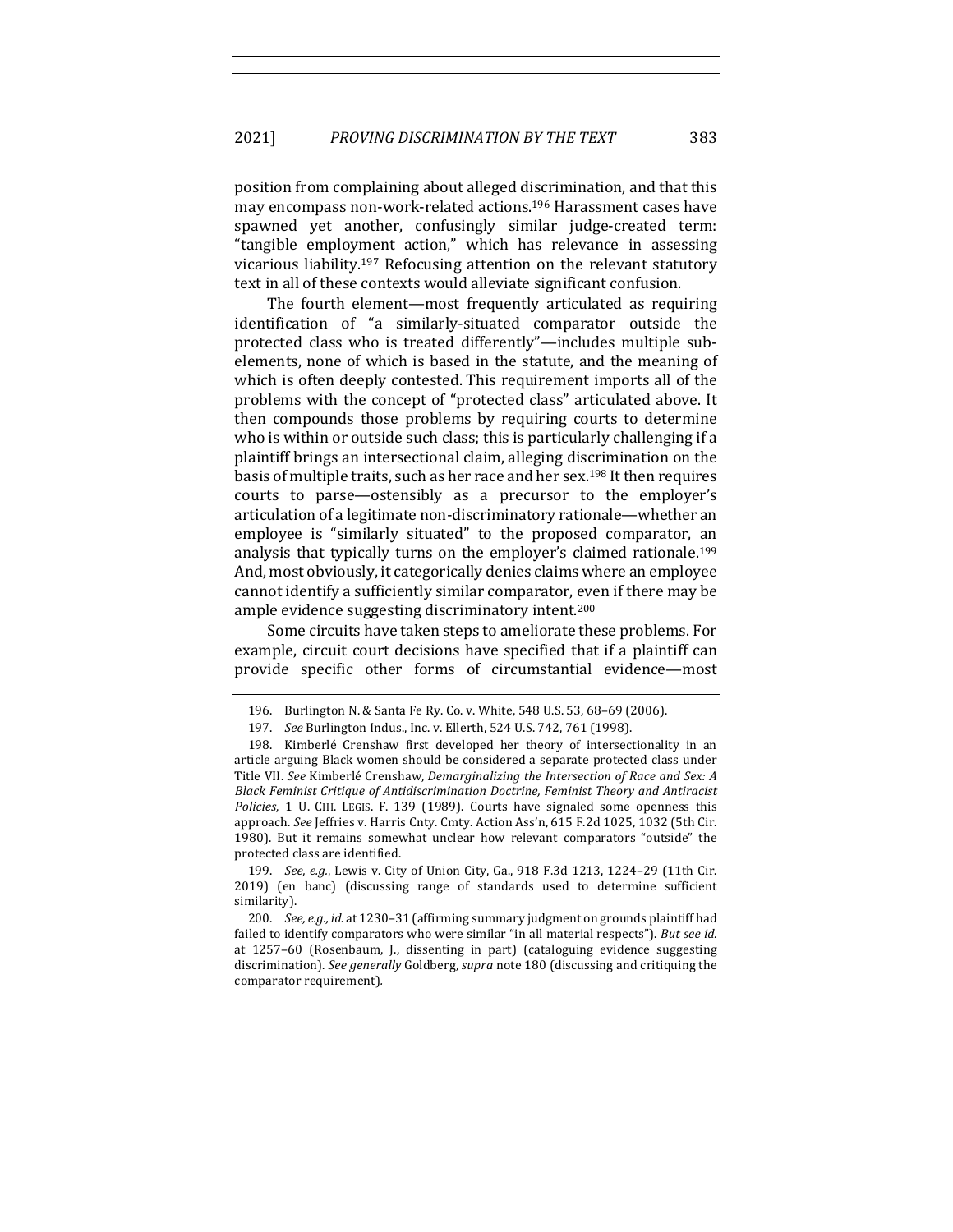commonly, that a relevant decisionmaker relied on stereotypes associated with a protected trait—a comparator is not required.<sup>201</sup> Of course, this distinction is also not in the statute, and it can lead to a fight as to whether specific comments fit within this category.<sup>202</sup> Nor is a comparator typically required in harassment cases (which often proceed on an entirely distinct track from *McDonnell Douglas*).203 While this solves the comparator problem, it promotes the misconception that harassment claims are fundamentally different from other disparate treatment claims, and it may mean that courts refuse to consider how evidence suggesting an employee was subject to severe or pervasive abuse may also suggest a subsequent adverse action was based on discriminatory intent.<sup>204</sup>

The cleaner, better solution to the comparator problem is to rephrase the fourth element as merely requiring "circumstances that support an inference of discrimination." Comparators are one way, but not the only way, of satisfying this standard. Some circuits use this formulation regularly,<sup>205</sup> and the Supreme Court has at least implied this is permissible.<sup>206</sup> In retaliation cases, it is standard to articulate the final element of the prima facie case as simply requiring evidence of a "causal link" between an employee's protected conduct and an adverse employment action.<sup>207</sup> These articulations mean the final element of the prima facie case addresses the ultimate factual question in the case—is the challenged action based on discrimination? So long as a court is willing to consider the same evidence at this stage and the "pretext" stage, this is merely inefficient and repetitive. However, if a court is reluctant to do so, it may discount

204. *See SPERINO, supra* note 25, at 281-85 (discussing the relationship between *McDonnell Douglas* and harassment claims).

205. *See, e.g.*, Mandel v. M&Q Packaging Corp. 706 F.3d 157, 169 (3d Cir. 2013); Blizzard v. Marion Tech. Coll., 698 F.3d 275, 283 (6th Cir. 2012); Gorzynski v. JetBlue Airways Corp., 596 F.3d 93, 97 (2d Cir. 2010).

<sup>201.</sup> *See, e.g.*, Chadwick v. Wellpoint, Inc. 561 F.3d 38, 45 (1st Cir. 2009).

<sup>202.</sup> *See id.* at 49 (reversing lower court decision that had held statement must specify "sex" explicitly to qualify).

<sup>203.</sup> *See, e.g.*, Stewart v. Rise, Inc., 791 F.3d 849, 859-60 (8th Cir. 2015) (articulating different prima facie case for harassment that does not include a comparator element).

<sup>206.</sup> *See* Swierkiewicz v. Sorema N.A., 534 U.S. 506, 510, 515 (2002) (referencing, without qualification, this articulation of the fourth element of the test as used by the lower court, while overruling the lower court's holding that the complaint must allege each element).

<sup>207.</sup> *See, e.g.*, A.C. *ex rel.* J.C. v. Shelby Cnty. Bd. of Edu., 711 F.3d 687, 697 (6th Cir. 2013).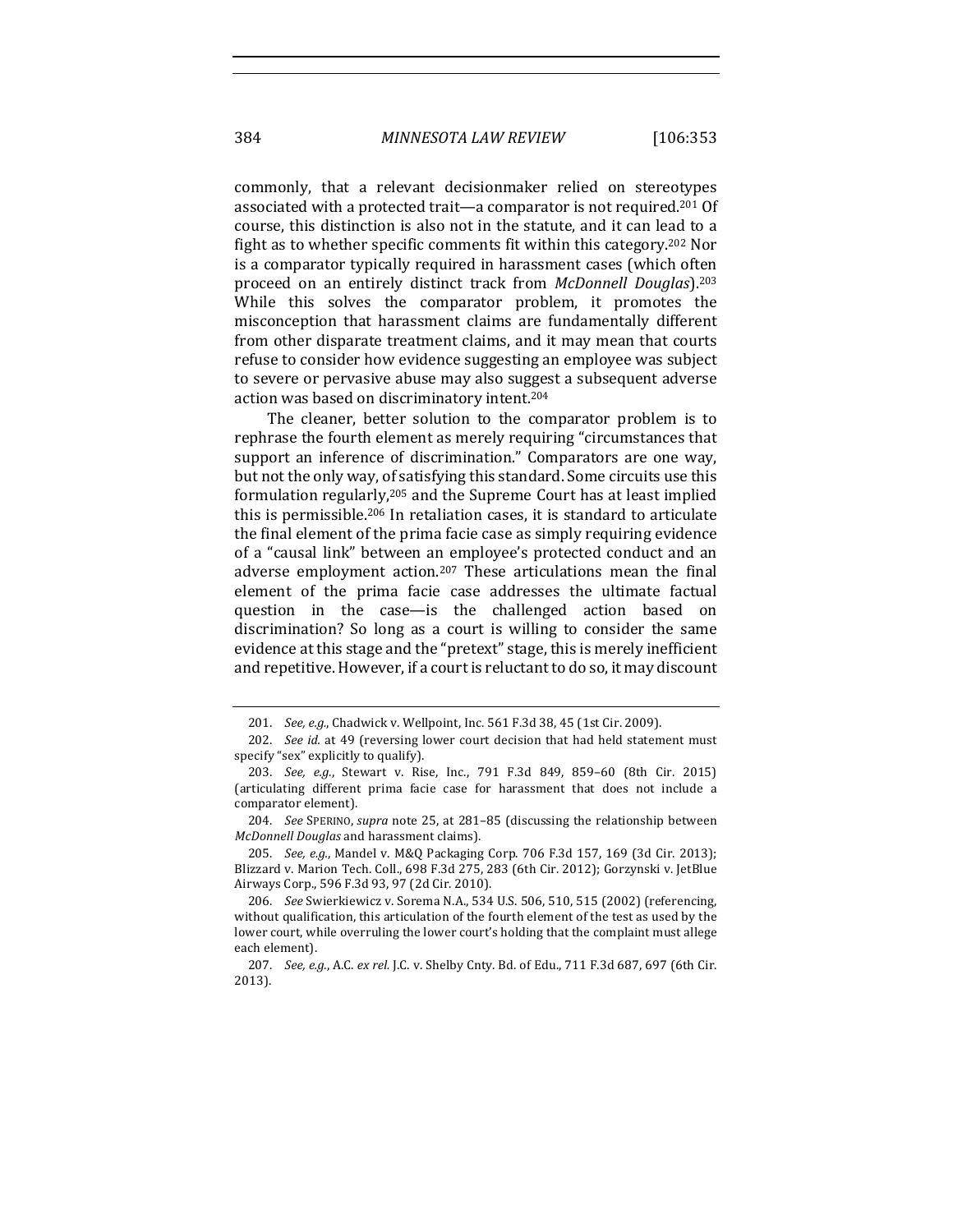evidence that could be very relevant to establishing discrimination because it was already "used" in the prima facie case.<sup>208</sup>

The deeper point is that the prima facie case under *McDonnell Douglas* is generally useless. The prima facie case was designed to provide sufficient evidence of discrimination to justify requiring an employer to articulate a legitimate non-discriminatory rationale for its actions.<sup>209</sup> This may have been a helpful tool when cases were decided by judges after bench trials. But even in that context, the Supreme Court quickly made clear that "[w]here the defendant has done everything that would be required of him if the plaintiff had properly made out a prima facie case, whether the plaintiff really did so is no longer relevant."<sup>210</sup> Because the Supreme Court has also held that pleadings in a case do not need to satisfy McDonnell Douglas, 211 the first time the standard is dispositive is if a defendant moves for summary judgment. By that point, the employer has virtually *always* articulated a justification.<sup>212</sup> Indeed, in most instances, the employer provides a rationale for its actions even before the lawsuit is filed, in the position statement it files with the EEOC.<sup>213</sup> It then develops that justification throughout the discovery process and defends and supports its rationale in its summary judgment brief.<sup>214</sup>

The D.C. Circuit—but only the D.C. Circuit—has formally recognized this reality. More than a decade ago, in a decision by then-Judge Kavanaugh, it castigated the prima facie case as "a largely unnecessary sideshow" that "spawn[s] enormous confusion and

<sup>208.</sup> This same issue may arise when the fourth element specifies a comparator is required. *Cf.* Scruggs v. Garst Seed Co., 587 F.3d 832, 838 (7th Cir. 2009) ("The prima facie case and pretext analyses often overlap.").

<sup>209.</sup> *See* McDonnell Douglas Corp. v. Green, 411 U.S. 792, 802 (1973) ("The complainant  $\ldots$  must carry the initial burden  $\ldots$  of establishing a prima facie case [before] [t]he burden ... must shift to the employer to articulate some legitimate, nondiscriminatory reason for [its actions].").

<sup>210.</sup> U.S. Postal Serv. Bd. of Governors v. Aikens, 460 U.S. 711, 715 (1983).

<sup>211.</sup> Swierkiewicz v. Sorema N.A., 534 U.S. 506, 511 (2002); see also Woods v. City of Greensboro, 855 F.3d 639, 648 (4th Cir. 2017) (discussing how Swierkiewicz interacts with *Iqbal* and *Twombly* but reaffirming that *Swierkiewicz* remains "binding precedent").

<sup>212.</sup> *See* SPERINO, *supra* note 25, at 152 (labeling the defendant's burden "not onerous").

<sup>213.</sup> See Effective Position Statements, U.S. EQUAL EMP. OPPORTUNITY COMM'N, https://www.eeoc.gov/employers/effective-position-statements [https://perma.cc/ RYC2-QYT7].

<sup>214.</sup> *See* SPERINO, *supra* note 25, at 157 ("[T]he defendant cannot meet its burden merely through an answer to the complaint  $\dots$ .").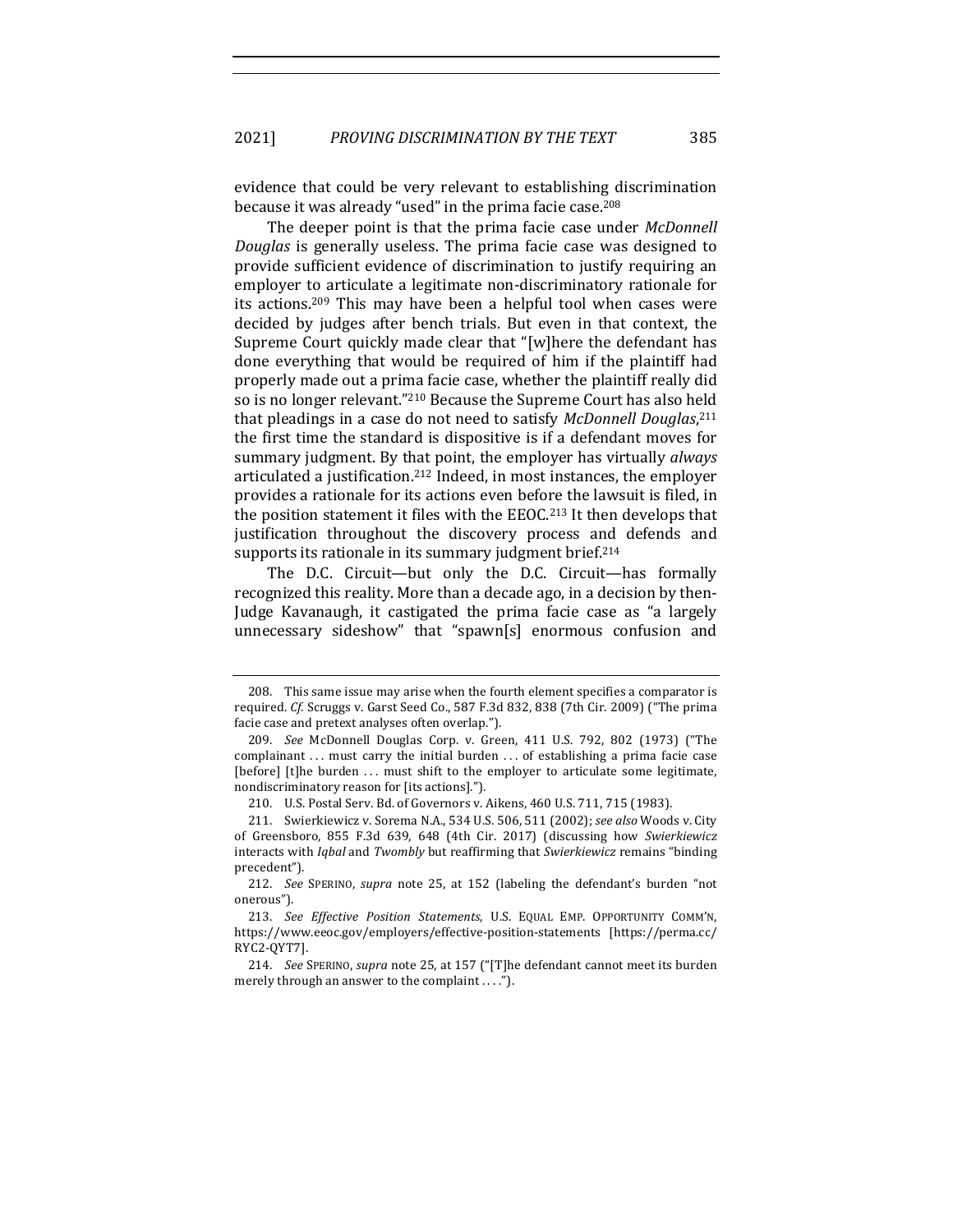wast[es] litigant and judicial resources."<sup>215</sup> It explicitly directed that, so long as a plaintiff had suffered an adverse action within the meaning of the statutory language and the employer had asserted a legitimate justification of the action, district courts "should not" decide whether the prima facie case has been satisfied.<sup>216</sup> Lower courts listened; district courts within the D.C. circuit almost never consider the prima facie case anymore.<sup>217</sup> Individual judges in other circuits have likewise called for abandoning the prima face case, and it is relatively common for courts to "assume without deciding" it has been satisfied.<sup>218</sup> But in the many years since the D.C. Circuit made this shift, no other circuit has adopted the practice as a formal rule; to the contrary, several have considered and rejected the option.<sup>219</sup>

#### C. LEGITIMATE NON-DISCRIMINATORY RATIONALE / PRETEXT

The second and third stages of *McDonnell Douglas* burdenshifting—the employer's burden to provide a legitimate nondiscriminatory rationale, and the plaintiff's burden to prove the rationale is pretextual—obviously interrelate. The formal burden on the employer at Step 2 is quite slight. It simply must articulate, based on admissible evidence, a rationale for its action.<sup>220</sup> This is a burden of production, not persuasion.<sup>221</sup> This burden is not onerous, and cases are virtually never resolved on an employer's failure to satisfy this requirement.<sup>222</sup>

218. *See, e.g.*, Wells v. Colo. Dep't of Transp., 325 F.3d 1205, 1225-26 (10th Cir. 2003) (Hartz, J., writing separately); Denny Chin, *Summary Judgment in Employment Discrimination Cases: A Judge's Perspective*, 57 N.Y.L. SCH. L. REV. 671, 678–79 (2012) (describing cases in which he assumed without deciding the prima facie case was established to focus on the ultimate factual issue in the case).

219. *See, e.g.*, Pepper v. Precision Valve Corp., 526 F. App'x 335, 336 n.\* (4th Cir. 2013); Stallworth v. Singing River Health Sys., 469 F. App'x 369, 372 (5th Cir. 2012); Hinds v. Sprint/United Mgmt., 523 F.3d 1187, 1202 n.12 (10th Cir. 2008).

<sup>215.</sup> *See* Brady v. Off. of Sergeant at Arms, 520 F.3d 490, 494 (D.C. Cir. 2008).

<sup>216.</sup> *See id.*

<sup>217.</sup> *See, e.g.*, Wang v. Wash. Metro. Area Transit Auth., 206 F. Supp. 3d 46, 67 (D.D.C. 2016) (following *Brady* to hold the prima facie case is not required and thus rejecting employer's argument that comparators were required as incorrect as a matter of law). Where appropriate, courts in the D.C. Circuit do still consider whether plaintiffs can establish an "adverse action," recognizing appropriately that that element *is* required by the statutory language. See, e.g., Norris v. Wash. Metro. Area Transit Auth., 342 F. Supp. 3d 97, 112-13 (D.D.C. 2018).

<sup>220.</sup> Tex. Dep't of Cmty. Affs. v. Burdine, 450 U.S. 248, 254-55 (1981).

<sup>221.</sup> *Id.*

<sup>222.</sup> *See* SPERINO*,supra* note 25, at 151–52.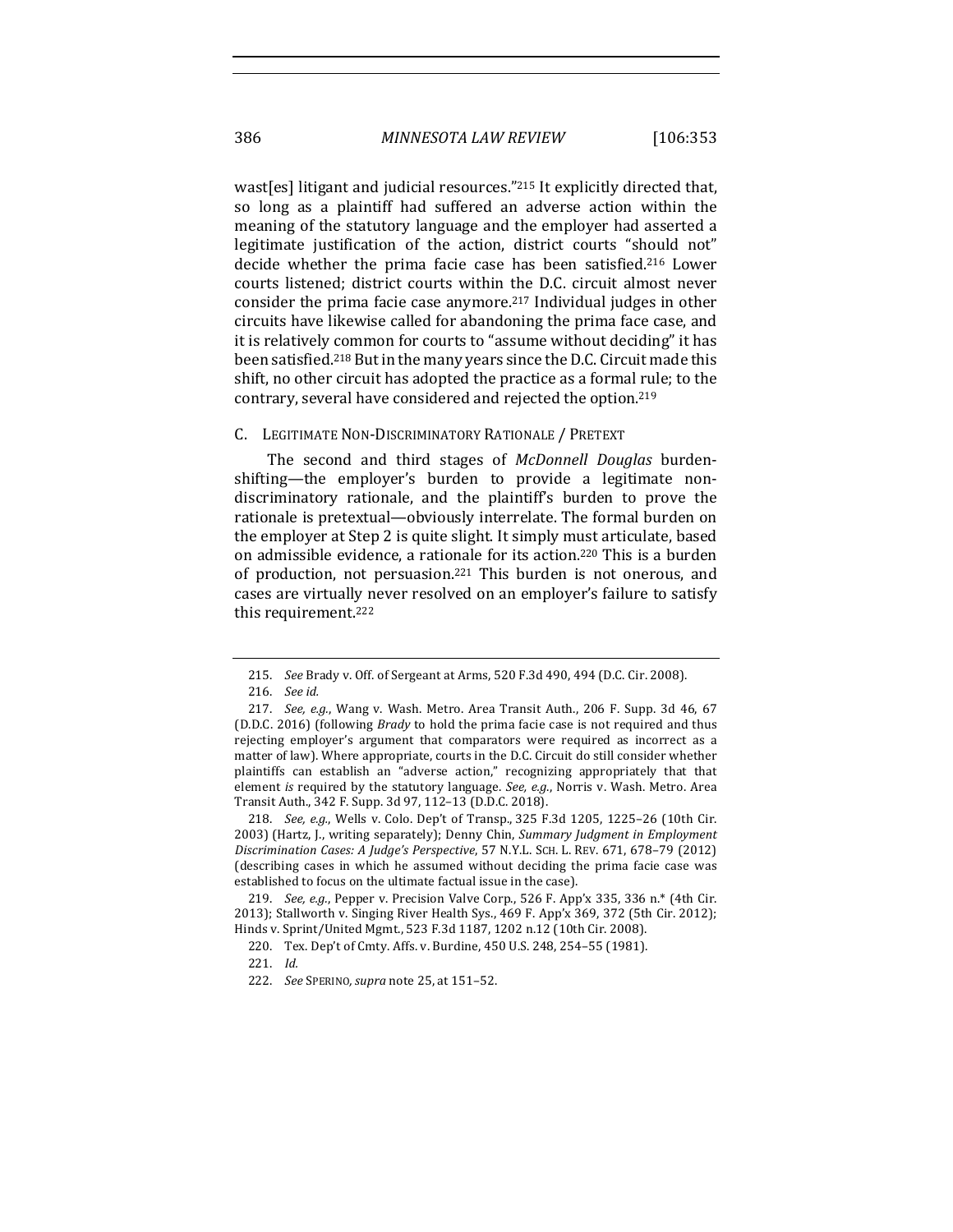Once the employer has articulated its justification, the burden returns to the plaintiff to prove "pretext." $223$  The most common articulation of this final step comes from *Texas Department of* Community Affairs v. Burdine.<sup>224</sup> In that case, the Court characterized the plaintiff's responsibility at this point as "demonstrat[ing] that the proffered reason was not the true reason for the employment decision," a burden that "merges with the ultimate burden of persuading a court that she has been the victim of intentional discrimination." $225$  The intuition underlying this final step is important. As the Court put it in a case decided a few years after *McDonnell Douglas*, it is reasonable to assume that the employer acts with "some reason" rather than entirely arbitrarily; accordingly, if the evidence suggests that the employer's claimed justification is not credible, it will often suggest that the action was actually based on an "impermissible consideration."<sup>226</sup> This is a more general inference, not limited to employment discrimination. We often assume that individuals lie to cover up something improper.

In *Burdine*, the Court suggested this step offered two, disjunctive options; a plaintiff could prove discrimination "*either* directly by persuading the court that a discriminatory reason more likely motivated the employer *or* indirectly by showing that the employer's proffered explanation is unworthy of credence." $227$  This gave rise to fifteen years of litigation over the legal relevance of establishing pretext without other evidence of discriminatory intent.<sup>228</sup> (It also suggests, I would argue unjustifiably, that these assessments are entirely distinct, a point further developed in the following Section.) The details of the debate are not important to the analysis that follows. Ultimately, the Court concluded that evidence of pretext could be and often would be—sufficient to allow a fact finder to infer that the challenged decision was based on discriminatory bias, even if there was no other evidence of discriminatory intent.<sup>229</sup> In other words, if the evidence referenced in opposition to a defendant's motion for summary judgment could convince a reasonable fact finder that the

<sup>223.</sup> *Burdine*, 450 U.S. at 256.

<sup>224.</sup> *Id.*

<sup>225.</sup> *Id.*

<sup>226.</sup> Furnco Constr. Corp. v. Waters, 438 U.S. 567, 568, 577 (1978).

<sup>227.</sup> *Burdine*, 450 U.S. at 256 (emphasis added).

<sup>228.</sup> *See generally* Eyer, *supra* note 22 (providing an excellent discussion of litigation on this point).

<sup>229.</sup> *See* Reeves v. Sanderson Plumbing Prods., Inc., 530 U.S. 133, 147-49 (2000).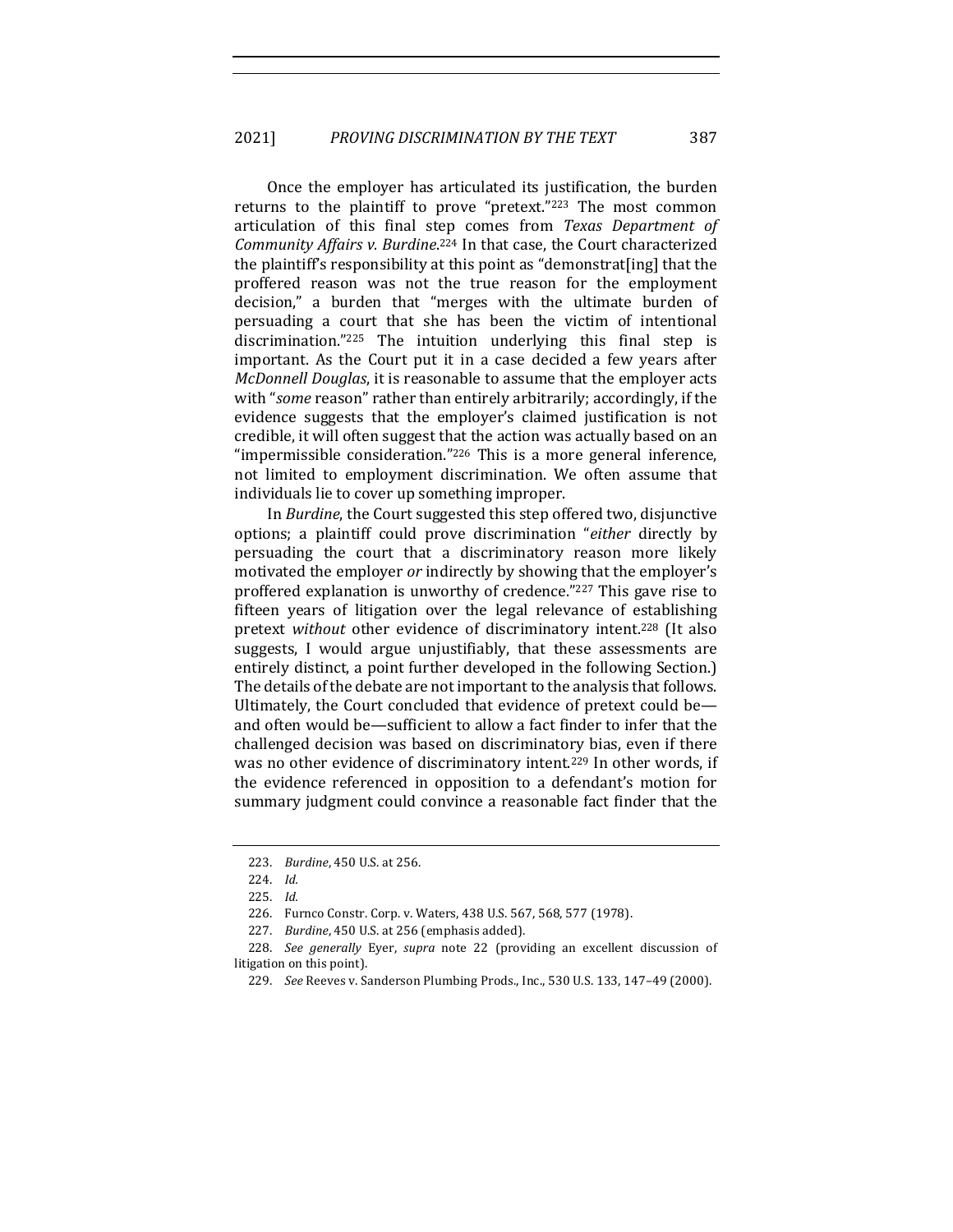employer's justification was pretextual, summary judgment should typically be denied.

The more pertinent point is that throughout these cases, the Court consistently suggests that to show "pretext," a plaintiff must prove the employer's claimed justification is fabricated or untrue. In *Burdine*, the Court characterizes the step as allowing the plaintiff "the opportunity to demonstrate that the proffered reason was not *the true* reason," and that it is "unworthy of credence."<sup>230</sup> In *Hicks*, the second of these cases, the majority characterizes the stage as requiring the plaintiff to prove the employer's reason to be "false."<sup>231</sup> The dissent, arguing that a showing of pretext alone should be sufficient to mandate liability, is even more emphatic, repeatedly characterizing pretext as showing that the employer has been "caught in a lie," "lie[d]," and "offer[ed] false evidence."<sup>232</sup> Likewise, in *Reeves*, the last of these cases, the Court again asserts that pretext means that a plaintiff proves the employer's asserted justification is "false."<sup>233</sup>

Most circuits have developed similar articulations of the plaintiff's burden at this third step. For example, the Third Circuit commonly articulates the test as that the employer's "proffered reasons ... [were] *not the real motivation* for the unfavorable job action."<sup>234</sup> The Second Circuit requires "not simply some evidence, but sufficient evidence to support a rational finding that the legitimate, non-discriminatory reasons proffered by the [defendant] *were false*, and that more likely than not [discrimination] was the real reason for the [employment action]."<sup>235</sup> Or, as the Seventh Circuit puts it, "pretext 'means a lie."<sup>236</sup> The Sixth Circuit is somewhat more flexible, suggesting pretext can be established by showing the "proffered reason  $\dots$  (1) has no basis in fact, (2) did not actually motivate the

<sup>230.</sup> *Burdine*, 450 U.S. at 256 (emphasis added).

<sup>231.</sup> St. Mary's Honor Ctr. v. Hicks, 509 U.S. 502, 515-16 (1993); see also id. at 517 ("[P]roving the employer's reason *false* becomes part of (and often considerably assists) the greater enterprise of proving that the real reason was intentional discrimination.") (emphasis added).

<sup>232.</sup> *See id.* at 537-43 (Souter, J., dissenting) (repeatedly characterizing the majority's approach as wrongly protecting "the employer who lies," or is "found to have given false evidence," arguing that it ultimately created bad incentives by providing a "benefit from lying" and a "reward[] for its falsehoods").

<sup>233.</sup> *Reeves*, 530 U.S. at 148.

<sup>234.</sup> Sarullo v. U.S. Postal Serv., 352 F.3d 789, 797 (3d Cir. 2003) (emphasis added).

<sup>235.</sup> Cooper v. State of Conn. Pub. Defs. Office, 280 F. App'x 24, 25-26 (2d Cir. 2008) (emphasis added).

<sup>236.</sup> Chatman v. Bd. of Educ. of City of Chi., No. 20-2882, 2021 WL 3046819, at \*746 (7th Cir. 2021) (quoting Russell v. Acme-Evans Co., 51 F.3d 64, 68 (7th Cir. 1995)).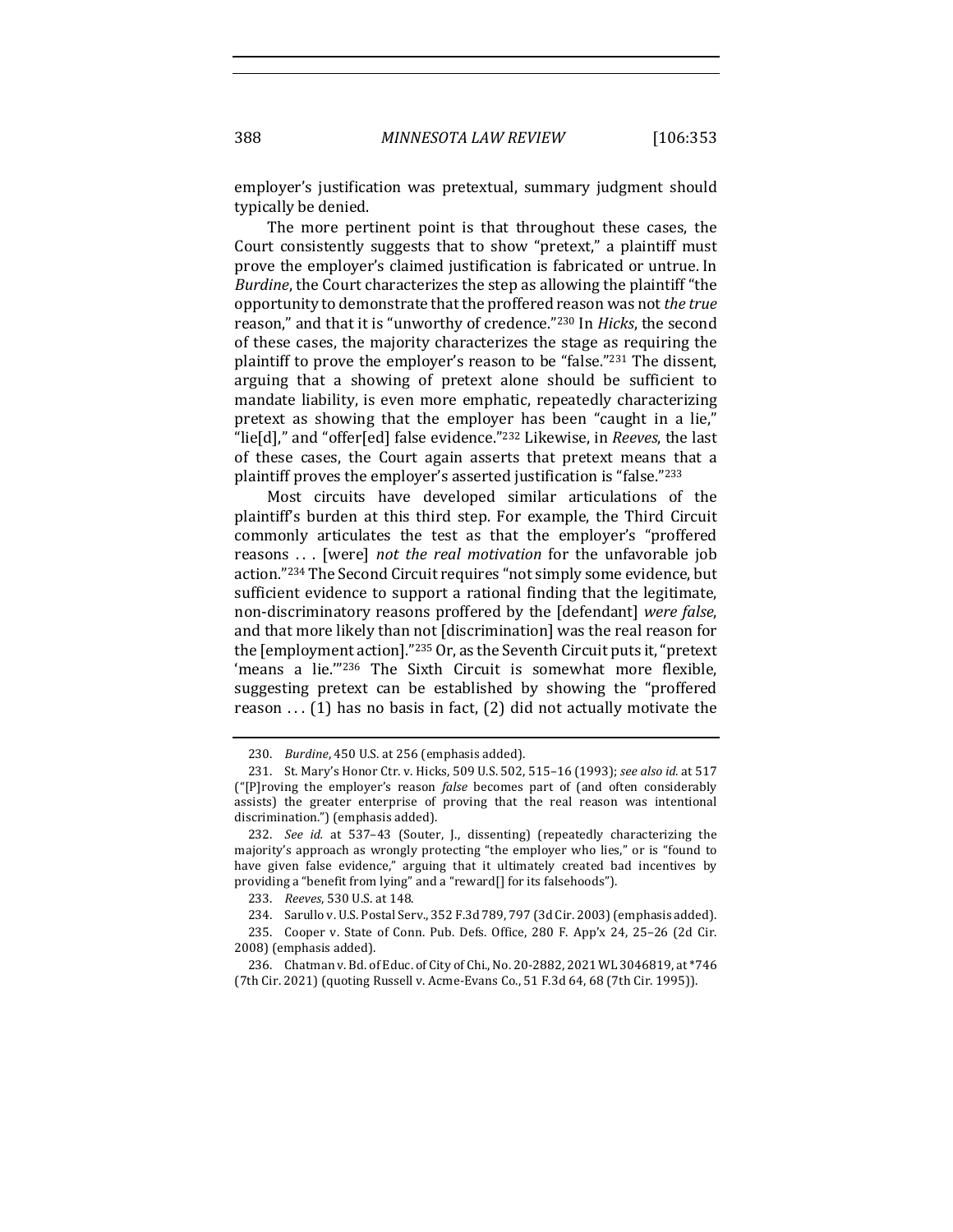defendant's challenged conduct, or (3) was insufficient to warrant the challenged conduct," but even this formulation assumes the plaintiff must prove that the claimed rationale did not play a role in the employer's action.<sup>237</sup> In the past, the Fifth Circuit sometimes characterized the pretext step more expansively, under an approach that "merg[ed]" the *McDonnell Douglas*  and *Price Waterhouse* approaches,<sup>238</sup> but after *Gross* and *Nassar*, it appears this test is not applied in cases that are not proceeding under Title VII's motivating factor standard.<sup>239</sup>

To be sure, courts also sometimes recognize "pretext" as a term of art. For example, there are cases suggesting that even if an employee *has* committed a workplace infraction, pretext may be shown by establishing other employees who engaged in similar misconduct were not disciplined,<sup>240</sup> that the discipline was clearly disproportionate to the infraction, $241$  that the putative reason was a post hoc rationalization, or that the employer had offered multiple and inconsistent justifications for its actions.<sup>242</sup> But there are also numerous cases that assume clear evidence of misconduct functionally dooms a claim, and fail to engage substantively with evidence that could suggest discriminatory intent was *also* a cause of any adverse action.<sup>243</sup>

It is not surprising that the Supreme Court and lower courts typically characterize "pretext" as a dishonest or false statement.

<sup>237.</sup> Jackson v. VHS Detroit Receiving Hosp., Inc., 814 F.3d 769, 779 (6th Cir. 2016).

<sup>238.</sup> *See* Rachid v. Jack in the Box, Inc., 376 F.3d 305, 312 (5th Cir. 2004) (specifying a "modified" McDonnell Douglas that articulated the plaintiff's burden at the third step as either showing pretext or that "the defendant's reason, while true, is only one of the reasons for its conduct, and another 'motivating factor'" is a protected trait).

<sup>239.</sup> *See, e.g.*, Brown v. Wal-Mart Stores East, L.P., 969 F.3d 571, 577 (5th Cir. 2020) (characterizing the third step in a retaliation case as requiring a plaintiff to prove "pretext" by showing that a "discriminatory motive more likely motivated" the decision, or "that her employer's explanation is unworthy of credence").

<sup>240.</sup> *See, e.g.*, Burton v. Ark. Sec'y of State, 737 F.3d 1219, 1233-35 (8th Cir. 2013).

<sup>241.</sup> *See, e.g.*, Stalter v. Wal-Mart Stores, Inc., 195 F.3d 285, 290 (7th Cir. 1999) (finding employer's claim that it fired a worker for having eaten a handful of Doritos from an open bag in the lunchroom so disproportionate to the alleged offense that a jury could infer pretext).

<sup>242.</sup> *See, e.g.*, Fassbender v. Correct Car Sols., LLC, 890 F.3d 875, 887-90 (10th Cir. 2018).

<sup>243.</sup> *See, e.g.*, Ptasznik v. St. Joseph Hosp., 464 F.3d 691, 697 (7th Cir. 2006) (upholding grant of summary judgment to employer because employee "failed to show [the employer's] legitimate non-discriminatory reasons for firing her were pretextual" despite evidence plaintiff's supervisor repeatedly made disparaging comments about her age and her Polish national origin).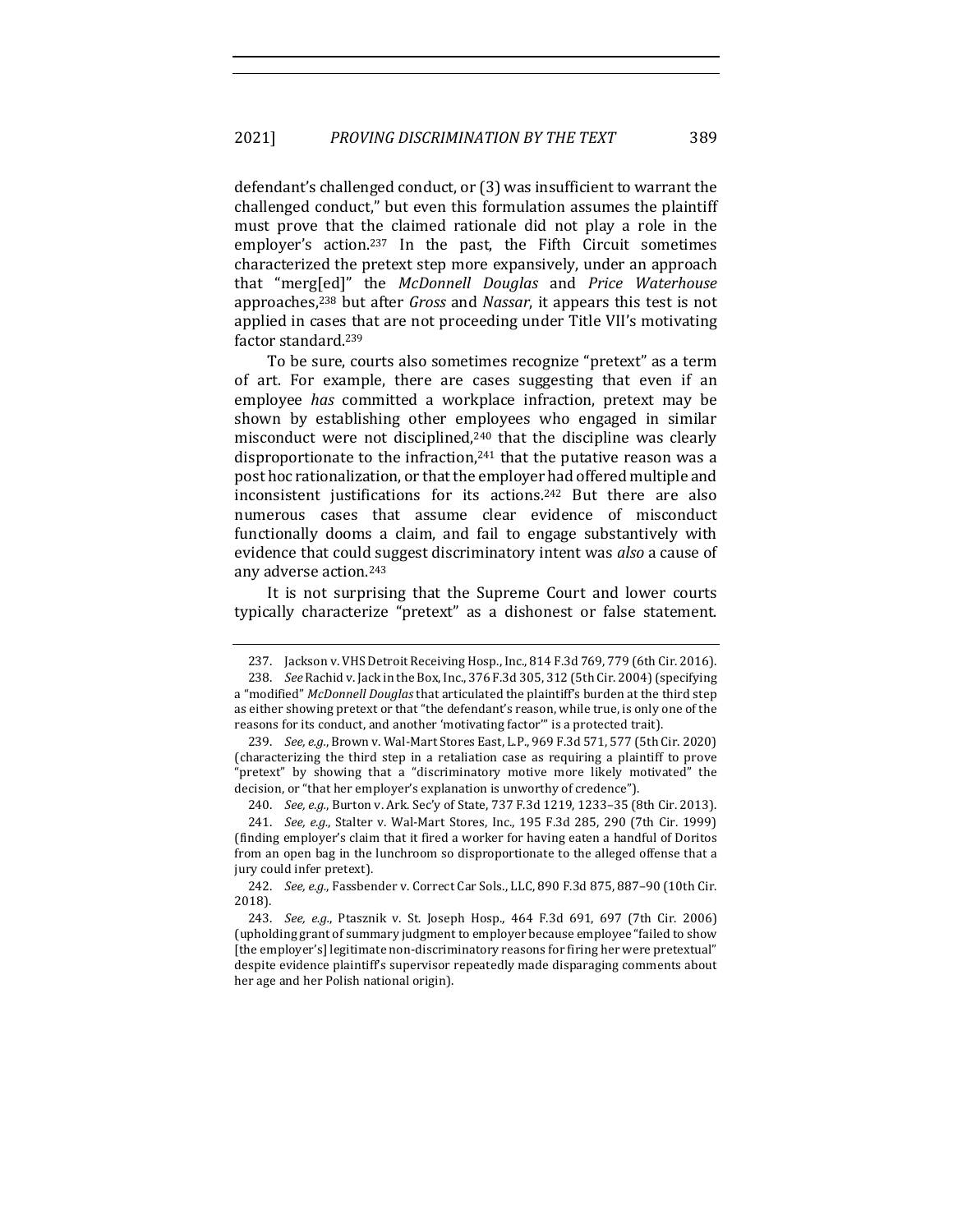Dictionaries confirm that is the standard meaning of pretext, as used in ordinary speech.<sup>244</sup> And if the statutes required a plaintiff to prove "pretext," the courts' description of the plaintiff's burden would be quite reasonable.

But the statutes do *not* require a plaintiff to prove the employer's rationale is "pretext." The statutes simply require a plaintiff to prove that she was subject to one of the specified adverse employment actions "*because of*" a protected trait or protected activity.<sup>245</sup> Thus, although it is appropriate for courts to conclude that proving pretext will, in most circumstances, be sufficient to satisfy the statutory standard, the converse is not correct. That is, failing to prove pretext should not be deemed dispositive. As Part I explains, "because of" means that the trait or activity must be a but-for cause of a decision. This standard can be satisfied even if the employer's claimed justification is true, and even if it played a role in the decision, so long as a protected trait or action is *also* a cause of the action. The judiciallycreated pretext standard, by contrast, rests on the premise that there will only be one "true" cause of the decision—either the employer's rationale or a protected trait or activity. In other words, it functionally imposes a sole-causation standard.

#### D. THE MISSING ELEMENT: DISCRIMINATION

*McDonnell Douglas* burden-shifting is so established as the primary means by which a plaintiff is expected to prove disparate treatment that it can be easy to overlook a surprising omission—at no point in the burden-shifting process are courts explicitly instructed to consider evidence of discriminatory bias. The closest the test comes is the statement in *Burdine* that a plaintiff can satisfy her burden at the third step either by "persuading the court that a discriminatory reason more likely motivated the employer" or by discrediting the employer's claimed justification.<sup>246</sup> The Court has also indicated that once the first two steps are completed, "'the McDonnell Douglas framework—with its presumptions and burdens'—disappear[s,] ... and the sole remaining issue [is] 'discrimination *vel non*.'"<sup>247</sup> But the impact of this statement is significantly blunted by the fact that courts still routinely

<sup>244.</sup> See, e.g., Pretext, THE AMERICAN HERITAGE DICTIONARY OF THE ENGLISH LANGUAGE (3d ed. 1992).

<sup>245.</sup> *See, e.g.*, 42 U.S.C. § 2000e-2 (emphasis added).

<sup>246.</sup> Tex. Dep't of Cmty. Affs. v. Burdine, 450 U.S. 248, 256 (1981).

<sup>247.</sup> Reeves v. Sanderson Plumbing Prods., Inc., 530 U.S. 133, 142-43 (2000) (quoting St. Mary's Honor Ctr. v. Hicks, 509 U.S. 502, 509).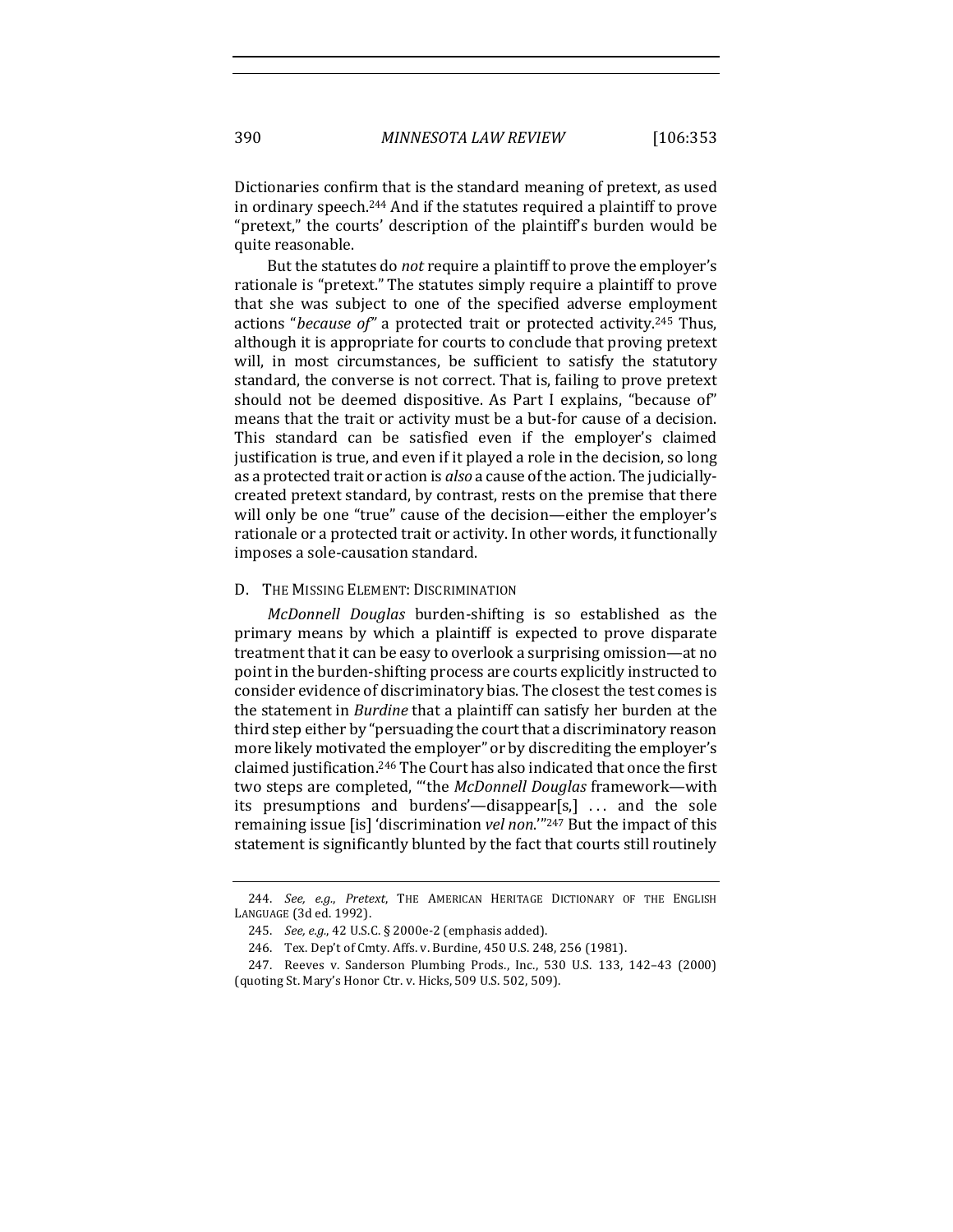characterize the test as including a third step, and the primary focus of analysis in that third step is "pretext."248

The absence of a step explicitly inviting evidence of discrimination is particularly striking since—unlike "member of a protected class" or "qualified" or "comparator" or "pretext"—the statutory language *does* explicitly reference discrimination; it is unlawful for an employer to "discriminate against" an individual because of a protected trait or protected activity.<sup>249</sup>

I do not mean to suggest that Title VII's statutory language, or other employment discrimination statutes with comparable language, necessarily requires a plaintiff to prove intentional bias. Although the Supreme Court and lower courts frequently refer to disparate treatment claims as requiring proof of "intent," the statute simply requires differential treatment "because of" a protected trait or protected activity.<sup>250</sup> Theorists have convincingly argued that where such differential treatment is proven, it is immaterial whether it may stem from unconscious or conscious bias, or indeed, from anything that would be called "bias" at all.<sup>251</sup> Likewise, the word "discriminate"

250. In *Bostock*, Justice Gorsuch arguably flags the extent to which the "intent" requirement might go beyond the statutory language by first defining discrimination and then stating that "[i]n so-called 'disparate treatment' cases like today's, this Court has *also* held that the difference in treatment based on sex must be intentional." *Bostock*, 140 S. Ct. at 1740 (emphasis added) (citation omitted).

<sup>248.</sup> *See, e.g.*, Jones v. Okla. City Pub. Schs., 617 F.3d 1273, 1276 (10th Cir. 2010); Papelino v. Albany Coll. of Pharmacy, 633 F.3d 81, 92 (2d Cir. 2011).

<sup>249. 42</sup> U.S.C. § 2000e-2(a)(1); 42 U.S.C. §2000e-3(a); *see supra* text accompanying notes 195-97 (explaining that both the status-based provisions and the retaliation provision use the words "discriminate against," although the former limits actionable discrimination to the "compensation, terms, conditions, or privileges of employment"). That said, it is not necessarily clear, as a textual matter, whether the "otherwise to discriminate against" language modifies the other unlawful actions listed in section 703(a) (i.e., "fail or refuse to hire or to discharge any individual"). *See* James A. Macleod, *Finding Original Public Meaning*, 56 GA. L. REV. (forthcoming 2021) (making this point);  $cf.$  Bostock v. Clayton Cnty., 140 S. Ct. 1731, 1740  $(2020)$  (flagging this question and "accepting  $\ldots$  for argument's sake" that "discriminate against" modifies the earlier verbs but not deciding the matter). However, that question does not affect the larger point made in the text; evidence of biased statements, epithets, or slurs made by the decisionmaker would logically inform the consideration of whether a firing or refusal to hire was made "because of" a protected trait or activity and also whether such firing or refusal to hire was an example of "discrimination" because of the trait or activity.

<sup>251.</sup> *See, e.g.*, Eyer, *supra* note 23, at 38 (arguing a showing of intentional discrimination is not necessary under the but-for standard); *cf.* David Benjamin Oppenheimer, *Negligent Discrimination*, 141 U. PA. L. REV. 899, 922–23 (1993) (characterizing conscious intent as the "touchstone" of the Supreme Court's disparate treatment case law but critiquing this approach and arguing for a standard that would recognize negligent discrimination).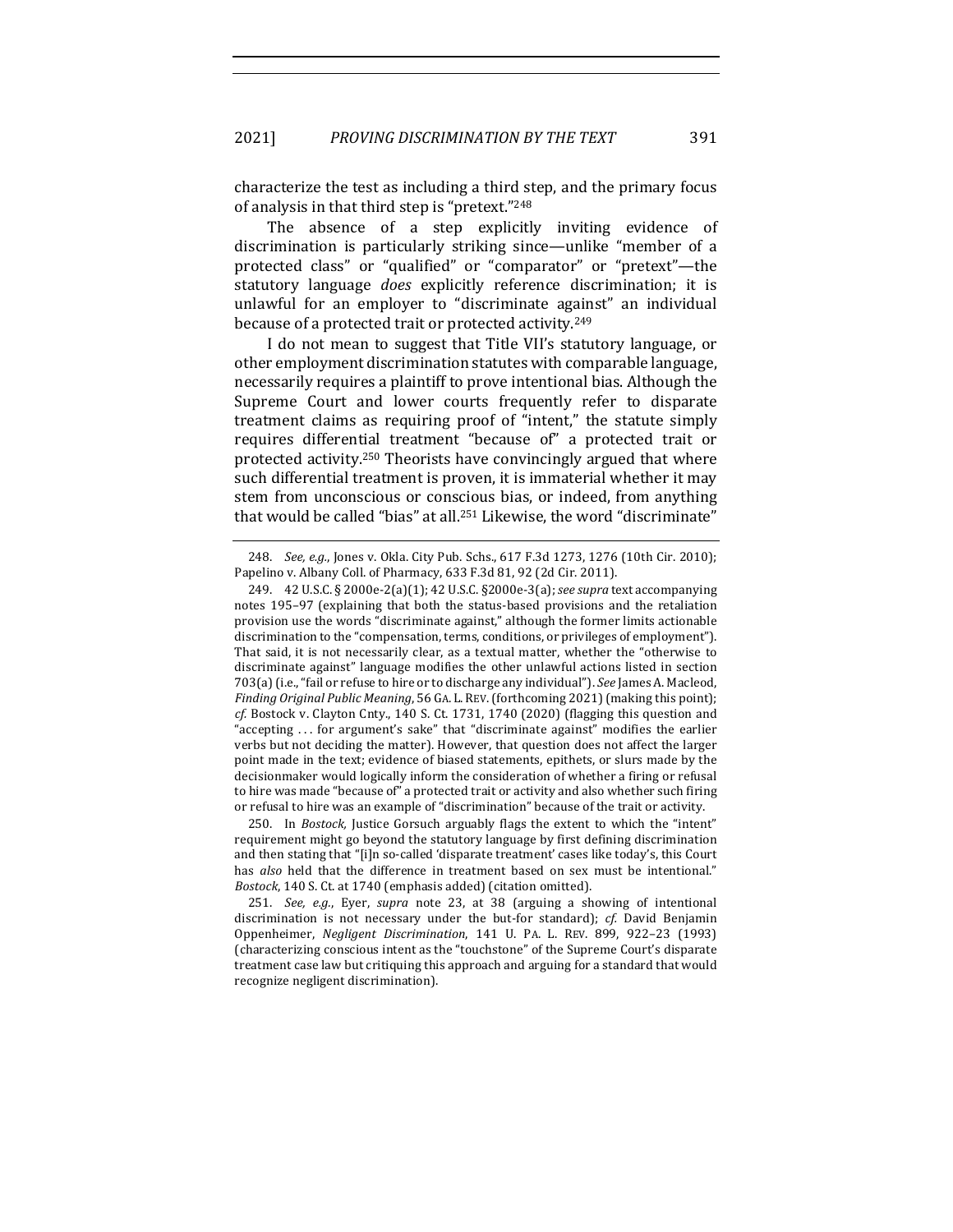can mean differential treatment without any reference to intent or cause, as well as differential treatment based on membership in a group.<sup>252</sup> For purposes of this project, it is not necessary to resolve which definition of discrimination is applicable, or the larger question of whether intent is required.

My point is much more basic. Where there *is* evidence of discriminatory bias, in the sense of prejudice against an individual based on a trait listed in the statute, it should inform whether a challenged action has been taken "because" of that trait. This is true even if the biased statements were not made in the specific context of the challenged decision. However, such evidence often falls into a gap between the various tests used to resolve such claims, and therefore is deemed of little importance, or even legally irrelevant.<sup>253</sup>

This problem arises from the decision tree used to resolve most employment discrimination claims. As a threshold matter, a court will determine whether a plaintiff has provided "direct" evidence of discrimination—i.e., an explicit statement by the decisionmaker that she relied on a protected trait or activity in making a decision.<sup>254</sup> If this evidence exists, the court does not apply *McDonnell Douglas* burdenshifting at all.<sup>255</sup> But cases with this kind of "smoking gun" evidence are, understandably, rare.<sup>256</sup>

Cases that lack direct evidence of discrimination are typically funneled through McDonnell Douglas.<sup>257</sup> The burden-shifting process will effectively identify one way to prove "differential" treatment evidence that a similarly-situated comparator who does not share the relevant protected trait was treated differently. It also establishes the important principle that it is reasonable to infer that if an employer's proffered justification is untrue, it may well be covering up invidious

<sup>252.</sup> *Bostock*, 140 S. Ct. at 1740 (explaining that the word "discriminate" is typically defined to include both simply drawing a distinction, and the act or practice of drawing a distinction "categorically rather than individually" by quoting dictionary definitions encompassing both meanings without resolving which applies, but highlighting that the statute protects individuals rather than groups). Even the latter definition, focusing on differential treatment based on membership in a group, could encompass differential treatment caused by implicit or unconscious bias, as well as "intentional" bias.

<sup>253.</sup> *See infra* text accompanying notes 260-71.

<sup>254.</sup> *See, e.g.*, Young v. United Parcel Serv. Inc., 135 S. Ct. 1338, 1345 (2015).

<sup>255.</sup> *Id.*

<sup>256.</sup> *See, e.g.*, Zachary J. Strongin, *Fleeing the Rat's Nest: Title VII Jurisprudence After* Ortiz v. Werner Enterprises, Inc., 83 BROOK. L. REV. 725, 733 (2018).

<sup>257.</sup> *Young*, 135 S. Ct. at 1345.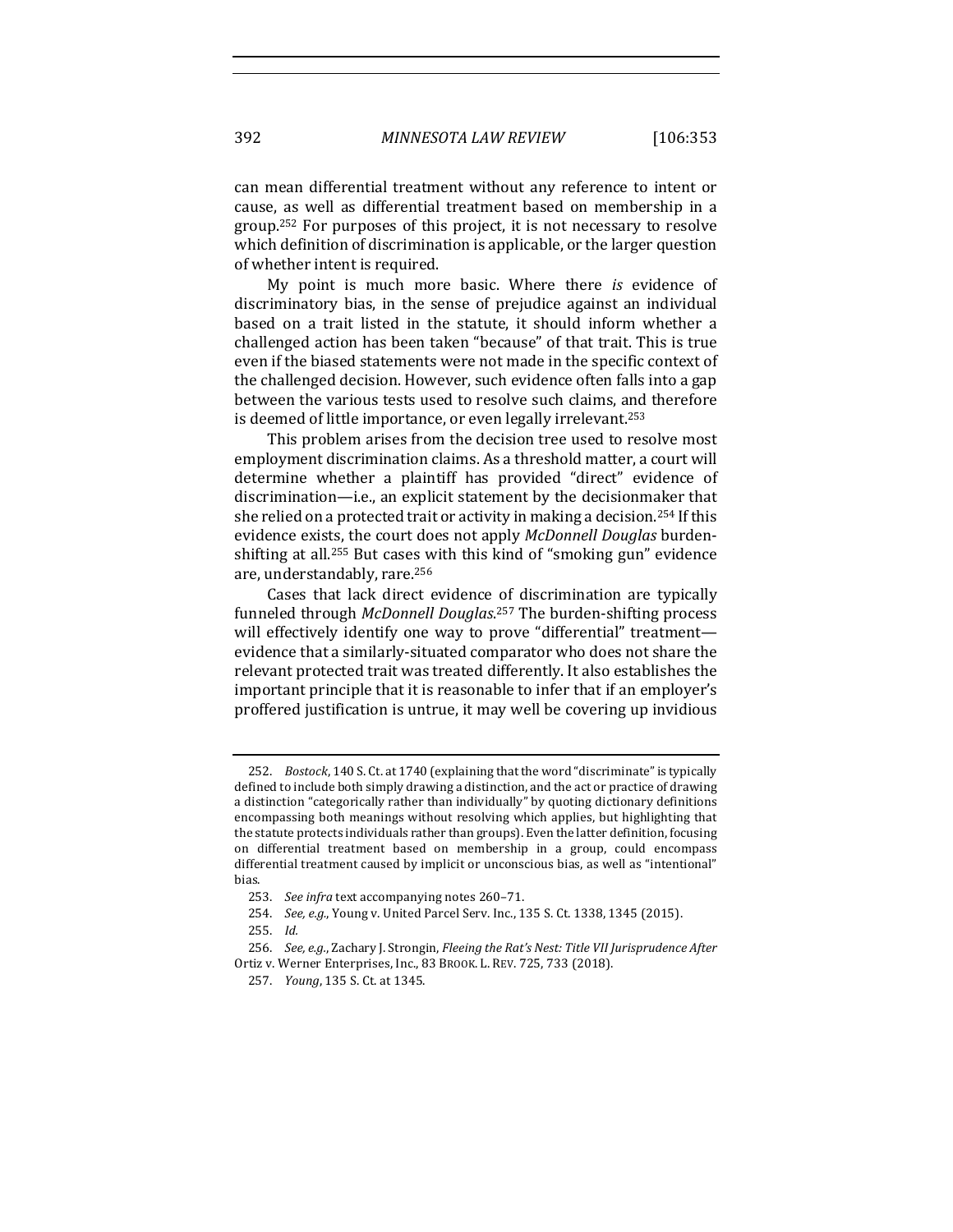bias.<sup>258</sup> But the test does not explicitly reference other ways that a plaintiff might prove discrimination. For example, it would *also* be reasonable to infer that if the relevant decisionmaker routinely uses epithets or slurs, or relies on stereotypical assumptions regarding a relevant trait, or has tolerated others doing so without signaling disapproval, that decisionmaker may hold bias that could infect an employment decision. This is likewise true if such bias is expressed by a supervisor or coworker whose assessment of the plaintiff helps spur the adverse action, even if that person is not the ultimate decisionmaker.259

Judges, however, have created a "stray remarks" doctrine, which holds that such biased statements are not only insufficient to constitute direct evidence, but also that they are irrelevant, as a matter of law, to assessing whether an employer's actions were discriminatory.<sup>260</sup> Thus, they are brushed aside in the context of summary judgment, and in cases that go to trial, they may be excluded from the jury's consideration entirely.<sup>261</sup>

Egregious examples abound. For example, in one case, the plaintiff alleged that in the months leading up to her termination, her supervisor repeatedly said she was "too Polish" and "too old."262 The court held that these comments were not direct evidence because her supervisor did not make a comparable statement at the moment he fired her, and then they were held to have no relevance in assessing the legitimacy of the employer's claimed justification for its action under *McDonnell Douglas*.<sup>263</sup> In another case, an employee alleged his

260. See Kerri Lynn Stone, Taking in Strays: A Critique of the Stray Comment *Doctrine in Employment Discrimination Law,* 77 Mo. L. REV. 149, 150 n.6 (2012) (collecting representative cases).

<sup>258.</sup> *See* Reeves v. Sanderson Plumbing Prods., 530 U.S. 133, 147-48 (2000).

<sup>259.</sup> *Cf.* Staub v. Proctor Hosp., 562 U.S. 411, 418 (2011) (explaining the standard under which such bias by a subsidiary can give rise to a statutory violation). This problem, known as "cat's paw liability," is relatively common. The Supreme Court's only discussion of the issue arose under the statute prohibiting discrimination on the basis of military service, a statute which, like Title VII, includes explicit "motivating factor" language. This has given rise to confusion in the lower courts about how this doctrine interacts with causation doctrine. See generally Sandra F. Sperino, Caught by *the Cat's Paw*, 2019 BYU L. REV. 1219.

<sup>261.</sup> *See, e.g.*, Straughn v. Delta Air Lines, Inc., 250 F.3d 23, 36 (1st Cir. 2001)  $("[M]$ ere generalized 'stray remarks,' arguably probative of bias against a protected class, normally are not probative of pretext absent some discernible evidentiary basis for assessing their temporal and contextual relevance.") (emphasis omitted) (citations omitted).

<sup>262.</sup> Ptasznik v. St. Joseph Hosp., 464 F.3d 691, 695 (7th Cir. 2006).

<sup>263.</sup> *Id.* at 695–96.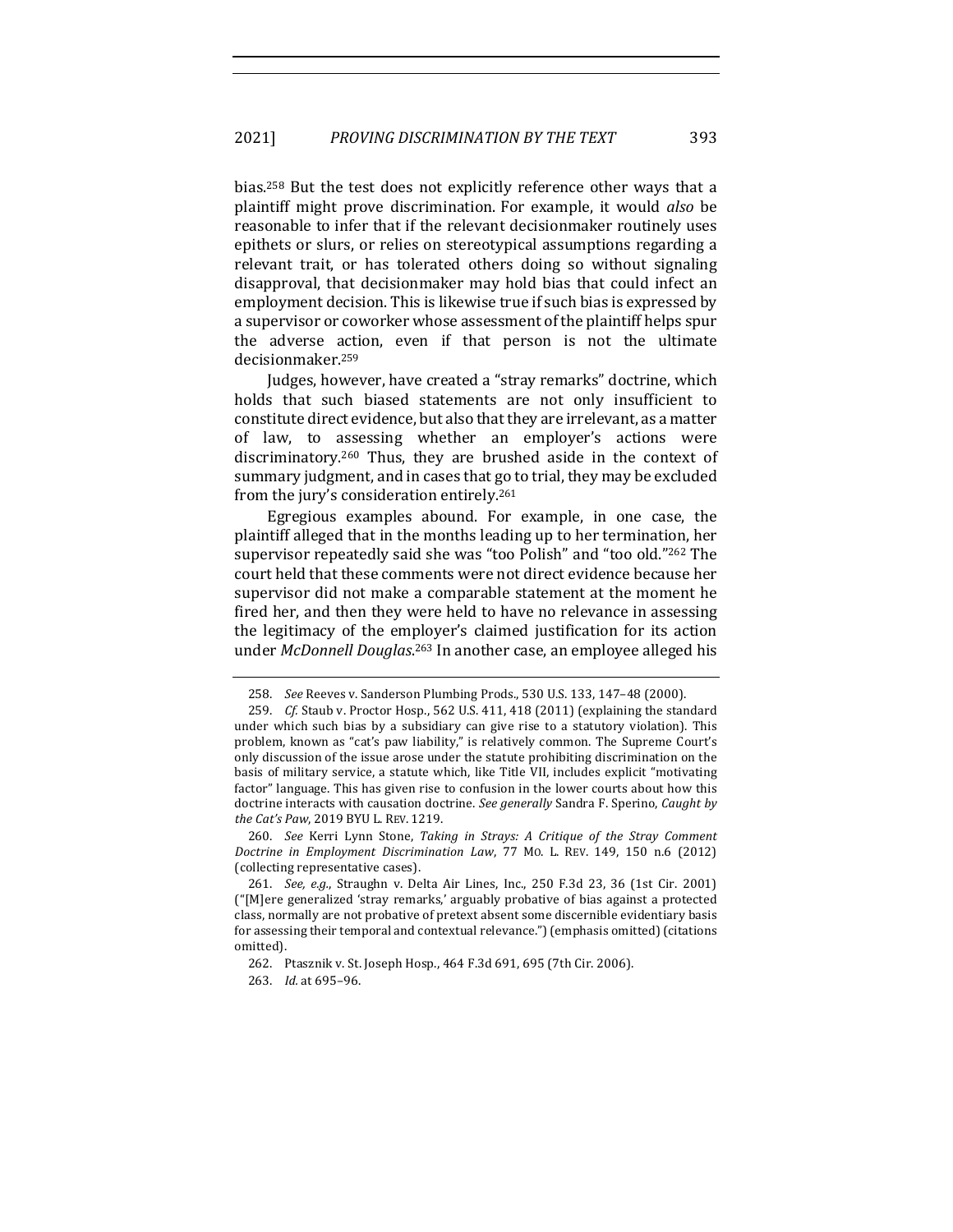supervisor had asked him "whether he had "a harem" or "rode camels around everywhere in Egypt," and repeatedly belittled him in front of coworkers and customers.<sup>264</sup> The comments were deemed to have "no connection to the decisional process," and thus characterized as irrelevant to the pretext analysis.<sup>265</sup> In a third case, multiple women complained about a male supervisor.<sup>266</sup> One alleged he commented on "all the female Barbie dolls" in the pharmaceutical industry, and suggested it was appropriate to "let the pretty girls go first."267 She also said he called her the "pretty redheaded Lilly rep," and said doctors must love seeing her.<sup>268</sup> A second said he excluded her from a meeting with an important doctor because it was a "guys [sic] meeting."<sup>269</sup> The women, and a third co-plaintiff, alleged other ways in which they felt they were treated less favorably because of their sex, and, in some cases, their race as well.<sup>270</sup> The court, however, viewed each woman as largely isolated from the others, and held none had sufficient evidence to suggest discrimination.<sup>271</sup>

The stray remarks doctrine, as well as the formulation of the burden in the third step of *McDonnell Douglas* as proving *either* pretext *or* discriminatory intent, suggests that the two inquiries are unrelated. In fact, evidence of routinely biased comments by a supervisor should be grounds to question the credibility of a nominally legitimate nondiscriminatory rationale, particularly one that relies on subjective assessments of the plaintiff's work by the same decisionmaker. More generally, as Professor Kerri Lynn Stone has argued, this doctrine fails to comport with basic social science about how bias operates.<sup>272</sup> Nor is the problem limited to statutory antidiscrimination law; rather, as Professor Jessica Clarke shows, constitutional doctrine also often excludes statements of explicit bias.273

<sup>264.</sup> Elnashar v. Speedway SuperAmerica, LLC, 484 F.3d 1046, 1050 (8th Cir. 2007).

<sup>265.</sup> *Id.* at 1055.

<sup>266.</sup> Tourtellotte v. Eli Lilly, 636 F. App'x 831, 835 (3d Cir. 2016).

<sup>267.</sup> *Id.* at 835.

<sup>268.</sup> *Id.*

<sup>269.</sup> *Id.* at 838.

<sup>270.</sup> *Id.* at 835–39.

<sup>271.</sup> *Id.* at 842-46.

<sup>272.</sup> Stone, *supra* note 260, at 184-89.

<sup>273.</sup> *See generally Jessica A. Clarke, Explicit Bias, 113 Nw. U. L. REV.* 505, 525-40

<sup>(2018).</sup>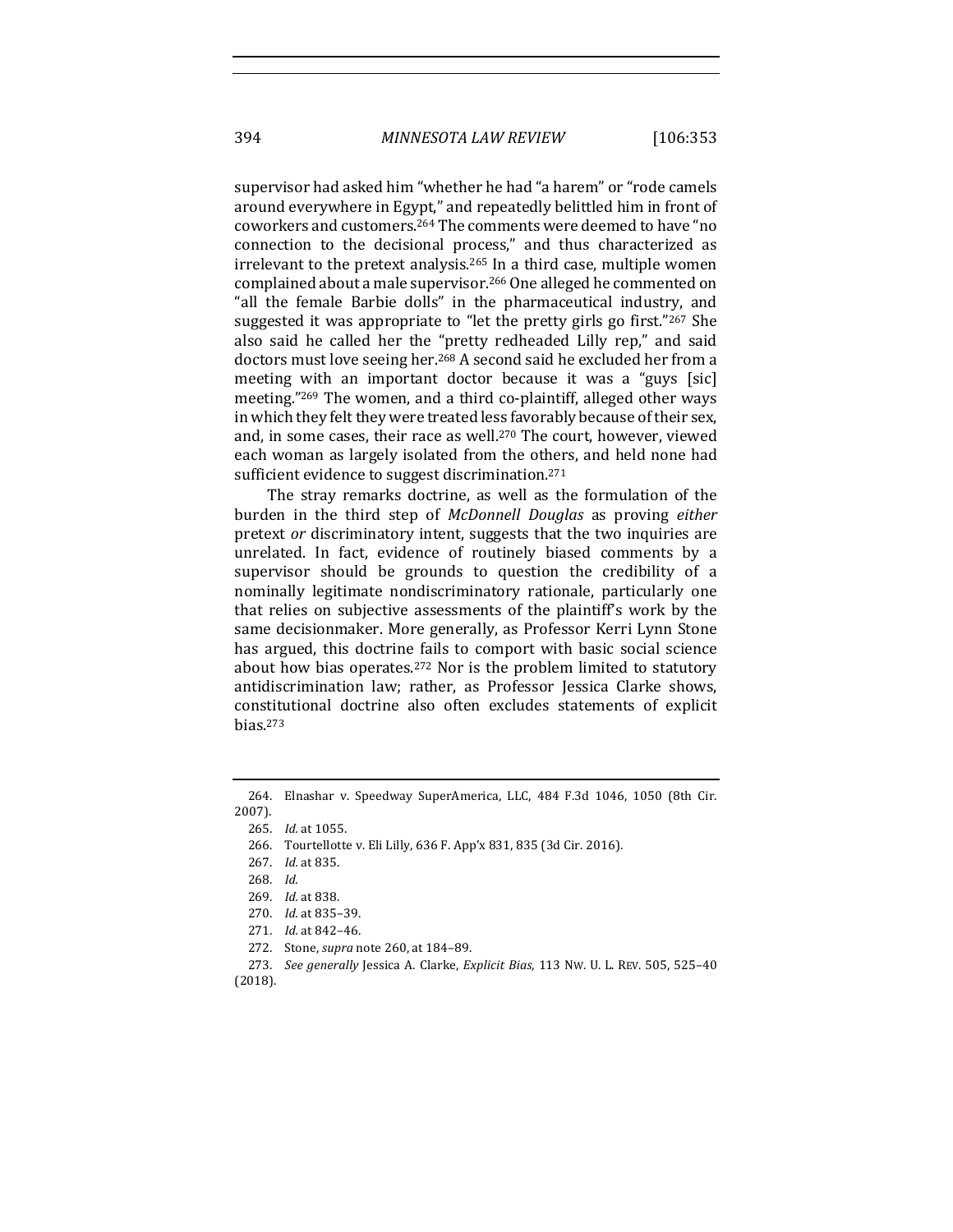These and similar critiques of the stray remarks doctrine are well-founded.<sup>274</sup> Here, too, there is a serious mismatch between the statute's mandate and *McDonnell Douglas*. Statements by a decisionmaker expressing bias are obviously relevant to the statutory standard—i.e., whether an adverse action against a plaintiff was discriminatory. But it may be that at least part of the reason why courts routinely discount such evidence is that *McDonnell Douglas* burden-shifting never explicitly invites it.

The *McDonnell Douglas* test also fails to consider timing, outside of the retaliation context.<sup>275</sup> Close temporal proximity between an employer's learning of a protected trait that may not be generally evident (such as pregnancy, disability, or sexual orientation) and an adverse action could suggest that the adverse action happened "because of" the relevant trait. But the standard articulation of the *McDonnell Douglas*  test used for status-based claims does not explicitly invite such analysis. Instead, under the stray remarks doctrine, courts generally deem discriminatory comments uttered even shortly before an adverse action to be too removed to be relevant to proving "pretext."<sup>276</sup> Professor Sandra Sperino highlights that this is part of a larger pattern of evidentiary inequality, in that courts will often consider evidence of employee misconduct even years earlier to be support for an employer's claimed legitimate justification.<sup>277</sup>

The Seventh and Eleventh Circuits developed an alternative to *McDonnell Douglas* that makes these gaps evident. Under this framework, typically used when a plaintiff cannot identify a comparator and thus cannot satisfy the prima facie case, courts assess whether the circumstantial evidence creates a "convincing mosaic" akin to "direct" evidence.<sup>278</sup> (The Seventh Circuit has since disclaimed the metaphor, but retained the basic idea.<sup>279</sup>) Courts typically identify

<sup>274.</sup> *See, e.g.*, SPERINO, *supra* note 25, at 209-13 (discussing additional critiques).

<sup>275.</sup> In the retaliation context, the standard articulation of *McDonnell Douglas* burden-shifting asks how soon the adverse action occurred after the plaintiff made a complaint or engaged in other protected conduct. See, e.g., id. at 244-45.

<sup>276.</sup> *See* Sandra Sperino, *Evidentiary Inequality* (Jan. 28, 2021), https://ssrn.com/ abstract=3775160 [https://perma.cc/QAK4-SFTZ].

<sup>277.</sup> *Id.*

<sup>278.</sup> *See, e.g.*, Smith v. Lockheed-Martin Corp., 644 F.3d 1321, 1327-38 (11th Cir. 2011) (applying the "convincing mosaic" standard after concluding plaintiff had failed to identify a sufficiently similar comparator); Rhodes v. Ill. Dep't of Transp., 359 F.3d 498, 504 (7th Cir. 2004).

<sup>279.</sup> *See infra* text accompanying note 345; see also Joll v. Valparaiso Cmty. Schs., 953 F.3d 923, 929 (7th Cir. 2020) (referencing these categories of evidence as relevant to assessing discrimination).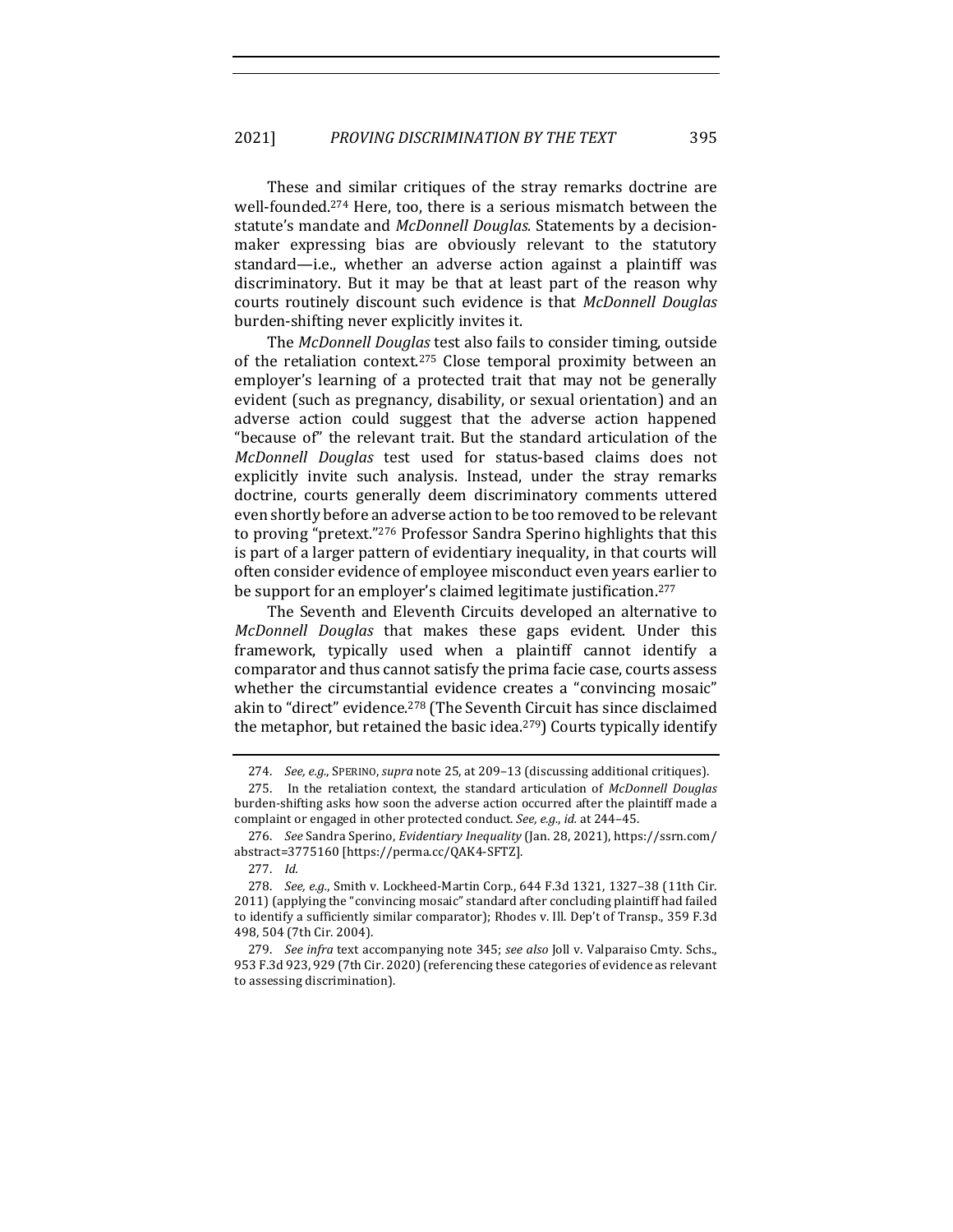three categories of evidence that could help build the mosaic: (1) that similarly-situated persons were treated differently; (2) that an employer's rationale was pretextual; and (3) evidence of "suspicious timing, ambiguous statements ... and other bits and pieces from which an inference of discriminatory intent might be drawn."280 Notably, the only category that does not have a direct corollary in the standard *McDonnell Douglas* test is the third: suspicious timing, ambiguous statements, and other "bits and pieces from which an inference of intent might be drawn." Such evidence will often suggest an individual was subject to "discriminat[ion] against" her.<sup>281</sup> Refocusing on the operative language of the statute, rather than the judicially-created tests, helps make clear its salience.

# III. INTEGRATING CAUSATION AND MCDONNELL DOUGLAS

Part I described the Supreme Court's careful consideration, based on relevant statutory language, of the causation standard that governs employment discrimination cases. It established that in most instances, a plaintiff is, at most, required to prove a protected trait or activity made a difference to the outcome. Under this standard, it should be irrelevant whether legitimate factors also played a role. Part II showed that *McDonnell Douglas*, by contrast, is premised on the (generally inaccurate) assumption that there will be only a single motive for a challenged decision, and that a plaintiff typically is expected to prove the employer's claimed rationale is false. These distinct approaches are difficult, if not impossible, to reconcile. This Part explains the tensions between them and argues that *McDonnell Douglas*  and related judge-created doctrines must be clarified to conform to the statutory standard—or simply abandoned.

## A. FALSE DICHOTOMIES

*McDonnell Douglas* is typically described as the appropriate method to use at summary judgment for what are known as "singlemotive" cases that rely on "circumstantial" evidence.<sup>282</sup> A decision authored by Justice Gorsuch when he served on the Tenth Circuit highlights these limitations, in the context of arguing against exporting the test to a different statutory context:

<sup>280.</sup> *See Lewis v. City of Union City, 934 F.3d 1169, 1185* (11th Cir. 2019) (en banc) (citing Silverman v. Bd. of Educ., 637 F.3d 729, 733-34 (7th Cir. 2011)).

<sup>281. 42</sup> U.S.C. § 2000e-2.

<sup>282.</sup> Walton v. Powell, 821 F.3d 1204, 1211 (10th Cir. 2016).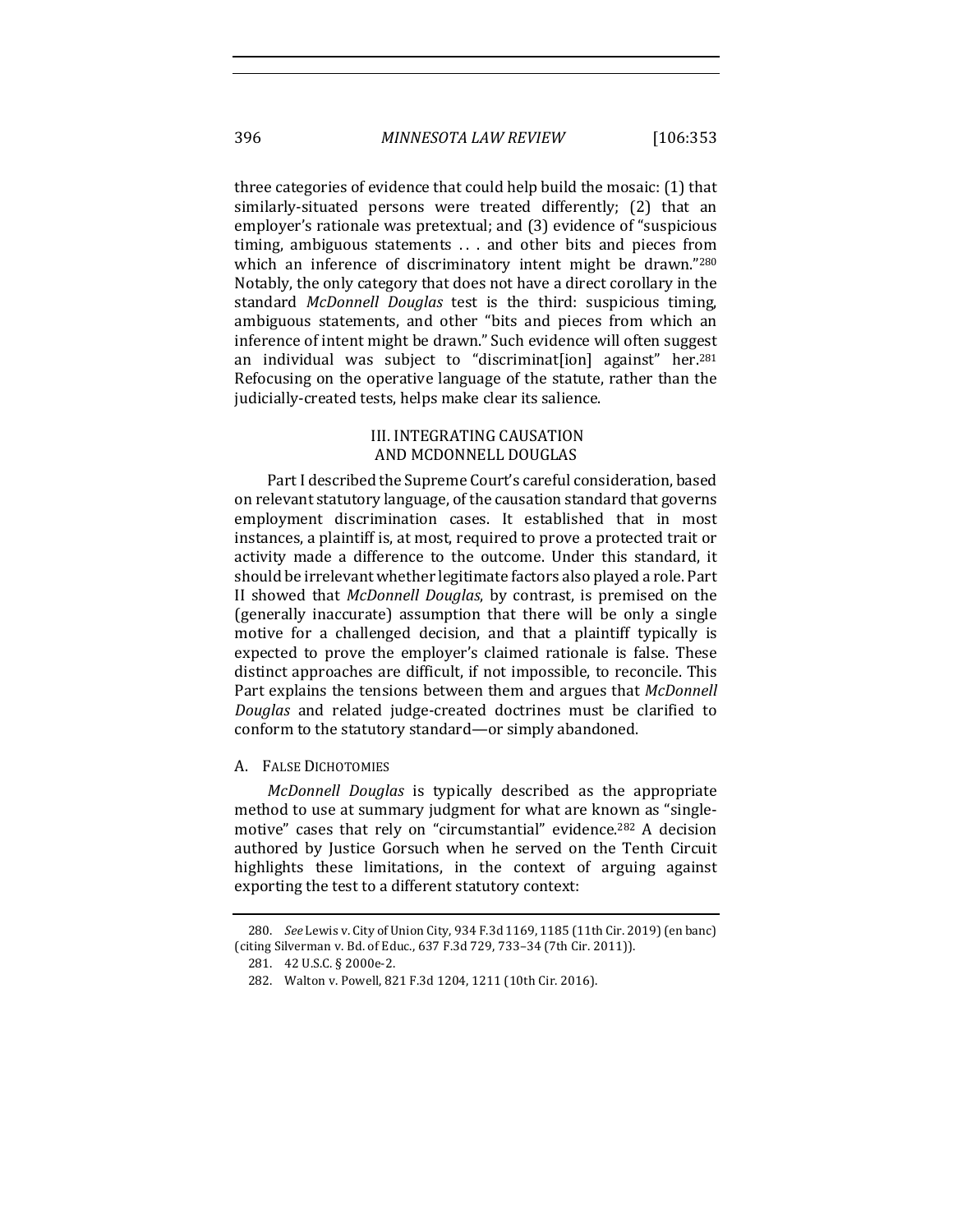This court has expressly declined to employ *McDonnell Douglas*... in Title VII cases at or after trial because of the confusion and complexities its application can invite  $\dots$  . In the summary judgment context, too, where *McDonnell Douglas* is sometimes applied, it is *only* sometimes applied. We have used *McDonnell Douglas* in cases relying on circumstantial evidence but we will not use it in cases relying on direct evidence (and so have had to engage in the business of trying to police the often fine line between these kinds of evidence)  $\dots$  And still then, in the narrow remaining class of (summary judgment, circumstantial-proof) cases, it may be that *McDonnell Douglas* is properly used only when the plaintiff alleges a "single" unlawful motive—and not "mixed motives"—lurking behind an adverse employment decision . . . . <sup>283</sup>

This exposition exposes the difficult, if not incoherent, distinctions the test calls on courts to make between "single-motive" and "mixedmotive" cases and between "circumstantial" and "direct" evidence. The deeper truth is that the embedded associations-of circumstantial evidence with "single-motive" cases and direct evidence with "mixed-motive" cases—are anachronistic relics of the way in which the doctrine developed. These are false dichotomies that should be repudiated in favor of a single standard based on the statutory language.

To understand why and how these associations developed, it is helpful to consider the historical context leading up to the watershed cases of *McDonnell Douglas* and *Price Waterhouse* in historical context. Prior to the enactment of Title VII, it was common—and, absent applicable state or local antidiscrimination law, legal—for employers to openly discriminate on the basis of race, sex, and other personal characteristics. Thus, for example, certain jobs were explicitly limited to white applicants,<sup>284</sup> or male applicants.<sup>285</sup> Even if an employer did not have a formal policy in place, decisionmakers could explicitly make decisions on the basis of these traits with impunity, or simply decline to provide any reason for a decision.<sup>286</sup>

Title VII made reliance on the protected traits illegal, aside from a limited exception for jobs in which an employer could prove that sex,

<sup>283.</sup> *Id.* at 1210-11 (citations omitted).

<sup>284.</sup> E.g., Ruth G. Blumrosen, Wage Discrimination, Job Segregation, and Title VII of *the Civil Rights Act of 1964, 12 U. MICH. J.L. REFORM 397, 409 (1979); cf. Griggs v. Duke* Power Co., 401 U.S. 424, 426 (1971) (describing race-based segregation of jobs at a power plant prior to Title VII's effective date).

<sup>285.</sup> *See, e.g.*, Nicholas Pedriana & Amanda Abraham, *Now You See Them, Now You* Don't: The Legal Field and Newspaper Desegregation of Sex-Segregated Help Wanted Ads 1965-75, 31 L. & Soc. Inquiry 905, 906 (2006).

<sup>286.</sup> *See, e.g.,* Stephen G. Bullock, *The Focal Issue: Discriminatory Motivation or Adverse Impact*, 34 LA. L. REV. 572 (1974).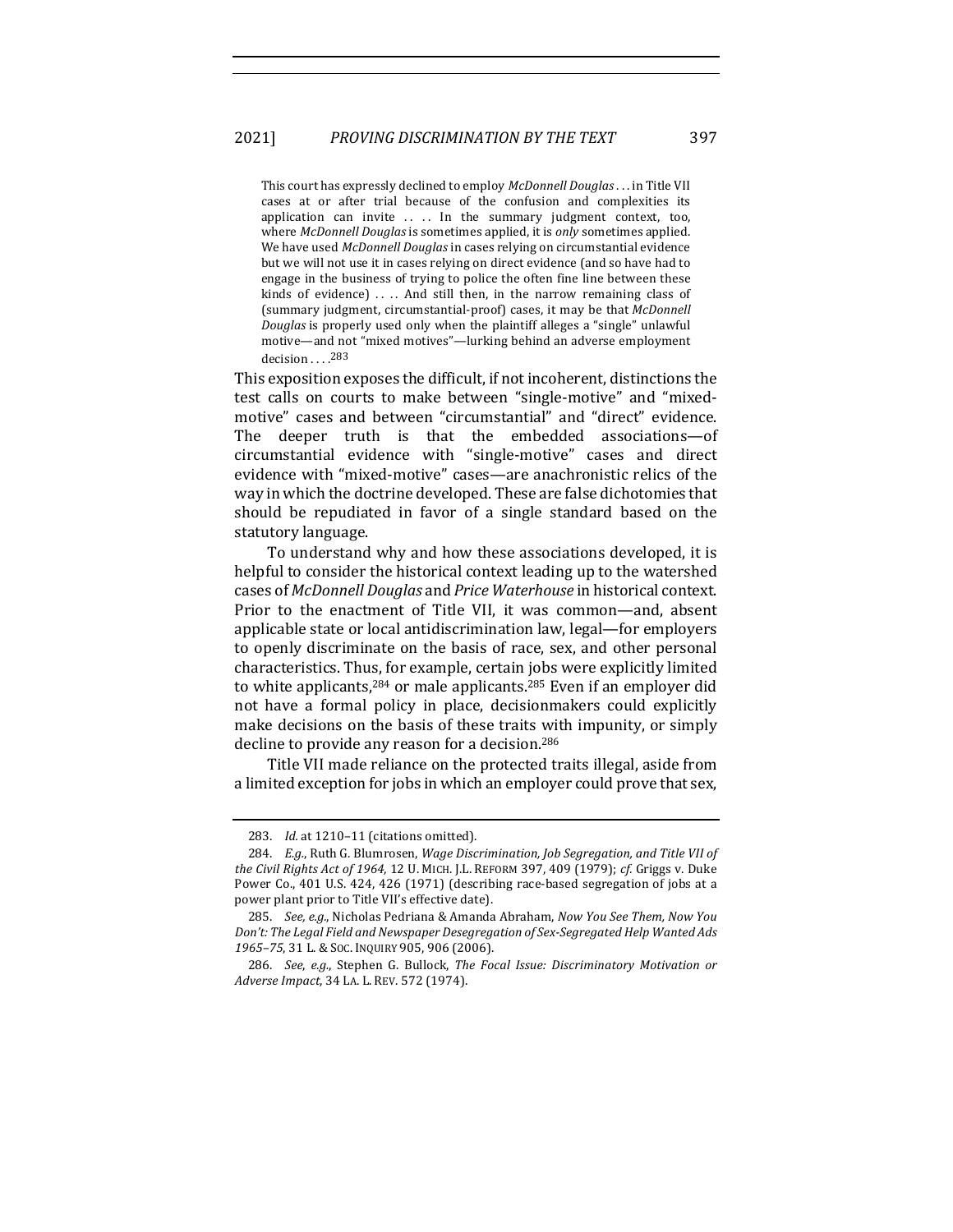religion, or national origin was a "bona fide occupational qualification."<sup>287</sup> By outlawing overt discrimination, Title VII greatly expanded economic opportunity for previously disadvantaged groups. But it did not end discrimination. One problem was that facially neutral hiring criteria—such as educational requirements or aptitude tests—often had the effect of disadvantaging minority groups.<sup>288</sup> The Court held that such policies, even if not adopted with discriminatory intent, were illegal unless the employer could prove that they were job-related and a business necessity. $289$ 

Some employers continued intentional discrimination without admitting that they were doing so.<sup>290</sup> This was particularly easy if an employer never had to justify its actions. *McDonnell Douglas* addressed this latter problem: What would be required to establish a violation of the statute where there was no direct evidence of discriminatory intent, only circumstantial evidence? By requiring an employer to articulate a justification for its decision, and then acknowledging that a claimed justification could nonetheless be a pretext covering up discriminatory intent, *McDonnell Douglas* provided a framework for organizing and analyzing evidence in such cases.<sup>291</sup> Furthermore, it established that if an employer dissembled regarding its justifications, it was reasonable to infer that the real reason for an action was discriminatory bias.<sup>292</sup>

In *McDonnell Douglas*, the Court framed the company's refusal to rehire Percy Green as based on a *single* motive: either (as the company claimed) Percy Green's illegal activities or (as Percy Green claimed) his race.<sup>293</sup> In the Court's words, these were "opposing factual contentions," and the issue on remand would be which was better supported by the evidence.<sup>294</sup> As discussed below, this

<sup>287. 42</sup> U.S.C. § 2000e-2(e). The bona fide occupational qualification (BFOQ) defense cannot be used to justify discrimination on the basis of race or color.

<sup>288.</sup> *E.g., Griggs*, 401 U.S. at 428-31.

<sup>289.</sup> *Id.* at 436. *Griggs* was not very explicit about the textual basis of its holding, although the Court later signaled that it understood the holding to rest on section 703(a)(2). *See* Connecticut v. Teal, 457 U.S. 440, 445-49 (1982). In any event, Congress later ratified the disparate impact doctrine explicitly, so whether or not it initially had a firm basis in the text, it clearly does at this point. See 42 U.S.C. § 2000e-2(k).

<sup>290.</sup> *See, e.g.*, Teamsters v. United States, 431 U.S. 324 (1977) (concluding that company continued pre-Title VII practice of discriminating on the basis of race and national origin long after the Act took effect).

<sup>291.</sup> McDonnell Douglas Corp. v. Green, 411 U.S. 792, 804-05 (1972).

<sup>292.</sup> *Id.* at 804.

<sup>293.</sup> *Id.* at 801.

<sup>294.</sup> *Id.*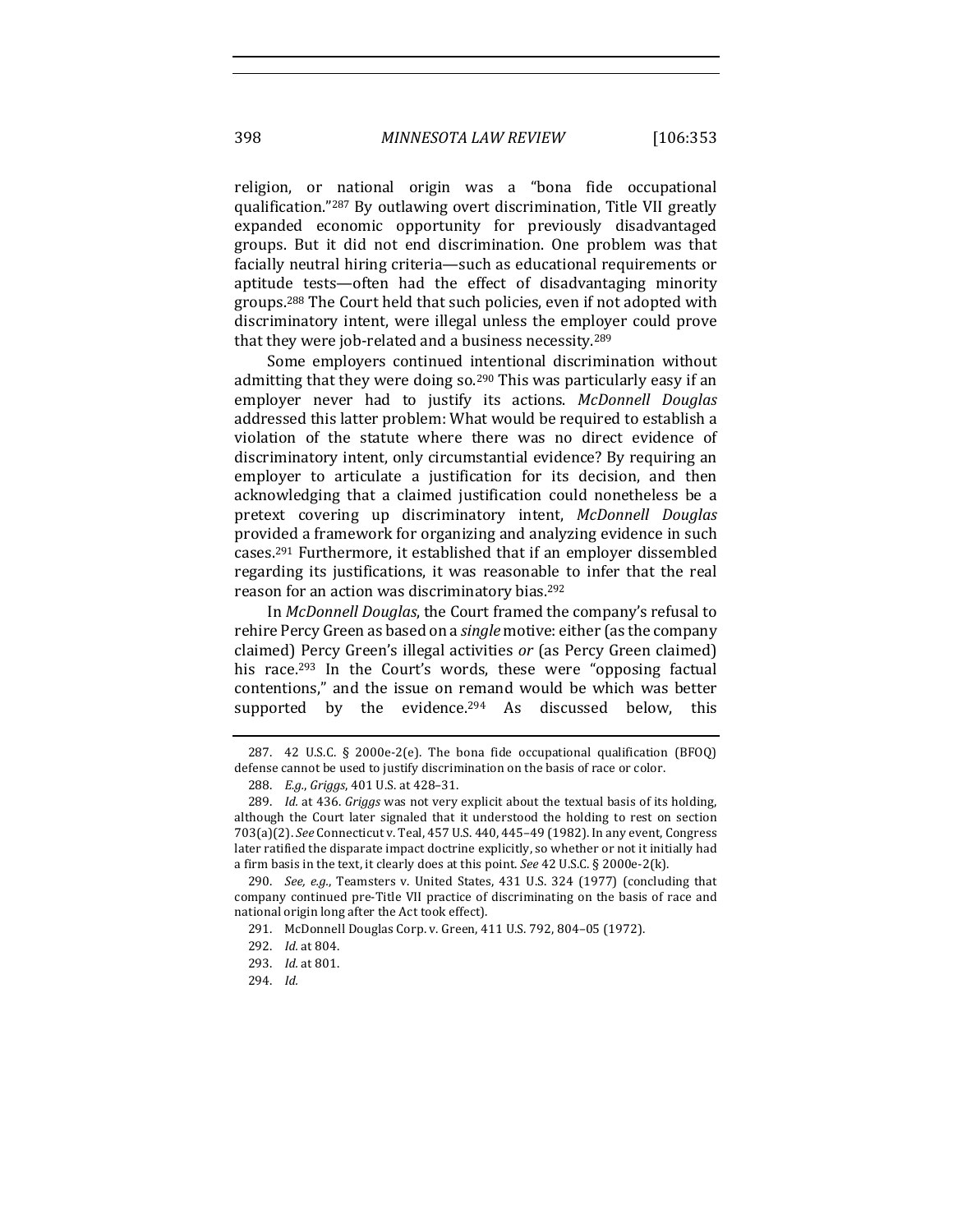characterization is flawed. It was almost certain that the company's refusal to rehire Green was based, at least in part, on his illegal activities, even if it may have also been based on his race.<sup>295</sup> That said, in the absence of any "direct" evidence of discrimination, it is at least conceptually coherent, even if empirically incorrect, to suggest a challenged decision is based on *either* nondiscriminatory criteria *or* a protected trait.

This is different when there is "direct" evidence that an employment decision is based on a protected trait or activity. Under a single-motive framework, such a decision would—by definition—be illegal, other than the limited exception addressed in the BFOQ defense.<sup>296</sup> However, as *Price Waterhouse* illustrated, in many cases, there will be "direct" evidence of discriminatory bias, but reason to think legitimate nondiscriminatory factors also played a role.<sup>297</sup> This reality came to be known as "mixed-motive" cases, as the existence of "direct" evidence made it impossible to pretend that a court's job was discerning a single motive for a challenged decision. The association was further bolstered by Justice O'Connor's concurrence (which many circuits treated as providing the necessary fifth vote and thus controlling), $298$  as it suggested the burden would only shift to the employer to prove that it would have taken the same action anyway in instances in which there was "direct" evidence.<sup>299</sup>

*Price Waterhouse* also solidified the idea that *McDonnell Douglas*, as then recently interpreted in *Burdine*, was concerned with ferreting out a single, illicit motive. According to the *Price Waterhouse* plurality, adopting the standard burden-shifting process in a "mixed-motive" case would "insist that *Burdine's* framework perform work it was never intended to perform," in that it would "require a plaintiff who challenges an adverse employment decision in which both legitimate and illegitimate considerations played a part to pretend that the decision . . . stemmed from a single source—for the premise of *Burdine* is that *either* a legitimate *or* illegitimate set of considerations led to the challenged decision."<sup>300</sup> Justice White similarly opined that *McDonnell* 

<sup>295.</sup> *See infra* text accompanying notes 303-05.

<sup>296. 42</sup> U.S.C. § 2000e-2(e).

<sup>297.</sup> Price Waterhouse v. Hopkins, 490 U.S. 228, 247 (1989).

<sup>298.</sup> *See, e.g.*, Erickson v. Farmland Indus., Inc., 271 F.3d 718, 724 (8th Cir. 2001) (characterizing the rule as coming from Justice O'Connor's "controlling concurrence" in *Price Waterhouse*).

<sup>299.</sup> *See Price Waterhouse*, 490 U.S. at 275 (O'Connor, J., concurring).

<sup>300.</sup> *Id.* at 247.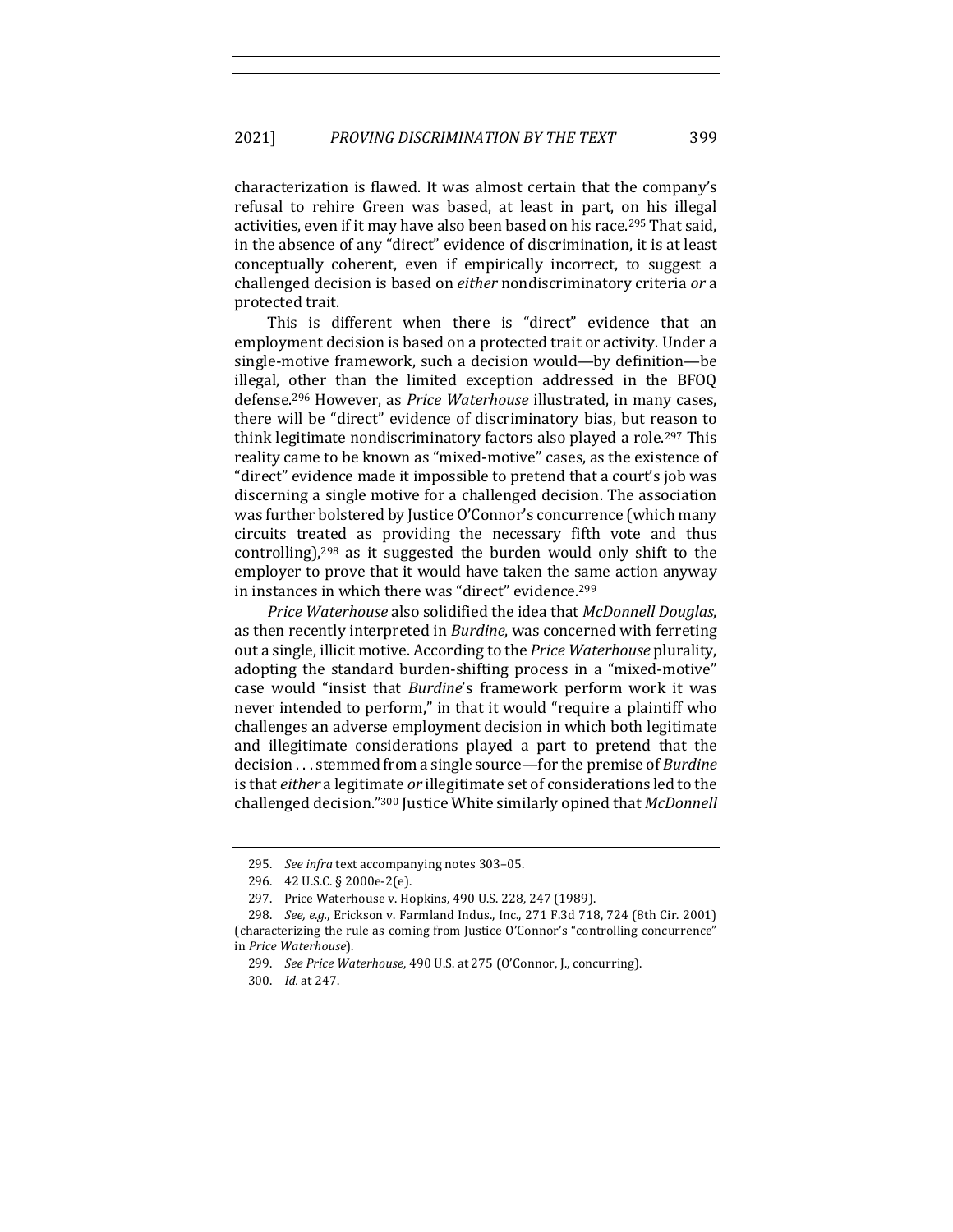*Douglas*  burden-shifting would be inapposite in a case including mixed motives.<sup>301</sup>

But this premise is flawed. Although it's true that the Court in *McDonnell Douglas* referred to "opposing factual contentions,"302 *McDonnell Douglas* was almost certainly *also* a mixed-motive case, albeit one that lacked any direct evidence of discrimination. It was undisputed that Percy Green had participated in illegal actions against the company.<sup>303</sup> And it was equally clear that the company was not categorically opposed to hiring Blacks, and that Green was qualified for the position, since the company had hired Green in the past.<sup>304</sup> Accordingly, it seems very likely that Green's participation in the protests was a factor in the company's refusal to rehire him. It was probably even a but-for cause: If he had not participated in the protests, he would have been rehired. But race may *also* have been a but-for cause of the decision. This was suggested by the fact that white emplovees who had participated in similar illegal activity were treated more favorably.<sup>305</sup> In other words, the evidence suggested there may have been two independent but-for causes of the challenged action.

As this example makes clear, even in cases that rely on circumstantial evidence to try to prove discrimination, the evidence will often suggest there are multiple motivations for an employment decision. In fact, *McDonnell Douglas* burden-shifting almost guarantees this will be the rule rather than the exception. A plaintiff's prima facie case, and whatever additional evidence the plaintiff introduces at the third step of the process, is evidence suggesting discrimination. And whatever evidence the employer introduces to support its claimed justification is evidence suggesting a nondiscriminatory rationale for the decision. Thus, in virtually all cases, the evidence will suggest there are multiple—i.e., mixed—motives.

<sup>301.</sup> *Id.* at 260 (White, J., concurring).

<sup>302.</sup> McDonnell Douglas Corp. v. Green, 411 U.S. 792, 801 (1973).

<sup>303.</sup> *Id.* at 794.

<sup>304.</sup> *Id.* at 802.

<sup>305.</sup> Green argued that numerous white employees who had participated in unionorganized strikes and picketing resulting in traffic slowdowns were treated more favorably than he was. The Supreme Court opined that this evidence could suggest racial discrimination if the acts were of "comparable seriousness." *McDonnell Douglas*, 411 U.S. at 804. On remand, the trial court made a factual conclusion that union members' actions were not "comparable." Green v. McDonnell Douglas Corp., 390 F. Supp. 501, 503 (E.D. Mo. 1975), aff'd, 528 F.2d 1102 (8th Cir. 1976). Nonetheless, the point remains that there was significant evidence from which a reasonable fact finder might have concluded racial animus played a role in the refusal to rehire Green.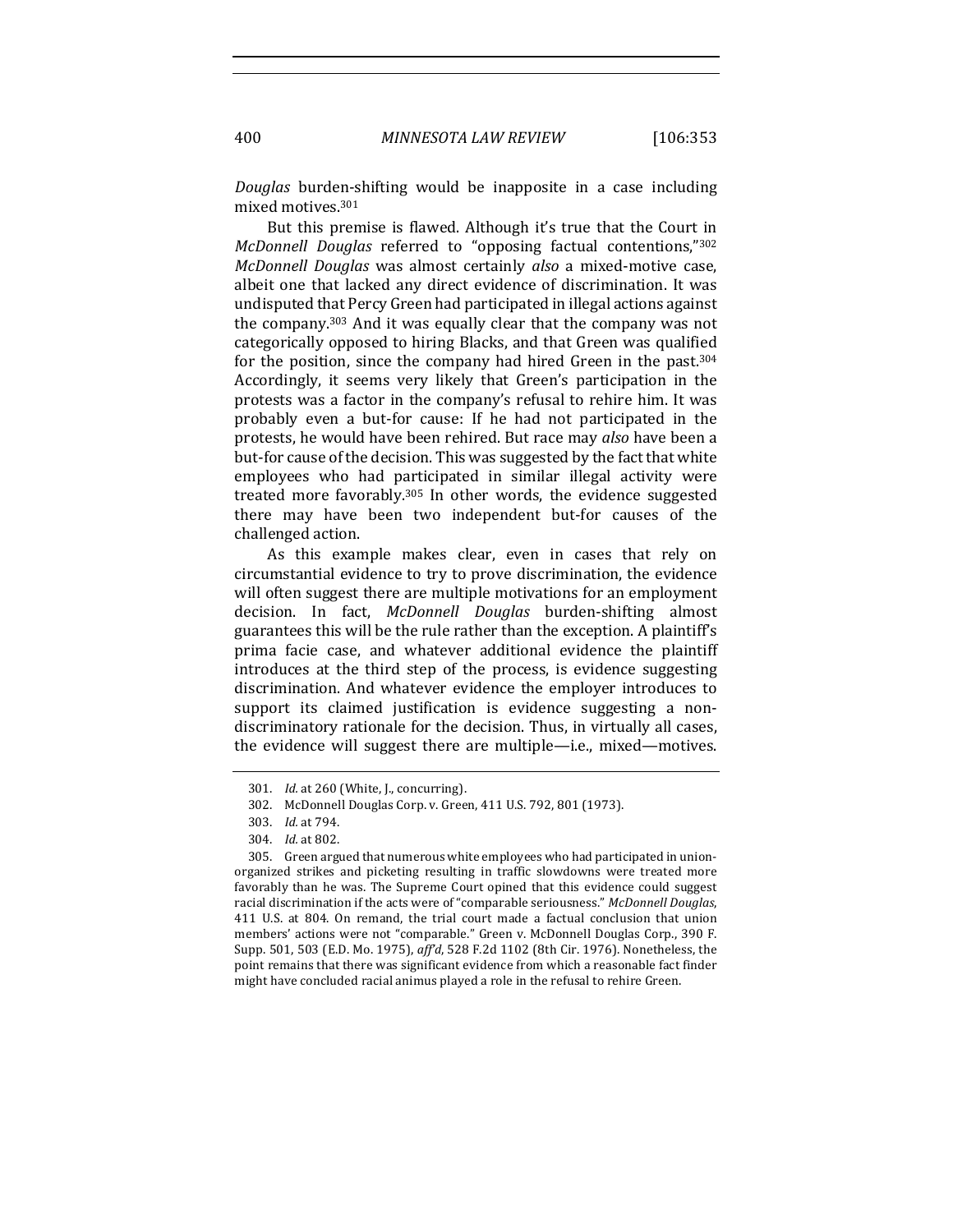Nonetheless, it is common, particularly since *Gross*, for courts to assert that "mixed motive" cases are not cognizable under the ADEA, ADA, or any other statute that requires a showing of but-for causation.<sup>306</sup> This is, quite simply, incorrect. It is imperative that the Court address this confusion. 

# B. REAL TENSION

The previous Section exposed false dichotomies underlying the assumption that cases decided under *McDonnell Douglas* include only a single motive. But decades of decisions characterizing the "pretext" stage as requiring a plaintiff to disprove the employer's claimed rationale make clear that, *as applied*, the test does require narrowing actions down to a single motive. Thus, the judge-made doctrine functionally requires a plaintiff to prove sole-causation, whereas the statutory language simply requires but-for causation.

Until recently, courts have failed to grapple with this disconnect. That began to change after *Gross* and *Nassar*, as lower courts deciding age discrimination and retaliation claims indicated they were unsure "where" but-for causation fits within *McDonnell Douglas*. In both contexts, some courts held but-for causation applies to the final element of the prima facie case, and some have located the requirement at the pretext stage.<sup>307</sup> Some have flagged confusion, but deemed it unnecessary to resolve to decide the case,<sup>308</sup> or mentioned both, but failed to substantively engage with how they interact.<sup>309</sup>

<sup>306.</sup> *See, e.g.*, Foster v. Univ. of Md. E. Shore, 787 F.3d 243, 249 (4th Cir. 2015) ("Clearly, *Nassar* significantly altered the causation standard for claims based on direct evidence of retaliatory animus by rejecting the 'mixed motive' theory of liability for retaliation claims."); Serwatka v. Rockwell Automation, Inc., 591 F.3d 957, 962 (7th Cir. 2010) ("[A] plaintiff complaining of discriminatory discharge under the ADA must show that his or her employer would not have fired him but for his actual or perceived disability; proof of mixed motives will not suffice.").

<sup>307.</sup> *See, e.g., Foster*, 787 F.3d at 251 n.10 (collecting cases demonstrating a circuit split on retaliation claims); *see also* SPERINO, *supra* note 25, at 245–50 (collecting cases demonstrating a circuit split on retaliation claims); Green v. Town of East Haven, 952 F.3d 394, 403 (2d Cir. 2020) (stating but-for cause applies in the prima facie case in the ADEA context); Willard v. Huntington Ford, Inc., 952 F.3d 795, 810 (6th Cir. 2020) (stating but-for causation applies at the pretext step).

<sup>308.</sup> *E.g.*, Heisler v. Nationwide Mut. Ins. Co., 931 F.3d 786, 794-95 (8th Cir. 2019). This case suggests, incorrectly, that but-for causation is actually a more stringent standard than *McDonnell Douglas*, but the court seems to be equating but-for causation to sole-causation.

<sup>309.</sup> *See, e.g.,* Zabala-De Jesus v. Sanofi-Aventis P.R., Inc., 959 F.3d 423, 428-29 (1st Cir. 2020); Hess v. Mid Hudson Valley StaffCo LLC, 776 F. App'x 36, 36-37 (2d Cir. 2019).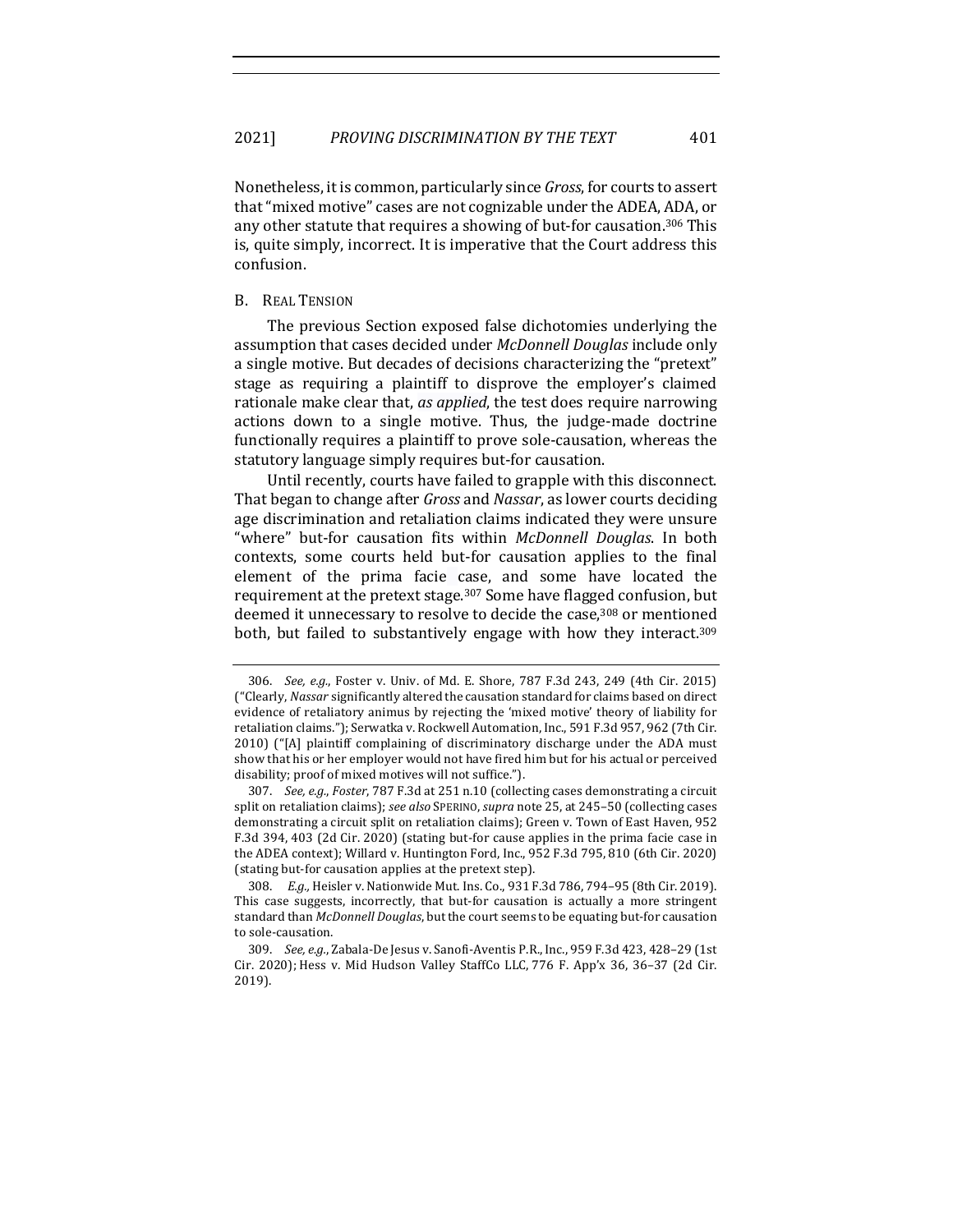*Bostock*, however, demonstrates the issue is not simply "where" butfor causation fits. Rather, in clarifying the difference between but-for causation and sole causation, *Bostock* reveals the real question is whether the standard articulation of the pretext step can be reconciled with but-for causation at all.

An (unpublished) Ninth Circuit decision, issued just weeks after *Bostock*, highlights the issue and resolves it appropriately. First, the court relied on *Bostock* to emphasize that there can be multiple butfor causes of a decision, and that the evidence should be considered holistically.<sup>310</sup> The court drew a connection between this recognition and a level of flexibility in the pretext analysis, quoting earlier circuit precedent that "a plaintiff's burden to raise a triable issue of pretext is 'hardly an onerous one."<sup>311</sup> And then, since the facts suggested it was at least plausible that plaintiff's termination was retaliation for an earlier complaint, the court reversed the district court's grant of summary judgment. $312$ 

By contrast, the dissenting judge on the panel, who would have granted summary judgment, characterized the plaintiff's burden as an either-or proposition: "To win on a Title VII retaliation claim, employees must show that their engagement in protected activityand not the employer's stated rationale—was the 'but-for' cause of their termination."<sup>313</sup> The dissent suggested *Bostock* was in tension with the Court's earlier causation decisions, such as *Nassar*.<sup>314</sup>

A Sixth Circuit case takes this flawed reasoning one step further, holding that *Bostock's* explication of the meaning of but-for cause and the differences between but-for cause and sole cause—simply does not apply to the ADEA.<sup>315</sup> Quoting language from *Gross*, which stated that a plaintiff would need to prove "that age was *the* 'but-for' cause of a decision," the court held that *Bostock's* reasoning was limited to Title VII.<sup>316</sup> In other words, the court suggested, "because of" in Title VII means a plaintiff can win by showing a protected trait was *a* but-for cause of the decision, whereas "because of" in the ADEA requires a plaintiff to prove the protected trait was *the* but-for cause

<sup>310.</sup> Black v. Grant Cnty. Pub. Util. Dist., 820 F. App'x 547, 551-52 (9th Cir. 2020).

<sup>311.</sup> *Id.* at 551 (quoting Earl v. Nielson Media Rsch., Inc., 658 F.3d 1108, 1113 (9th Cir. 2011)).

<sup>312.</sup> *Black*, 820 F. App'x at 550-51.

<sup>313.</sup> *Id.* at 553 (Bumatay, J., dissenting) (emphasis added).

<sup>314.</sup> *Id.* at 554.

<sup>315.</sup> Pelcha v. MW Bancorp, Inc., 988 F.3d 318, 323-24 (6th Cir. 2021).

<sup>316.</sup> *Id.* at 323 (quoting Gross v. FBL Fin. Servs., Inc., 557 U.S. 167, 177-78 (2009)) (emphasis added).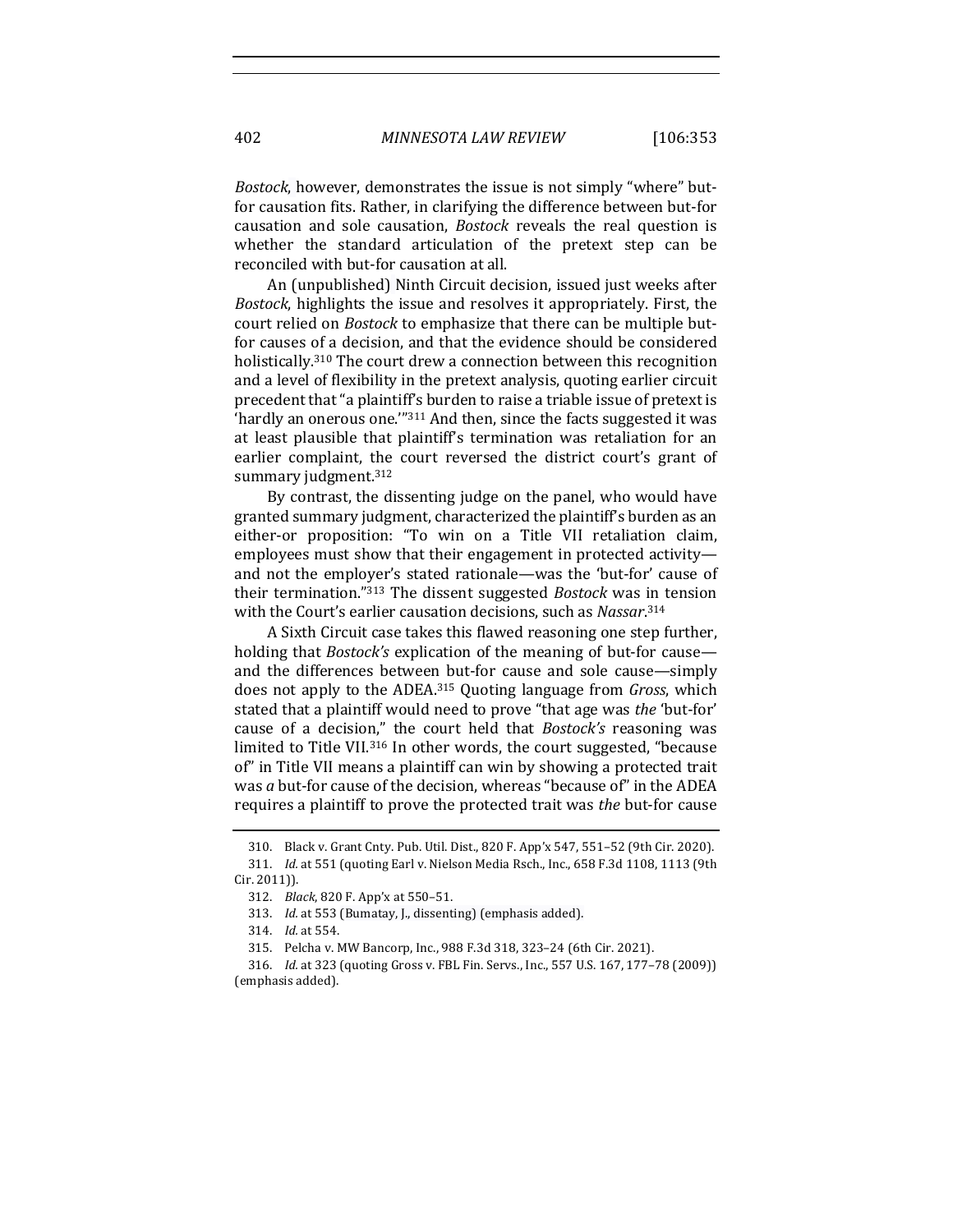of the decision. This decision superseded the panel's original decision in the case, in which the court had said bluntly: "Under *Gross*, either a termination is motivated by age, or it wasn't."<sup>317</sup> Although the subsequent decision removed this sentence, it did not change its substance. In essence, the court articulated a standard that functionally required a plaintiff to prove age was the only cause of an adverse action. As Part I explains, this is simply incorrect. Although the Court in *Gross* used a definite article—"the"—when it should have used an indefinite article—"a"—it has long been established, both before and after *Gross*, that but-for cause is different from sole cause, and that there can be multiple but-for causes of an action or a decision.<sup>318</sup> That said, the confusion expressed by lower courts is not surprising, especially since common articulations of the "pretext" step suggest a plaintiff must disprove the rationale offered by the employer. 

Since 2009, the Supreme Court has decided four cases by meticulously analyzing the causation standards under employment discrimination statutes. $319$  But none of those decisions substantively engage with how to reconcile causation with *McDonnell Douglas*, beyond a passing statement in *Comcast* that *McDonnell Douglas*"arose in a context where but-for causation was the undisputed text."320 In part, this reflects the procedural posture of the cases. *Gross* and *Nassar* were appeals from trial verdicts, and *Comcast* was an appeal from a motion to dismiss.<sup>321</sup> Even in *Babb* and *Bostock*, where the Court was reviewing decisions on summary judgment, the Court granted certiorari on narrow legal questions that did not raise directly how but-for causation relates to McDonnell Douglas.<sup>322</sup>

By clarifying that there can be multiple but-for causes for a decision, Bostock makes the tensions more apparent. This is why it is essential that the Supreme Court or circuit courts clarify that formulations of "pretext" that suggest a plaintiff must disprove the defendant's claimed rationale are incorrect, and also that under all of

<sup>317.</sup> Pelcha v. MC Bancorp., Inc., 984 F.3d 1199, 1205 (6th Cir. 2021), *superseded by Pelcha*, 988 F.3d 318.

<sup>318.</sup> See supra Parts I.A-C.

<sup>319.</sup> *See supra* text accompanying notes 72-78.

<sup>320.</sup> Comcast Corp. v. Nat'l Assoc. of Afr. Am.-Owned Media, 140 S. Ct. 1009, 1019 (2020).

<sup>321.</sup> *Gross*, 557 U.S. at 170-71; Univ. of Tex. Sw. Med. Ctr. v. Nassar, 570 U.S. 338, 345 (2013); *Comcast Corp.*, 140 S. Ct. at 1013.

<sup>322.</sup> Babb v. Wilkie, 140 S. Ct. 1168, 1172 (2020); Bostock v. Clayton Cnty. 140 S. Ct. 1731, 1738 (2020).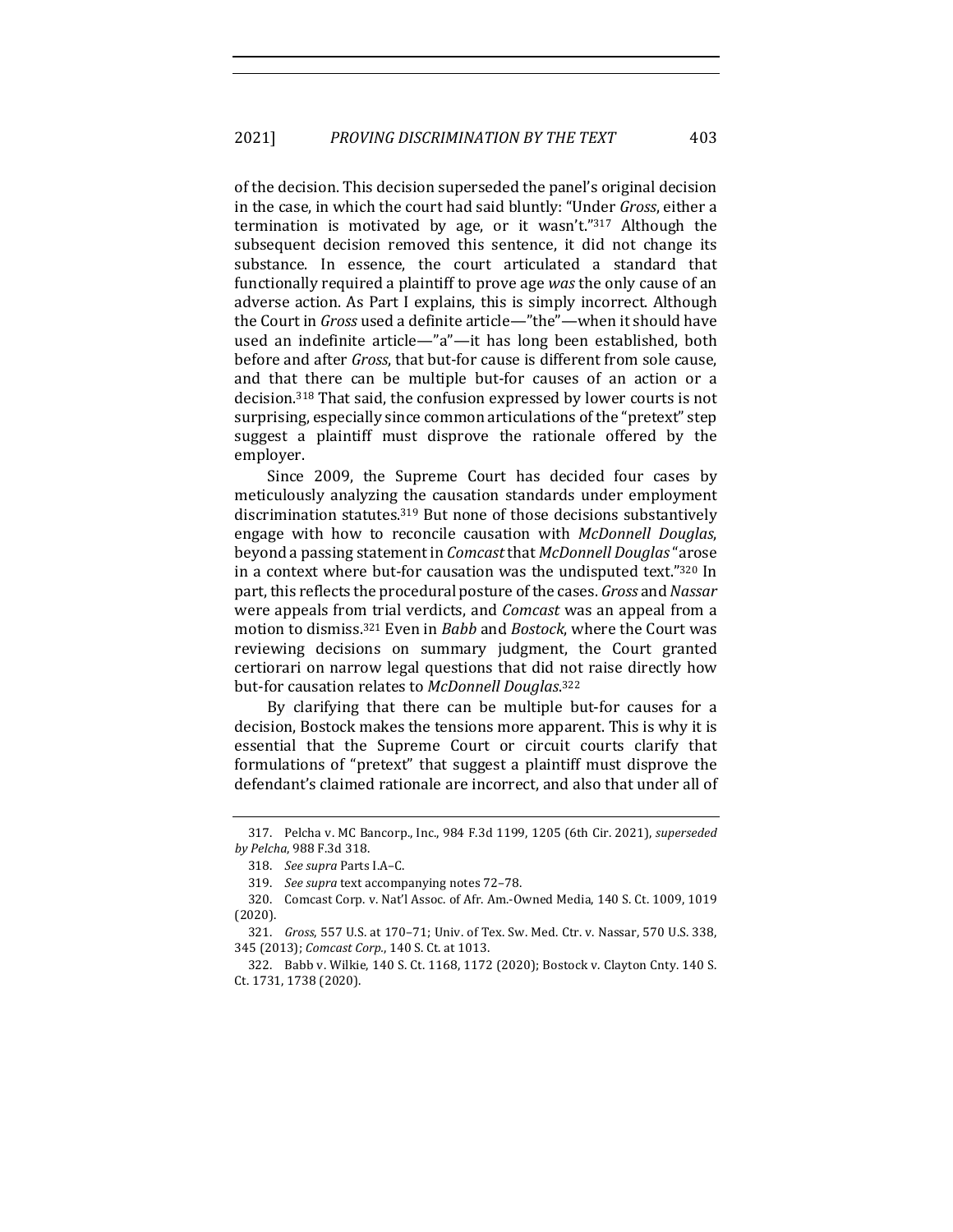the relevant employment discrimination statutes where but-for causation is applied, a plaintiff simply must prove a protected trait or activity was a but-for cause of the decision, not the only but-for cause of a decision.

Beyond the disconnect between but-for cause and common articulations of the pretext test, the *McDonnell Douglas* test—with its multiple distinct elements, disagreement about precisely what the various elements require, and the uncertainty about when it applies creates unnecessary litigation at all levels of the courts. As early as 1979, the First Circuit observed that the "mechanics of the burden shifting in *McDonnell Douglas*... have caused no little difficulty among courts."<sup>323</sup> It is fair to say the situation has not improved.

### C. "MIDDLE-DOWN" REFORM

Lower courts typically consider themselves to be bound to apply *McDonnell Douglas*, even if they find it unhelpful. A Tenth Circuit case illustrates this tension well. Judge Harris Hartz authored the panel decision, which employed McDonnell Douglas.<sup>324</sup> He also authored a separate opinion, which began: "I write separately to express my displeasure with the mode of analysis employed in the panel opinion (which I authored)." $325$  In this separate opinion, he suggested *McDonnell Douglas*  "only creates confusion" and "should be abandoned."326 More typically, judges use concurrences<sup>327</sup> or law review articles to make such critiques, arguing that the test is inefficient, convoluted, and distracts courts from focusing on the real issue, which is whether a plaintiff can establish an action was based on illicit discrimination.328

<sup>323.</sup> Loeb v. Textron, Inc., 600 F.2d 1003, 1011 (1st Cir. 1979).

<sup>324.</sup> *See* Wells v. Colo. Dep't of Transp., 325 F.3d 1205, 1212 (10th Cir. 2003).

<sup>325.</sup> *Id.* at 1221.

<sup>326.</sup> *Id.*

<sup>327.</sup> *E.g.*, Nall v. BNSF Ry. Co., 917 F.3d 335, 350 (5th Cir. 2019) (Costa, J., concurring) (describing *McDonnell Douglas* as the "kudzu" of employment discrimination law, resistant to judicial efforts to curtail its spread); *see also* SPERINO, supra note 25, at 317-27 (collecting judicial criticism).

<sup>328.</sup> *See, e.g.*, Chin, *supra* note 218, at 677-78; Denny Chin & Jodi Golinsky, *Moving Beyond McDonnell Douglas: A Simplified Method for Assessing Evidence in Discrimination Cases*, 64 BROOK. L. REV. 659, 671–72 (1998); Timothy M. Tymkovich, *The Problem with Pretext*, 85 DENV. U. L. REV. 503, 519 (2008); *see also* Gertner*, supra* note 21 (critiquing many of the subsidiary doctrines used in the doctrine).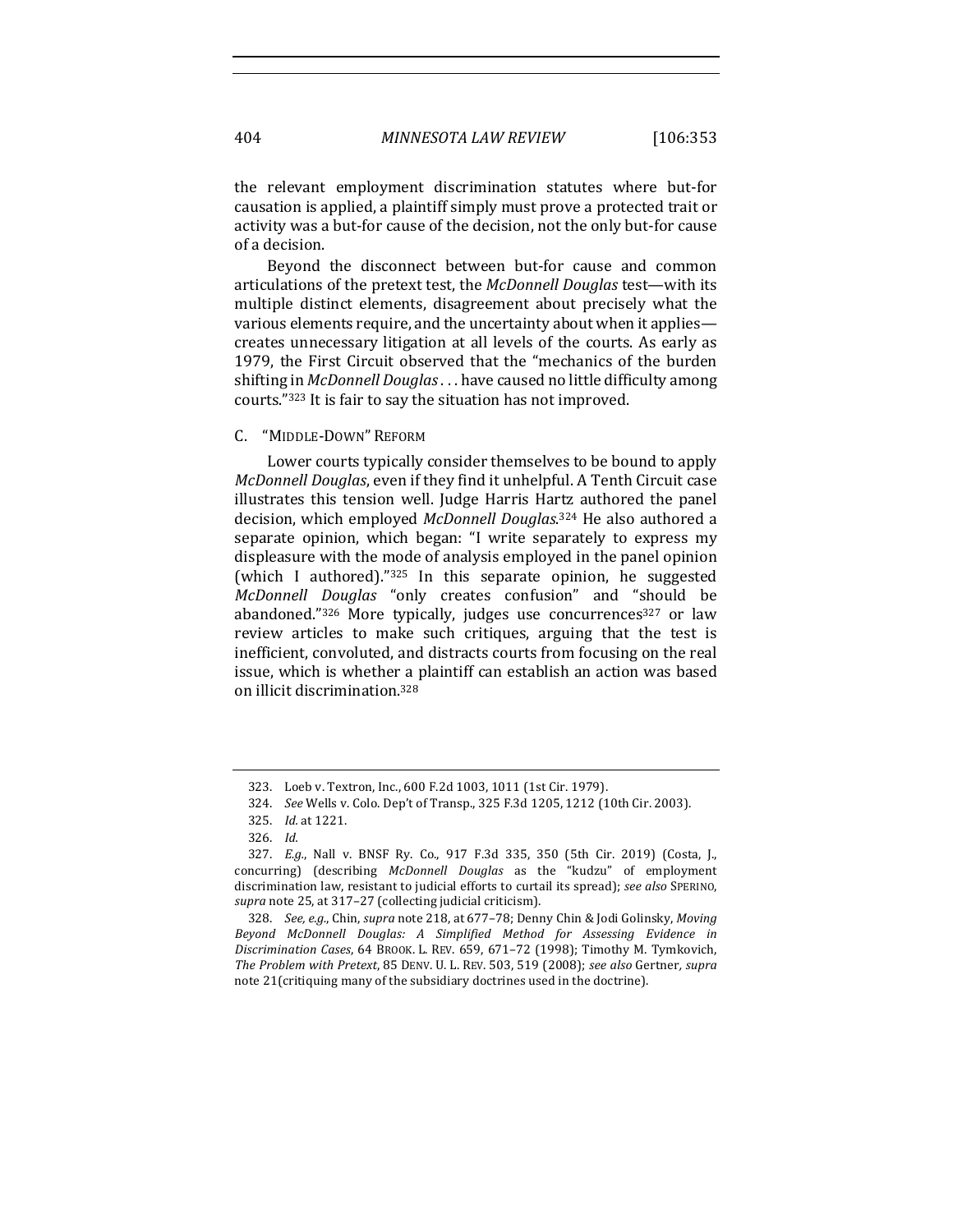Dissatisfaction with the test spans the ideological spectrum.<sup>329</sup> For example, before being named to the Supreme Court, Justices Kavanaugh and Gorsuch each wrote decisions highlighting the confusion caused by *McDonnell Douglas* and its disconnect from relevant statutory standards.<sup>330</sup> Similar criticisms have been made by prominent, liberal-leaning judges, including two frequently mentioned as leading candidates for a Supreme Court nomination by President Obama.331

Academic commentators have also long called for reform. In the 1990s, after the Court's series of decisions assessing the relevance of demonstrating pretext, Deborah Malamud wrote a comprehensive analysis of the doctrine as it stood then, and concluded it should no longer be used.<sup>332</sup> In the wake of *Desert Palace*, which held that plaintiffs could use either circumstantial or direct evidence under the motivating factor standard, many academic commentators argued (and expected) that the motivating factor standard would entirely replace McDonnell Douglas.<sup>333</sup> More recent scholarship continues to highlight problems with the standard,  $334$  as well as sub-doctrines such as the comparator requirement and the stray-remarks doctrine.<sup>335</sup>

<sup>329.</sup> All such critiques tend to emphasize the confusion and redundancies of the test. There is arguably more of an ideological split in the relevance that judges deem it appropriate to ascribe to establishing the employer's justification was pretextual if there is not additional evidence suggesting discriminatory intent.

<sup>330.</sup> *See supra* text accompanying notes 215 and 283. Judge Timothy Tymkovich, who authored a lengthy law review article critiquing the standard, was also on the list of potential nominees released by President Trump. See Tymkovich, *supra* note 328. See Complete List of Donald Trump's Potential Nominees to the U.S. Supreme Court, Ballotpedia, https://ballotpedia.org/Complete\_list\_of\_Donald\_Trump%27s\_potential\_ nominees\_to\_the\_U.S.\_Supreme\_Court [https://perma.cc/4DXM-RRYS].

<sup>331.</sup> Judge Diane Wood, author of the *Coleman* concurrence discussed *infra* notes  $340-52$ , and Judge Denny Chin, author of two law review articles criticizing the doctrine, see *supra* note 328, were each identified as potential Obama nominees. *E.g.*, Kristina Moore, *Nominee Analysis: Judge Diane Wood*, SCOTUSBLOG (May 20, 2009), https://www.scotusblog.com/2009/05/nominee-analysis-judge-diane-wood [https://perma.cc/U6C6-3KQC]; Jin Y. Hwang, *Time Is Right for an Asian Pacific American Supreme Court Nominee*, HILL (Feb. 19, 2016), https://thehill.com/ blogs/congress-blog/judicial/269949-time-is-right-for-an-asian-pacific-american -supreme-court [https://perma.cc/2P4Q-6J7V] (suggesting Chin as a Supreme Court nominee).

<sup>332.</sup> *See* Malamud, *supra* note 25, at 2311–13.

<sup>333.</sup> *See, e.g.*, William R. Corbett, McDonnell Douglas, 1973-2003: May You Rest in Peace?, 6 U. PA. J. LAB. & EMP. L. 199 (2003); Martin J. Katz, *Unifying Disparate Treatment (Really)*, 59 HASTINGS L.J. 643 (2007).

<sup>334.</sup> *See generally* sources cites *supra* note 25.

<sup>335.</sup> *See generally* sources cited *supra* notes 180 and 260.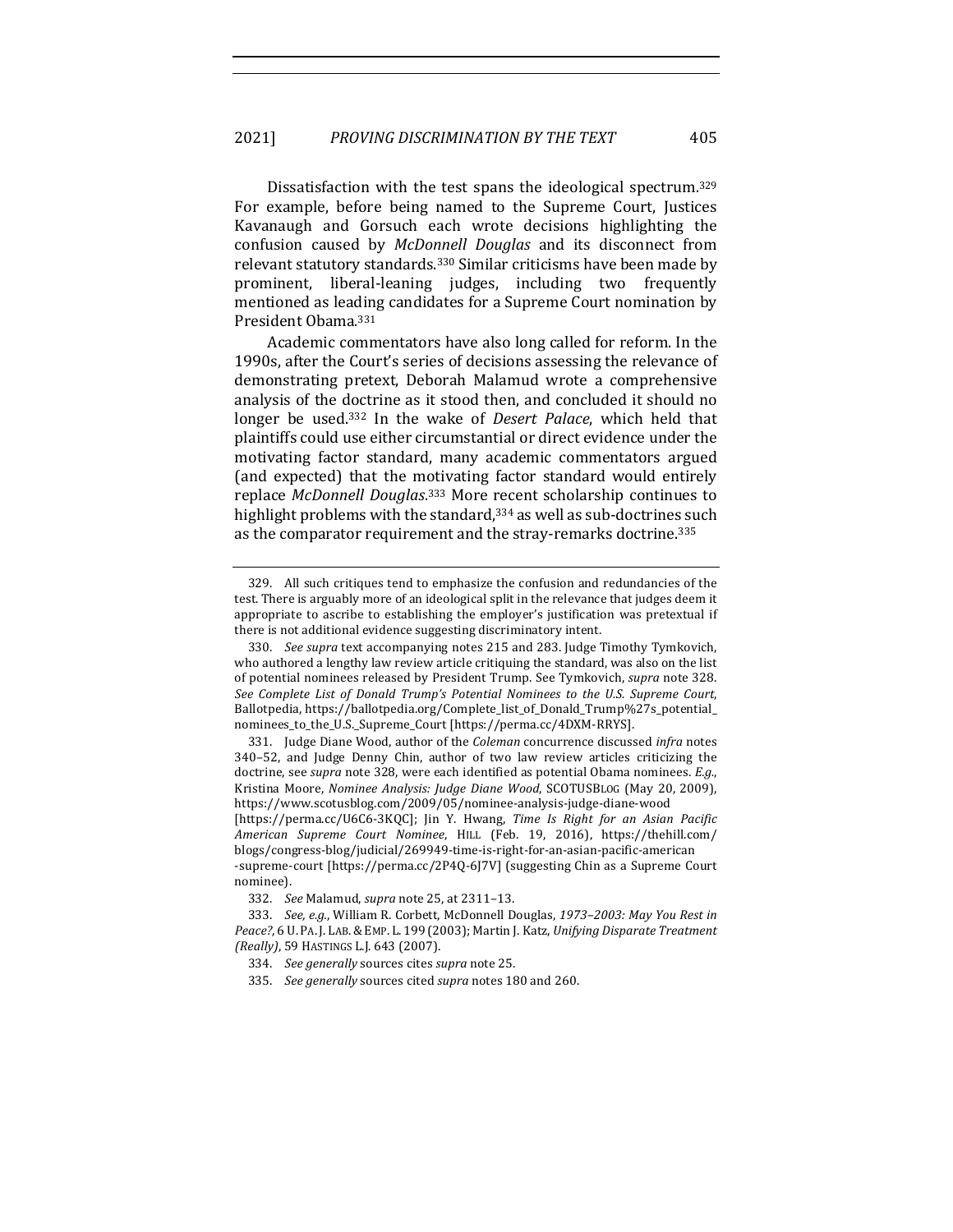406 *MINNESOTA LAW REVIEW* [106:353

Statements by individual judges or academics (including the author of this Article) may identify problems and suggest solutions, but they do not on their own transform doctrine. That requires clearer directives from a court empowered to set policy for itself and courts lower than it in the hierarchy. In the federal system, the circuit courts have such authority, which I have termed "middle-down" reform. And the Seventh Circuit has endeavored to address the false dichotomies and confusion caused by *McDonnell Douglas*. Its efforts to clarify and simplify the analysis in discrimination cases highlight both the possibilities and limitations of reform at the circuit court—rather than the Supreme Court-level.

As discussed earlier, in the 1990s, the Seventh Circuit began employing a "convincing mosaic" approach as an alternative to McDonnell Douglas.<sup>336</sup> This directed courts to assess whether the circumstantial evidence as a whole created a "convincing mosaic" akin to "direct" evidence. While this approach could have plausibly been used in all cases, it was not. Instead, litigants and courts continued to prioritize *McDonnell Douglas*, but, if there was any question as to whether a comparator would be deemed acceptable, or whether evidence would be considered direct, multiple tests would be applied.<sup>337</sup> As is probably obvious, this meant that briefs and decisions were often very repetitive, with the same or similar evidence being plugged into the distinct tests, and sometimes repeated within the same test.

In 2012, in a case called *Coleman v. Donahoe*, the lead opinion went through all of the steps of *McDonnell Douglas* on sex and race discrimination claims,  $338$  and it employed the "convincing mosaic" approach to address a separate retaliation claim.<sup>339</sup> In the process, the court painstakingly corrected common errors regarding application of the comparator prong of the prima facie case, and the misconception that evidence used to establish the prima facie case could not be "reused" for the pretext step.<sup>340</sup> None of the judges on the panel dissented, but all three judges, including the author of the lead opinion, signed onto a concurrence that criticized the "snarls and knots that the current methodologies used in discrimination cases of

<sup>336.</sup> See supra text accompanying notes 278-280.

<sup>337.</sup> *See, e.g.*, Coleman v. Donahoe, 667 F.3d 835 (7th Cir. 2012) (applying multiple different tests)

<sup>338.</sup> *See id*. at 845–59.

<sup>339.</sup> *See id.* at 859–62.

<sup>340.</sup> *See id.* at 846–52, 857–59.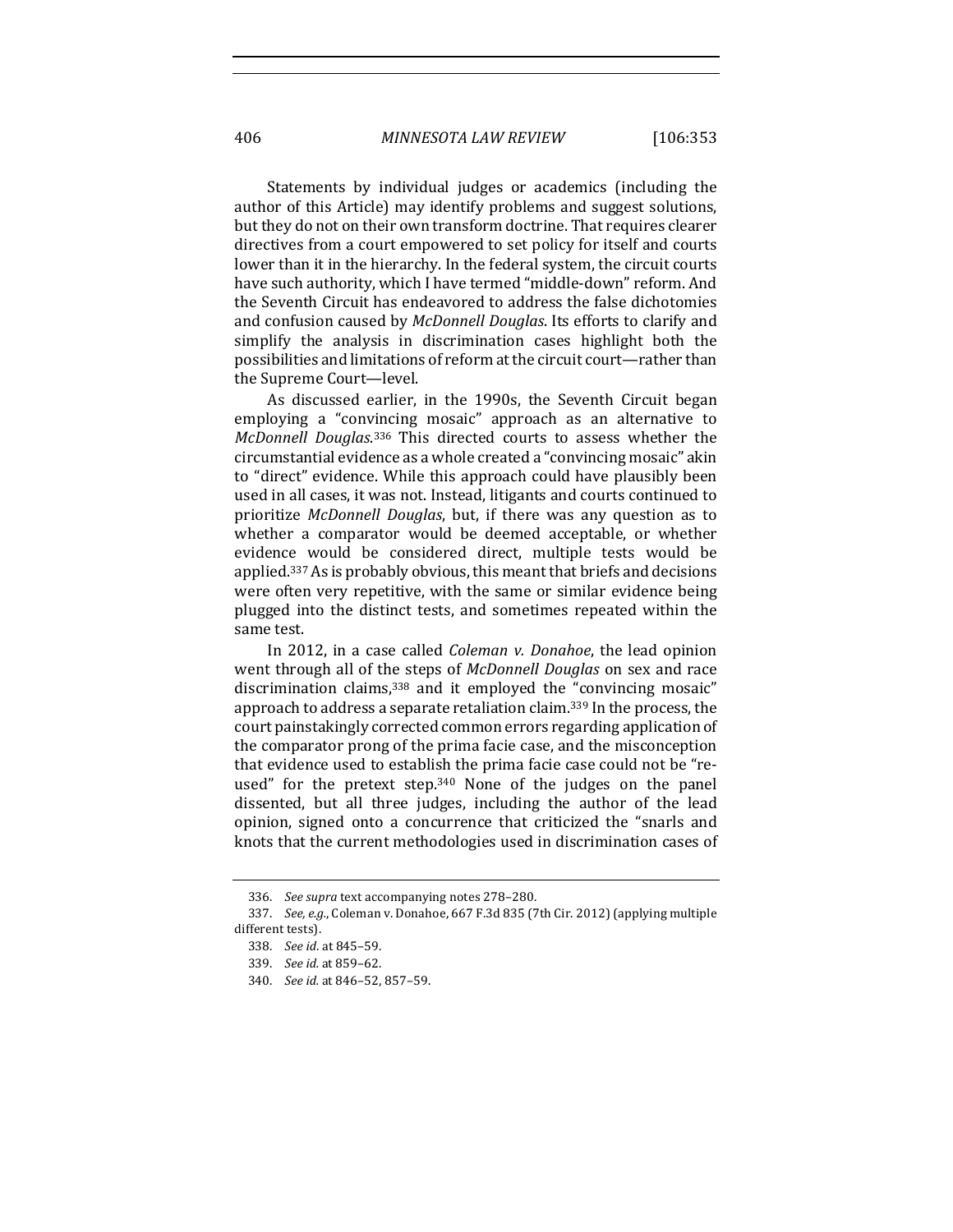all kinds have inflicted on courts and litigants alike."<sup>341</sup> It argued "the various tests that we insist lawyers use have lost their utility," and suggested that it was time to "collapse all these tests into one."<sup>342</sup>

After *Coleman*, shifting panels of Seventh Circuit judges engaged in a striking conversation—conducted through a series of appellate decisions—as to the merits of moving to a single, simple standard. All of the active judges expressed support for rejecting the distinction between direct and circumstantial evidence and the "convincing mosaic" metaphor.<sup>343</sup> Some also suggested discontinuing, or at least firmly discouraging, use of *McDonnell Douglas*, but others opined that it was binding Supreme Court precedent that they had no power to disclaim.344

A case called *Ortiz v. Werner Enterprises, Inc.* brought this discussion to an end.<sup>345</sup> The Seventh Circuit instructed lower courts to abandon the "convincing mosaic" approach, overruled several prior precedents suggesting that the distinction between "direct" and "indirect" evidence had salience, and instructed lower courts that they should determine "whether the evidence would permit a reasonable factfinder to conclude that the plaintiff's [protected trait] caused the discharge or other adverse employment action" by considering the "[e]vidence ... as a whole  $\ldots$ ."<sup>346</sup> This wording properly focuses analysis on the *statutory* requirement, rather than judicially-created tests. Indeed, it is quite similar to the reform I suggest in Part IV.

However, *Ortiz* did not try to reconcile this statutory-based standard with *McDonnell Douglas* (which, for the reasons stated in the previous Section, would be difficult).<sup>347</sup> Rather, it simply stated that

<sup>341.</sup> *Id.* at 863 (Wood, J., concurring).

<sup>342.</sup> *Id.*

<sup>343.</sup> *See* Ortiz v. Werner Enter., Inc., 834 F.3d 760, 764 (7th Cir. 2016) ("During the last decade, every member of this court has disapproved both the multiple methods and the search for mosaics."). Because Ortiz overruled earlier panel decisions, it was circulated before release to all of the active justices in the circuit; none favored a hearing en banc. *Id.* at 767.

<sup>344.</sup> *Compare* Morgan v. SVT, LLC, 724 F.3d 990, 997 (7th Cir. 2013) ("The [more unified 'direct' method], it seems to us, should be the default rule."), with Orton-Bell v. Indiana, 759 F.3d 768, 773 (7th Cir. 2014) ("While all relevant direct and circumstantial evidence is considered (in its "totality") in *both* methods, we do indeed consider the 'direct' and 'indirect' methods separately when reviewing summary judgment because we are not 'authorized to abjure a framework that the Supreme Court has established."").

<sup>345.</sup> Ortiz, 834 F.3d at 764-65.

<sup>346.</sup> *Id.* at 765.

<sup>347.</sup> Below I discuss ways in which lower courts, or the Supreme Court, could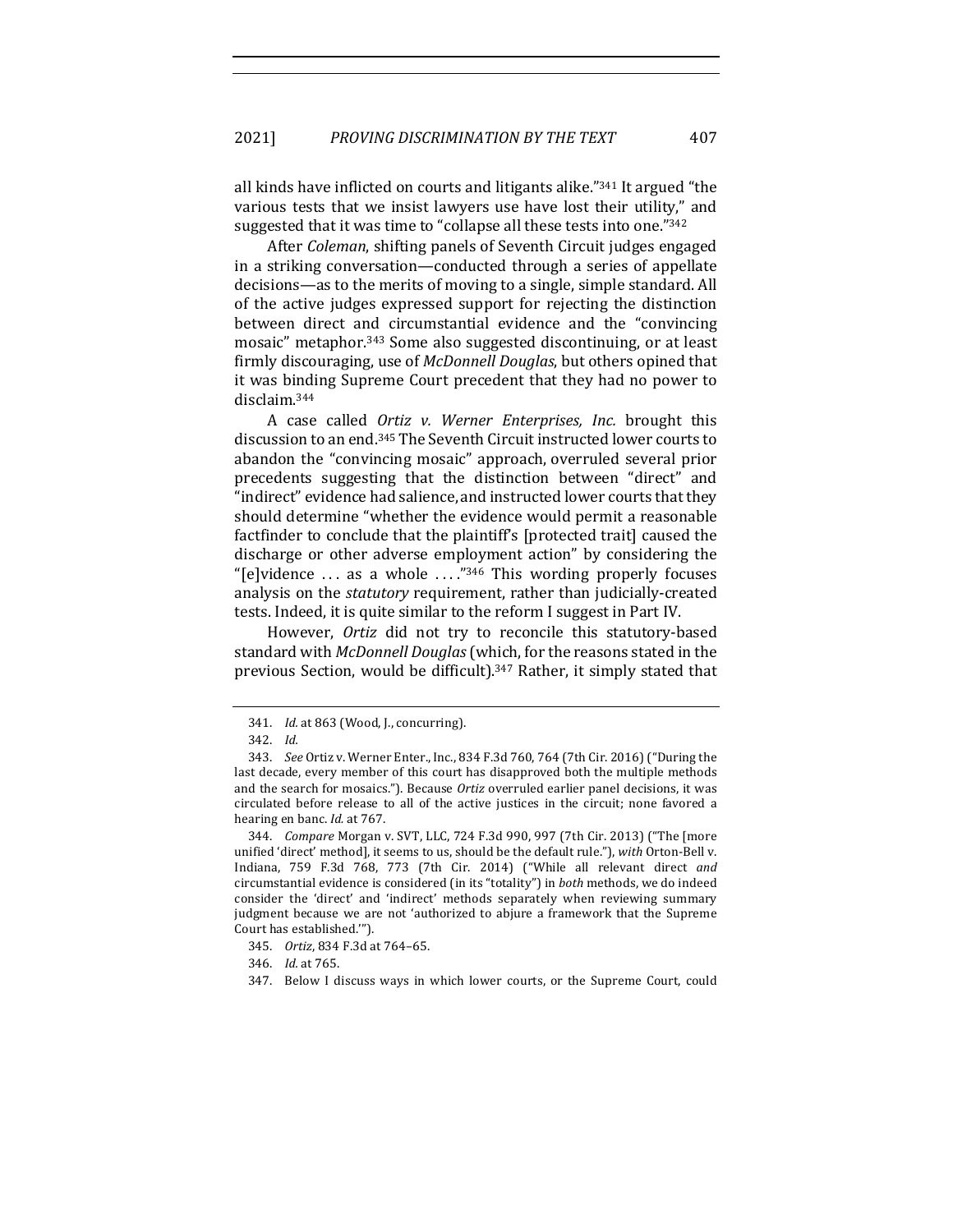its new standard "does not concern *McDonnell Douglas.*"<sup>348</sup> The result has been that it is now common practice for district courts in the Seventh Circuit, and the Seventh Circuit itself, to discuss both *McDonnell Douglas* and *Ortiz*. One recent Seventh Circuit decision forgoes McDonnell Douglas and only applies Ortiz,<sup>349</sup> but more typically the analysis focuses primarily on *McDonnell Douglas*, and *Ortiz* is treated as an afterthought.<sup>350</sup> Thus, the reform effort has been, at best, a partial success.

The D.C. Circuit provides another example of circuit court efforts to address the confusion caused by *McDonnell Douglas*. As discussed above, in 2008, it declared the prima facie case an "unnecessary sideshow" so long as the defendant has articulated a legitimate rationale for its actions.<sup>351</sup> The D.C. Circuit did not simply *permit* lower court judges to forego this step. Rather, it directly instructed them to discontinue using this portion of the test.<sup>352</sup> Review of D.C. Circuit case law suggests that lower courts heeded this instruction. In the Circuit, district courts no longer address the prima facie case, other than assessing whether a plaintiff can show she suffered an adverse employment action that meets the statutory standard.<sup>353</sup> This is only a partial solution to the problems identified in this Article, as it does not address the mismatch between the pretext stage and but-for causation. However, it does illustrate that lower courts, if clearly instructed, can and will change their practices. Moreover, the Supreme Court has not interceded to require the D.C. Circuit to once again consider the prima facie case.

clarify aspects of the burden-shifting process to better accord with the statutory language, but ultimately I suggest that the cleaner and better solution may be to simply overrule *McDonnell Douglas. See infra* text accompanying note 362 and Part III.D.

<sup>348.</sup> *Ortiz*, 834 F.3d at 766. ("Today's decision does not concern *McDonnell Douglas* . . . .").

<sup>349.</sup> *See* Joll v. Valparaiso Cmty. Schs., 953 F.3d 923, 929 (7th Cir. 2020).

<sup>350.</sup> *See, e.g.*, Marshall v. Ind. Dep't of Corr., 973 F.3d 789, 792-93 (7th Cir. 2020) (discussing in detail why the plaintiff failed to establish a prima facie case because proposed comparators were insufficient and then cursorily concluding that "considering all the evidence in a single Ortiz pile," plaintiff also failed to show discrimination); Reymore v. Marian Univ., No. 1:16-CV-00102-SEB-DML 2017 WL 4340352 (S.D. Ind. Sept. 29, 2017) (indicating the court "struggle[s] to reconcile the Seventh's Circuit's clear preference for a single, simplified approach ... with the continued ... applicability of ... *McDonnell Douglas*" and ultimately just applies *McDonnell Douglas*).

<sup>351.</sup> Brady v. Off. of Sergeant at Arms, 520 F.3d 490, 494 (D.C. Cir. 2008).

<sup>352.</sup> *Id.*

<sup>353.</sup> *See* cases cited *supra* note 217.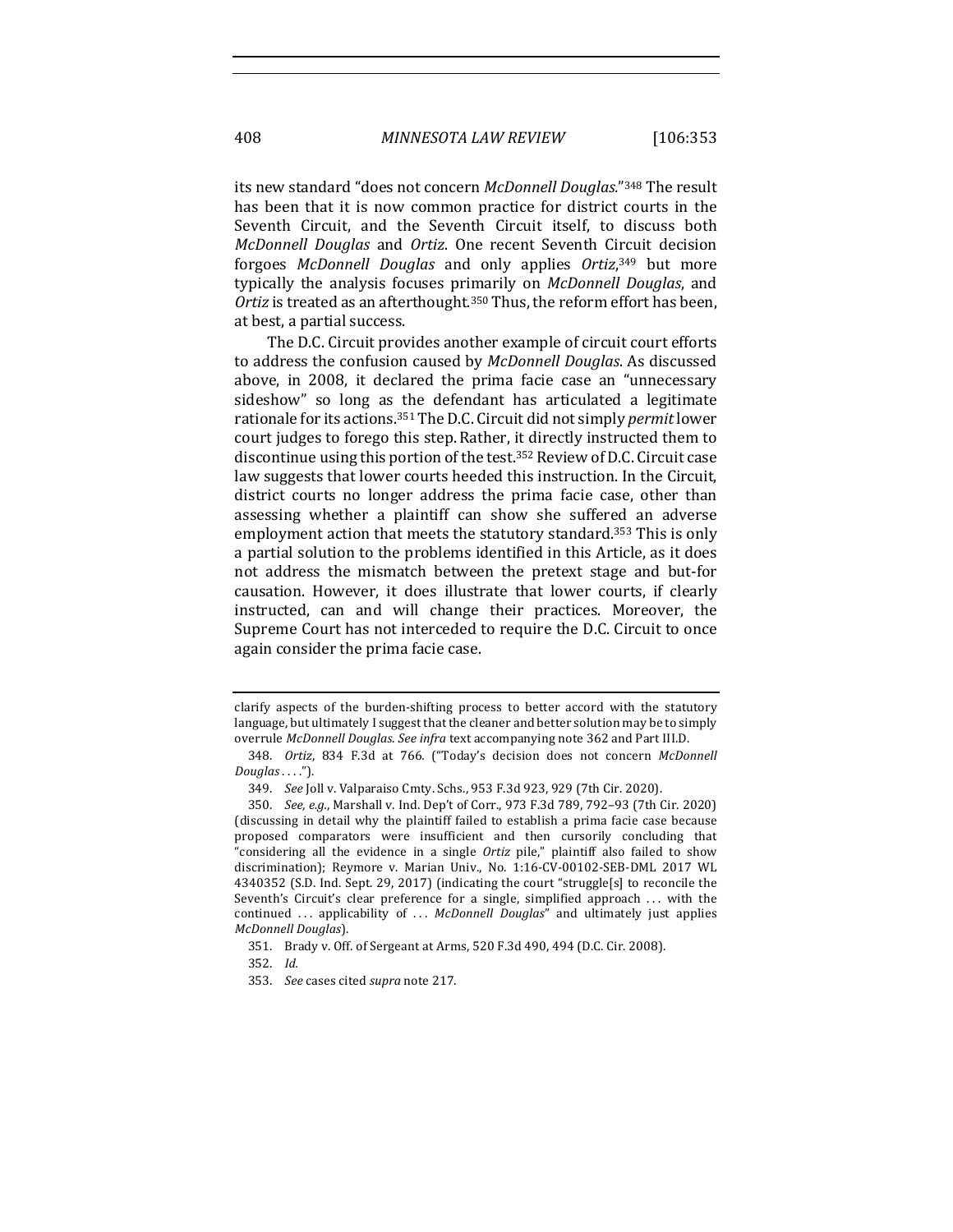These two examples suggest circuit courts, at least, have more flexibility than they seem to perceive. Even if circuits are uncomfortable abandoning *McDonnell Douglas* entirely, they could adopt the articulation of the prima facie case that simply requires a plaintiff to identify "circumstances giving rise to an inference of discrimination" $354$  rather than requiring a comparator, or follow the D.C. Circuit's approach and skip the prima facie case entirely.<sup>355</sup> At the third stage of the test, they could clarify that "pretext" is a term of art, and disclaim precedents suggesting a plaintiff must prove the employer's rationale to be false, since this is inconsistent with but-for causation.<sup>356</sup> They could stop using the "stray remarks" doctrine, and instead simply apply standard rules of evidence.<sup>357</sup> They could also make clear that evidence of discriminatory bias should be considered together with evidence undermining the employer's claimed rationale.358

And they could completely reject the distinction between socalled "single-motive" cases and so-called "mixed-motive" cases.<sup>359</sup> *Bostock* and other Supreme Court cases make clear that "mixedmotive" claims are cognizable under both a but-for causation standard and a motivating factor causation standard; the only difference is how big a role the relevant trait or conduct must play in the decision.<sup>360</sup> Relatedly, they could reaffirm that there is no reason to distinguish between circumstantial evidence and direct evidence; any admissible evidence can be used to prove a case under either causal standard.<sup>361</sup> Any or all of these steps would be an improvement over current practice.

However, the fact that the Seventh Circuit was willing to suggest an alternative text-based standard but not disclaim *McDonnell Douglas*, and the fact that no circuit has adopted the D.C. Circuit's practice with respect to the prima facie case, suggest that without clear directives from the Supreme Court, many lower courts will feel bound to apply *McDonnell Douglas* burden-shifting. The Supreme Court could make the same reforms outlined above, while still

- 356. *See supra* Part II.C.
- 357. *See supra Part II.D; see also Sperino, supra note 276, at 57-61.*
- 358. *See supra* Part II.D.
- 359. *See supra* Part III.A.
- 360. *See supra* Part I.D.1.
- 361. *See supra Part I.D.2.*

<sup>354.</sup> *See supra* text accompanying notes 205-206.

<sup>355.</sup> *See Brady*, 520 U.S. at 494.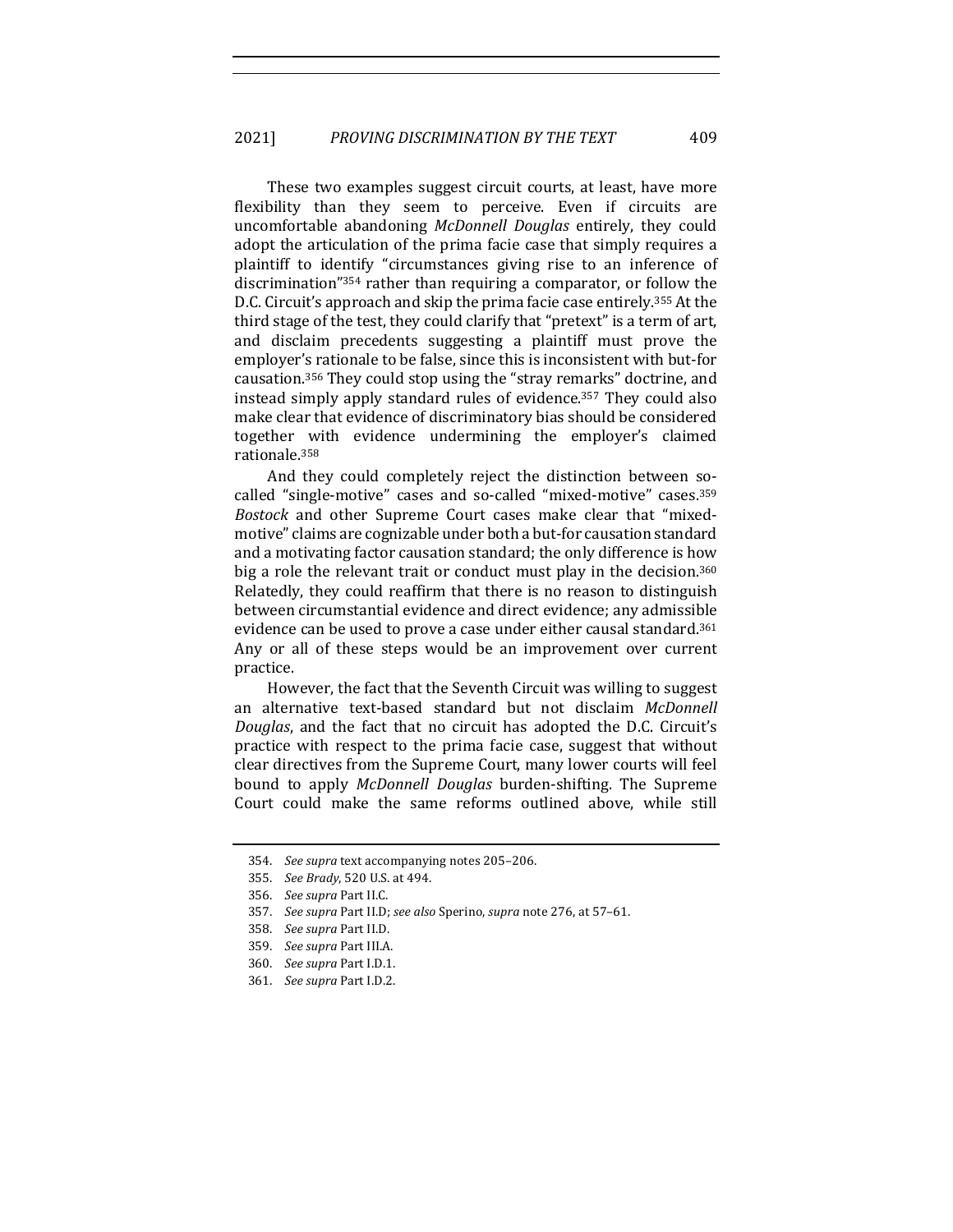410 *MINNESOTA LAW REVIEW* [106:353

retaining the basic framework of *McDonnell Douglas* as a helpful mechanism for resolving at least some cases. This would be somewhat similar to harassment law, where the Supreme Court tried (with mixed success) to fashion a similar revision of prior doctrine.<sup>362</sup> However, *McDonnell Douglas* has a strong gravitational pull. Even if the Supreme Court were to reaffirm what the original case itself asserted—that is, that *McDonnell Douglas* offers *one* way, but not the only way to organize the evidence—it seems relatively likely that lower courts would continue to default to *McDonnell Douglas* as the preferred mechanism to resolve cases. This is essentially what has happened in the Seventh Circuit. But the Supreme Court also has a power that lower courts do not. It could simply instruct courts to no longer employ *McDonnell Douglas* burden-shifting.

### D. STARE DECISIS AND ITS LIMITS

Calling for the Supreme Court to consider abandoning a case justifiably referred to as "the most important case" in employment discrimination  $law^{363}$ —as well as a significant number of subsidiary precedents—is no small matter. Adherence with precedent is foundational to our judicial system. It helps ensure fairness, efficiency, and predictability in law.<sup>364</sup> It is also intended to promote impartiality, in that law is developed as a shared enterprise rather than according to the individual predilections of a particular judge. That said, as developed in the common law context, these values are balanced with the understanding that it is sometimes appropriate to modify past rules to reflect changing circumstances or more refined reasoning. In the statutory context, questions around updating or repudiating prior precedents are further complicated by the fact that courts are expounding on language enacted by a separate branch of government. Both courts and commentators often suggest that precedent in the statutory context should be subject to an enhanced or "super" stare decisis.<sup>365</sup> This is based on a premise that once a court has offered a

<sup>362.</sup> *See* Burlington Indus., Inc. v. Ellerth, 524 U.S. 742, 753 (1998) (instructing lower courts to abandon the distinction between so-called "quid pro quo" and "hostile environment" claims in favor of simply examining whether a plaintiff has been subject to a tangible employment action).

<sup>363.</sup> *See* SPERINO, *supra* note 25.

<sup>364.</sup> *See generally* Widiss, *supra* note 45, at 867 n.26 (collecting sources discussing the theoretical rationales for adherence to precedent).

<sup>365.</sup> *See id.* at 867-71. That said, it is unclear whether *McDonnell Douglas* should be considered a statutory precedent. As Part II makes clear, it is not an interpretation of statutory language and it is not tied to a particular statute.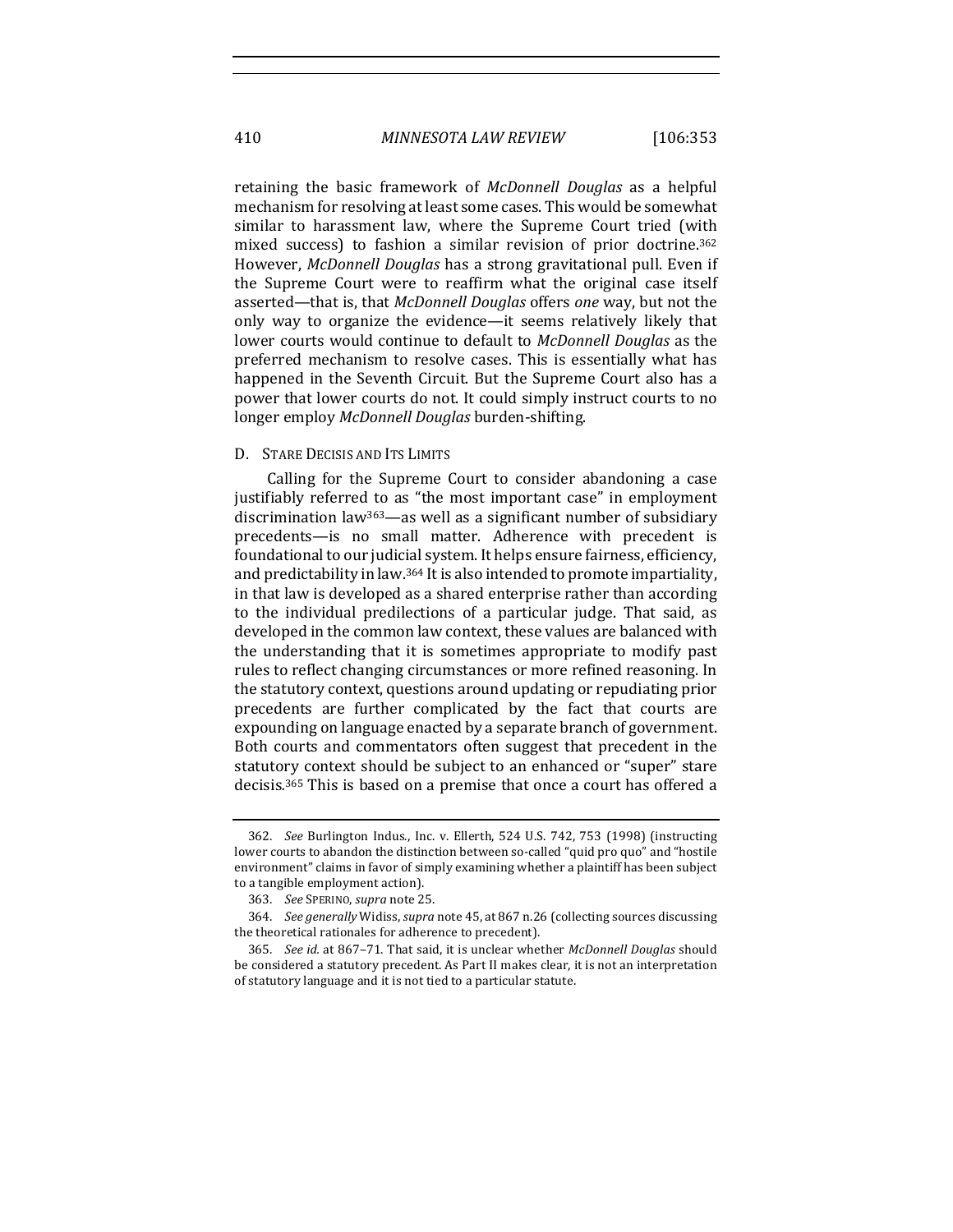definitive interpretation of the language, Congress has the opportunity to respond if it disagrees. However, even in the statutory context, precedent is not set in stone.

The leading explication of when it is appropriate to overrule a statutory precedent is found in *Patterson v. McLean Credit Union* (itself an employment discrimination case).<sup>366</sup> In *Patterson*, the Court identified three factors that can justify overruling: (1) intervening development of the law has "removed or weakened the conceptual underpinnings from the prior decision  $\ldots$  or  $\lceil \rceil$  the later law has rendered the decision irreconcilable with competing legal doctrines or policies;" (2) the precedent has proven confusing or unworkable; and (3) the precedent is "inconsistent with the sense of justice or with the social welfare." $367$  The Court also sometimes suggests that precedents can be properly overruled simply on the grounds that they are demonstrably erroneous.<sup>368</sup>

In considering *McDonnell Douglas*, and the possibility of abandoning *McDonnell Douglas*, it may be helpful to distinguish *McDonnell Douglas*  burden-shifting from *McDonnell Douglas* itself. That is, the original decision simply articulated a prima facie case of circumstantial evidence that could suggest discrimination, while also specifying that it would not necessarily be applicable in all factual scenarios, and suggested that a plaintiff should have an opportunity to show that an employer's claimed justification for an action was pretextual.<sup>369</sup> If *McDonnell Douglas* were simply cited for these propositions, it would be unproblematic. But *McDonnell Douglas* has come to mean something quite different: a convoluted and technical doctrine of functionally mandatory elements that has been created by courts based on close readings of the language of earlier decisions with minimal or no substantive anchoring in the statutory language itself. It is this technical paradigm, rather than the initial case, that is a good candidate for overruling.

As Sections III.A and III.B show, the development and clarification of causation doctrine—cases that are strictly grounded in the relevant statutory language, while *McDonnell Douglas* burden-shifting is not has at least considerably weakened the underpinnings of *McDonnell* 

<sup>366. 491</sup> U.S. 164 (1989).

<sup>367.</sup> *Id.* at 173-74 (internal quotations omitted).

<sup>368.</sup> *See* Caleb Nelson, *Stare Decisis and Demonstrably Erroneous Precedents*, 87 VA. L. REV. 1 (2001) (describing critiques of this approach but ultimately concluding there may be some benefits to it as well).

<sup>369.</sup> McDonnell Douglas Corp. v. Green, 411 U.S. 792, 802-04 (1973).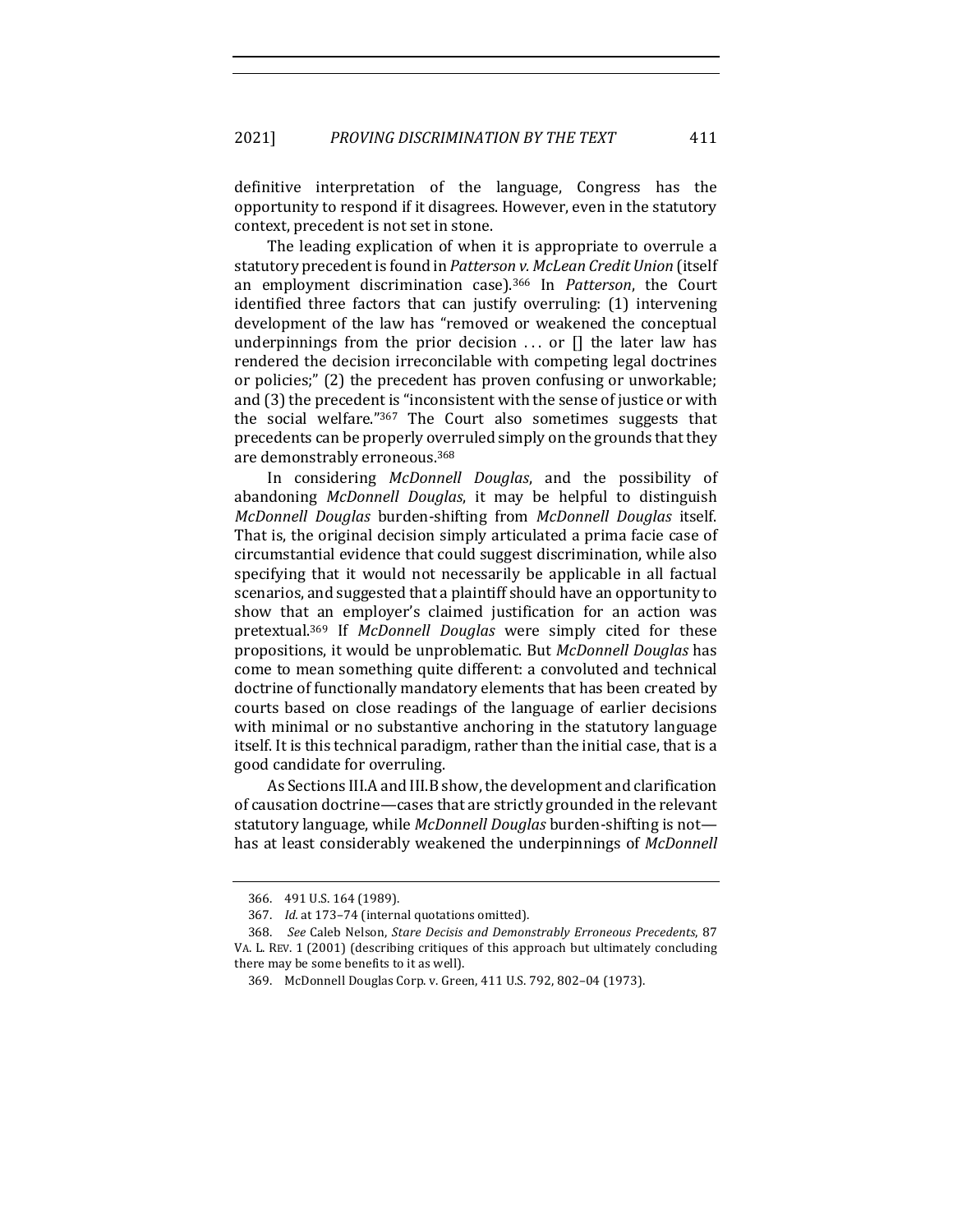412 *MINNESOTA LAW REVIEW* [106:353

*Douglas*  burden-shifting. If the pretext stage is understood as requiring a plaintiff to show the employer's claimed justification is false, it is effectively a sole-cause standard, not a but-for cause standard, and thus irreconcilable with the statute. More expansive and flexible conceptions of pretext may not be strictly inconsistent, but they are definitely in tension with *Bostock* and similar cases. Where there is a tension between a statutory standard and a judiciallycreated doctrine implementing that standard, the separation of powers and the related concept of legislative supremacy mandates that the statutory law controls.

Second, as Part II and Section III.C show, fifty years of experience with *McDonnell Douglas* burden-shifting establishes that it is confusing, and arguably unworkable. There is no single consistent articulation of a "prima facie case," let alone all the sub-doctrines embedded in the prima facie case. Even where clear, the test is repetitive because many of the elements of the prima facie case are also relevant at the pretext stage. And since its requirements are not grounded in statutory language, a significant portion of briefs and decisions are devoted to issues that are (or at least should be) peripheral to whether a plaintiff can establish liability. This wastes judicial and litigant resources.

And third, *McDonnell Douglas* burden-shifting is outdated, arguably undermining modern senses of justice or social welfare.<sup>370</sup> To be sure, the test played an important role in early Title VII jurisprudence by clarifying that circumstantial evidence could be used to prove discriminatory bias, and that courts could probe the legitimacy of an employer's claimed justification for a challenged action. But the law, and workplaces, have changed dramatically in the half century since the decision was issued. As Professor Suzanne Goldberg has observed, the idea of a "comparator" made much more sense in (at least some) workplaces of the 1970s with "large, Tayloresque workplaces, where multiple workers engage[d] in tasks that [were] susceptible to relatively straightforward comparison."371 In the modern workplace, hiring criteria and job responsibilities tend to be much more individualized, making it often extraordinarily difficult to identify relevant comparators who are deemed to be sufficiently similarly-situated.

The "protected class" language, and the idea of clearly identifying who is within or outside a protected class, is premised on a conception

<sup>370.</sup> *See Patterson*, 491 U.S. at 174.

<sup>371.</sup> Goldberg, *supra* note 180, at 755.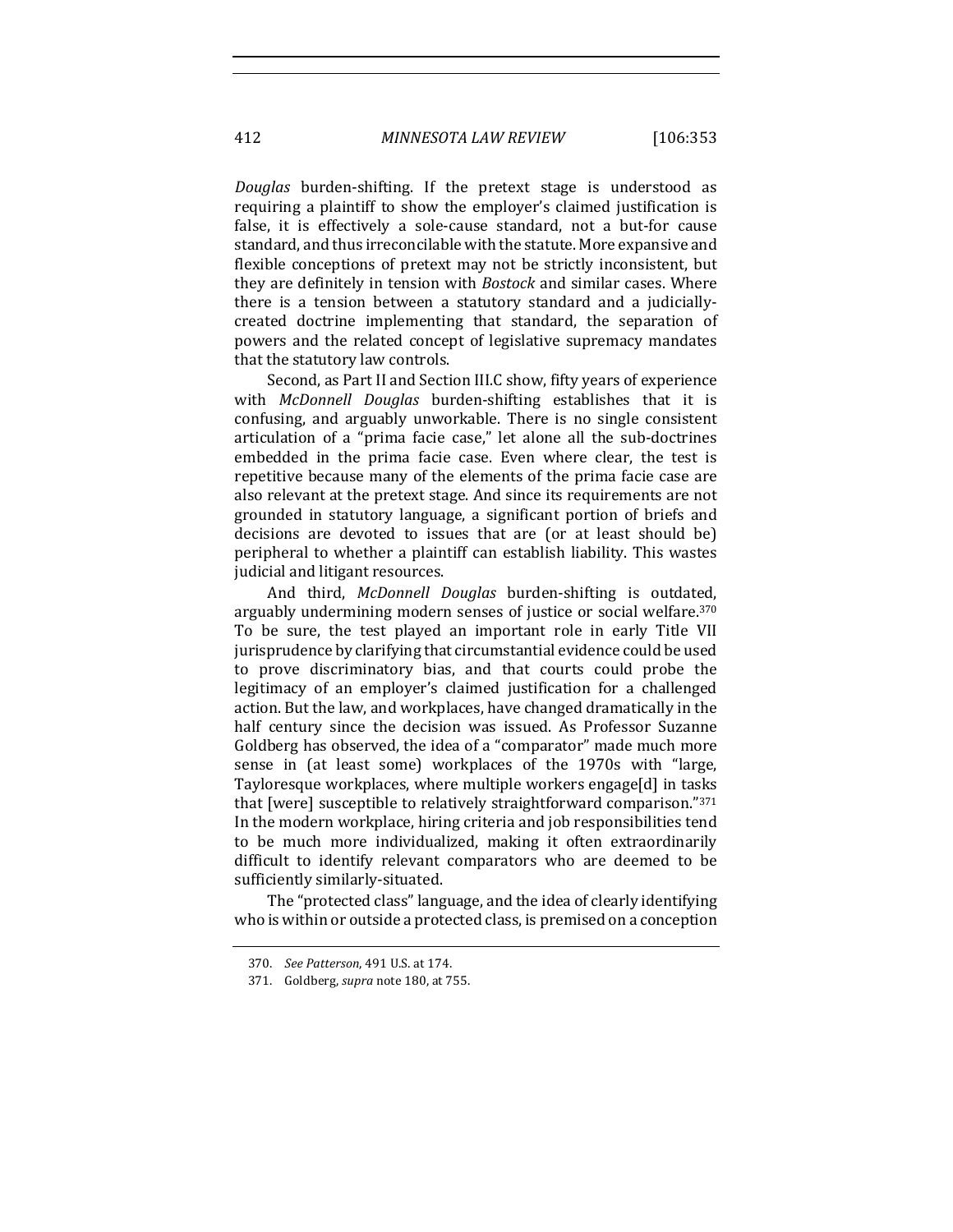of fixed, stable racial, sexual, or other classifications that is increasingly anachronistic. For example, it is now common for individuals to claim multiracial identities, and they may shift their identities in different social contexts. $372$  Likewise, in the 1970s, it would have been relatively straightforward to divide individuals into two groups on the basis of sex. Individuals now identify across a much more varied range of gender identities, including, at a minimum, men, women, transgender, and non-binary.<sup>373</sup> Moreover, the framework functionally assumes that discrimination will apply along a single identity trait-i.e., race or sex. The theory of intersectionality, as developed by Kimberlé Crenshaw and others, highlights that multiple facets frequently interact with identity to compound disadvantage.<sup>374</sup> Social science confirms intersectional discrimination is very real,<sup>375</sup> but courts have struggled to determine how to analyze such claims within the "protected class" framework.<sup>376</sup> If the statute itself included "protected class" language, courts would need to consider whetherand how—to apply such language to changing circumstances. But since the statute references individual traits rather than collective groups, refocusing on the language of the statute would address these problems.

## IV. TEXT-BASED STANDARD

There is an easy and obvious solution to the problem identified in this Article. On summary judgment—as at the complaint stage, and at the jury charge stage—liability should be assessed with reference to the relevant statutory language. This Part proposes a text-based standard, discusses which aspects of existing case law developed under *McDonnell Douglas* would remain relevant under this standard, and then provides a detailed example to show how it would differ from existing practice.

<sup>372.</sup> *See, e.g.*, David R. Harris & Jeremiah Joseph Sim, Who Is Multiracial? Assessing the Complexity of Lived Race, 67 AM. Socio. REV. 614, 619 (2002) (finding that 12.4% of all youth provide inconsistent responses to questions regarding racial identity asked at school and at home).

<sup>373.</sup> *See, e.g.*, Jessica A. Clarke, *They, Them, and Theirs*, 132 HARV. L. REV. 894 (2019). 374. *See generally* Crenshaw, *supra* note 198, at 144-51 (detailing the interplay between intersectionality and discrimination).

<sup>375.</sup> *See generally*  Scheim & Bauer, *supra*  note 7, at 226 (describing an intercategorical study of intersectional discrimination in "day-to-day" activities).

<sup>376.</sup> *Cf.* Frappied v. Affinity Gaming Black Hawk, LLC, 966 F.3d 1038, 1049-51 (10th Cir. 2020) (discussing how the protected class should be defined in a "sex plus" age claim).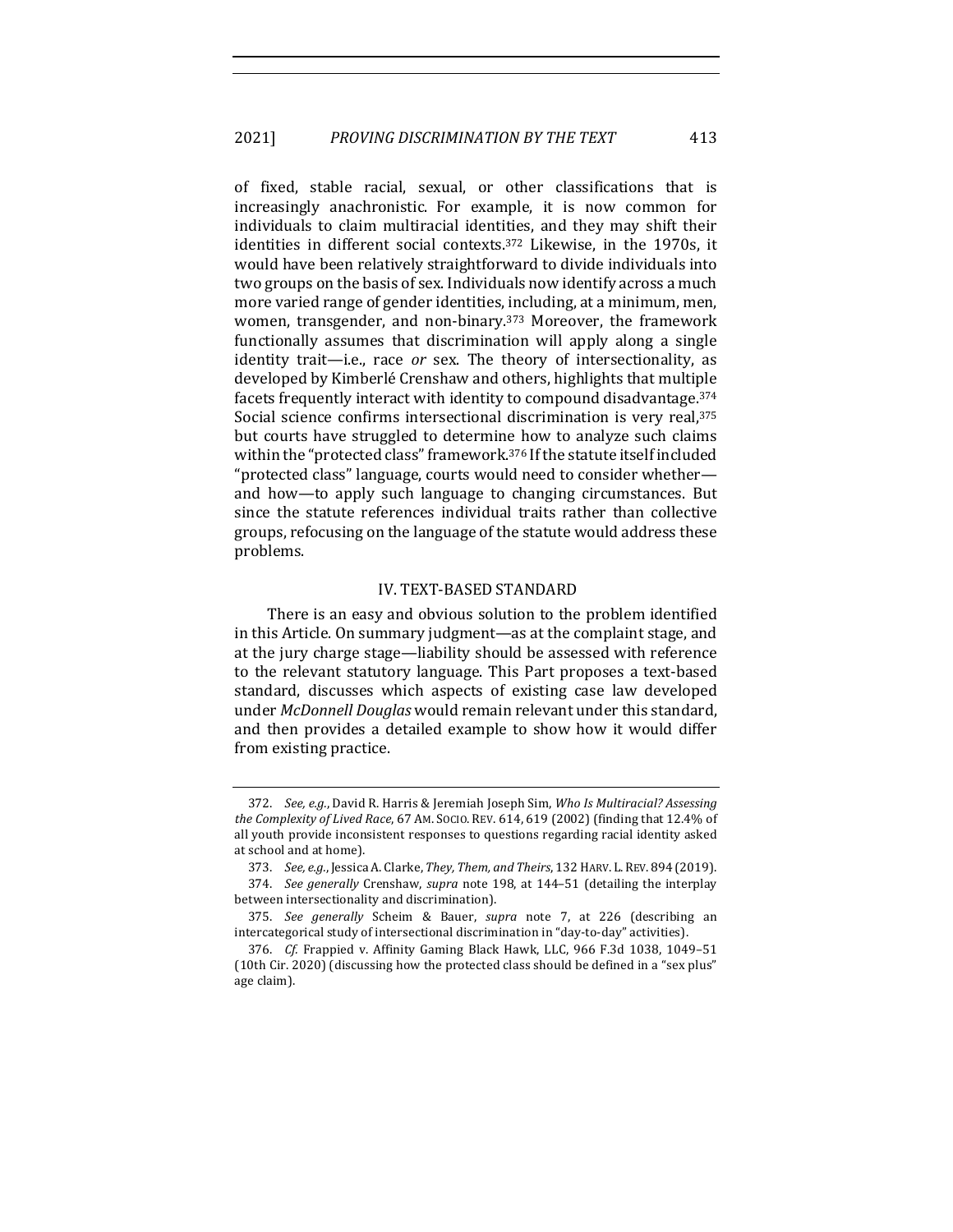#### A. EXPLAINED

When ruling on a motion for summary judgment in a discrimination claim, a court should simply ask:

Based on the totality of the evidence, could a reasonable factfinder conclude that it was more likely than not that the plaintiff was subject to an unlawful employment practice specified in the statute because of a protected trait or protected activity?377

Courts could use this standard to resolve so-called mixed motive claims, as well as so-called single motive claims. A court would consider all admissible evidence without needing to distinguish between direct or circumstantial evidence, nor between evidence based on "stereotypes" and other forms of evidence.

Some of the case law and agency guidance developed under *McDonnell Douglas* would retain significance, but only where tethered to the relevant statutory language. For example, courts would no longer use the "protected class" language; instead, they would simply assess whether a plaintiff could provide evidence of differential treatment based on one of the relevant protected traits. In most instances, the nature of the traits themselves is not at issue in a case. But courts could reasonably rely on earlier case law establishing, for example, that an individual who faces discrimination based on being a member of a Native American tribe can state a viable national origin discrimination claim,<sup>378</sup> or that an individual who faces discrimination because she is an atheist can state a viable religious discrimination claim. $379$  While these decisions may have referenced the "protected class" language, they are functionally clarifying ambiguous statutory language and should retain salience under a statutory-focused standard. 

This is likewise true of the case law regarding "adverse action," at least to some extent. The primary operative language at issue in most individual disparate treatment cases under Title VII,  $703(a)(1)$ , sets out particular unlawful practices, such as "discharge" or "[failure] to

<sup>377.</sup> This is phrased as a general standard that could be used under most employment discrimination statutes. However, courts would need to be careful to apply the appropriate standard for unlawful employment practices, recognizing that it varies based on the statute. See supra text accompanying notes 190-196. Likewise, under Title VII status-based claims, a plaintiff could ask that the court assess this under a motivating factor standard rather than a but-for standard. See supra Part I.C.

<sup>378.</sup> *See, e.g.*, Dawavendewa v. Salt River Project Agric. Improvement & Power Dist., 154 F.3d 1117, 1120 (9th Cir. 1998).

<sup>379.</sup> *See, e.g.*, Young v. Sw. Sav. & Loan Ass'n, 509 F.2d 140, 143 (5th Cir. 1975).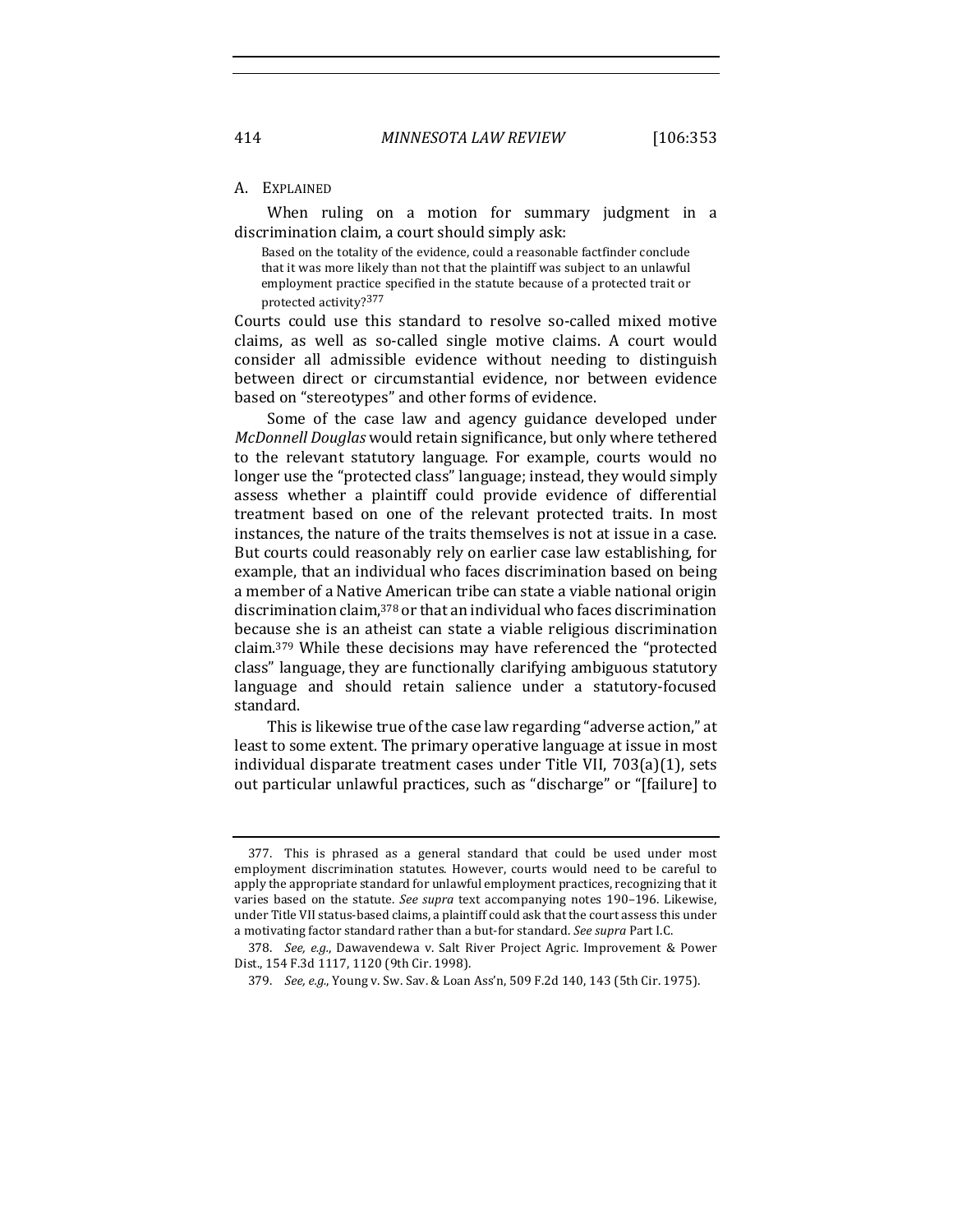hire".<sup>380</sup> It also proscribes "discrimination with respect to the "terms, conditions, or privileges of employment."<sup>381</sup> When resolving whether specific practices—such as a transfer without loss of pay—meet this standard, courts could properly consider existing case law. However, they should do so with the recognition that this calls for interpretation of the relevant statutory language, not simply a free-floating judicial construct. Courts might be expected to consider whether the interpretation of that language in Title VII should be consistent with interpretations of the same or similar language in other statutory contexts, such as the National Labor Relations Act.<sup>382</sup>

This same statutory standard could be used to resolve harassment claims. Indeed, it helps make clear that harassing conduct is a form of disparate treatment. Under harassment law, an employee generally must show that she has, because of a protected trait, been subject to severe or pervasive conduct that is both objectively and subjectively offensive.<sup>383</sup> Courts often treat this standard as a judicially-created rule, but the initial articulation was grounded in the statute. The Supreme Court indicated that the severe or pervasive standard established when harassing conduct was serious enough to be considered "[discrimination]  $\ldots$  with respect to [the]  $\ldots$  terms, conditions, or privileges of employment."384 Reintegrating harassment into disparate treatment claims would help make clear that if an employee is subject to epithets or biased comments or unwanted touching, and also to a termination or other workplace action more typically recognized as an adverse action, all of the evidence should be considered together. In other words, the harassing conduct could and should inform analysis of whether a reasonable factfinder could conclude the termination was because of a protected trait. This would be true regardless of whether a court concludes that the harassing conduct itself meets the (arguably unduly onerous) severe or pervasive standard.<sup>385</sup>

385. My focus in this article is the fundamental mismatch between *McDonnell Douglas* and the statutory language. Since the "severe or pervasive" standard was grounded in the statute, and the statutory language itself is ambiguous, I think it would be reasonable for courts to reference existing case law on what constitutes actionable harassment under the approach I propose. However, I would separately support judicial or legislative reform to make a broader range of harassing conduct actionable.

<sup>380. 42</sup> U.S.C. § 2000e-2(a).

<sup>381.</sup> *Id.*

<sup>382.</sup> *See, e.g.*, SPERINO, *supra* note 25, at 113-14.

<sup>383.</sup> *See* Faragher v. City of Boca Raton, 524 U.S. 775, 787 (1998).

<sup>384.</sup> Meritor Sav. Bank, FSB v. Vinson, 477 U.S. 57, 63 (1986).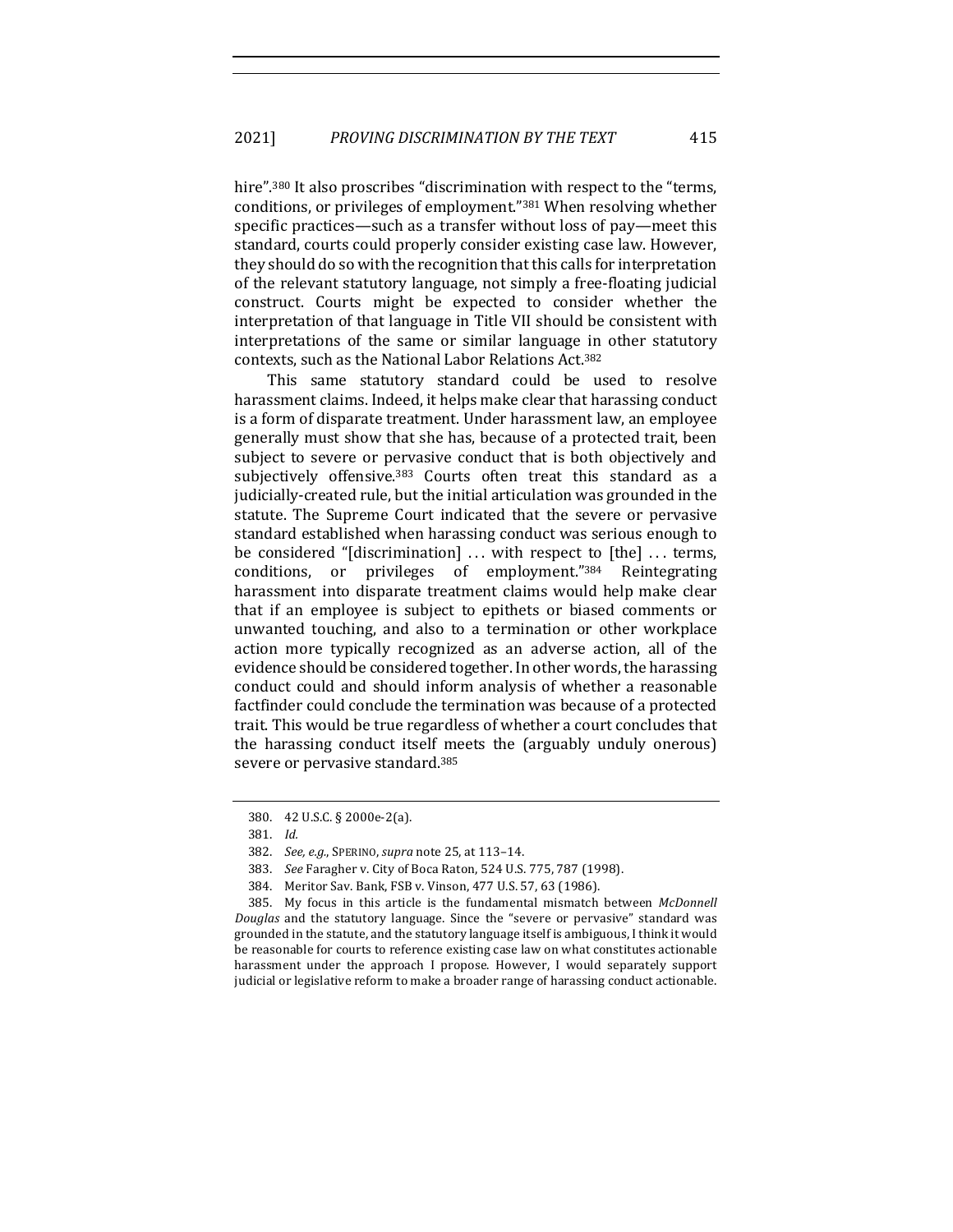416 *MINNESOTA LAW REVIEW* [106:353

In most cases, the key question would be: has a plaintiff been discriminated against "because of" a protected trait or protected activity?<sup>386</sup> In general, this would be evaluated under a but-for standard: could a reasonable factfinder conclude that if the protected trait were different, or if the protected activity had not occurred, the outcome would have been different? The key point here is that, as *Bostock* and other earlier decisions make clear, the court engaging in this analysis should recognize that there can be—and often are multiple but-for causes of an action and that Title VII and other employment discrimination statutes simply require that a protected trait or activity is *one* of the but-for causes of the action.<sup>387</sup> A plaintiff bringing a status-based claim under Title VII could also request that the court apply the "motivating factor" standard instead of the "butfor" standard. In that instance, a court assessing an employer's motion for summary judgment would simply assess whether, based on the totality of the evidence, a reasonable factfinder could conclude that a protected trait was at least a "motivating factor," without necessarily resolving whether it rose to the level of a but-for cause.

The various categories of evidence typically advanced to satisfy elements of the *McDonnell Douglas* burden-shifting process could still be considered, but litigants and courts would no longer be expected to squeeze them into the steps of the test or be categorically barred from proceeding if they lack one of the elements. That is, an employer moving for summary judgment would still generally provide evidence in support of a nondiscriminatory rationale for its actions. This could include evidence of the relative qualifications of applicants for a position, or that the employee engaged in workplace misconduct or was a poor performer. And a plaintiff, opposing such a motion, would still marshal evidence supporting her claim that a protected trait was one of the causes of an action. This could include evidence undermining the employer's claimed justification, such as evidence that a similar-situated employee who differed on the basis of the relevant trait was treated differently, including experiencing less punitive action after a similar infraction; that a person involved in the decision routinely used slurs or relied on stereotypes related to the trait; or that a supervisor's attitude to an employee changed when she learned about a relevant protected trait or activity.

As in any other context, evidence referenced in support of, or in opposition to, a summary judgment motion should be assessed for

<sup>386.</sup> *See supra* notes 37-39 and accompanying text.

<sup>387.</sup> *See supra* Parts I.D, III.A.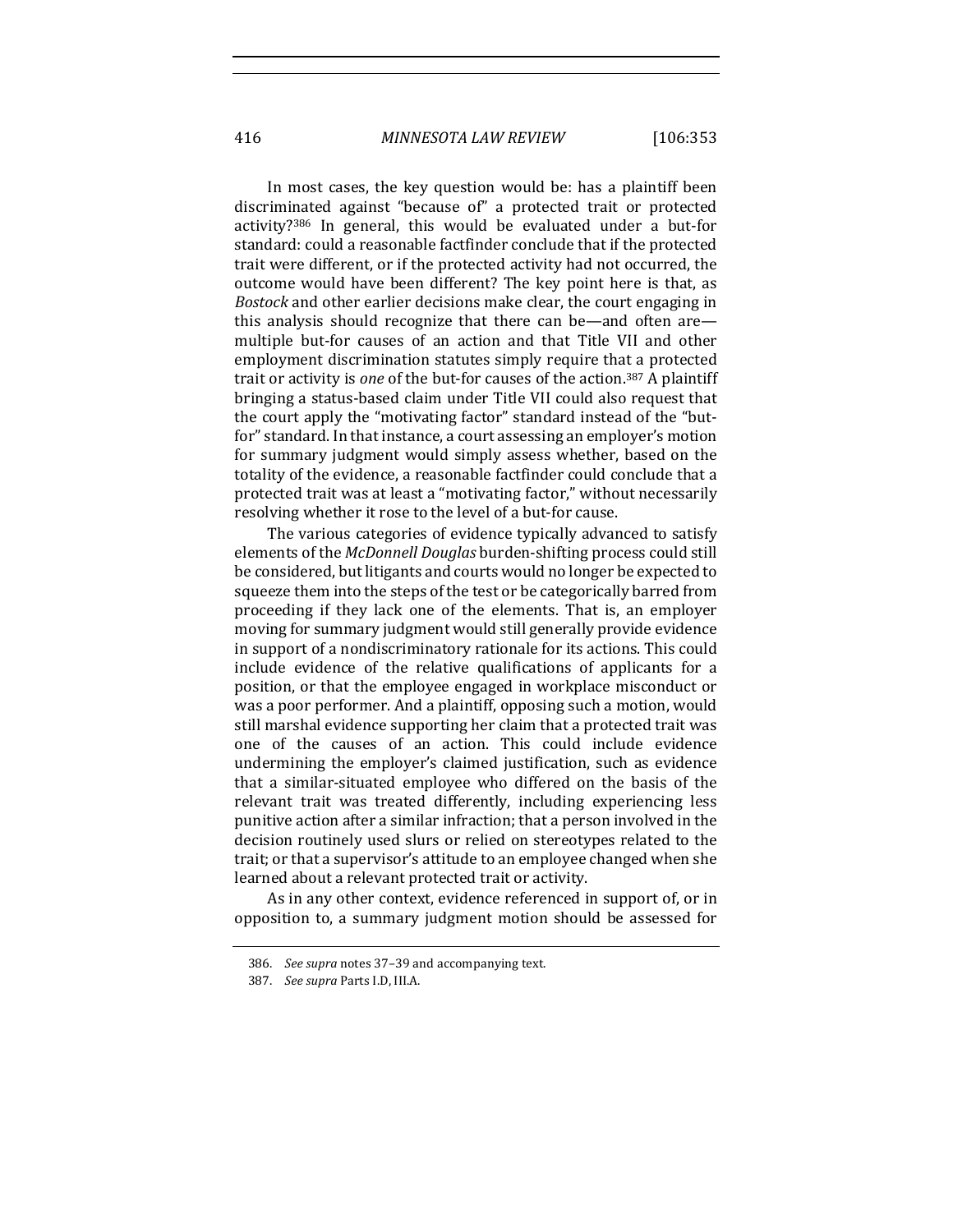relevance and ultimate admissibility.<sup>388</sup> But courts would not need to employ any special evidentiary rules specifically because it is an employment discrimination case. That is, courts would not need toand should not—distinguish between so-called "direct" evidence and "circumstantial" evidence, nor suggest that different legal standards apply based on the kind of evidence submitted.<sup>389</sup> Nor should courts suggest a plaintiff would need to satisfy a prima facie case with elements that are not found in the statute. Instead, a court would simply assess whether, based on the totality of the evidence (and resolving all genuinely disputed facts in favor of the non-movant), a factfinder could find that a requisite adverse action happened "because of" a protected trait or activity.

Some existing case law developed under *McDonnell Douglas* and its progeny might be properly referenced to help make such judgments, but always with an eye towards the relevant statutory standard, not the body of judge-made doctrine that imposes substantive requirements beyond what the statute itself requires. For example, if either party presents evidence of a comparator who was treated similarly or differently, a court might refer to earlier judicial decisions suggesting such evidence is more persuasive when the employees are in similar job positions or have committed infractions of similar magnitude.<sup>390</sup> But under this approach, comparator evidence would simply be *one* kind of evidence that *could* be considered, rather than—as it is now in many circuits—a prerequisite to advancing the claim at all.

The stray remarks doctrine should be abandoned entirely. Instead, courts would simply assess evidence of biased or stereotyped comments under regular evidentiary rules.<sup>391</sup> To be sure, there might be cases in which a few "stray remarks," even if assumed to have been truly uttered, would be insufficient to convince a reasonable factfinder that a termination or other adverse action was based on a protected trait or activity. This would be particularly likely if the employer could provide convincing evidence of a non-biased justification for the action. In such cases, summary judgment would be appropriately

<sup>388.</sup> *See* FED. R. CIV. P. 56(c) ("[A] party asserting that a fact cannot be or is genuinely disputed must support the assertion by citing to particular materials in the record."); FED. R. EVID. 401 (outlining that evidence is relevant if it tends to make a fact of consequence more or less probable than it would be without the evidence).

<sup>389.</sup> *See supra* Part I.D.2.

<sup>390.</sup> *See, e.g.*, Coleman v. Donahoe, 667 F.3d 835, 846-52 (7th Cir. 2012) (discussing factors that make comparator evidence more persuasive).

<sup>391.</sup> *See* Sperino, *supra* note 276, at 58-62 (proposing this approach).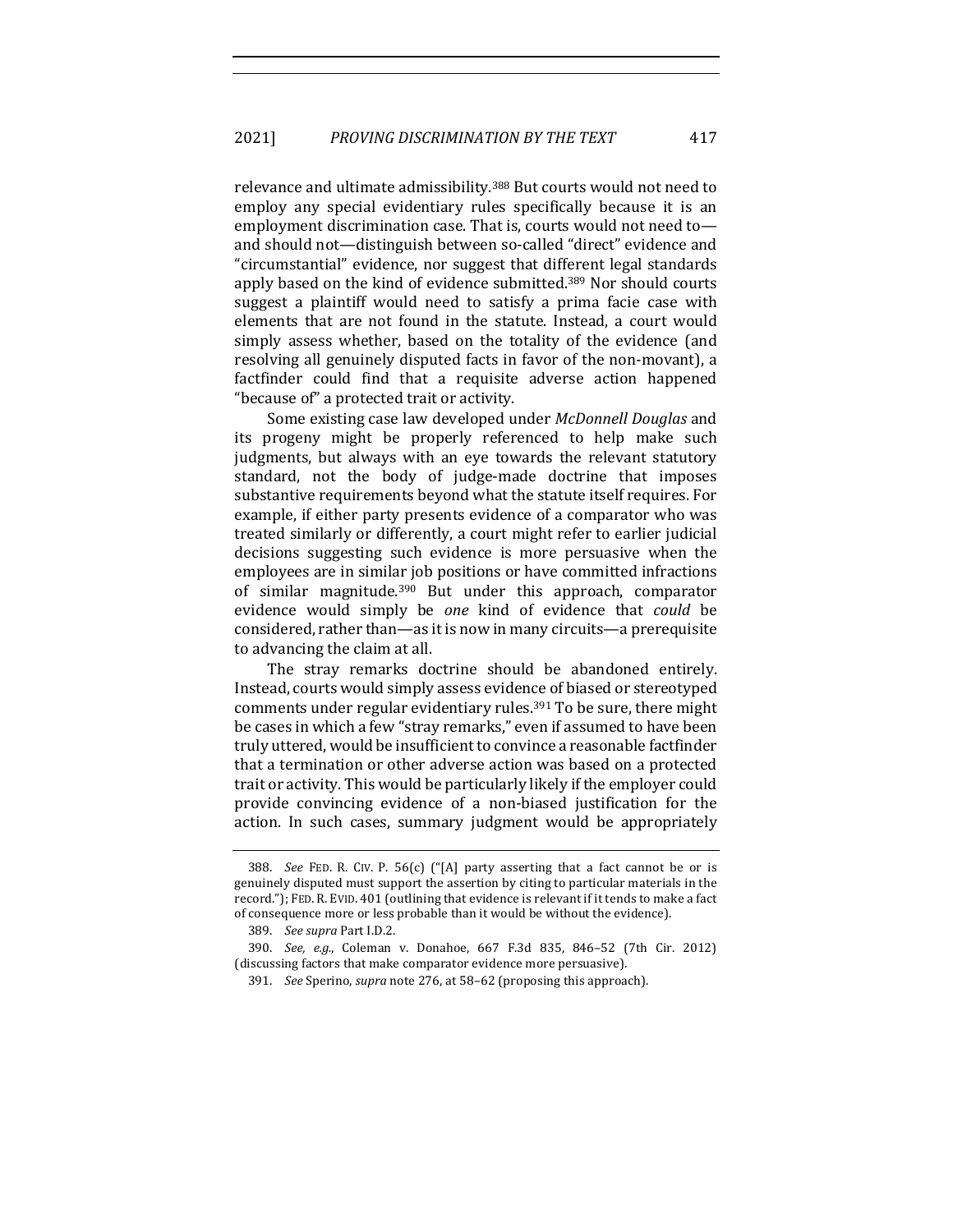granted. However, the evidence itself would still be weighed in the mix, rather than deemed legally irrelevant.

Most importantly, the case law on the significance of showing "pretext"—or, more precisely, the case law on the significance of *failing* to show "pretext"—should be reassessed. As described above, *McDonnell Douglas* and subsequent cases such as *Burdine*, *Hicks*, and *Reeves* concerned what inferences could reasonably be drawn from evidence establishing that an employer's claimed rationale for an action is not convincing. The Court ultimately held that in most cases, one plausible inference is that an employer fabricated an excuse to cover up unlawful bias.<sup>392</sup> This reasoning is not specific to *McDonnell Douglas*; under a statutory-based standard it is equally true that this would be a plausible inference to draw from a showing of pretext.<sup>393</sup> Thus, in most instances, if a court were considering a summary judgment motion and the evidence suggests a reasonable factfinder could conclude that the employer's justification was false, summary judgment should be denied, even if there was no additional evidence of discriminatory intent.

However, the corollary is not correct. Under a but-for causation standard, properly applied, it is irrelevant whether an employer's claimed justification is a "true" cause of a decision, so long as the evidence presented shows a protected trait or protected activity could *also* be a cause of the decision. Accordingly, courts should abandon the idea that failure to prove "pretext" means that a plaintiff cannot succeed in her claim.

## B. APPLIED

To illustrate how this standard would operate, and how it differs from existing practice, it is helpful to flesh out the example presented in Part I of a pregnant employee who is fired shortly after making a workplace mistake. Let us call this employee Anne, and specify that she is an accountant. She is fired by her employer in December. After discovery, the employer moves for summary judgment on Anne's sex discrimination claim. The key facts include:

<sup>392.</sup> *See* Reeves v. Sanderson Plumbing Prods., Inc., 530 U.S. 133, 147-49 (2000)  $("[D]$  iscrimination may well be the most likely alternative explanation [to the employer's justifications,] especially since the employer is in the best position to put forth the actual reason for its decision.").

<sup>393.</sup> In this respect, I disagree with some criticism of *McDonnell Douglas*, which has argued that inference is unwarranted or that the focus on pretext is an improper distraction from assessing whether one of the causes of a challenged action was discriminatory bias. *Cf.* Tymkovich, *supra* note 328, at 522 (making this argument).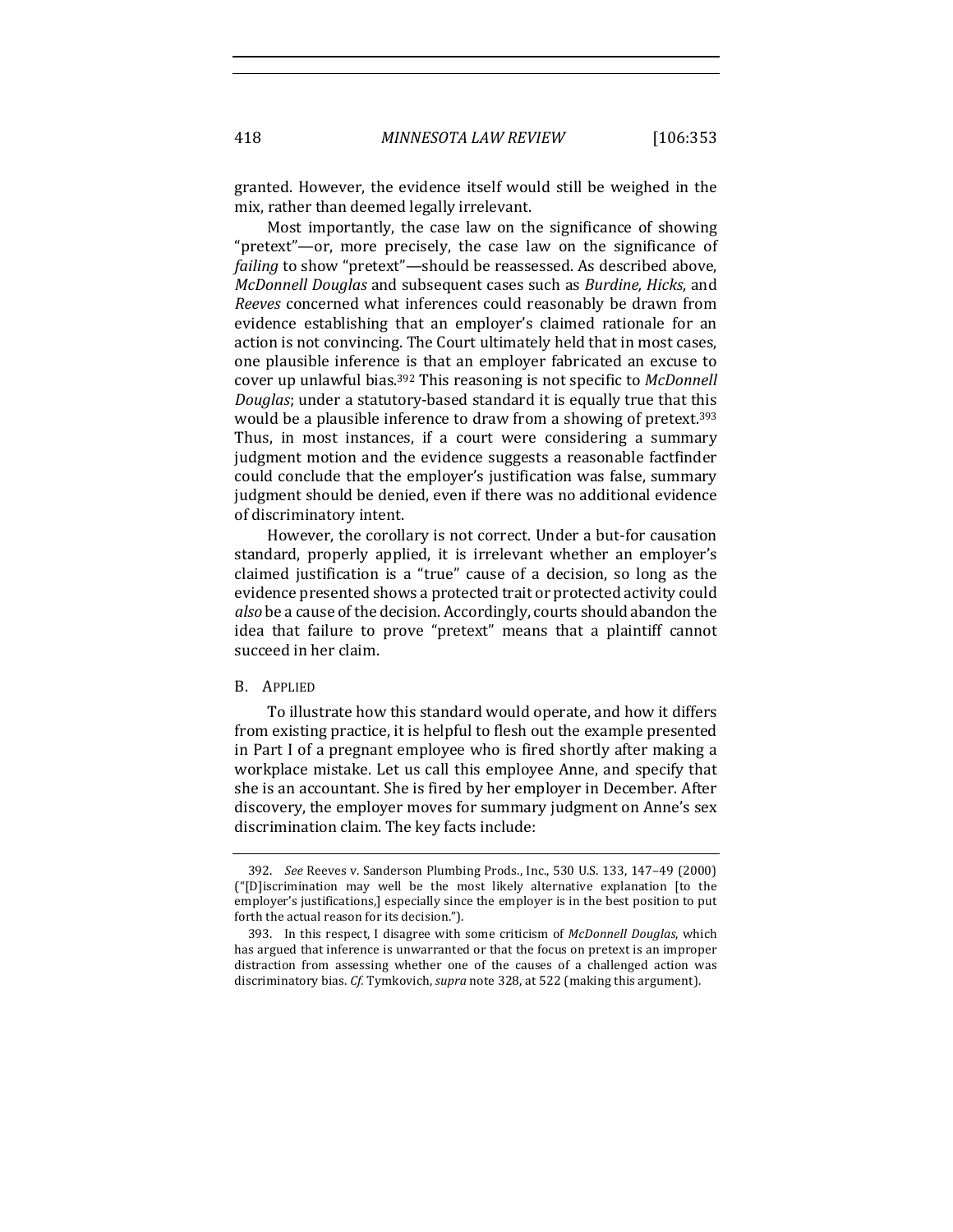In July, five months prior to the termination, Anne informed her boss that she was pregnant with her second child. The next day, she was entering her boss's office and overheard him on the phone saying, "And now that she's pregnant again—." At that point, he saw her and abruptly stopped the conversation.

In August, four months prior to the termination, Anne's boss transferred three of her major accounts to different accountants.

In October, two months prior to the termination, Anne walked into the breakroom for lunch. One of her coworkers told her they were all just taking bets on whether Anne would come back after her parental leave, and asked her if she wanted to go in on the pool. Anne got very upset, and said of course she was coming back. Her coworker said, "That's what girls always say, but then they find out that two kids is more than twice the work." Anne's boss laughed along with everyone else. 

In December, Anne made a mistake on a significant report. This was the first time she had made this kind of error. Unfortunately, it was sent to the client, who complained. Anne was fired. This was a few weeks before her baby was due.

There are two potential comparators. One is Beverly, a woman with no children. Beverly is an analyst rather than an accountant, but she also reports to Anne's boss. In the prior year, she made a serious mistake in a presentation to a client, but she caught the mistake herself and corrected it. She was not penalized. Indeed, her boss patted her on the back and said, "Everyone makes mistakes. As long as you learn from this, and don't make the same mistake again, you don't need to worry."

The second potential comparator is Caleb, a male accountant who also reported to the same boss. He was fired the year before for making a mistake similar to Anne's. Discovery reveals, however, that Caleb had made that kind of mistake repeatedly. Two months before his termination he had been put on a performance improvement plan and warned that if he continued to make errors, he would be terminated. 

Under *McDonnell Douglas* and its progeny, the evidence in this case would likely be analyzed in several separate tests—"sliced and diced"—to use Professor Michael Zimmer's term.<sup>394</sup> As a first step, Anne would need to make out her prima facie case: that she was a "member of a protected class," that she was "qualified," that she was

<sup>394.</sup> Michael J. Zimmer, *Slicing & Dicing of Individual Disparate Treatment Law*, 61 LA. L. REV. 577, 596 (2001).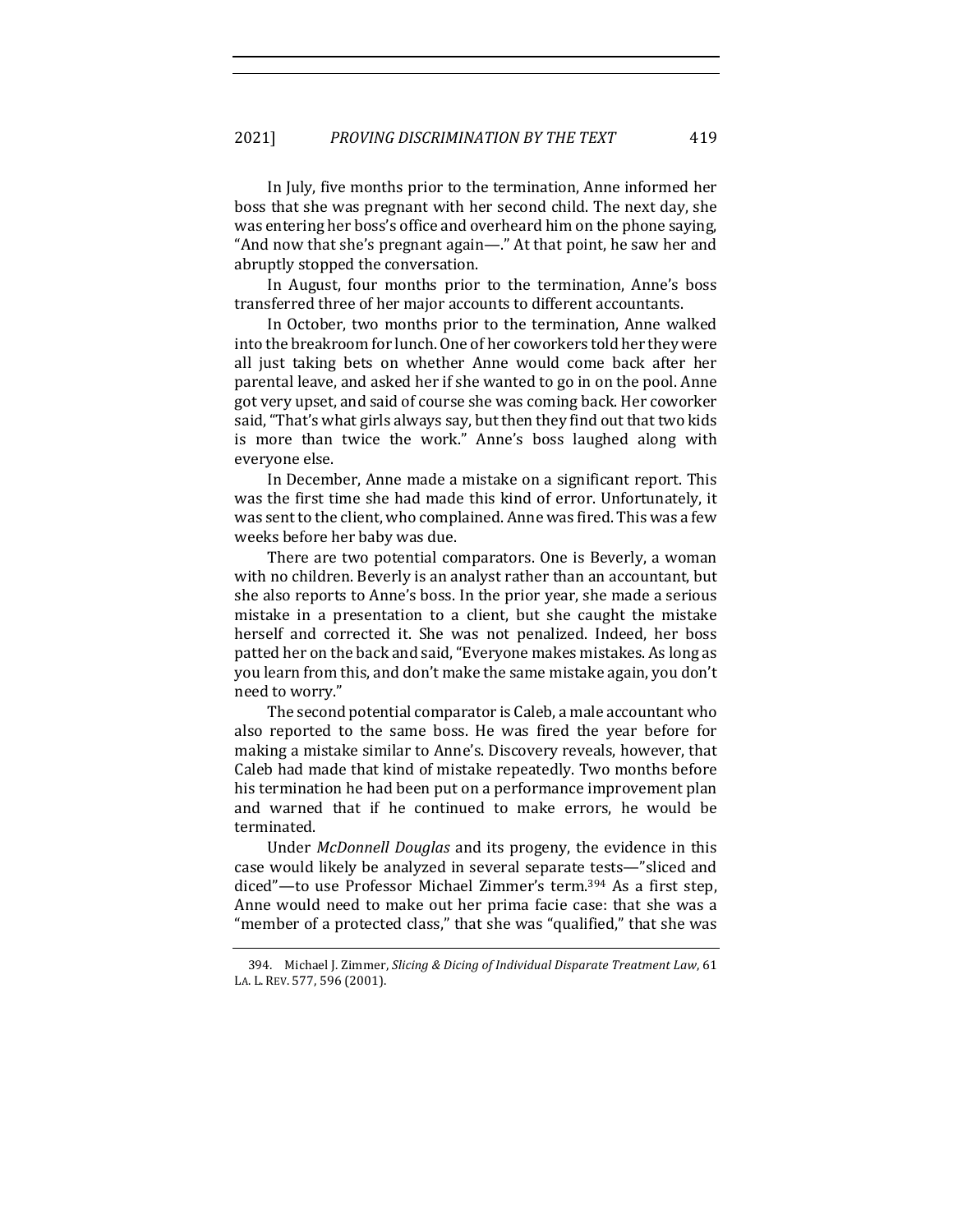420 *MINNESOTA LAW REVIEW* [106:353

subject to an "adverse action", and that a similarly-situated person outside her protected class was treated differently.<sup>395</sup> The first element is straightforward; she is a woman. Moreover, since Congress amended Title VII to specifically indicate that pregnancy is a form of sex discrimination,<sup>396</sup> pregnant women are often treated as a distinct "protected class."<sup>397</sup> Regarding the adverse action, the termination would clearly be sufficient, but the transfer of accounts would not be. She would probably be deemed "qualified," in that she meets the objective requirements for the position, but the employer might challenge that point since it asserts that she is being terminated for a serious workplace mistake.

If this were being litigated in a circuit that requires a comparator as part of the prima facie case, the parties would spend a significant portion of their briefs arguing whether Anne could meet this requirement. Anne would point to Beverly, whose mistake had been treated as a learning opportunity, rather than cause for termination. First, a court would need to resolve whether Beverly is "outside" Anne's "protected class." Although they are both women, pregnant women are considered a distinct protected class; thus, Anne would probably be held to satisfy this threshold requirement, but the parties would both likely feel they had to at least address it. The harder question would be whether they are similar in other relevant respects. The seriousness of their errors was similar, but Beverly caught the mistake herself, whereas Anne's was discovered by a client who complained. Also, they have the same supervisor but different job titles. Under existing case law, these factors might or might not be deemed dispositive, depending on how exact a similarity the relevant circuit requires.<sup>398</sup> Likewise, the company would claim it was treating

398. *Compare, e.g.*, Coleman v. Donahoe, 667 F.3d 835, 846 (7th Cir. 2012) ("So long as the distinctions between the plaintiff and the proposed comparators are not 'so significant that they render the comparison effectively useless,' the similarly-situated requirement is satisfied.") (citation omitted), *with* Lewis v. City of Union City, Ga., 918 F.3d 1213, 1225-26 (11th Cir. 2019) (explicitly rejecting the Seventh Circuit's "effectively useless" standard on the ground that it "departs too dramatically from the essential sameness that is necessary" and adopting instead a requirement that the comparators are "similarly situated in all material respects").

<sup>395.</sup> *See supra Part II.B.* 

<sup>396.</sup> *See* 42 U.S.C. § 2000e(k).

<sup>397.</sup> *See, e.g.*, Asmo v. Keane, Inc., 471 F.3d 588, 592 (6th Cir. 2006) (quoting Cline v. Catholic Diocese of Toledo, 206 F.3d 651, 658 (6th Cir. 2000) ("[P]regnancy discrimination under Title VII [requires showing] '(1) she was pregnant, (2) she was qualified for her job, (3) she was subjected to an adverse employment decision, and (4) there is a nexus between her pregnancy and the adverse employment decision."').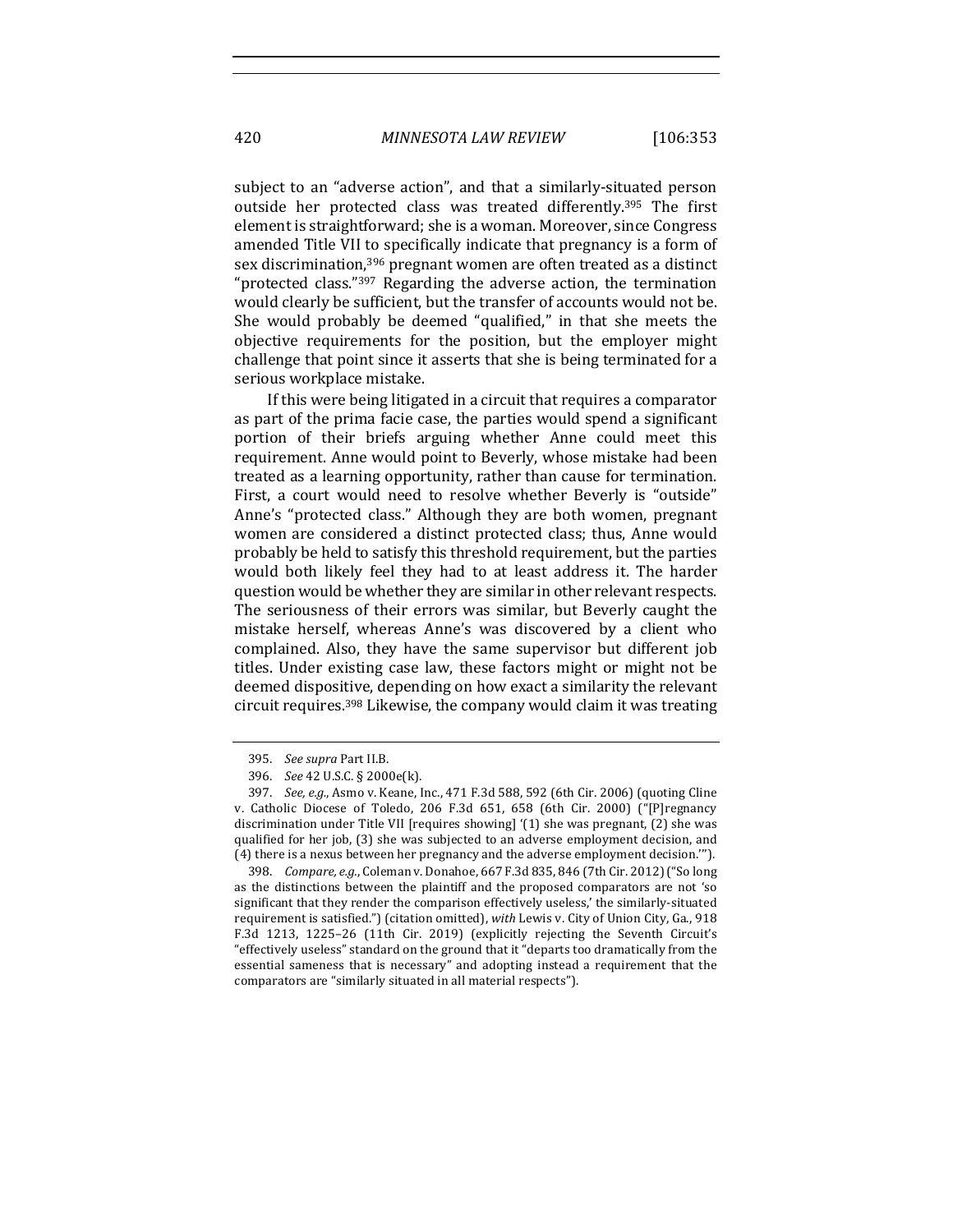Anne the same as Caleb, who was male, to help bolster its claim that it had *not* discriminated. This would lead to a dispute over the significance of the fact that this was Anne's first mistake of this kind, whereas Caleb had made similar errors repeatedly.

After having argued all of these points, both parties would likely conclude that it was at least possible that Anne could satisfy the prima facie case. Accordingly, they would work through the rest of the burden-shifting process. The employer would easily meet its burden of articulating a legitimate nondiscriminatory rationale: Anne made a serious mistake and a client complained.

At the pretext stage, Anne would not be able to satisfy the standard formulation, which would require her to prove that the claimed justification is "false."<sup>399</sup> It is not false. She made the mistake. Moreover, it is reasonable to believe that her mistake may have been a precipitating cause in her being fired. This section of the brief would repeat many of the arguments made above, in reference to the comparators, as the company tried to prove that it was simply enforcing a sex-neutral employment policy.

Since Anne would not be able to establish the employer's rationale was pretextual, she would try to assemble evidence that could persuade the court that the action was nonetheless motivated by a "discriminatory reason."<sup>400</sup> She would reference the incident in the breakroom, overhearing her boss on the phone sounding unhappy about her pregnancy, and the fact that her boss took away her key accounts soon after she announced her pregnancy. But all of this evidence would likely be brushed aside as "stray remarks"<sup>401</sup> that are insufficient to support a claim of discrimination. The phone call and the transfer of the accounts were several months before the termination. Moreover, while she heard her boss referencing her pregnancy in the phone call, the words she heard were not clearly biased. As far as the breakroom incident, her boss (the decisionmaker) did not even make the relevant statements. If Anne were to try to claim that the breakroom incident, on its own, constituted harassment, she would fail; a single incident of off-color joking would not be considered sufficiently "severe or pervasive."402

<sup>399.</sup> *See supra Part II.C.* 

<sup>400.</sup> See supra Part II.D.

<sup>401.</sup> *See supra* note 260 and accompanying text.

<sup>402.</sup> *See generally* Harris v. Forklift Sys., Inc., 510 U.S. 17, 21-23 (1993) (specifying that courts should assess the frequency and severity of the conduct and whether it is physically threatening or humiliating, but that a "mere offensive utterance" will not meet the standard).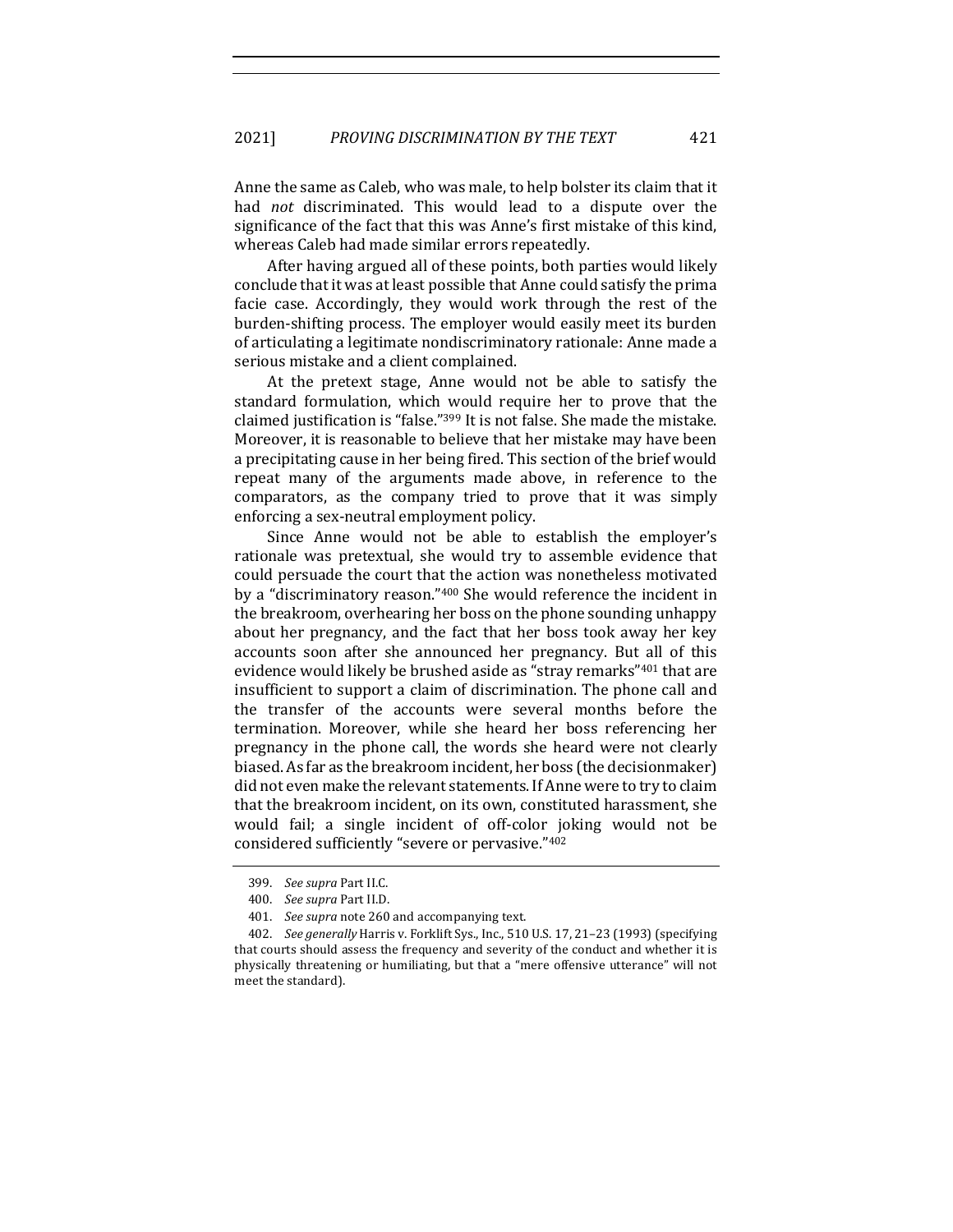422 *MINNESOTA LAW REVIEW* [106:353

In other words, under *McDonnell Douglas* and related subdoctrines, the court would almost certainly grant summary judgment to the employer. Anne would lose her case.

But should she? Looked at as a totality, the evidence shows that as soon as Anne told her boss about the pregnancy, he started to treat her differently. She overheard him on the phone sounding unhappy about the second pregnancy and he abruptly ended the call as soon as he saw her. Shortly afterward, he took away three of her most important accounts. He did nothing to stop her coworkers from speculating about whether she would come back from parental leave. Rather, he joined them in laughing at the idea that she would. And when she made a mistake—admittedly a true mistake—she was fired, right before she was due to go out on leave. While another accountant had been fired for a similar offense, he had already been put on a performance improvement plan, while this was Anne's first error of this kind. It seems relatively obvious that, when all of the admissible evidence is considered together, a reasonable factfinder could conclude that but-for her pregnancy, she would not have been fired. In other words, under a standard based on the statutory language, summary judgment should be denied.

Altering the facts, however, shows summary judgment would still be possible in many cases. On this version of the facts, assume this was *not* Anne's first mistake of this kind. Rather, assume she had made similar errors repeatedly. Then in June, before she announced her pregnancy, Anne was placed on a performance improvement plan and warned that if she made another serious error, she would be terminated. This was standard company policy; the same process was used with Caleb, ultimately leading to his termination.

On this alternative version of the facts, it would be reasonable for a judge to conclude that—even considering the evidence suggesting Anne's pregnancy concerned her supervisor—no reasonable jury could conclude that her pregnancy caused the termination. If she had not made the mistake, but still had been pregnant, she would not have been fired. Indeed, her boss's statement to Beverly (that what was important was that she learn from the mistake and not repeat it) actually *bolsters* the employer's claim that it is applying a policy evenhandedly. Employees are warned the first time they make a mistake of this kind, but if they continue to do so, they are put on a performance improvement plan and may be terminated.

Note that even under a motivating factor standard, at least partial summary judgment would be available on these alternative facts.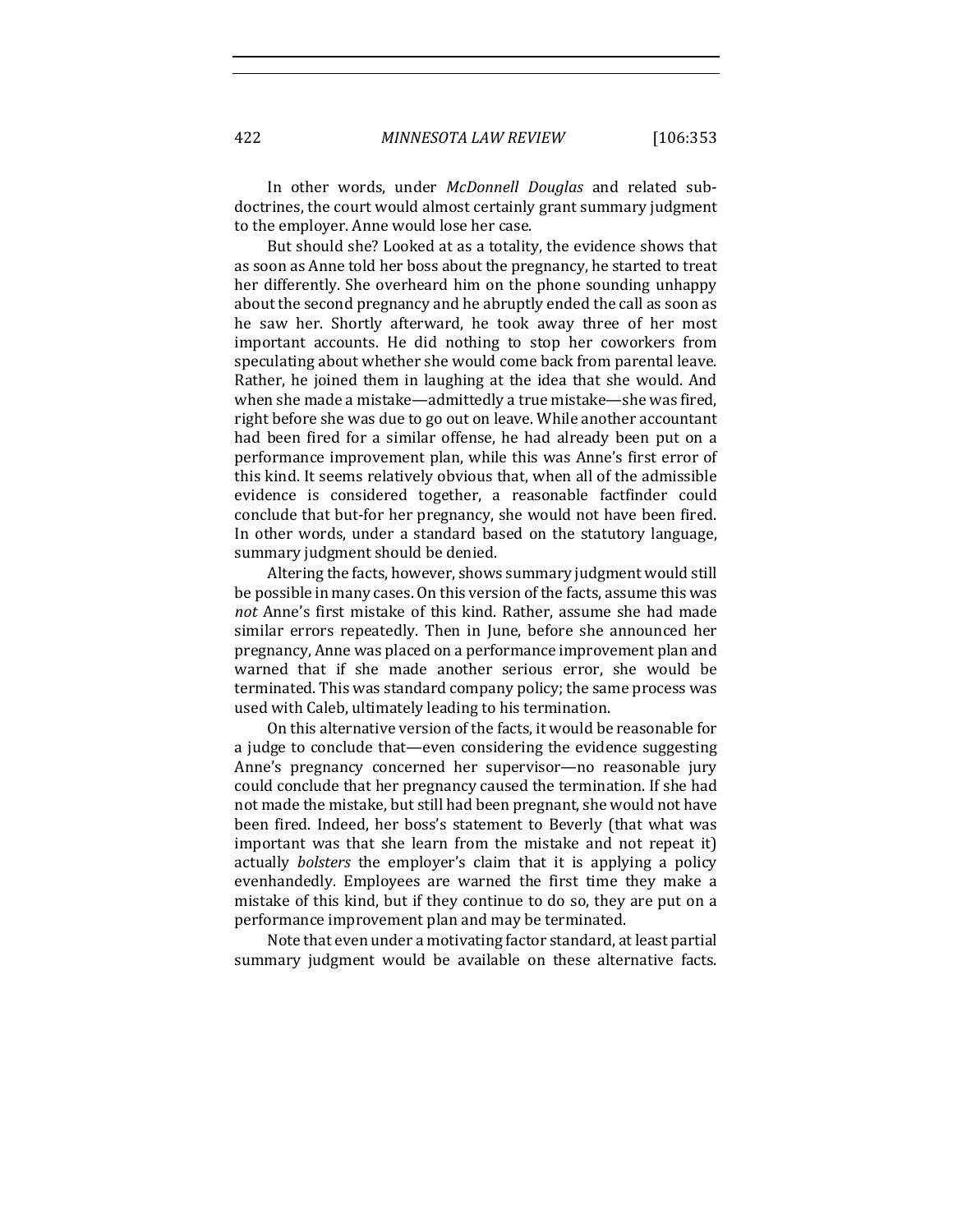Under that standard, it would probably be appropriate for a judge to hold a reasonable factfinder could conclude her pregnancy was a "motivating factor" $403$  in the termination. In other words, maybe her pregnancy, and her boss's concern that she would not come back from leave, played at least some role in his decision to fire her. Moreover, from a policy perspective, Anne's boss should be told that he should not take adverse actions against an employee because she is pregnant, and he should try to stop—rather than join in—a conversation suggesting pregnant women or new mothers are insufficiently committed to work. But this does not change the evidence discussed above that suggests a reasonable jury would also conclude she would have been fired anyway, even if she had not been pregnant.

On these facts, a judge might properly deny summary judgment on liability, but grant summary judgment on the same-action defense. As a practical matter, the case would then likely settle for a relatively low amount, as the basis for a significant share of money damages would disappear.<sup>404</sup> The employer would probably refuse to admit liability, but hopefully its in-house counsel would realize it should provide additional training on pregnancy discrimination. Thus, Title VII's larger remedial purposes would be advanced.

## CONCLUSION

This Article exposes fundamental tensions between the judgecreated burden-shifting process used to resolve most employment discrimination cases, and the prohibition on discrimination found in the statutes themselves. Under *McDonnell Douglas*, a plaintiff must first satisfy a prima facie case that includes elements with no grounding in the statutory language, and then show that an employer's claimed rationale for its actions is pretextual. The process is premised on a (generally erroneous) assumption that there will only be a *single* cause of a challenged act—either a legitimate nondiscriminatory rationale *or* unlawful bias—and that shifting evidentiary burdens between the plaintiff and the defendant can ferret out the "true" reason for the employer's action.

The statutory language, however, simply requires a plaintiff to prove that a protected trait or protected activity was *one* of the causes of the employer's action. Under the statutory language, it should be

<sup>403.</sup> *See supra* Part I.C.

<sup>404.</sup> *See* 42 U.S.C. § 2000e-5(g)(2)(B) (providing injunctive and declaratory relief and attorney's fees might be available but precluding recovery of back pay and most other economic damages).